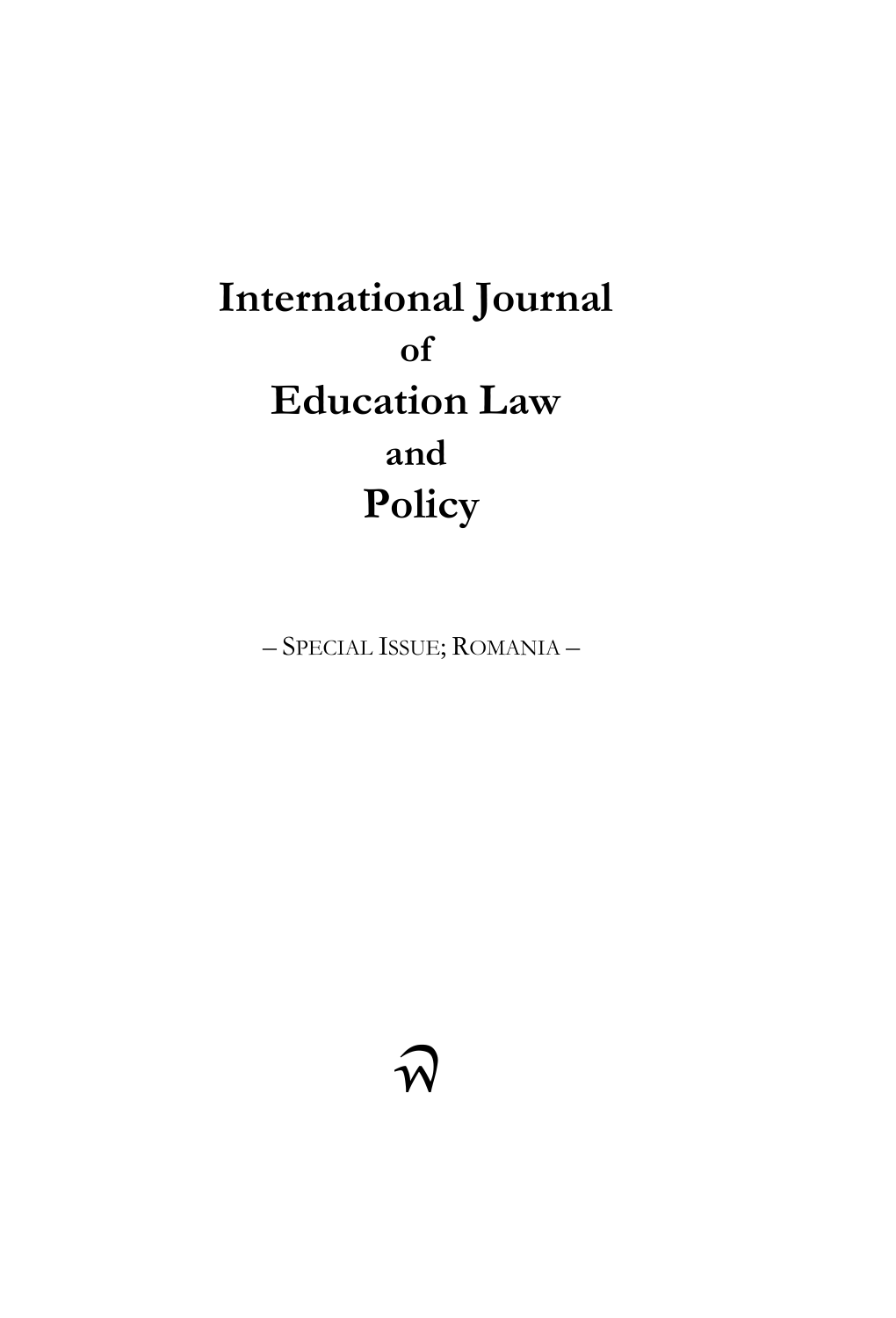#### **International Journal on Education Law and Policy (IJELP)**, General Editor;

*Jan de Groof*, Published by Wolf Legal Publishers in cooperation with the European Association for Education Law and Policy (ELA).

#### **General Editor**

Jan De Groof

**Managing Editor**  Gracienne Lauwers

#### **Editorial Team**

- Paul Zoontjens (Tilburg University)
- Germain Dondelinger (Luxemburg Ministère de la Culture de l'Enseignement Supérieur et de la Recherche)
- Charles Glenn (USA Boston University)
- Walter Berka (Austria Universität Salzburg)
- Hans Peter Füssel (Germany Hochschule für Öffentliche Verwaltung)
- André Legrand (France University Paris X-Nanterre)
- Antonio Embid Irujo (Spain Universidad de Zaragoza)
- Paul Meredith (United Kingdom University of Southampton)
- Frank Nordberg (Sweden National Agency for Higher Education)
- Antonio Barbas Homem (Portugal University of Lisbon)
- Theodore Fortsakis (Greece University of Athens)
- Kjell Dahl (Norway)
- Stig Klingstedt (Norway)
- Dympna Glendenning (Ireland)

The International Journal of Education Law Issues provides a critical review of contemporary developments in educational law. It combines analysis, commentary and documentation on national educational legislation and European and international developments in education.

The Journal gives high priority to articles, which provide a comparative perspective and offer a link between law and policy issues.

Part I contains scholarly articles which features special focus sections. Part II reviews the implementation of and new developments in educational legislation at the national, regional, European and international levels.

The last issue of the year is organised around a particular theme, with emphasis on commissioned papers written for the Annual Conference of the European Association for Education Law and Policy. The articles are subject to peer review by independent referees. Published on behalf of the European Association for Education Law and Policy

#### **Target Group**

The International Journal of Education Law Issues will be an indispensable reference tool for scholars and practitioners in the educational field, libraries, research institutes as well as governments and international organisations.

#### **Citation:** IJELP/2004/special issue Romania.

For addresses, information on contributing articles as well as subscription-information see the last page of this issue.

© 2004, WLP/ELA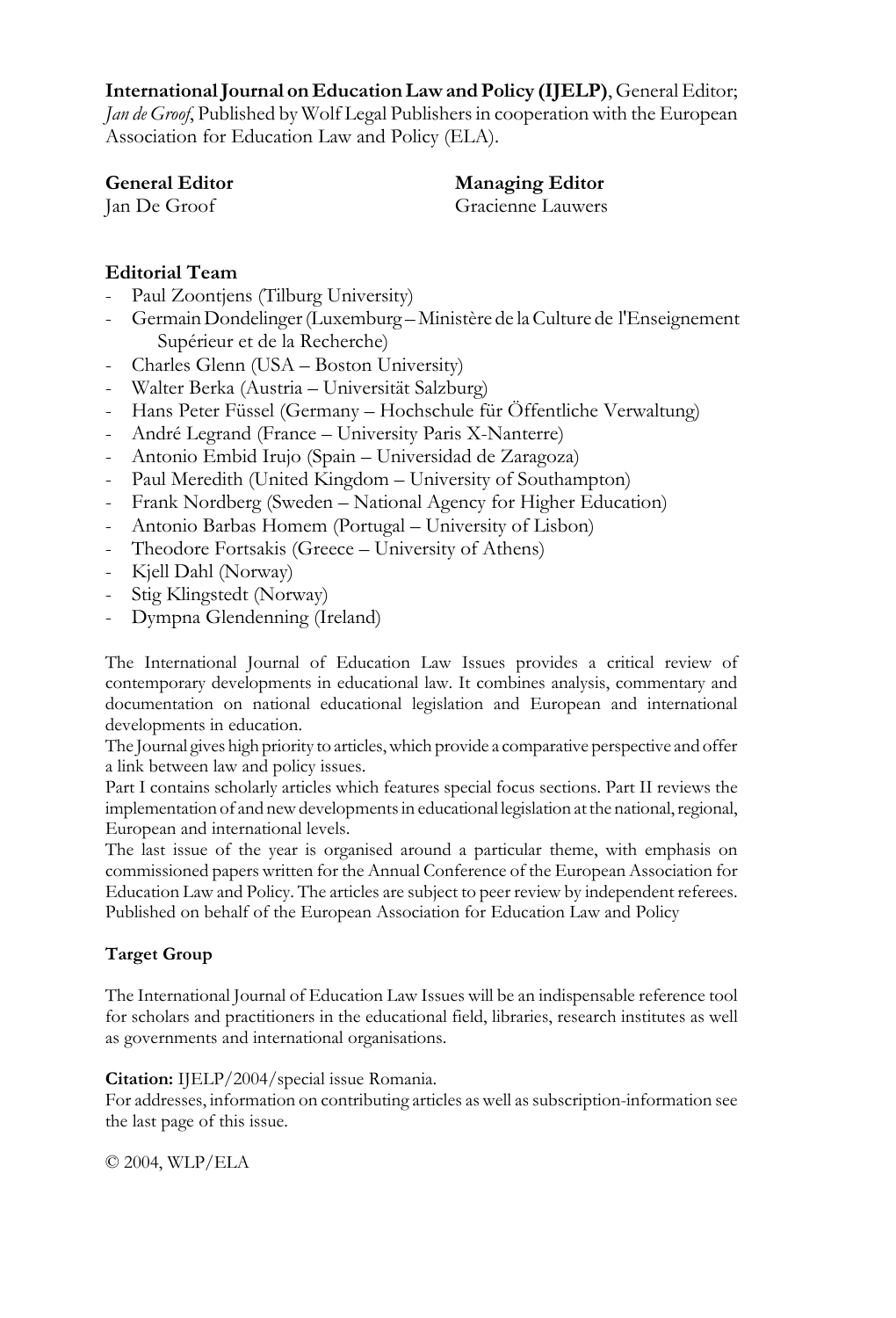# **CONTENTS**

| <b>INTRODUCTION</b>                                                                                     |  |
|---------------------------------------------------------------------------------------------------------|--|
|                                                                                                         |  |
| HIGHER EDUCATION AND LINGUISTIC MINORITIES:<br>A CANADIAN PERSPECTIVE                                   |  |
|                                                                                                         |  |
| PERCEPTIONS OF MULTICULTURALISM                                                                         |  |
| István Horváth $\ldots \ldots \ldots \ldots \ldots \ldots \ldots \ldots \ldots \ldots \ldots \ldots$ 33 |  |
| <b>LEARNING INTEGRATION:</b>                                                                            |  |
| MINORITIES AND HIGHER EDUCATION                                                                         |  |
|                                                                                                         |  |
| MULTICULTURAL EDUCATION                                                                                 |  |
| IN ROMANIA                                                                                              |  |
|                                                                                                         |  |
| UNIVERSITIES, MULTI-CULTURALISM                                                                         |  |
| <b>AND DEMOCRACY</b>                                                                                    |  |
|                                                                                                         |  |
| <b>INTREGRATING DIVERSITY:</b>                                                                          |  |
| IN EVERYBODY'S INTEREST                                                                                 |  |
|                                                                                                         |  |
| MINORITY EDUCATION RIGHTS                                                                               |  |
| <b>IN EUROPE</b>                                                                                        |  |
|                                                                                                         |  |
| EXPANDING OPPORTUNITIES FOR MINORITIES IN                                                               |  |
| EDUCATION IN THE NEW EUROPE                                                                             |  |
| Jan De Groof, Gracienne Lauwers  131                                                                    |  |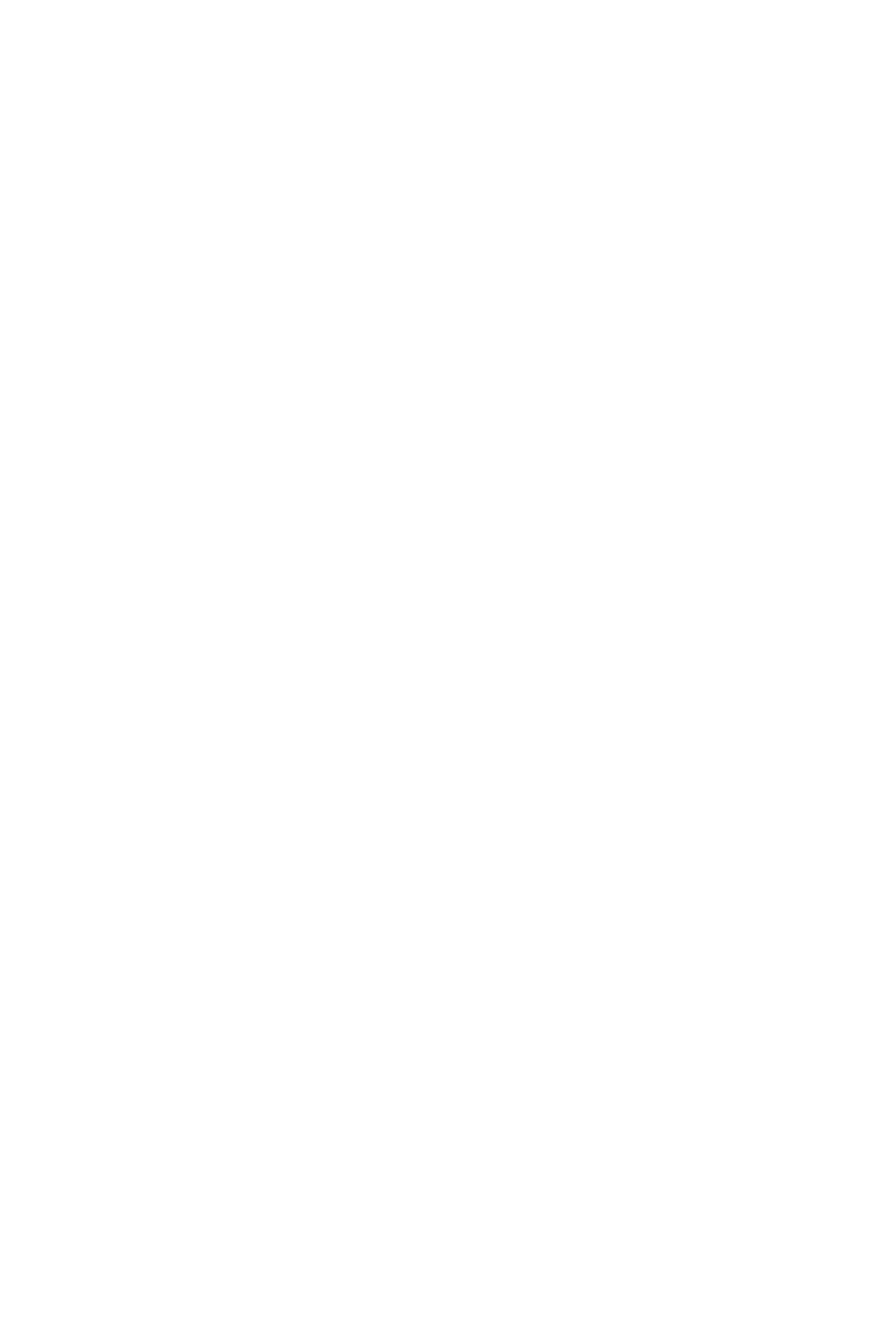# INTRODUCTION

 $\ast$ 

Dear Readers,

I am proud to introduce this special issue of the *International Journal for Education Law and Policy* which looks at higher education in minority languages in multi-ethnic states. The inspiration for this volume stems from a seminar on "Integrating Diversity in Higher Education" held at Babes-Bolyai University in Cluj-Napoca, Romania in October 2000. It is also inspired by the fact that Bulgaria, which has the Chairmanship of the Organization for Security and Co-operation in Europe (OSCE) in 2004, has made education one of its priorities. Furthermore, in my experience, higher education for persons belonging to national minorities is a subject that deserves closer attention. We therefore take this opportunity to present some of the material from the conference in Romania together with other articles relevant to the theme of tertiary education in pluri-lingual societies.

As OSCE High Commissioner on National Minorities I often deal with situations where minority education at tertiary level is a source of disagreement. The basic principle supported by international law is that persons belonging to national minorities should have access to education in their own language when they have demonstrated the need for it and when their numerical strength justifies it. As *The Hague Recommendations Regarding the Education Rights of National Minorities* developed by a group of international experts in 1996 point out, "minority language tertiary education can legitimately be made available to national minorities by establishing the required facilities within existing educational structures provided these can adequately serve the needs of the national minority in question". This is the approach that my predecessor, Max van der Stoel, took in regard to Hungarian education in Romania where he sought more opportunities and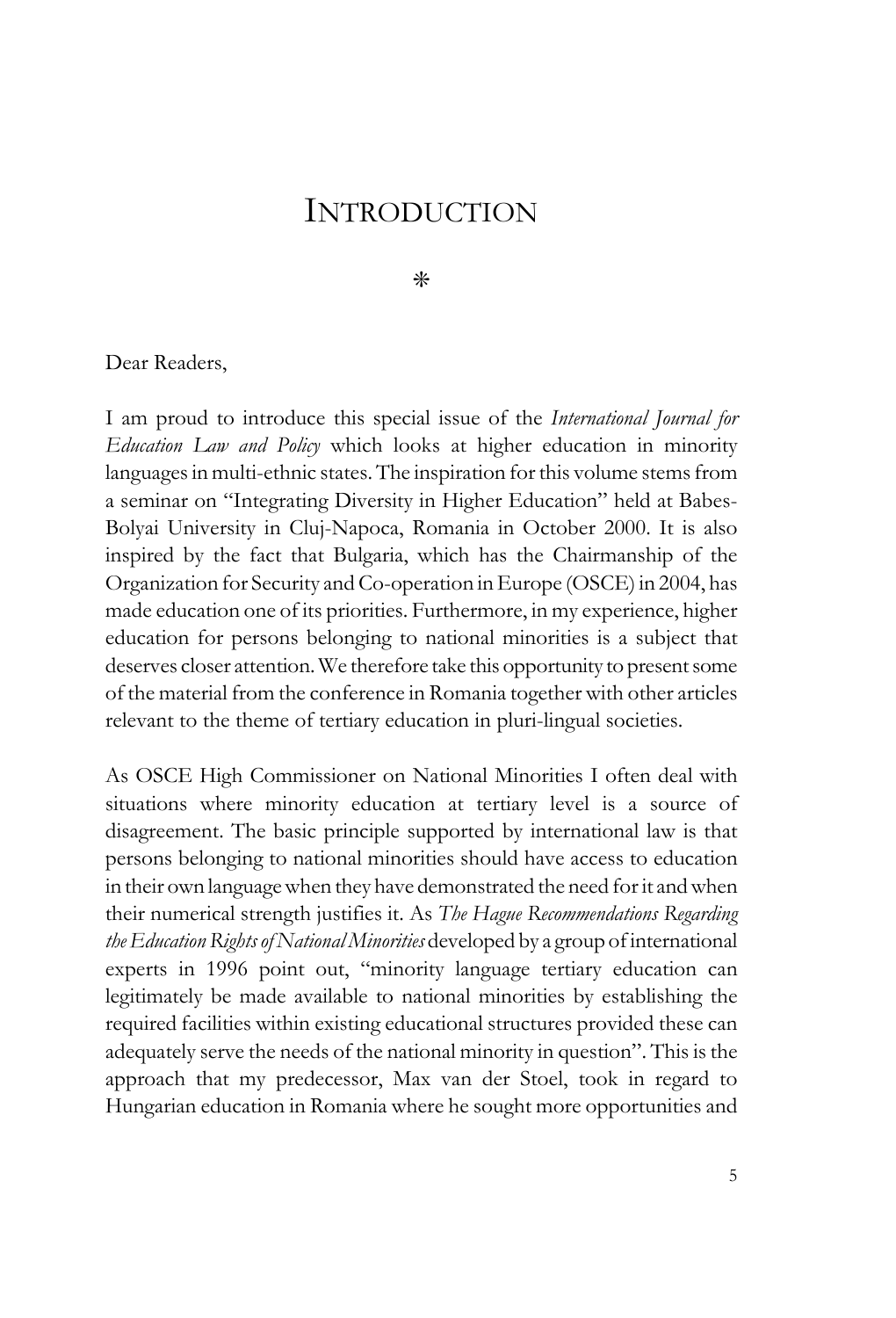#### ROLF EKÉUS

self-administration for the Hungarian "line" of study at Babes-Bolyai University.

As *The Hague Recommendations* further point out, "persons belonging to national minorities may also seek ways and means to establish their own educational institutions at the tertiary level". This may be either privately funded, like the South East European University in Tetovo (former Yugoslav Republic of Macedonia) – which was established in 2001 with support from the international community – or state-funded, as in the case of the planned Hungarian-language university in Slovakia. The specific remedies should be considered in the context of the societies where minorities live, and articles in this volume offer a number of case studies.

Whatever the circumstances, the principles of equal access and nondiscrimination should be respected. As with primary and secondary education, at the highest level minorities should have the opportunity to learn in their mother tongue. In the absence of government funding, the freedom of minorities to establish their own institutions of higher learning should not be restricted.

As the Universal Declaration of Human Rights underlines, the objective of education is the promotion of understanding, tolerance and friendship among nations, racial and religious groups. In this spirit, the intellectual and cultural development of majorities and minorities should not take place in isolation. That is why in higher education it is essential to integrate diversity while encouraging the flourishing of identity and enabling cultural reproduction.

It should be borne in mind that while persons belonging to national minorities may enjoy education in their mother tongue, at the same time they have a responsibility to integrate into the wider national society through the acquisition of a sufficient knowledge of the State or official language. This two-sided message is one that I have repeated to a number of governmental and minority representatives, including: the Latvian and Estonian Governments as well as Russian-speaking minorities living in those countries; in Romania and Slovakia concerning opportunities for students who have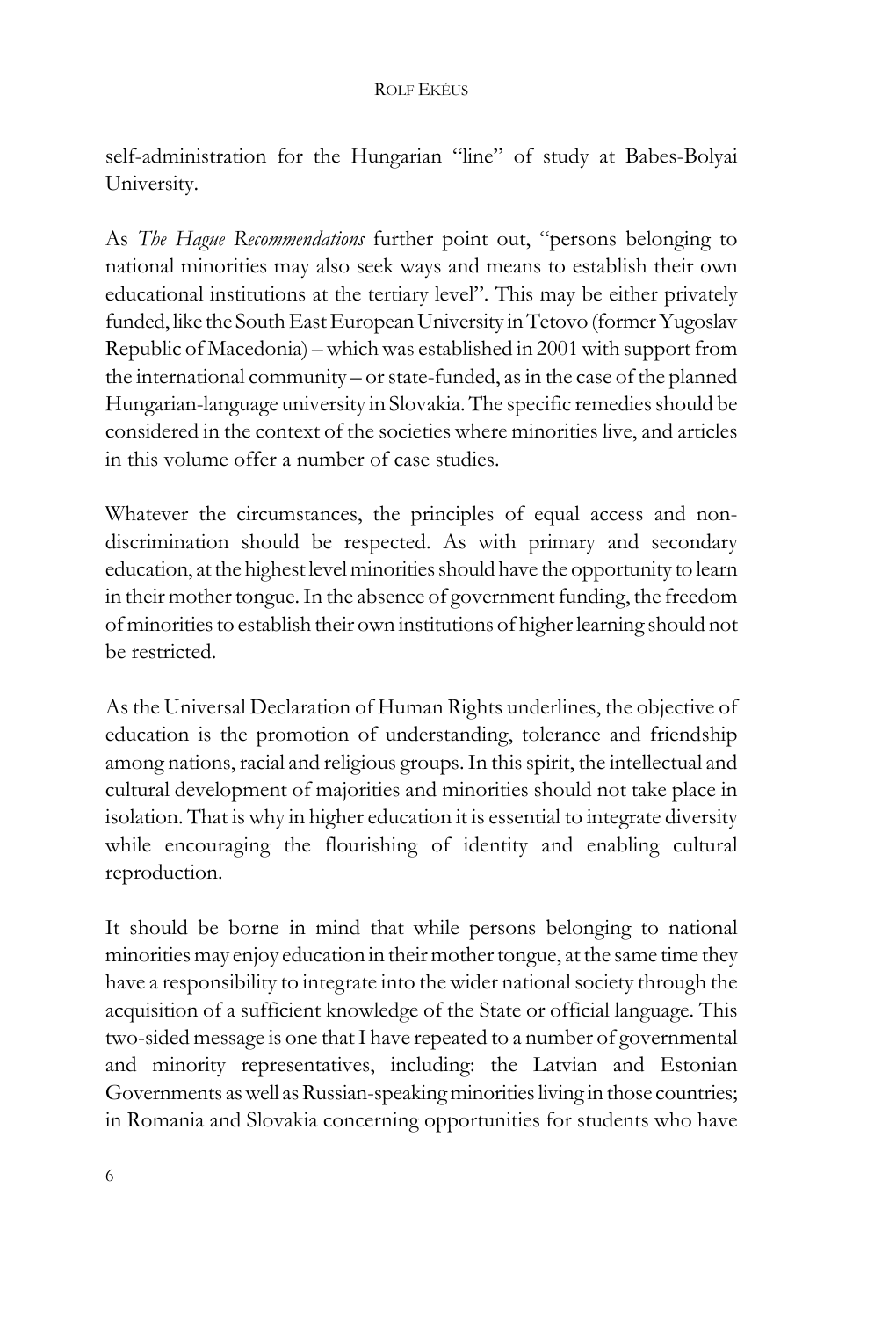#### **INTRODUCTION**

Hungarian as their mother tongue; to the Moldovan Government in order to improve the teaching of the State language to children from minority communities; in the Gali region of Georgia where I have appealed to the Abhkaz authorities to show flexibility about teaching in the mother tongue; in Turkmenistan where I have encouraged the authorities not to restrict minority language education in their enthusiasm to teach the State language; and in Kazakhstan where I am supporting a project to provide additional Russian language or Kazakh language training for a group of Uzbek final year school students so that they can improve their chances of being accepted to state-funded universities in Kazakhstan where knowledge of these languages is a prerequisite.

In these and similar situations throughout the OSCE area I believe that accommodating minority and majority needs, interests and desires in terms of education in the mother tongue is not mutually exclusive. Indeed it is mutually enriching. Furthermore, students and their parents should realize the self-interest of being effective and employable members of their wider societies, while Ministers of Education, other politicians and members of civil society should appreciate the importance of language as a tool of social integration. That is why, as this special volume points out, it is important to integrate diversity through education within culturally diverse states.

Rolf Ekéus *OSCE High Commissioner on National Minorities*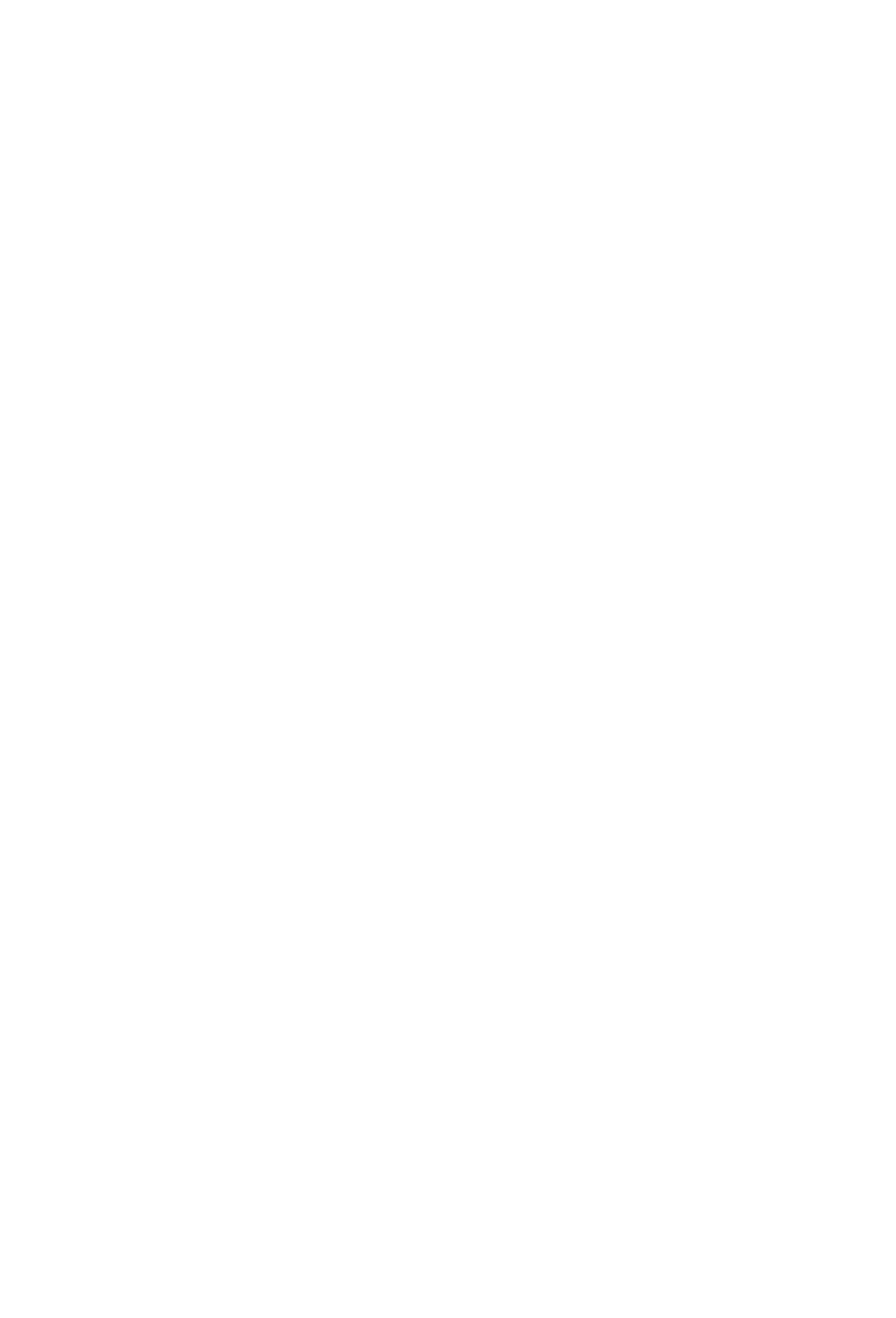# HIGHER EDUCATION AND LINGUISTIC MINORITIES: A CANADIAN PERSPECTIVE

JEAN-MICHEL BEILLARD

 $\ast$ 

## **UNIVERSITIES IN A BILINGUAL CONTEXT**

As a multicultural country with many minorities and two official languages, Canada has devised its own answers to the question of higher education for minorities. They are the result of its geography, its history, its traditions and its laws. The first section of this article will present the general context within which Canadian solutions have evolved.

If any lesson is to be drawn from the Canadian experience, it is that particular contexts have resulted in different solutions, none of them perfect and all of them with built-in limitations and trade-offs.

The assessment of the necessary trade-offs largely depends on who looks at them, and on how one sees the role of a university. Unfortunately, the term "university" is rather ambiguous. In Canada, as in many other countries, some universities offer a large range of undergraduate and graduate programs, do research in a vast array of disciplines, and compete nationally and internationally. Others only teach a few undergraduate programs, engage in limited areas of research, and mostly serve their local community. Yet, all are called "universities". Not surprisingly, discussions about minorities' access to higher education are often clouded by the resulting confusion.

Canadian institutions that provide higher education to the Francophone minority vary greatly in their scope of activity. They are either unilingual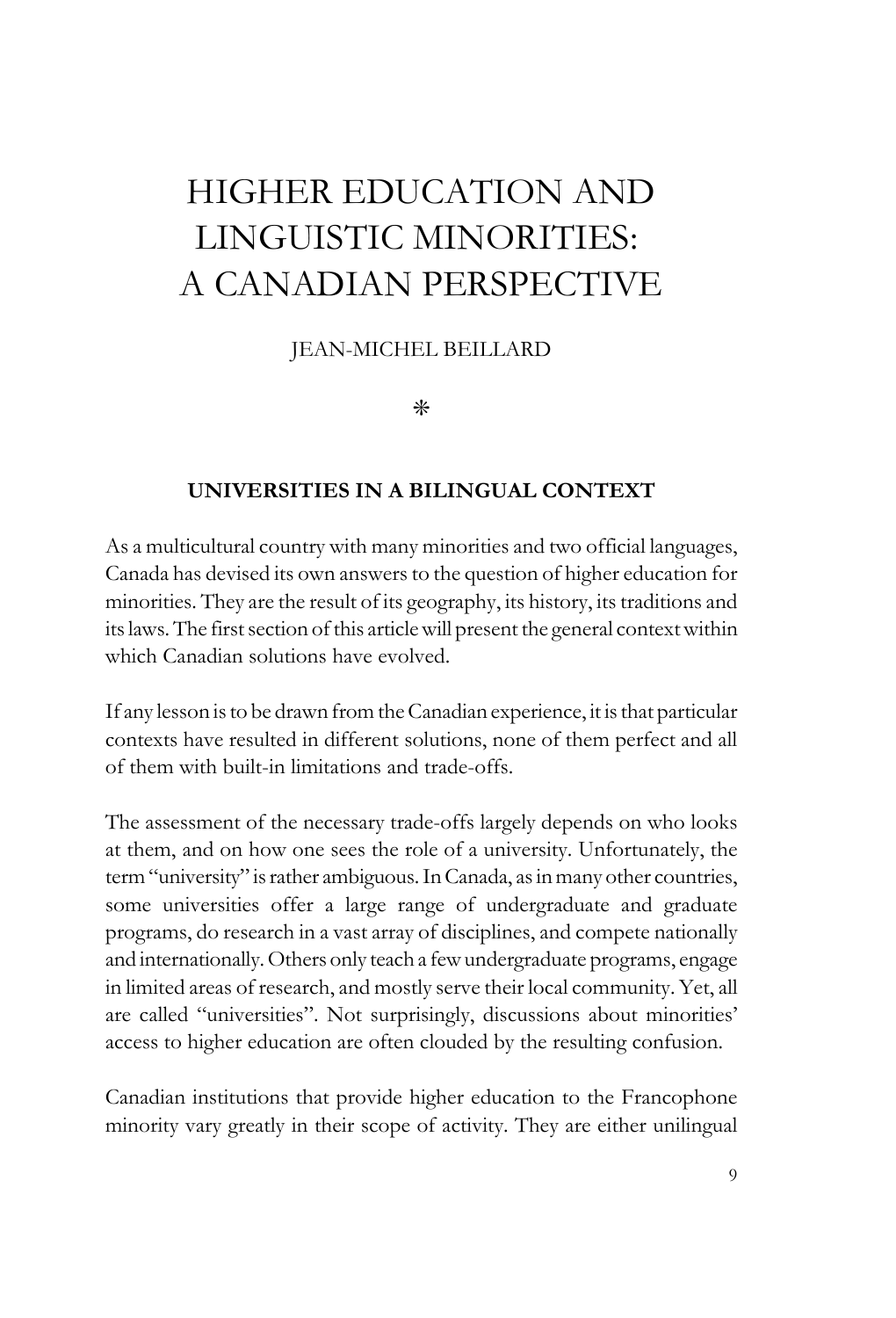French or bilingual. I will present briefly what they have in common, what differentiates them, and what they can and cannot do. Higher education for the Anglophone minority in Quebec will not be discussed. For a number of reasons, the Anglophone minority has little in common with the Francophone minority outside Quebec, the most obvious one being that Anglophones are the majority in all provinces and territories except Quebec. Quebec's three English speaking universities – McGill University, Concordia University and Bishop's University – can thus attract large numbers of Anglophones from the rest of Canada and from the English-speaking world as a whole. The problem is quite different on the Francophone side, where the total pool of students is a major constraint.

The limitations inherent in small numbers will be the object of the second section. By definition, numbers that make up a minority are relatively small, and this has major consequences on the range of university activities that may be pursued. These limitations are not unique to the institutions that provide higher education in French: they apply to all small institutions, be they unilingual English or unilingual French. The difference is that, whereas the former may remain small as a matter of choice, the latter must remain small as a matter of fact.

This is not always well understood. Some Francophones feel that a unilingual French university would be preferable to the existing bilingual ones. I will discuss this proposed model, as compared to the bilingual one, in the third section.

Context is of fundamental relevance when looking at institutions providing higher education to minorities. Even in different contexts, however, some comparisons are possible. As a member of a small task force established by the OSCE's High Commissioner on National Minorities, I had the opportunity to become familiar with some of the challenges facing Babes-Bolyai University as it addresses its multicultural agenda. Given the history of Romania, and more particularly of Transylvania, the case of Babes-Bolyai University is particularly noteworthy. I will say a few words about it in the final section.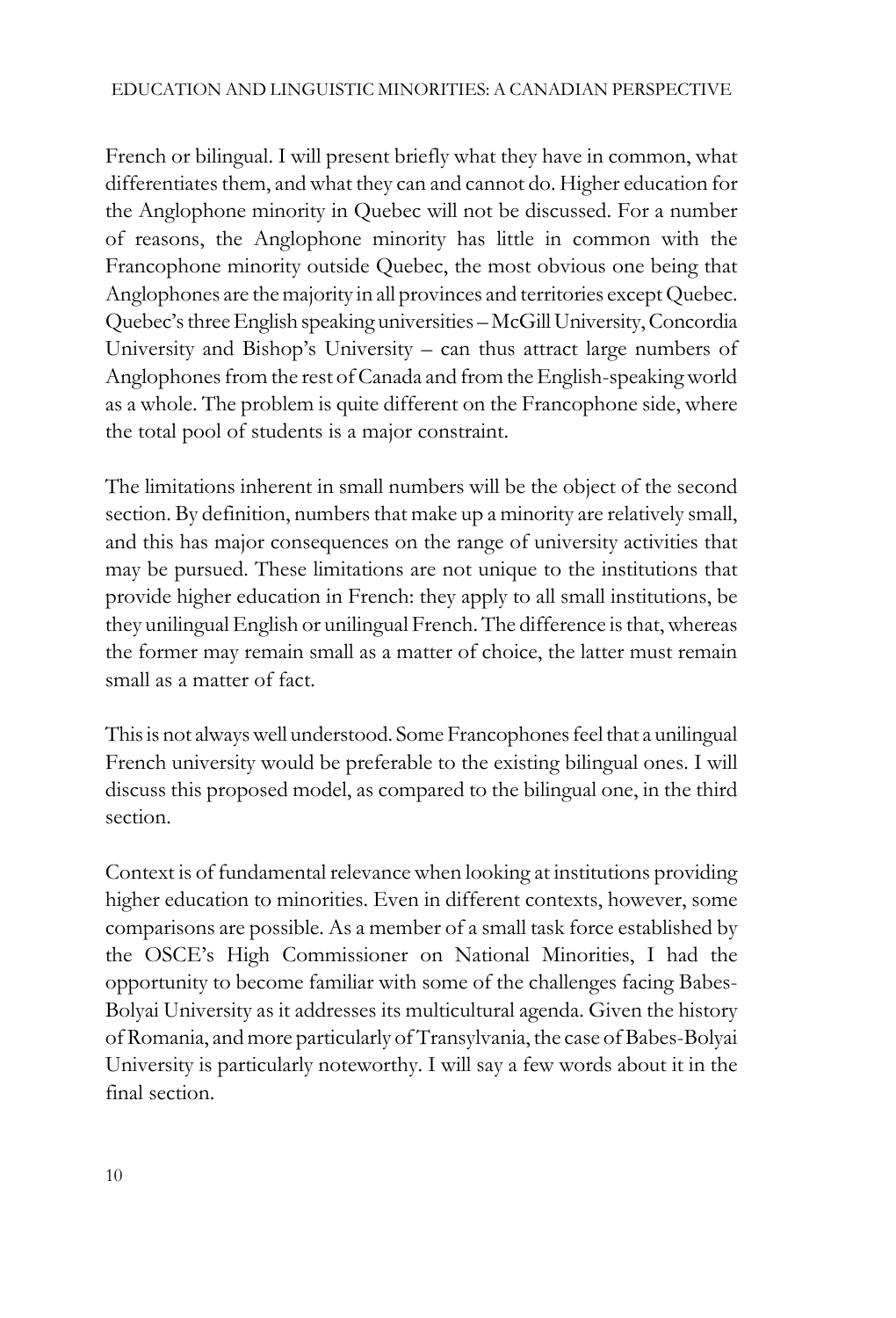#### JEAN-MICHEL BEILLARD

#### **THE CANADIAN CONTEXT**

Canada is a vast country of almost 10 million square kilometres, with a diverse and unevenly distributed population of some 30 million inhabitants. It is a population made up of the descendants of the two "founding peoples" (the French and the English), of the First Nations (Indians and Inuits), and of a large proportion of "neo-Canadians" from all over the world. English is the mother tongue of about 60% of Canadians, and French of about 23%. But Canada's linguistic diversity extends far beyond its two official languages: Italian, Mandarin, Arabic, Spanish, Punjabi, Vietnamese and many other languages, often as the mother tongue, are spoken in many Canadian homes. So are the more than 50 languages and dialects used by the various groups in the First Nations.

Diversity in ethnic and linguistic backgrounds is both a potential source of cultural enrichment, and of tension and discriminatory practices. As part of the process of "patriation" of its constitution, the government of Canada introduced a Charter of Rights and Freedoms, entrenched in the Constitution Act of 1982. The then Minister of Justice. Jean Chretian (today's Prime Minister) said: "In a country like Canada – vast and diverse, with 11 governments, two official languages and a variety of ethnic origins – the only way to provide equal protection to everyone is to enshrine those basic rights and freedoms in the Constitution."1 Among these rights were linguistic rights providing the Francophone and Anglophone minorities with some guarantees to education in their own language.

#### **LANGUAGE RIGHTS AND EDUCATION**

As Canada's two official languages, French and English have "equal rights and privileges as to their use in all institutions of the Parliament and government of Canada"2 . In Canada, however, education is not a federal

<sup>&</sup>lt;sup>1</sup> The Honourable Jean Chrétien. *The Charter of Rights and Freedoms, A Guide for Canadians*, *Preface*. Canadian Unity Information Office, Government of Canada, p. v.

<sup>2</sup> Part 1, art. 16. (1). In: *Constitution Act 1982*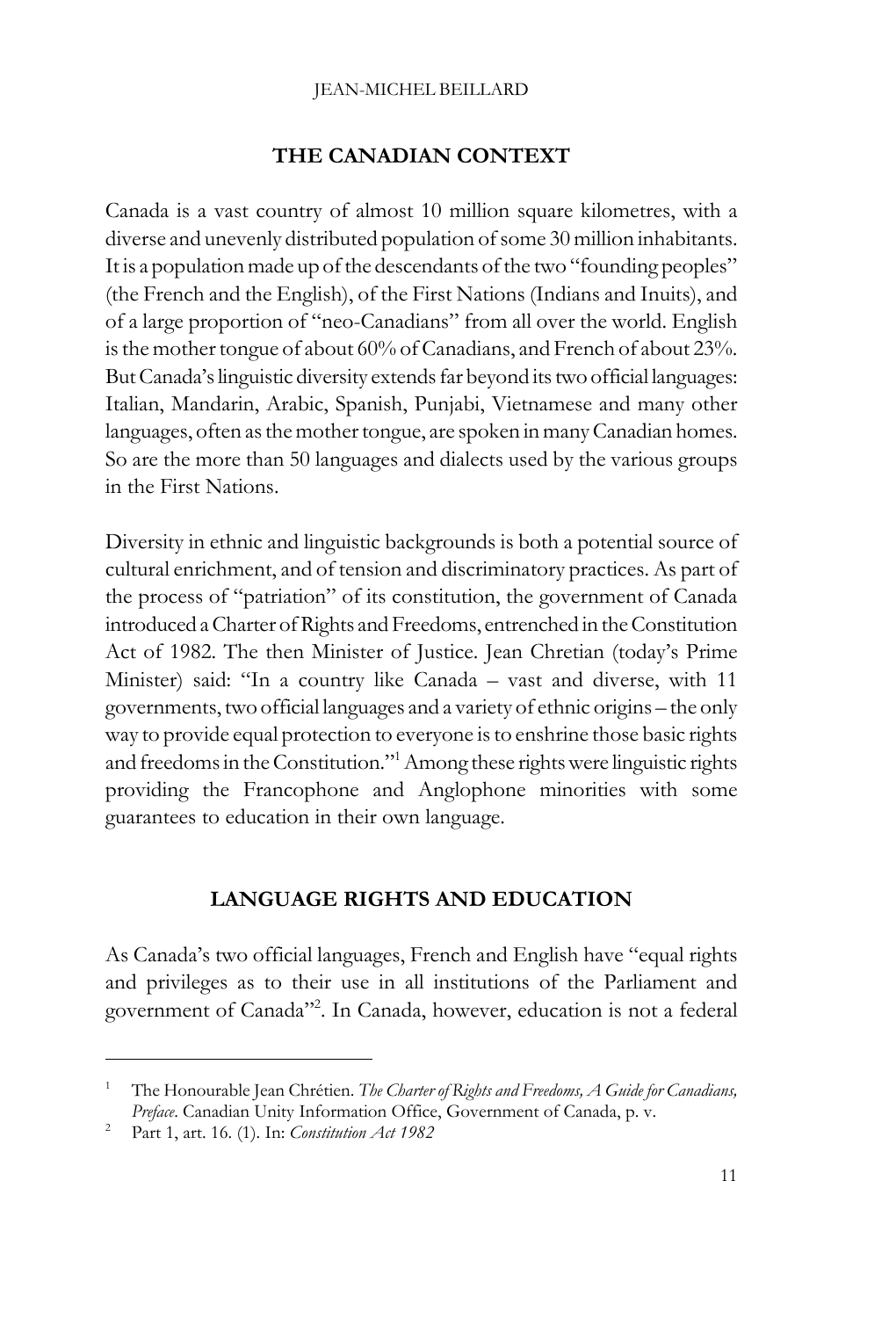responsibility, but a provincial one. "In and for each Province, the Constitution Act, 1867, said, the Legislature may *exclusively* make laws in relation to Education..."<sup>3</sup> With the new constitution, a section entitled "Minority Language Educational Rights" was introduced as part of the Canadian Charter of Rights and Freedoms. Subject to certain conditions, it guarantees access to education in the minority's language regardless of the province concerned.

There may be some debate as to whether "Education", in 1867, was meant to cover higher education. It may well be that provincial "exclusivity" in higher education as we know it today is more a *modus vivendi* than a constitutional rule. I will leave this to the experts. It is clear, in any event, that the federal government plays an important role in higher education, especially with the funding it provides for research through Canada's three major granting councils<sup>4</sup>. With a few exceptions, however, the federal government's role is indirect, and education at all levels, is a direct provincial responsibility

Since responsibility for education is a provincial responsibility, one might assume that it would be offered according to the official language of the respective province. However, provincial and linguistic boundaries do not coincide perfectly. Only one province, New Brunswick, is officially bilingual. All other provinces have one official language only, French in Quebec, English in the other provinces. Within each unilingual province, there is some proportion of the population whose language is the other official language: about 13% Anglophones in Quebec, and small percentages of Francophones ranging from 0,4% in Newfoundland to 5% in Ontario. In New Brunswick, on the other hand, the percentage of Francophones jumps to over one-third of the population. Altogether, Francophones outside Quebec number about 1 million. Approximately 500,000 Francophones (or 50% of those living outside of Quebec) live in Ontario.

 $\frac{3}{4}$  Art. 93, emphasis added

They are the Social Sciences and Humanities Research Council, the National Science and Engineering Research Council, and the Canadian Institutes of Health Research (previously the Medical Research Council)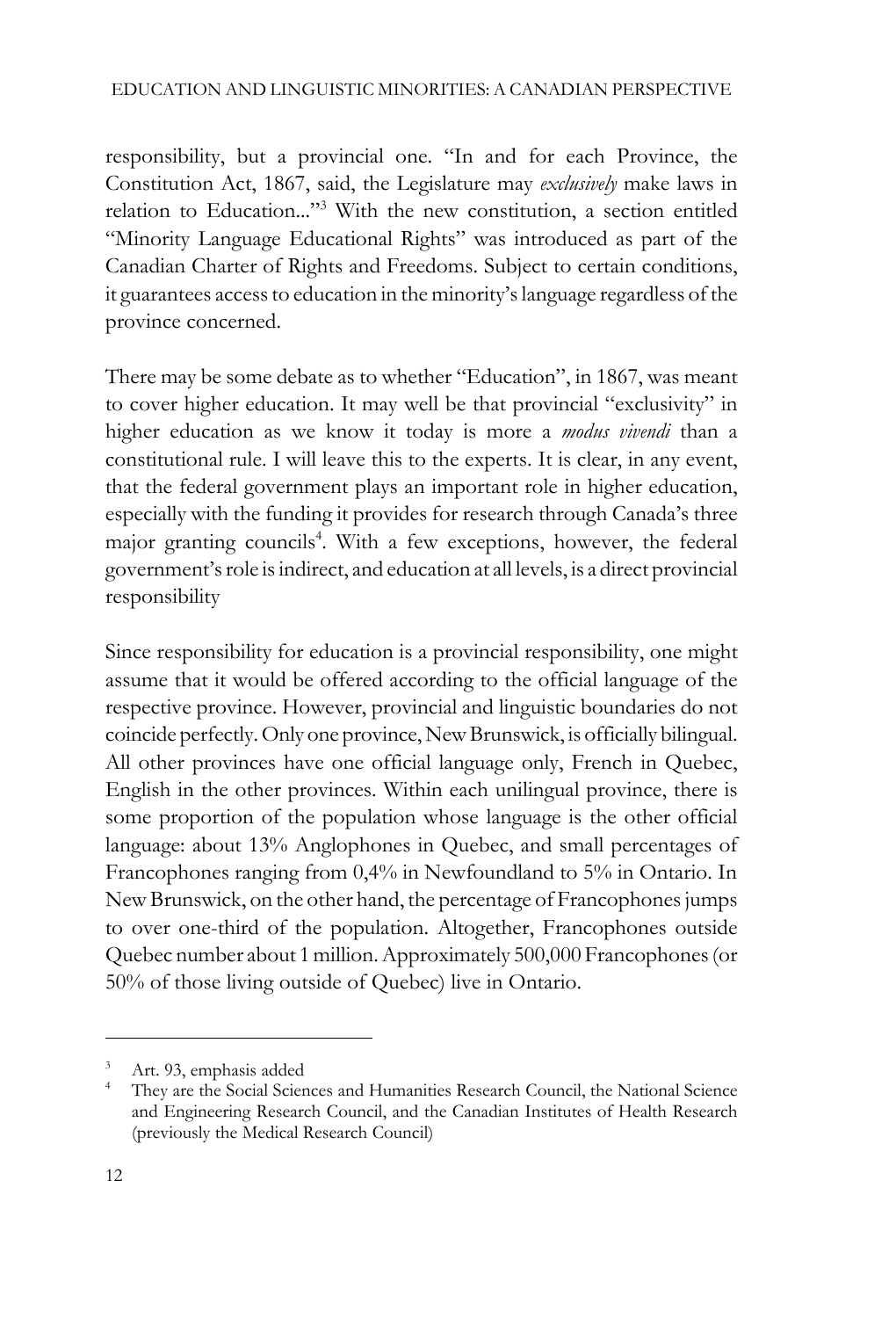#### JEAN-MICHEL BEILLARD

It is against this general background that the section dealing with the "Minority Language Educational Rights" in the Canadian Charter or Rights and Freedoms must be understood. Its article 23 stipulates that Canadian citizens "whose first language learned and still understood is that of the English or French linguistic minority population of the province in which they reside..." or "who have received their primary school instruction in Canada..." in the minority's language of their province "have the right to have their children receive primary and secondary school instruction *in that language in that province*" (emphasis added). This instruction is to be publicly funded "wherever in the province the number of children of citizens who have such a right is sufficient to warrant the provision to them out of public funds of minority language instruction". It also states that "where the number of children so warrants, the right to have them receive that instruction in minority language educational facilities [will be] provided out of public funds".

Article 23 is well known in Francophone minority circles. It has made possible, sometimes as a result of successful legal challenges against provincial laws, the fulfilment of some of their most enduring aspirations. School instruction in French, together with the "ownership" and the management of French schools, had always been perceived by the Francophone minorities as an indispensable condition for their economic and cultural survival. Few would disagree, today, that education-related minority rights have been key elements in the preservation and development of the French language and culture in Canadian provinces outside of Quebec.

An important consequence, with respect to higher education, has to do with the maintenance of a pool of potential students from which French or bilingual institutions can recruit. As is often the case with linguistic minorities, children from the Francophone minority are usually bilingual, so that they eventually may pursue their education in French or in English. A study conducted in north-eastern Ontario indicates that one of the factors influencing their choice for university education in English is their feeling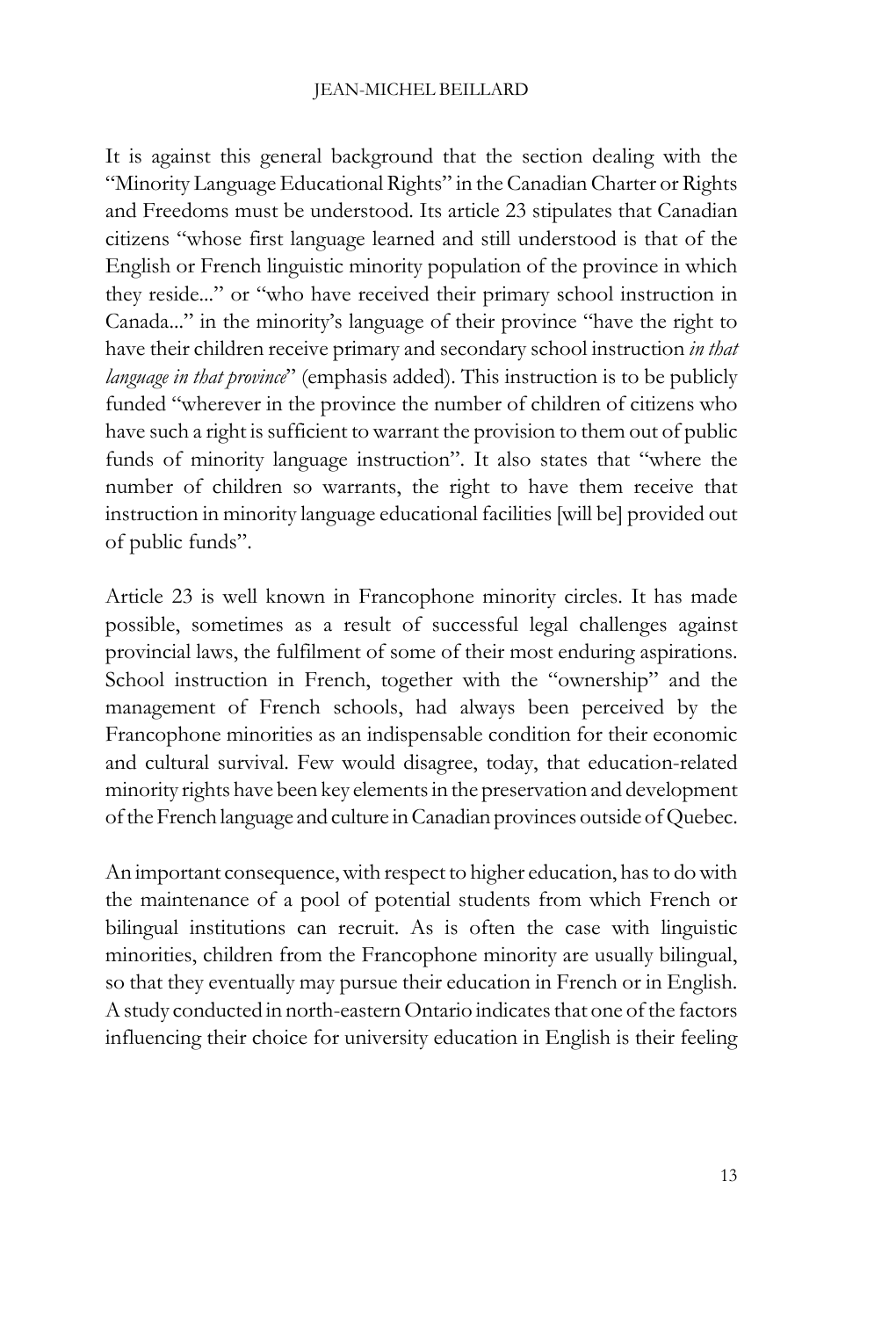#### EDUCATION AND LINGUISTIC MINORITIES: A CANADIAN PERSPECTIVE

of inadequacy in the French language<sup>5</sup>. Instruction in French, in a French school environment, should at least partly remedy this situation. Educational minority rights have also helped to increase the participation rate of Francophones in higher education. In most cases, this rate (formerly low) is now comparable to that of Anglophones.

Although the Constitution is silent on minority rights in higher education, post-secondary education in French has long been available, to some degree at least, in several provinces outside of Quebec. This is mostly the result of history: many of the universities, which are provincially subsidised today, have their origins in the private colleges that were established by various religious congregations in the early days of Canada. Following the rapid expansion of demand for university education in the 1950's and 1960's, these colleges (some had already obtained university status) were reorganized to take on their present institutional form.

It is to these various institutions that I turn now.

# **HIGHER EDUCATION FOR THE FRANCOPHONE MINORITIES**

Higher education in French is offered in a variety of institutions, some small, some large, some comprehensive, some with restricted mandates. Following the above-mentioned reorganizations, a number of publicly funded universities were created as autonomous lay corporations. The religious institutions from which they were born kept their confessional status: they were to specialize, from then on, in such disciplines as theology, canon law and other related domains which, in general, have a religious component. I will not deal here with these universities and colleges. They are special purpose institutions, with provincial funding arrangements that are specific

<sup>&</sup>lt;sup>5</sup> Wilkinson, D. (1994). Education, Attitudes, and Language of Higher Education: Francophone Students in Northern Ontario. *The Canadian Journal of Higher Education*, 24(1), 30-47.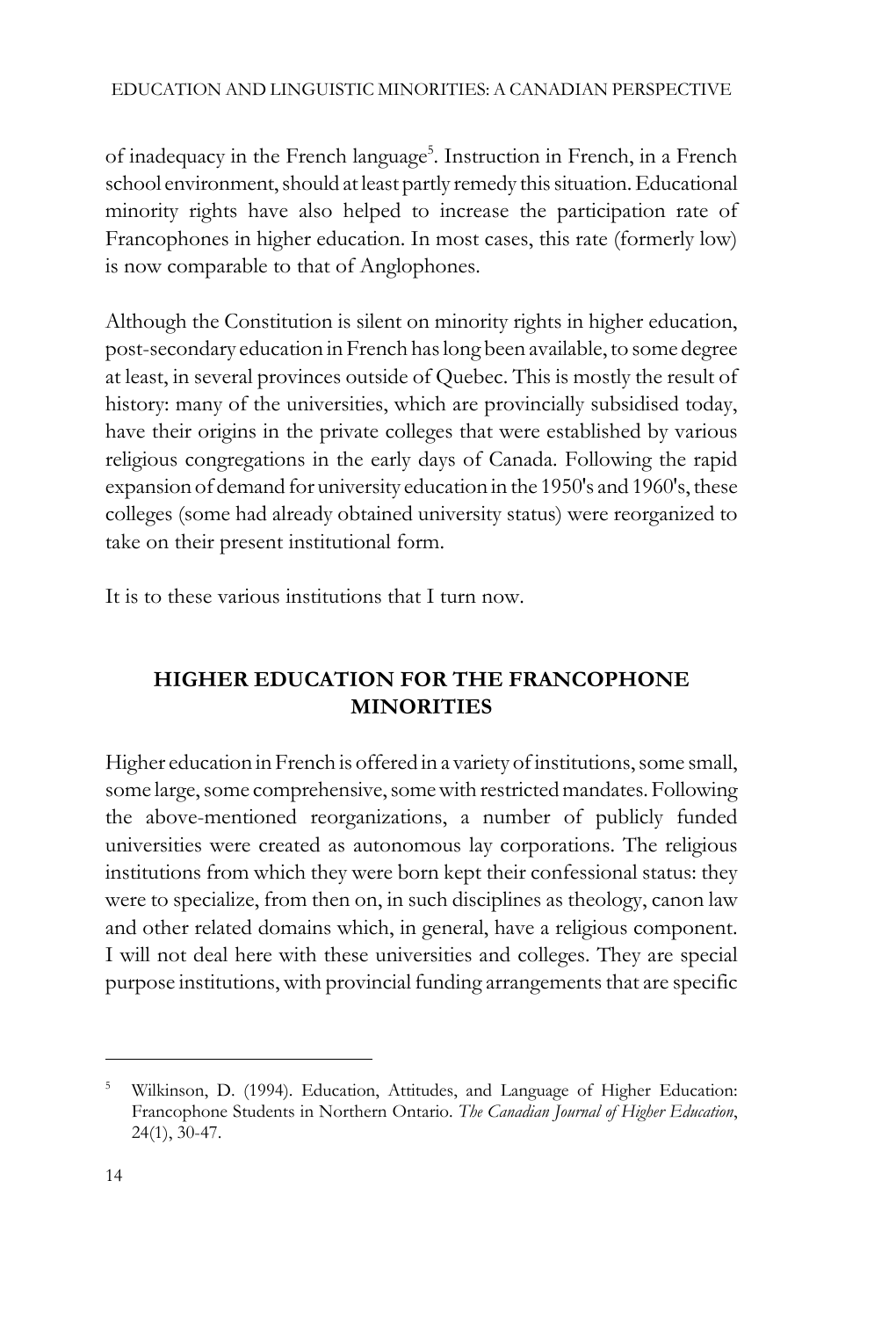to them. Some of the comments that follow, however, especially the diversity of institutional models, apply to them also<sup>6</sup>.

Seven institutions of higher learning provide programs in French. As is the case for Anglophone institutions, they vary greatly in size. The University of Ottawa, with about 24,000 students is the largest university in the group. In descending order of magnitude, one finds Laurentian University, and the Université de Moncton, with less than 6,000 students and Glendon College with about 2,000<sup>7</sup>. The "Université Sainte-Anne" in Nova-Scotia, the "Collège Universitaire de Saint-Boniface", and the "Faculté Saint-Jean", in Alberta, attract a few hundred students<sup>8</sup>.

Besides their differences in size, these institutions differ in many other important aspects. The Université de Moncton, the Université Sainte-Anne and the Collège Universitaire de Saint-Boniface are unilingual French institutions, with degree granting powers. The Faculté Saint-Jean operates in the minority language, within the otherwise unilingual English University of Alberta. It does not have degree granting powers. All the other institutions are located in Ontario and are bilingual. Both Laurentian University and the University of Ottawa are autonomous universities; Glendon College, which is part of York University, is essentially a Faculty.

<sup>6</sup> Confessional institutions include the bilingual University of Sudbury in Northern Ontario, Saint-Paul University (also bilingual) and the Francophone Collège dominicain, both in Ottawa. The other institutions are partly financed by the province under special arrangements such as federation or affiliation agreements, but they remain religious institutions. Another, but entirely different special purpose institution, is the Royal Military College, also bilingual. It is responsible for the training of armed forces and is under federal responsibility

<sup>7</sup> These numbers refer to the aggregate of full time and part-time students. The breakdown for 1999-2000, as reported in Maclean's *10th Annual Ranking of Universities*, November 20, 2000, p.110, is as follows: University of Ottawa, 17 574 full-time, 6,319 part-time; Moncton: 4,397 full-time, 1,211 part-time; Laurentian, 3,707 full-time, 1,952 part-time.

<sup>&</sup>lt;sup>8</sup> A survey of some of the characteristics of institutions that provide French education to the Francophone minorities outside Quebec is given in: Tardiff, C. (1999). L'Institution Francophone Hors Québec. In: CRCCF, *L'Université et la Francophonie* (pp 104-131). Université d'Ottawa.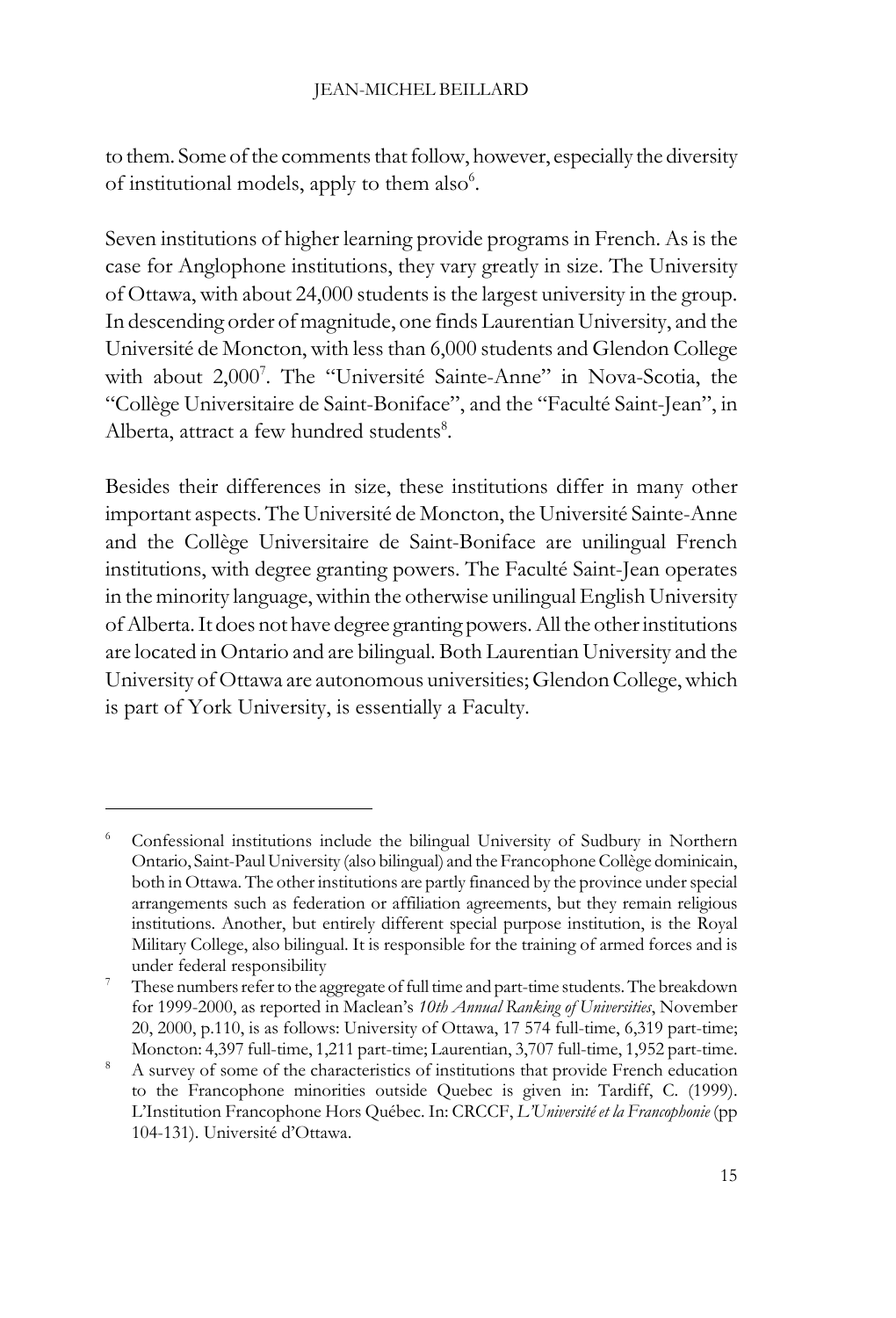As can be seen, these institutions have only one clear characteristic in common: they teach in French to a relatively small number of Francophone students. That being said, the teaching environment differs since in the case of bilingual universities, the majority of the student body is Anglophone (about 60% in the case of the University of Ottawa, 75% for Laurentian University). This is cause for concern among certain Francophone groups. Nevertheless, this is the consequence of only being able to draw on a relatively small number of Francophone students.

#### **THE PROBLEMS OF SMALL NUMBERS**

Take the case of Ontario. Franco-Ontarians, it will be recalled, number about half a million. Of these, some 200,000 live in the eastern part of the province, 100,000 in the Centre, another 63,000 in the Centre-North, and 75,000 in the North-East<sup>9</sup>. In terms of the 19 to 24 year old students attending university full-time in 1996, these numbers translate into a total of approximately 8,000 students for the province as a whole, distributed as follows: 4,000 from the East, 1770 from the Centre, 990 from Centre-North, and 850 for the North-East<sup>10</sup>. To put these numbers in perspective, the total number of full time university students in Ontario exceeds 230,000, and another 90,000 (increasingly English-speaking) are expected over the next ten years.

### **PROBLEMS IN MAINTAINING THE DEMAND FOR UNIVERSITY PROGRAMS IN FRENCH**

Small as they are, these numbers overestimate the actual registration of Francophones in bilingual institutions. Of the 8,000 mentioned above, over 20% pursue their university education elsewhere. It is unlikely that this pattern will drastically change. These students may seek programs offered

<sup>&</sup>lt;sup>9</sup> From the 1996 Census, as reported in: Carrier, D. (1996). Vers une université Franco-Ontarienne virtuelle. In: CRCCF, *L'Université et la Francophonie* (p. 207)

<sup>10</sup> Carrier, D. *ibid*. (p. 208)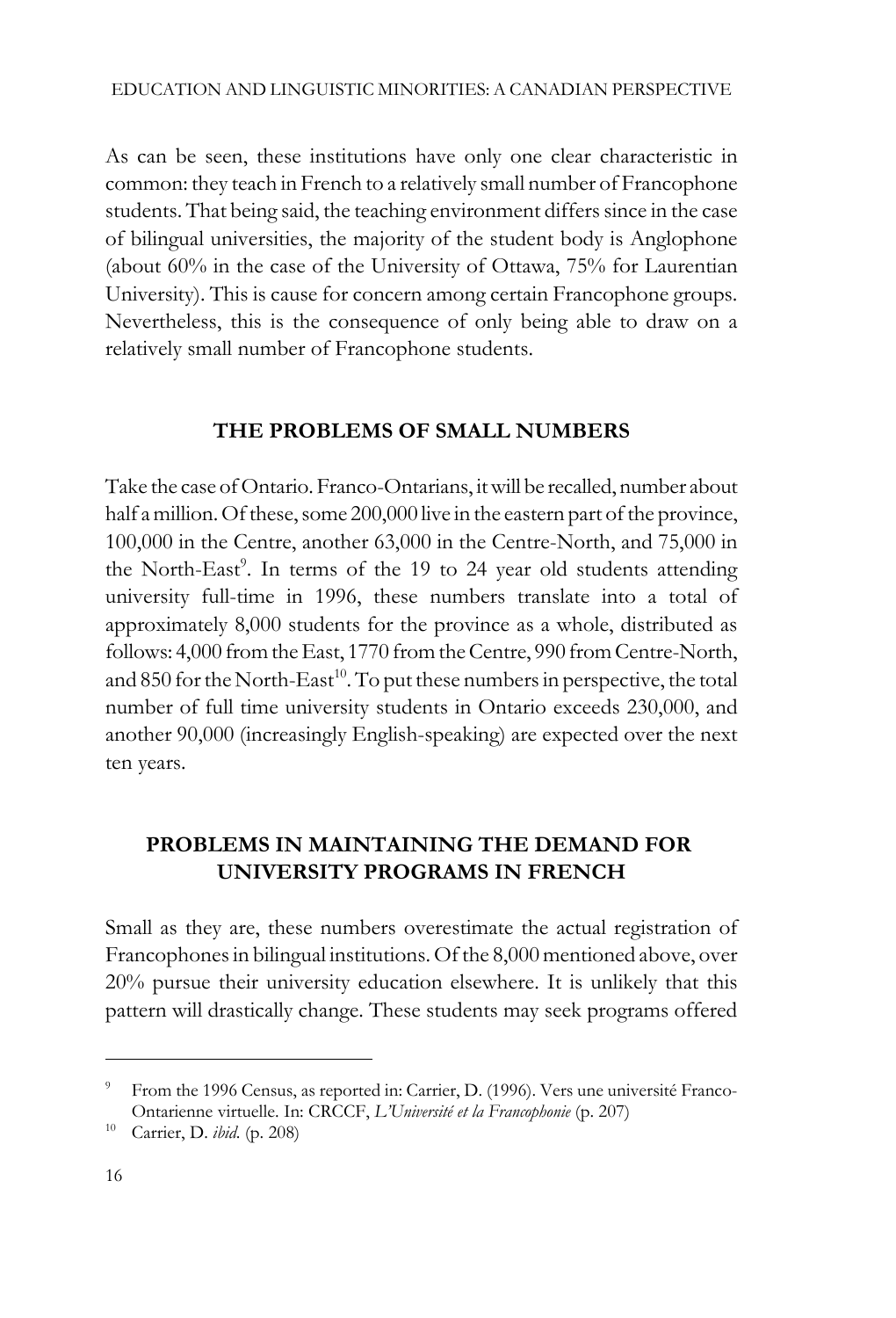only in other universities, they may be attracted by better scholarships, by the reputation of some universities in particular fields, they may want to get away from home, etc. Whatever the reason, this leaves a total pool of 6,000 to 6,500 students to be shared by the bilingual institutions concerned.

Difficulties, however, do not stop here: recent developments on the community college front make these small numbers even more vulnerable. Two such developments are important. The first concerns the creation of French community colleges. There are three such colleges: one in Ottawa, one in the Northern part of the province, and one in the South. With college fees being substantially lower than university fees, some Francophone students pursue part of their program in a French college, instead of registering directly at the university. Secondly, this tendency may increase if so-called "university-colleges" start awarding their own degrees<sup>11</sup>. Diluting the limited number of Francophone students may compromise the economic viability of some programs, with potentially devastating impacts on the university, the community college, or both $12$ .

This section would not be complete if I did not refer to another source of difficulty in maintaining numbers, namely the problem of assimilation. There appears to be evidence that assimilation, i.e., the use of English as opposed to French by the Francophone minority, is on the increase throughout Canada. One such troubling indication is the change in the "rate of assimilation" which measures the proportion of Francophones who no longer use their mother tongue at home. For Ontario, the rate was 34.7% in 1991 vs.  $28.8\%$  in 1981<sup>13</sup>. The rate of assimilation is a major source of concern for the Francophone minority. I mention it in passing, only, because, like any rate, its value varies with the numerator and the denominator. Thus,

<sup>11</sup> For more detail and an analysis of this issue, see Dennison, John D. (1992) The University-College Idea: A Critical Analysis. *The Canadian Journal of Higher Education*, 22(1), 109-124.

<sup>12</sup> Doucet, M. L'Université Acadienne: une Université en Milieu Minoritaire. In : CRCCF, *L'Université... op. Cit*. (p. 142).

<sup>&</sup>lt;sup>13</sup> From the 1991 census, as reported in Grenier, G. (1996). Une analyse de la performance économique de la population Franco-Ontarienne. In : CRCCF, *L'Ontario Français, Valeur Ajoutée* (p.11).Université d'Ottawa.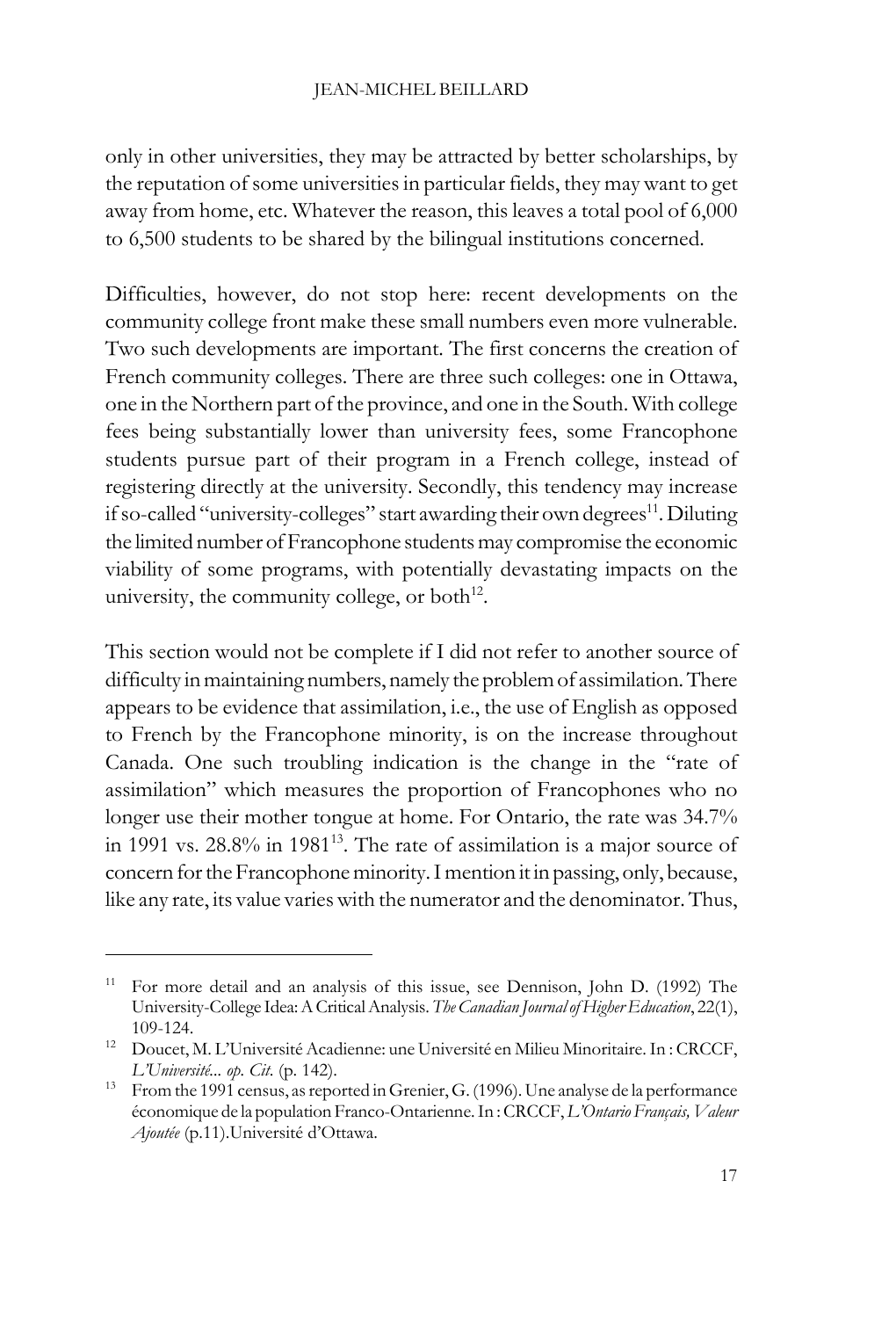despite the increase in the rate, the absolute number of Francophones speaking French at home increased from 336,000 to 340,000 during the same period<sup>14</sup>. These absolute numbers, as opposed to rates, are more directly relevant to the questions of critical mass, which I wish to address now.

#### **ISSUES OF "CRITICAL MASS"**

Public funding for a university, in Canada and elsewhere, is generally related to the number of its students. Other considerations, such as the type or level of programs, are also taken into account, but numbers are essential. In the absence of special financial arrangements offsetting this relationship, small numbers impose serious constraints on the range of teaching and research activities that may be carried out. As a rule, large universities have a wide variety of programs at all levels and conduct extensive research. Smaller universities tend to be teaching institutions, offering mostly undergraduate programs.

In this respect, larger universities are at an advantage: they benefit from economies of scale<sup>15</sup>. Conversely, smaller institutions are at a disadvantage. This is evident, to varying degrees, with Canada's Francophone and bilingual institutions. Larger universities, regardless of their language of instruction, tend to be better known than their smaller counterparts. In some cases, small Francophone institutions are completely unknown outside their province, and even within  $it^{16}$ . Thus, they lose potential students to larger universities, not only because these have programs not offered in smaller institutions, but because students may not know about the ones they offer. Their research efforts are also considerably hampered. The size of their academic units is

<sup>14</sup> From the 1991 census, as reported in : Grenier, G. (1996). Une analyse de la performance économique de la population Franco-Ontarienne. In : CRCCF, *L'Ontario Français, Valeur Ajoutée* (p.11).Université d'Ottawa.

<sup>15</sup> See, for instance, Dickson, V. Cost determinants in Canadian universities. *The Canadian Journal of Higher Education*, 24(1), 88-99.

<sup>16</sup> Tardiff, C. In *L'Université... op.Cit.* (p. 105).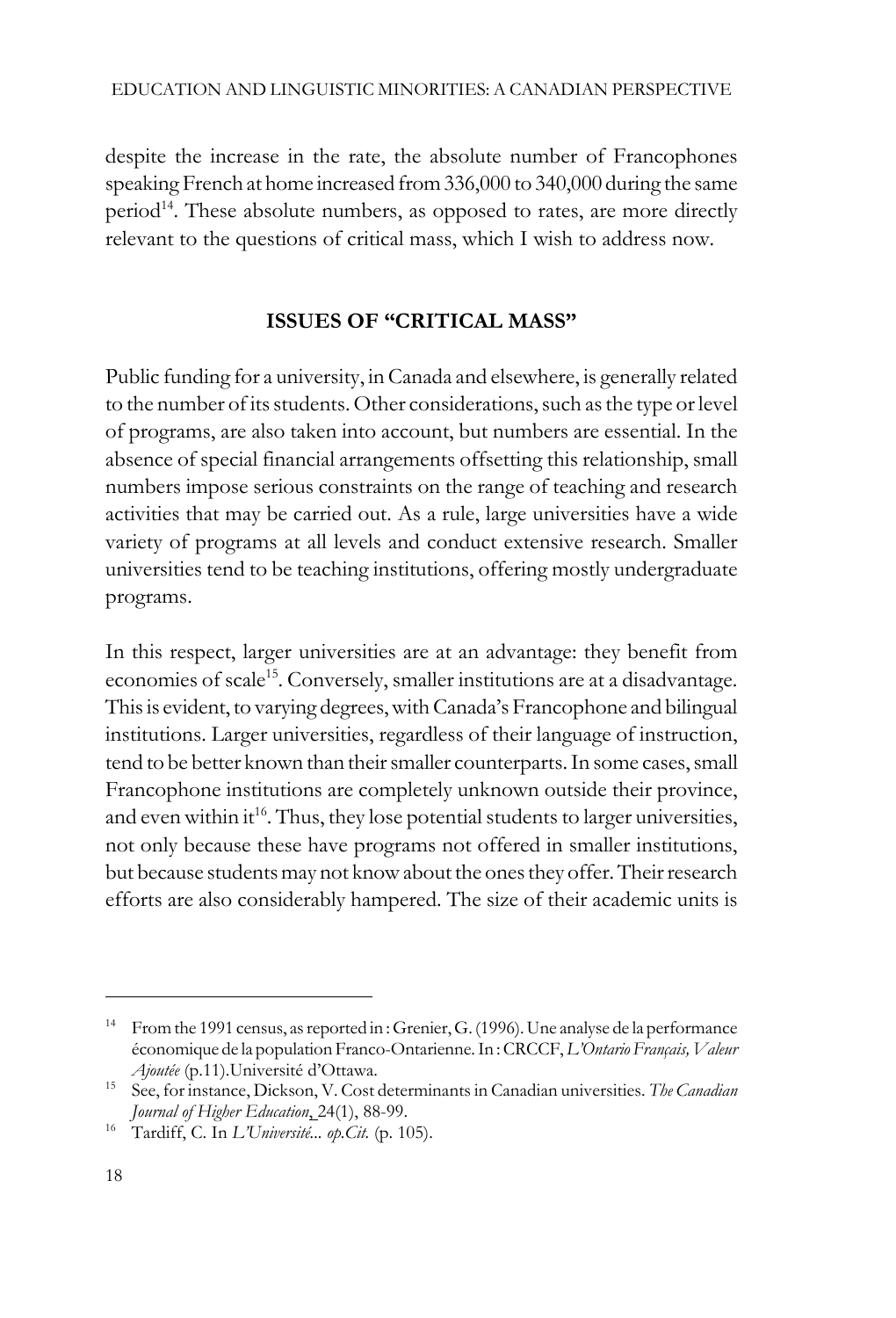#### JEAN-MICHEL BEILLARD

usually too limited for research that relies on team work or requires significant investments in scientific equipment $17$ 

I will not enter into the debate of whether university research is a *sine qua non* condition for good teaching. Opinions differ greatly on this matter, and studies of the beneficial relationship between the two are, at best,  $inconclusive<sup>18</sup>$ 

Needless to say, all institutions have their place and play an important role, regardless of their teaching language. There is, nonetheless, a fundamental difference as far as the two linguistic groups are concerned. Many of the programs not offered by a small Anglophone university are available at other universities in the same province. This is not the case for Francophone students in Alberta, Manitoba, Nova-Scotia or New Brunswick: the choice for the student is to change program, or pursue his or her selected program in another province.

The University of Ottawa is the only institution whose size allows it to be a comprehensive, research intensive university. Because of its long tradition as a bilingual institution (its roots go back to 1848), because of its location, and because of its reputation, it has been able to attract students in numbers large enough to maintain and develop undergraduate programs in most academic fields: in the Humanities, in the Social Sciences and Sciences, as well as quasi-professional and professional disciplines such as Administration, Education, Engineering, Law, Medicine and Health Sciences. Both at the undergraduate and at the graduate level, it compares favourably with most other Ontario universities. With over 50 master's and 20 Ph.D. programs in most of the above disciplines, the University of Ottawa ranks second in Ontario, after the University of Toronto. Its range of programs in French, likewise, compares well with that of Quebec universities.

<sup>17</sup> *Ibid.* (p. 106).

<sup>18</sup> Patrick O'Neill, G. (1993). Myths Revisited. *The Canadian Journal of Higher Education*, 23(1), 109-113.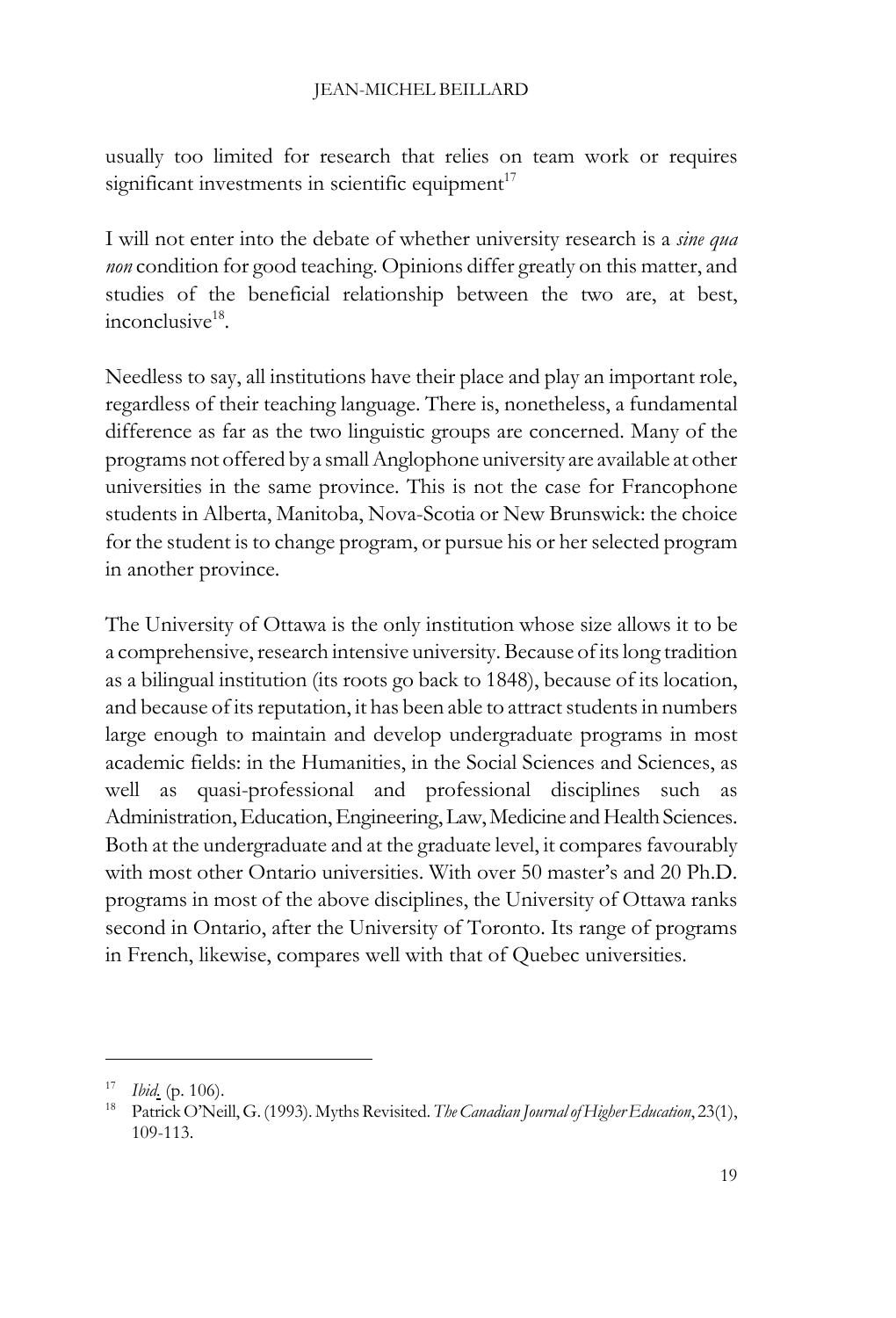This raises a twofold question: could the University of Ottawa offer a comparable range of programs if it were unilingual French, and does this range of programs apply equally to the Anglophone majority and the Francophone minority?

The answer is "no" to the first part, as could be expected from our discussion of size. The fact that the answer to the second part should be "yes" requires some explanation.

### **SUPPLY AND DEMAND REVISITED: PROVINCIAL SUBSIDIES FOR PROGRAMS IN FRENCH**

Because it caters to both linguistic groups, the University of Ottawa has been able to grow as numbers grew, mostly on the Anglophone side. Its Francophone student body, although large as compared to the other institutions teaching in French, is too small to carry all its programs by itself. In fact, some twenty years ago, the University of Ottawa offered complete programs in both languages in some areas only: the Humanities, the Social Sciences, Administration and Education. The other disciplines, including professional ones, were traditionally taught in English, with only some courses offered in French. This was a cause of concern in many quarters, particularly within the University itself, but the lack of sufficient funding was a major obstacle to the further development of programs in French.

For many years, the provincial government had provided additional funding to bilingual universities under a special envelope meant to cover the incremental costs of bilingualism. This funding, if I may simplify its technical aspects to the extreme, was based on a periodic calculation of the difference between the costs a bilingual institution incurred as compared to what these costs would be if it were unilingual. For instance, where a unilingual university may accommodate a few more students in a given section of a course, a bilingual one might have to open a special section if the language of the students in question is the other language. As a rule, sections in French are smaller than in English, all of which results in incremental teaching and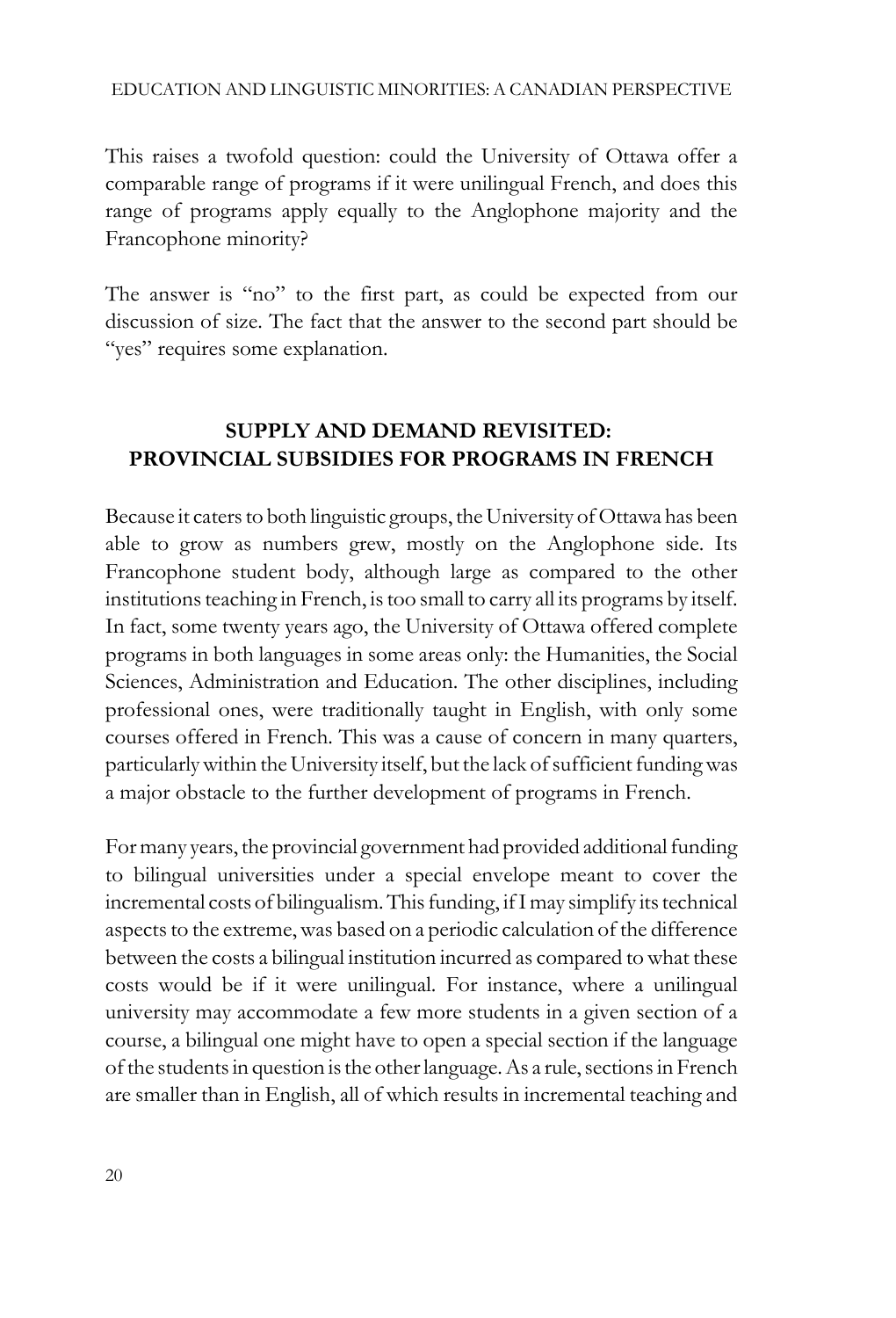related costs which a unilingual university would not have. Further costs such as those for supplementary library holdings are also involved.

Helpful as this supplementary funding was, it did not allow for major progress in disciplines taught mostly or only in English. The bilingual grant was an after the fact refund for these costs, and few new courses in French could be introduced to duplicate the English ones. In the 1980's, the provincial government agreed to provide up front, additional funding that would cover the start-up costs of new programs in French as well as those associated with the duplication, in French, of programs existing in English only. Needless to say, funds were not unlimited: plans had to be approved, need shown, feasibility demonstrated, accountability respected and reports submitted. Nevertheless, the potential for a full array of programs in French was there.

The University of Ottawa embarked on a "catch up" process, which, following the implementation of several five-year plans for the development of French programs, would ultimately result in comparable numbers of French and English programs. Not all programs, however, were to be fully duplicated. In some instances, such as physiotherapy and occupational therapy, it was decided to offer the program in French only, as equivalent programs in English existed in other Ontario universities. In some other cases, it was felt that the nature of the program required bilingualism. All in all, however, the emphasis was on parallel offerings.

At this point, two comments are in order. Clearly, the extent of catching up was determined by the number of programs already offered in English. Furthermore, both the decision to catch up and the decision to start new programs could only be taken if the estimated Francophone demand so warranted. After all, once a program in French has been created, the decision to cancel it, for whatever reason, is a difficult one: it will not be found at another nearby university, or not be found in French at all. The University of Ottawa could count on a fairly strong demand: it attracts about 70% of the Franco-Ontarian students, and a significant number of Francophones from other countries and other provinces (particularly Quebec). In total, in attracts some 8,000 Francophone students.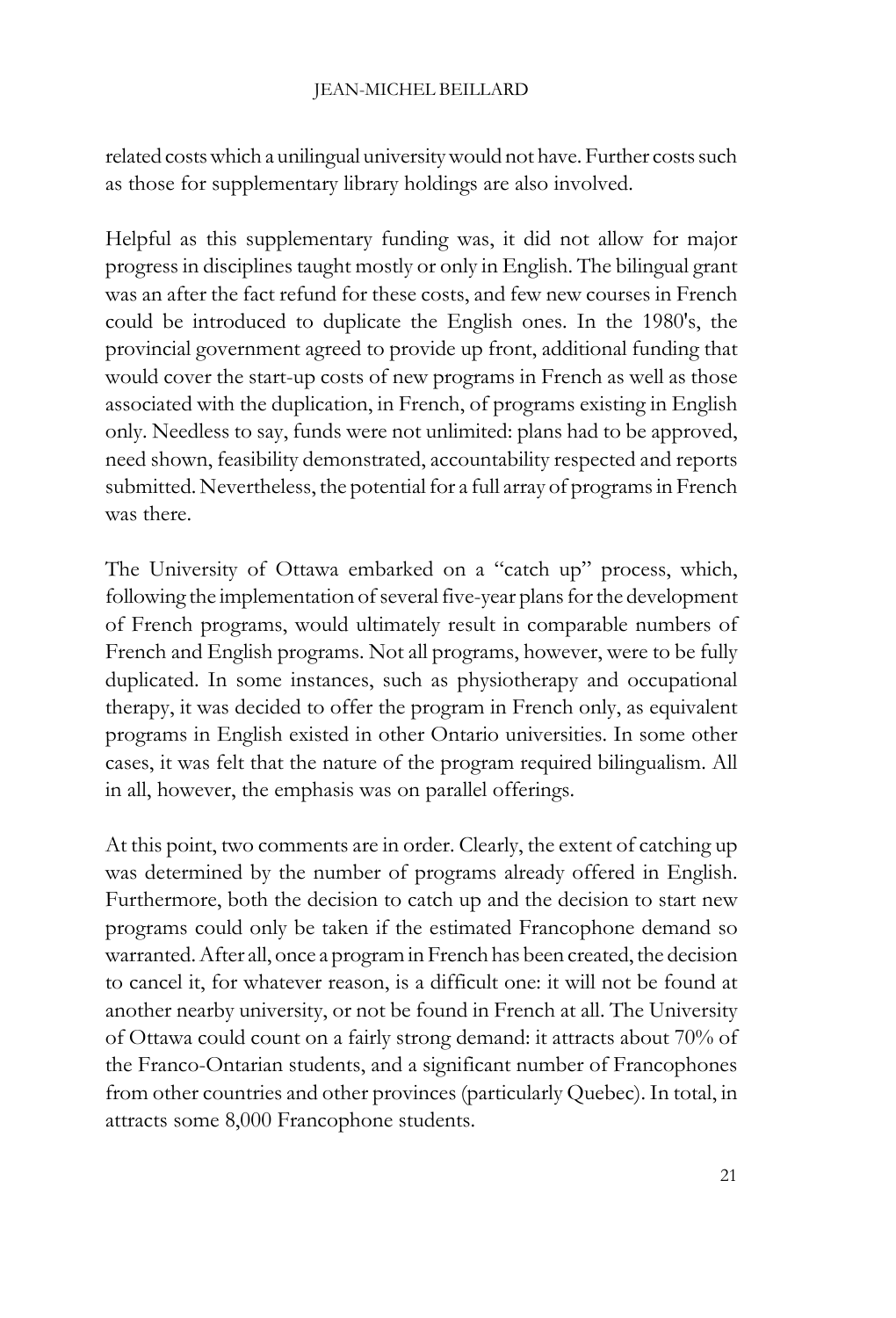#### EDUCATION AND LINGUISTIC MINORITIES: A CANADIAN PERSPECTIVE

A smaller bilingual university in Ontario, Laurentian University, has a Francophone student body of approximately 1,200. Because of its smaller size, it cannot maintain a wide range of programs in French. It has been able to duplicate many of its English undergraduate programs in the Humanities and Social Sciences, but not in Sciences, or most graduate programs.

The inability to offer programs entirely in French is a troublesome one. Under such conditions, bilingualism is visibly asymmetric. In general, Franco-Ontarians are bilingual, but reliance on their knowledge of English to complete a program is understandably seen as evidence of their minority status: two languages are necessary for the Francophones, only one for the Anglophones. Some Francophone students also see it as an additional complication, since they will have to master the technical terms in two languages instead of one, run the risk of terminological confusions, etc. Other students, on the other hand, welcome this possibility.

To conclude, two main models are used to provide higher education to the Francophone minorities: unilingual French, and bilingual French-English, either with complete or partial parallelism.

### **A UNILINGUAL FRENCH UNIVERSITY**

Two main arguments are advanced in support of a unilingual French institution. First, it is felt that bilingualism cannot serve the Francophone minority as well as a unilingual French university would. This is usually argued on the basis of changing proportions in the linguistic groups attending bilingual universities. The second argument has to do with the need for minorities to "own" and control their educational institutions.

It is true that, with a basically stable Francophone enrolment and an increasing Anglophone one, the proportion of Francophones has decreased. The offer of courses and programs in French, however, depends on absolute numbers, not on proportions. There seems to be, on the part of its proponents, an unstated assumption that the difficulties encountered as a result of small numbers would disappear in a unilingual university. This is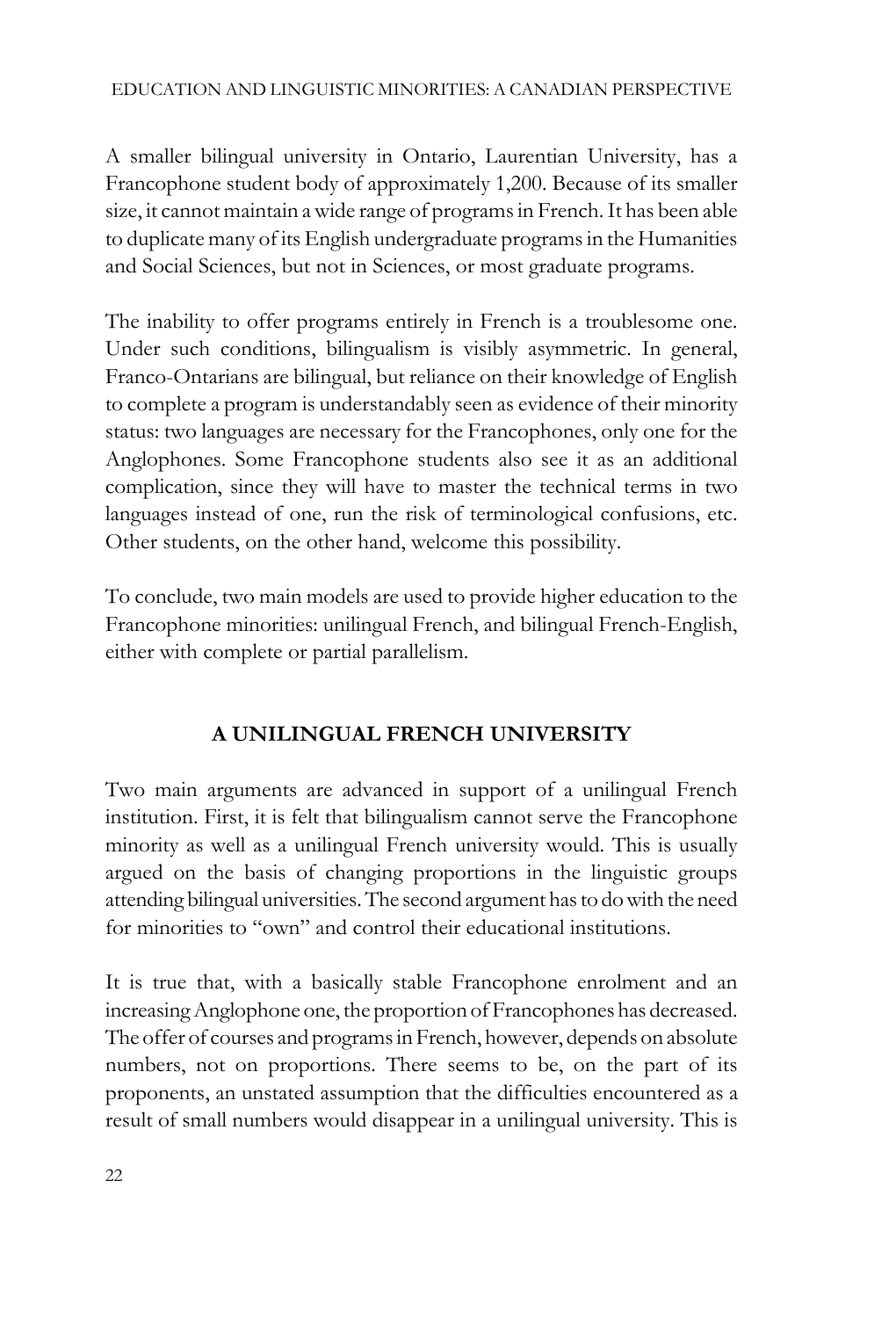simply unwarranted. As was argued earlier, size determines the extent of university activities, not language. It is also argued that the difference in proportions results in difficult choices for university administrators, who therefore must make many compromises<sup>19</sup>. This is somewhat incorrect, but in any event, the problem does not vanish with unilingualism. The unilingual Francophone Université de Moncton faces the same problems, and it looks at the same solutions as bilingual universities when it comes to the maintenance of programs with too few Francophone students: all have to do with increasing absolute numbers $^{20}$ .

There are also serious misconceptions in the view that the Francophone minority should control and/or own its university. The approach is based on the "missing link" argument. Since Francophones are now in control of education in French from kindergarten to college, a French university is needed to complete the educational spectrum<sup>21</sup>. The argument seems logical, and this aspiration is probably a legitimate one. But the limitations of such an institution have to be clearly acknowledged: all the evidence available, the Université de Moncton being a case in point, indicates that it would be fairly limited in scope.

To get around this, it has been argued that although such a university may be modest in size, it would do specialized research and teaching in those areas where the needs and/or the assets of the Francophone community are  $greatest<sup>22</sup>$ . Leaving aside the rather difficult question of establishing what these are, in cases where the desired programs are not available, students would have to go to Quebec or to a unilingual English university. It may be that a combination of some Francophone students attending a unilingual French university, with others having to attend a unilingual English university, is preferable to having all of them attend a bilingual university. There is certainly room for debate.

<sup>&</sup>lt;sup>19</sup> Faucher, R. Pour une culture universitaire française pleine et entière en Ontario. In : CRCCF, *L'Université…* (p. 230).

<sup>20</sup> For a survey of the challenges and proposed solutions, see Doucet, M. *op.Cit.* (pp. 137- 152).

<sup>21</sup> R. Faucher, *op.cit.* (p 240).

<sup>&</sup>lt;sup>22</sup> Gilbert, A. Vers l'Université de la Francophonie. In : CRCCF, *L'Université...* (p. 172).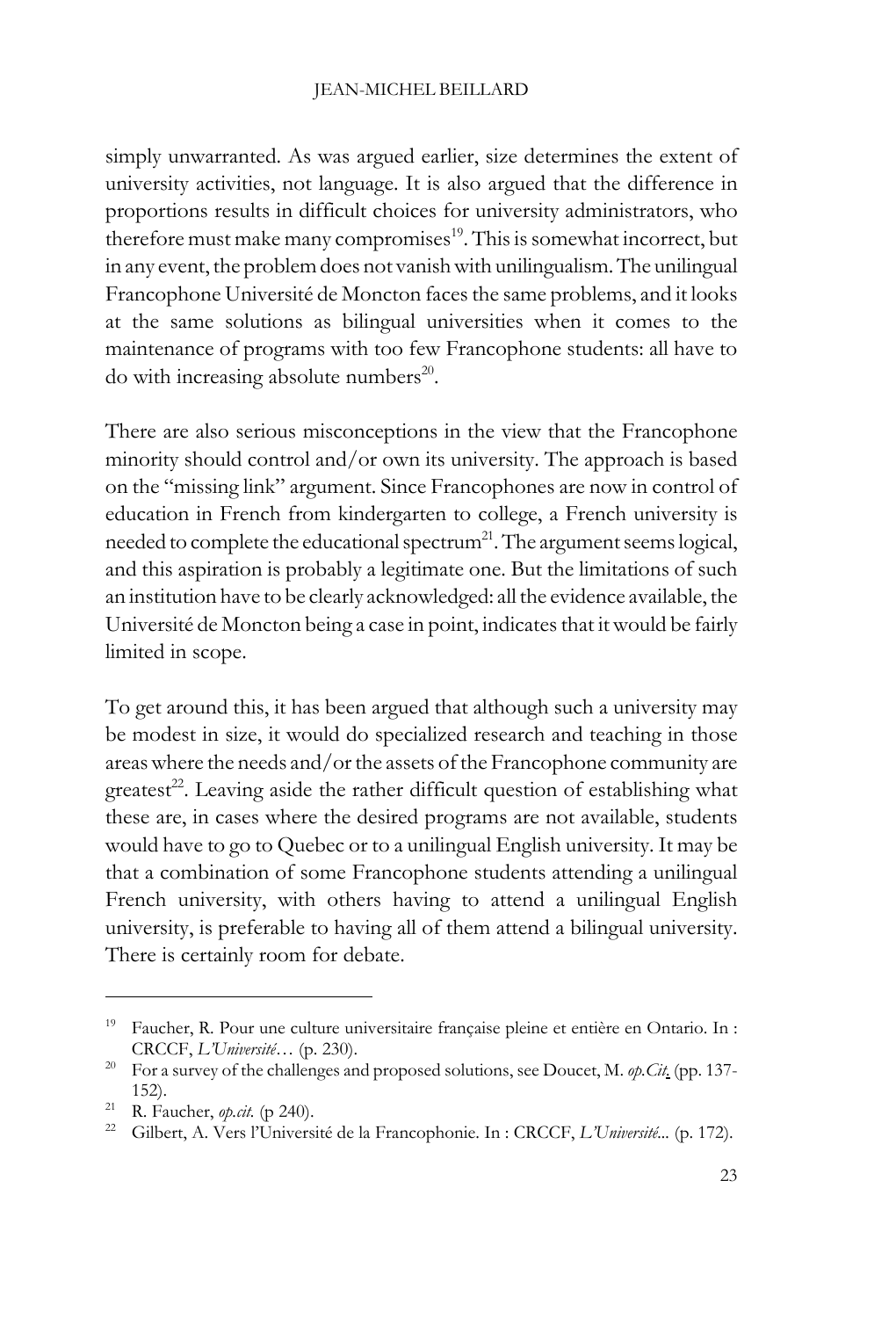A consideration is that University researchers tend to identify strongly with other researchers in their discipline, wherever they may be. Their community is usually national and international in nature. They may welcome the notion of a close relationship with the local community, but they certainly do not cherish the idea of being controlled by it. Yet, proponents of a French university argue that it would be dedicated to serving "its" community<sup>23</sup>. This expectation is quite consistent with the role of a community college. It is very much at odds with that of the traditional university and of its reward system, based primarily on excellence in research and teaching.

The rather unflattering view has also been expressed that, with such large numbers of Anglophones, bilingual universities were centres of "assimilation". Serious as it may be, the problem of assimilation has its roots elsewhere. It is a problem throughout Canada, including in New Brunswick. There are indications to the effect that marriages between members of the two linguistic groups play a significant role in this respect. Paradoxical as it may be, assimilation may turn out to be the labour of love. In any event, as far as students are concerned, it is clear that by the time they are old enough to attend university, the damage has either already been done or avoided.

## **BILINGUAL UNIVERSITIES**

It is difficult to provide foolproof evidence of bilingualism as value added. Yet, time and again, former students from my university have reported that they were enriched, both personally and professionally, by their experience in its bilingual milieu. It is, by definition, a milieu that fosters contact between the two linguistic groups, and, in the end, a better understanding of, and a more profound respect for the other culture. Many alumni, from both linguistic groups, have benefited from this ongoing opportunity to communicate with students speaking the other language.

In various surveys conducted by the University of Ottawa, bilingualism consistently ranked as one of the important elements for determining the

<sup>23</sup> *Ibid.* (p. 170).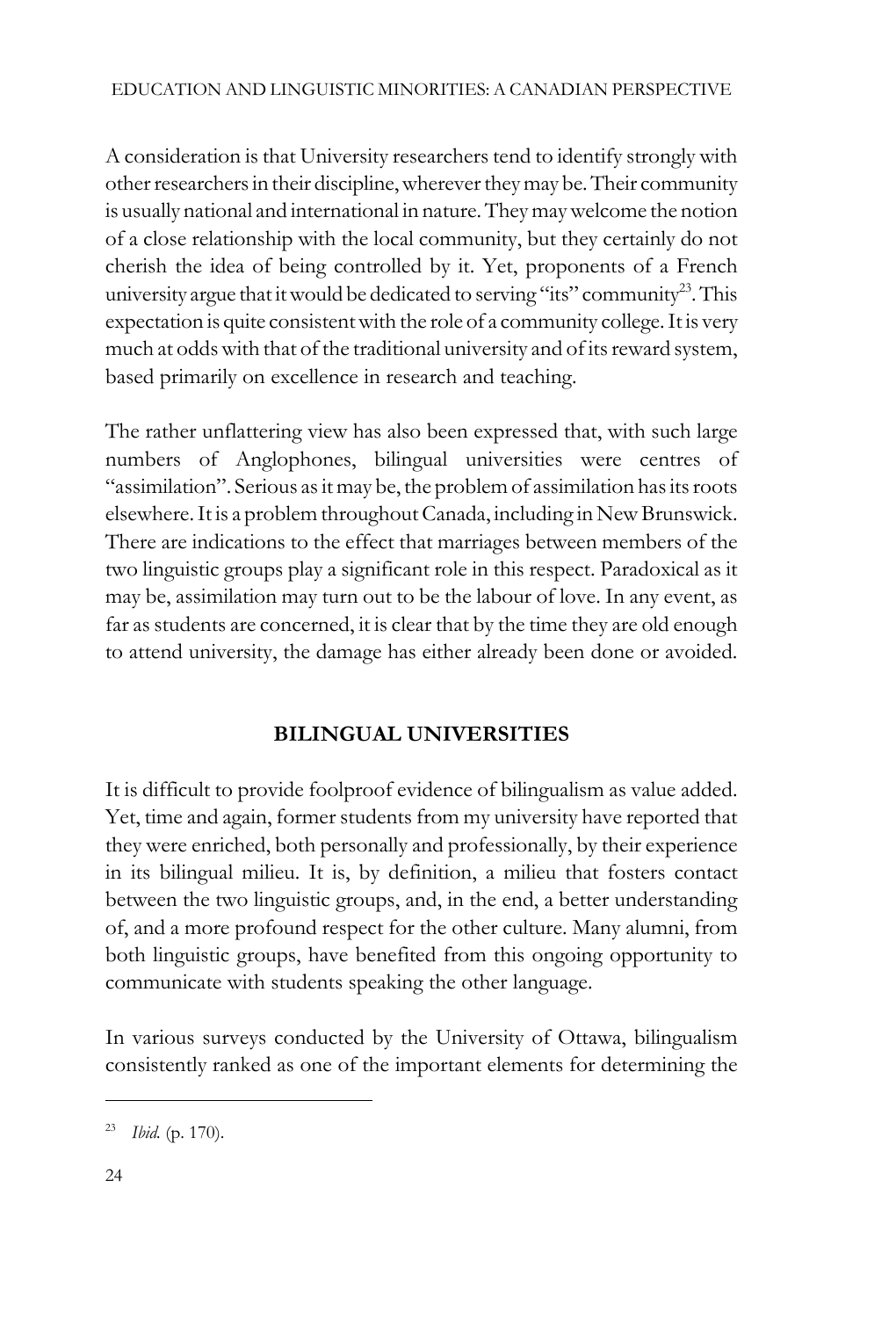students' choice. For many years, students from Quebec have come to the University of Ottawa, where they used to be the main component of the Francophone population. They could attend a unilingual French university in their own province. Instead, they opt for a bilingual one, often at significant additional cost. What is true for Francophones (and some Anglophones) from Quebec is also true for Anglophones in Ontario.

It would be naive to pretend that all students who come to the University of Ottawa come because it is bilingual. An important consideration is the perceived quality of programs, and this is as it should be. But the fact is that bilingualism is also perceived as a plus by many students from both linguistic origins.

In various instances, external experts assessing University of Ottawa's programs, particularly in the Humanities, have reported that the programs were enriched by the mix of the Francophone and Anglophone cultural traditions. Bilingualism does provide students with specific opportunities. Thus, the University of Ottawa is the only Canadian institution to offer, in both languages, programs of Common Law and Civil Law. As these two major systems of law increasingly come into contact with globalization, exposure to both systems can only add value to the students' knowledge. The value added of bilingualism was eloquently expressed by colleagues who wrote, some 25 years ago, that "bilingualism constitutes in itself a cultural value, and that in some disciplines and programmes, it is an indispensable condition of academic excellence"<sup>24</sup>.

With parallelism in program offerings, it might be feared that Francophone students would take courses in French only and Anglophone students in English only. Contacts between the two linguistic groups, if any, would then be limited to those outside the classroom. This does not seem to occur. At the University of Ottawa, a large proportion of students take courses in both languages, the linguistic duplication of programs providing them with an additional dimension to their course choices.

<sup>24</sup> (1974) *Regulation on Bilingualism at the University of Ottawa* (p. 3). University of Ottawa.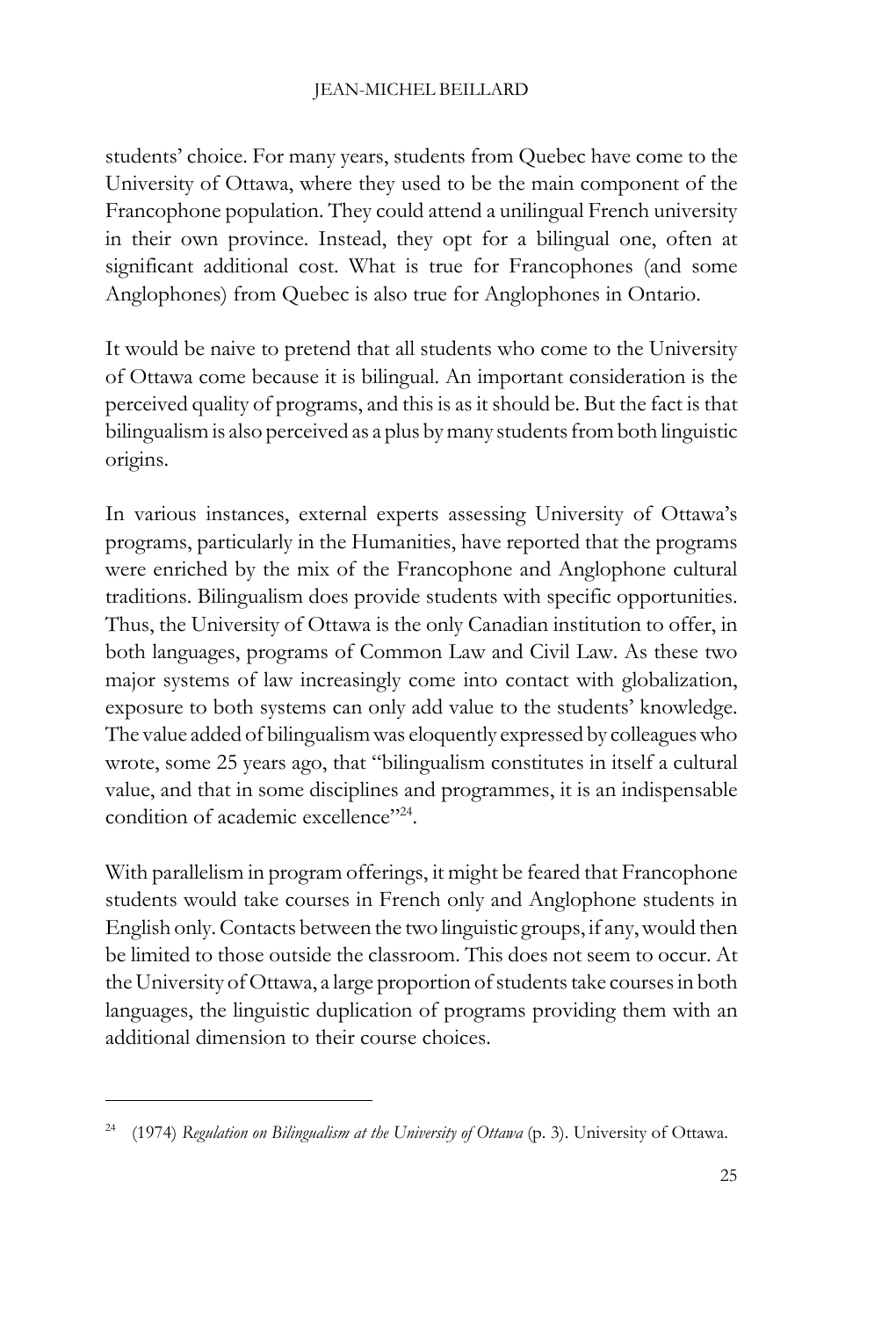# **SUMMARY OF OBSERVATIONS**

It may be useful, at this point, to briefly take stock of what has been said in the preceding pages:

- 1. Public funding for universities is generally related to the number of students, so that a university's budget and its program offerings are a function of its student population. Although smaller institutions may have a comparative advantage in a number of instances, they cannot be comprehensive universities. Instead, they tend to specialize in undergraduate studies with few, if any, graduate programs. This applies whether they teach in the language of the majority, of the minority, or in both languages.
- 2. The numbers that make up a minority are, by definition, comparatively small. Other things being equal with respect to public funding, a university dedicated to teaching in the minority's language will be subject to the above limitations: it will be relatively small and specialized. The consequences for minority students are important. Unlike students who belong to the majority and who can complement their choice of programs with those offered in their language at different universities, minority students' choices are limited.
- 3. As with any product, the students' demand for a particular program at a given university will be affected by substitute programs found at other post-secondary institutions, including colleges. In the case of minorities, this fragmentation of demand may have dramatic effects on the economic viability, and finally on the supply of programs.
- 4. In addition to the relationship between student registration and funding, size matters in a number of ways. Larger institutions, within limits, benefit from economies of scale. They also provide an environment that is more favourable to research in general, and allow for the development of research projects that cannot take place in smaller institutions.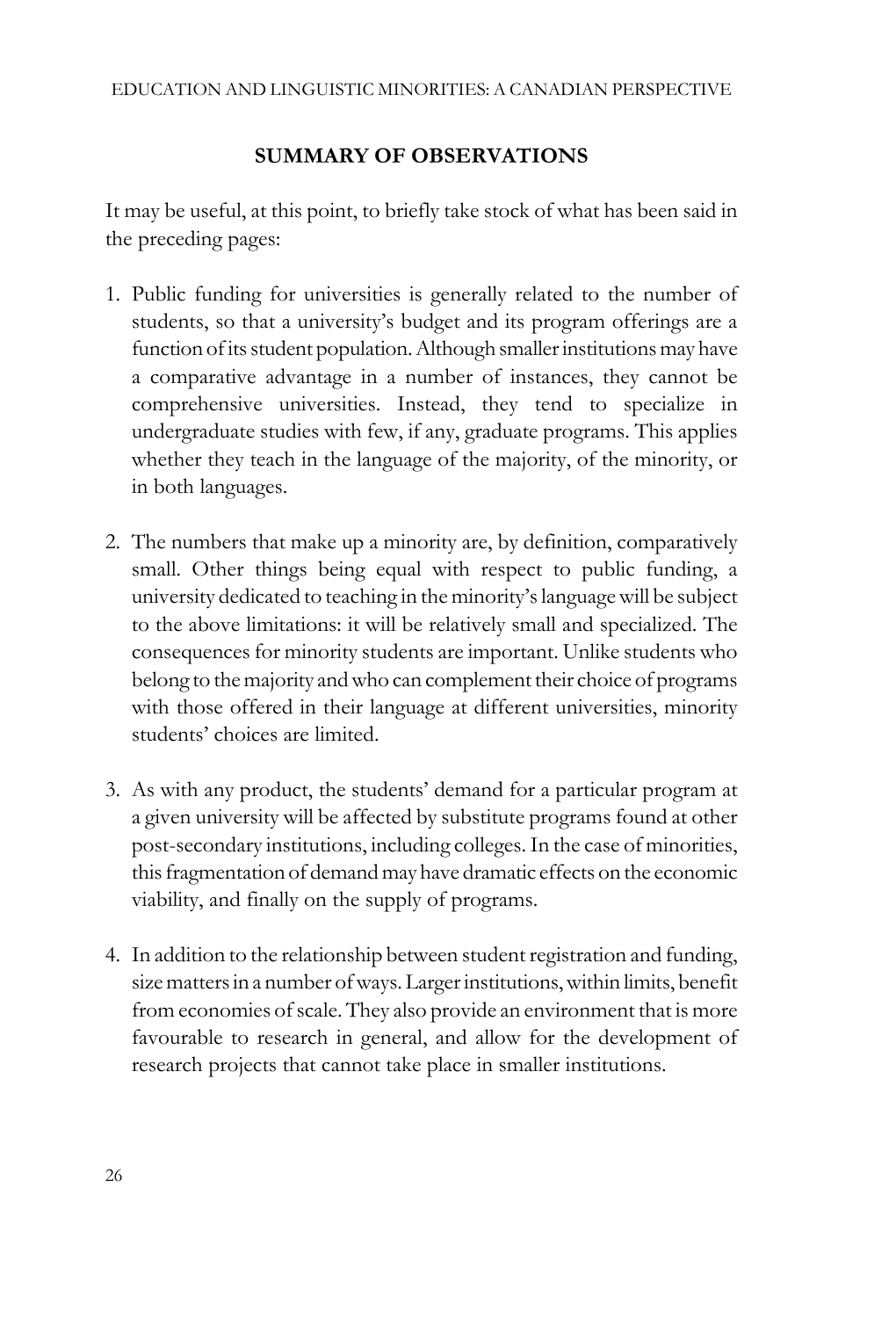- 5. The offering of programs in the minority's language results in additional costs for bilingual universities. However, by combining their linguistic resources, bilingual universities can provide programs to the minority in an economically efficient manner.
- 6. By combining their linguistic resources, bilingual universities can also more easily meet the quality criteria that apply to graduate programs: a number of these criteria, easily met in larger universities, are problematic, at best, in a smaller institution.
- 7. Bilingualism is seen by some as a cultural value in itself and by others as a threat to their culture. For the latter group, the preservation and development of the minority's language and culture require a separate, unilingual university.
- 8. In choosing a model for the delivery of programs in the language of the minority, the various advantages and disadvantages should be carefully considered. It is not unusual for a minority to promote the idea of its "own" university. This may be a perfectly legitimate position, but what that university would be, what it could and could not do, together with the consequences thereof, should be clearly understood.

# **BABES-BOLYAI UNIVERSITY: MULTILINGUALISM AND MULTICULTURALISM**

Many of the above considerations are relevant to Babes-Bolyai University (BBU).

A recent brochure describes it as "the oldest and the most comprehensive institution of higher learning in Romania."25 Readers familiar with BBU will know that its history, in many ways, reflects the troubled past of Romania, and more particularly of Transylvania. Although BBU can trace its roots back

<sup>25</sup> *Babes-Bolyai – A Multicultural University*. (p.5). The International Relations Office: Babes-Bolyai University & Semn Print.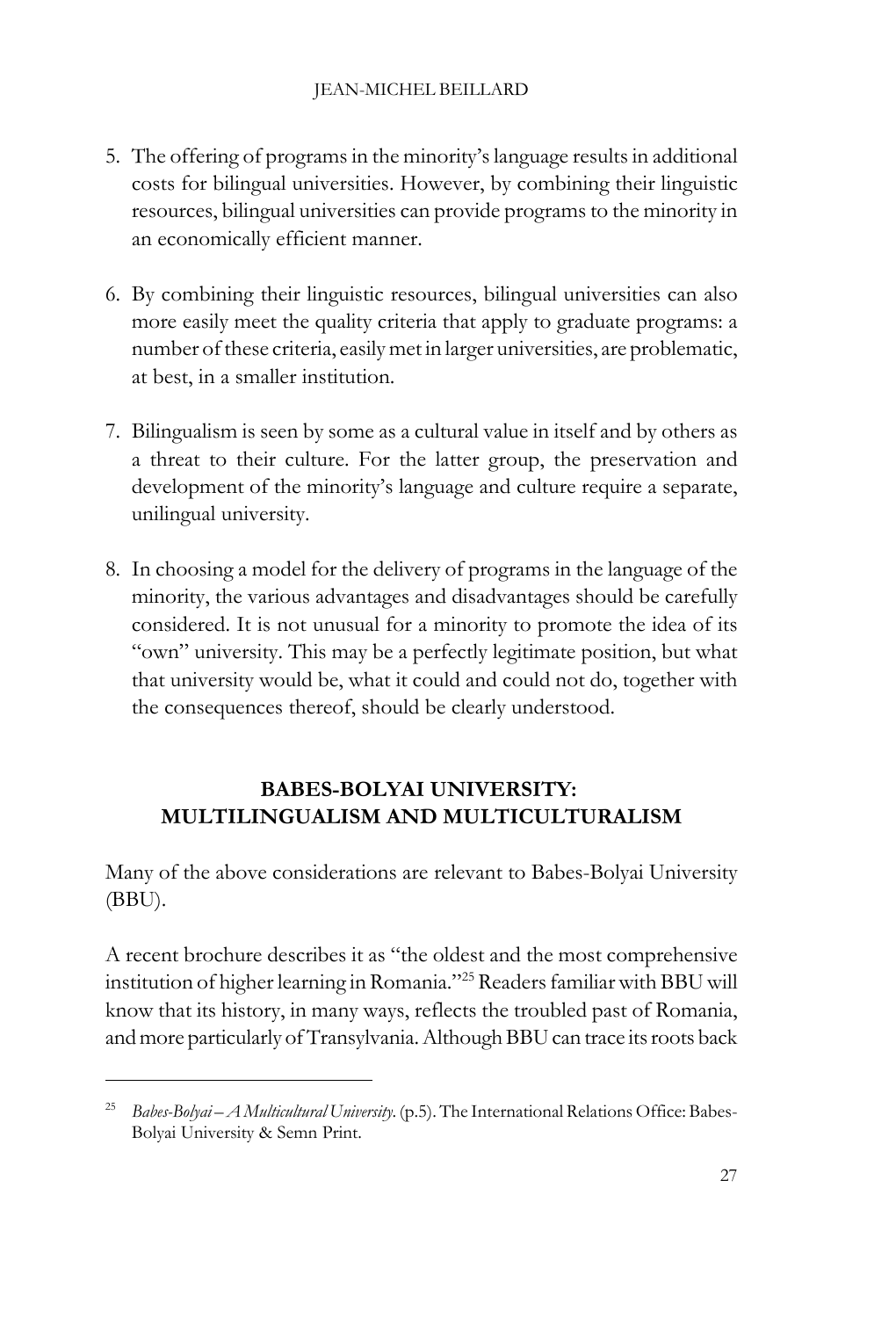#### EDUCATION AND LINGUISTIC MINORITIES: A CANADIAN PERSPECTIVE

to 1581, it is, in many important respects, a new university. Its name is the result of the 1959 merger between the Romanian "Victor Babes University", and the Hungarian university established and named after Janos Bolyai in 1945. For almost 40 years after the merger, the university was to operate under communist tutelage, with many serious consequences for its academic activities.

The Babes-Bolyai University that we know today has little in common with its recent past: it seeks to be open to the rest of the world, wishes to measure the quality of its academic endeavours according to international standards, and fosters multiculturalism as a way of living and of learning. Needless to say, the challenges are numerous.

Today's Romania is home to 23 different minority groups that represent, according to the 1992 census, about 10,6% of the population. The Hungarian minority, with a little over 7%, is by far the largest. It numbers 1,600,000 persons, most of whom reside in Transylvania. Next come the Roma minority, with about 410,000 members or1.8% of the population, and the German minority, with about 120,000 persons accounting for slightly more than 0,5% of the total.

Through various bilateral treaties with its neighbouring countries, through the ratification of international conventions, and through internal legislation, Romania has made a number of commitments regarding members of its minorities. They include the protection of basic human rights such as freedom of speech, religion, and generally speaking, non-discrimination in the treatment of minorities. Article 6 of the Constitution of Romania, 1991, specifically guarantees "the right of persons belonging to national minorities to the preservation, development and expression of their ethnic, cultural, linguistic and religious identity", and that the measures taken to that end "shall conform to the principles of equality and non discrimination in relation to the other Romanian citizens."

Of direct relevance to our discussion is article 32 of the Constitution, whose sub-section 3 states: "The right of persons belonging to national minorities to learn their mother tongue, and their right to be educated in this language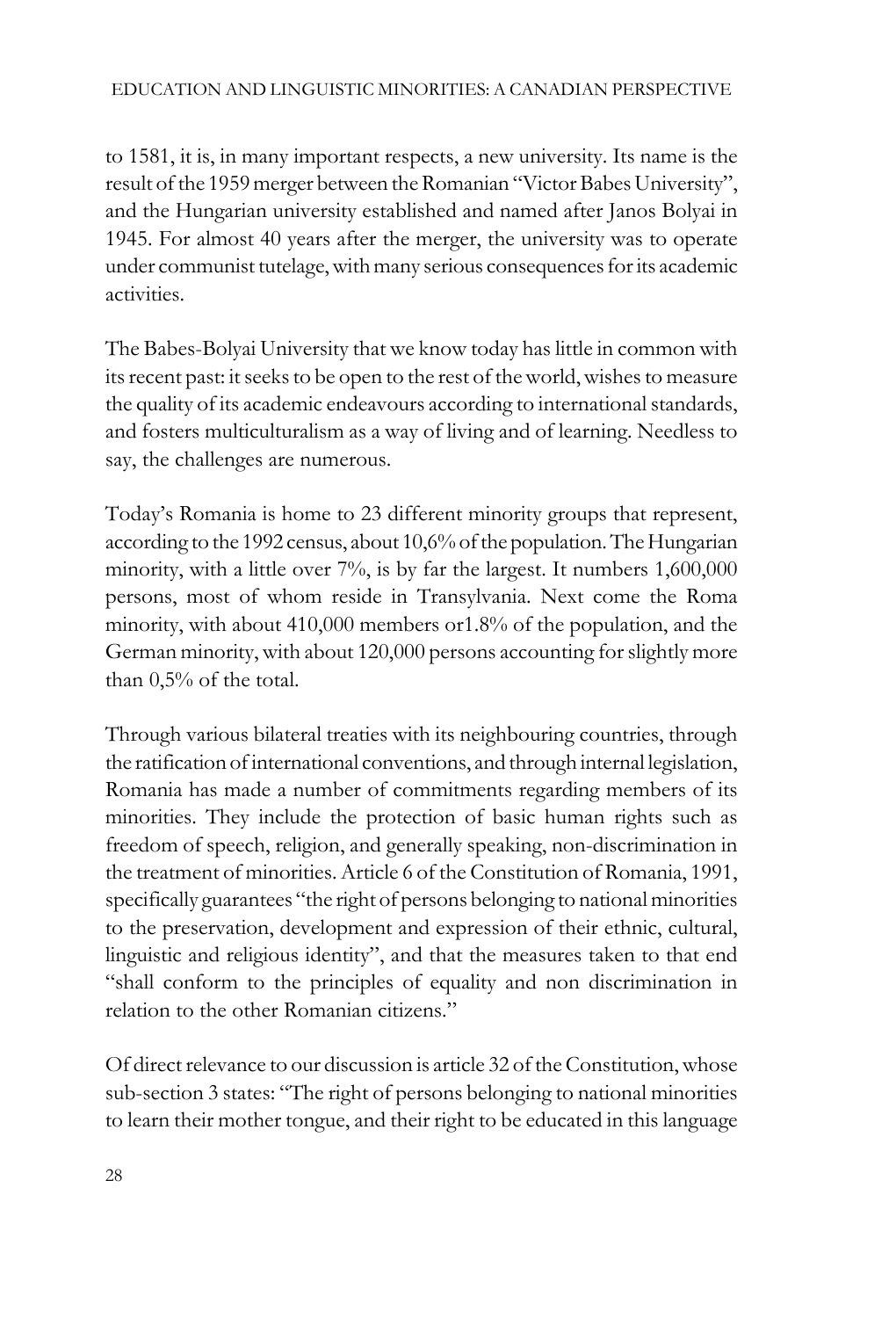are guaranteed; the ways to exercise these rights shall be regulated by law." The Law on Education No.84/1995, with a number of modifications in the following years, is the basic regulation in this respect. It stipulates that under certain conditions, "groups, classes, sections or schools teaching in the language of national minorities may be established..."(Art. 119) and that "In public Higher Education institutions, sections, groups, colleges and faculties providing tuition in the language of national minorities may be created, upon request, according to the present law....", subject to ensuring that students will acquire the necessary terminology in Romanian (Art. 123). This, in a nutshell, is the context within which BBU functions.

With approximately 24,000 students, BBU compares, in size, with the University of Ottawa. Its program mix is somewhat different, but it means that the benefits outlined earlier for larger institutions are relevant to BBU. So are, of course, the challenges that come with teaching in more than one language.

Prominent among them is the question of numbers of Hungarian and German students, the two minorities for which BBU has developed "lines of study" in their mother tongue. According to the statistics provided by the University, full-time students from the Hungarian minority number 3,900 and represent about 22% of the student population. The 140 students from the German minority amount to about 0,7% of the student body. These numbers, both in absolute and relative terms, are small, especially as regards the latter minority. This notwithstanding, BBU has launched an ambitious initiative of program duplication, resulting in 42 specializations in Hungarians, 12 in German. The corresponding number for Romanian specializations is 96<sup>26</sup>.

In terms of the previously discussed Canadian context, the comparative status of Romanian versus Hungarian programs is not fundamentally different from what prevailed at the University of Ottawa, before funding was made available for the catch-up process. As is the case with bilingual universities in Ontario, BBU receives additional funding because of the extra

<sup>26</sup> *Ibid.* (p. 7).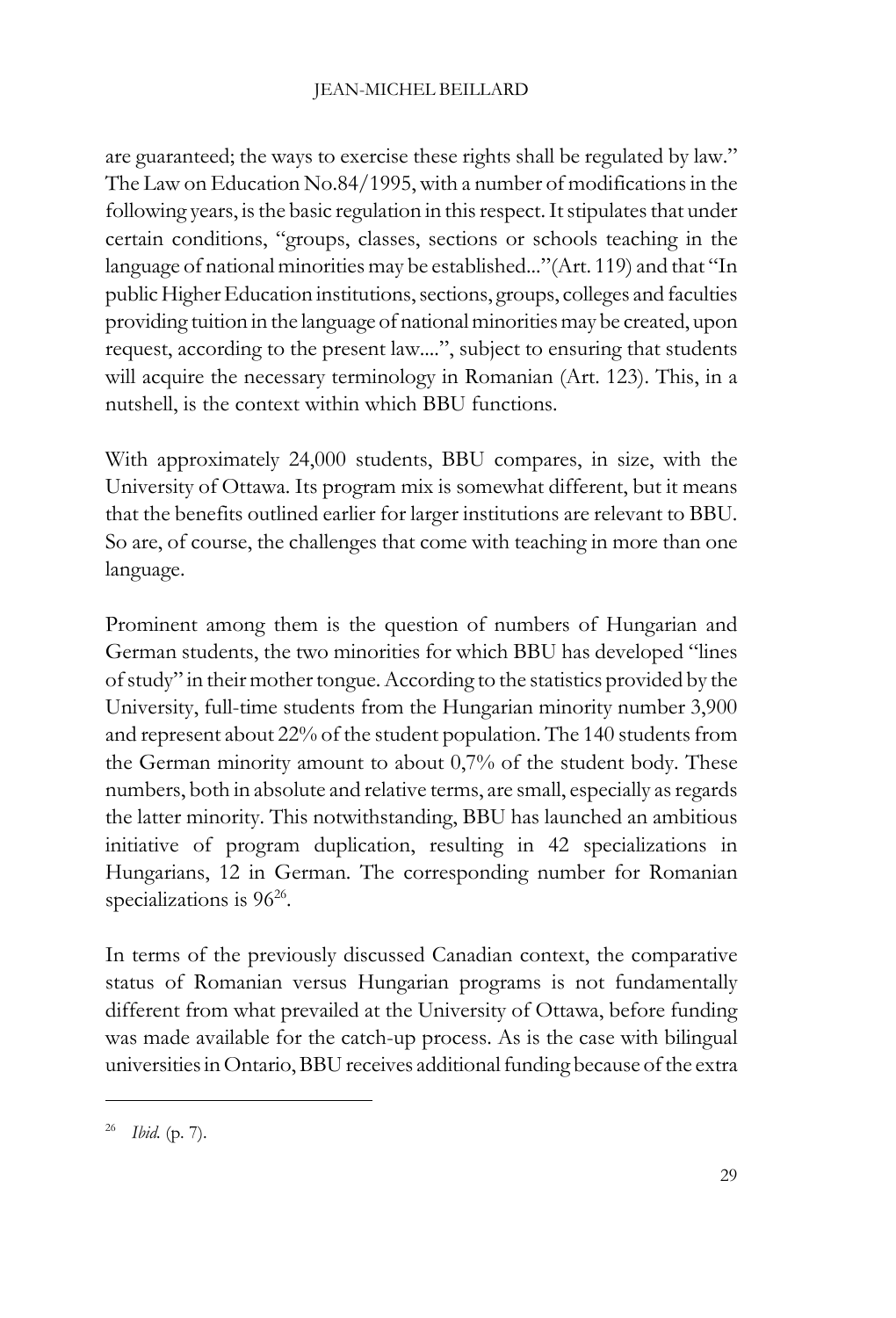costs of multilingualism. In its case, it takes the form of different weights attached to the funding of students from the minorities. Bearing in mind that BBU's experience in program duplication is comparatively recent, these parallel lines of study are a significant achievement.

Still, much remains to be done for BBU to fully meet its commitment to multiculturalism. This will be challenging. For various reasons, the development of some programs may prove difficult. This has been the case, for example, with the duplication, in Hungarian, of the programs in Law and in Economics. According to the latest information, this is now done. However, if the experience of the University of Ottawa is of any relevance, I would expect other cases to occur. The establishment of programs in a minority's language depends on a variety of elements, but two of them are indispensable: institutional commitment and adequate funding. The lack of either one hampers progress considerably, and often results in a deterioration of the university's relationship with the community.

Unlike the University of Ottawa, BBU's language of instruction, German excepted, cannot be said to be international languages. The University of Ottawa has been able to attract foreign scholars (including some from Romania) because both of its teaching languages are widely spoken. BBU may have significant challenges in this regard, and the availability of programs in Hungarian obviously depends on its ability to attract Hungarian speaking professors. BBU is also unlikely to be funded to the same extent as the University of Ottawa was for the implementation of further programs, and it is clear that linguistic cross-subsidization has its limits. Finally, in addition to the challenges of multiculturalism, BBU has to address a number of issues that relate to its status as a university that must compete internationally. All of these constraints will make the road to multiculturalism even bumpier.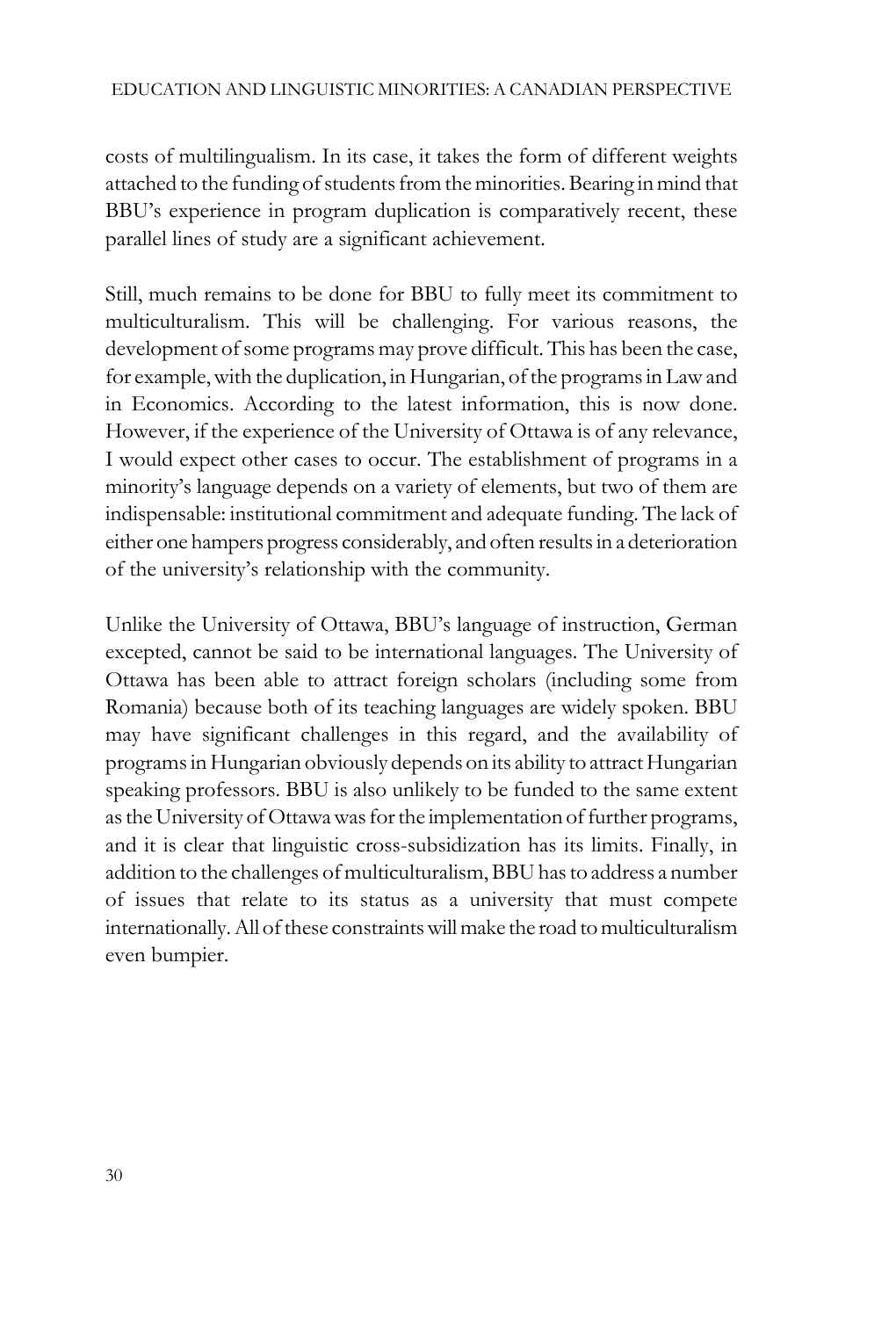#### JEAN-MICHEL BEILLARD

#### **CONCLUSION**

As has been the case in Canada, there have been recurrent calls, by the Hungarian minority, for a Hungarian university. There is, certainly, a major difference with the Romanian context, where such a university existed previously. I will not repeat the comments made with respect to the French university or the benefits that derive from bilingualism, except to say that most of them would apply. Indeed, I would argue that, under the present conditions, the limitations would be even more severe and the loss of benefits considerably higher. Dr. Marga, BBU's rector, is reported to have said that the division of BBU would be disadvantageous to both parties<sup> $27$ </sup>. I concur with this assessment. This is not to say that one should argue for the status quo: there should always be a constructive debate as to how much more could be done for the minorities, and how it could be done better. To be constructive, the debate must be as informed as possible.

I have attempted in this article to outline some of the difficulties and some of the rewards that are associated with higher education for the minorities. I presented some of them, with specific reference to my experience at the University of Ottawa, during a recent UNESCO seminar held in Bucharest. At the end of the session, a colleague from BBU summed up our respective experiences in a few words: "The problems are the same". So are, I hasten to add, the potential rewards.

<sup>&</sup>lt;sup>27</sup> Woodard, C. (1997) An Affirmative-Action Debate Reflects Ethnic Tensions at a Romanian University. *The Chronicle of Higher Education*, October 31.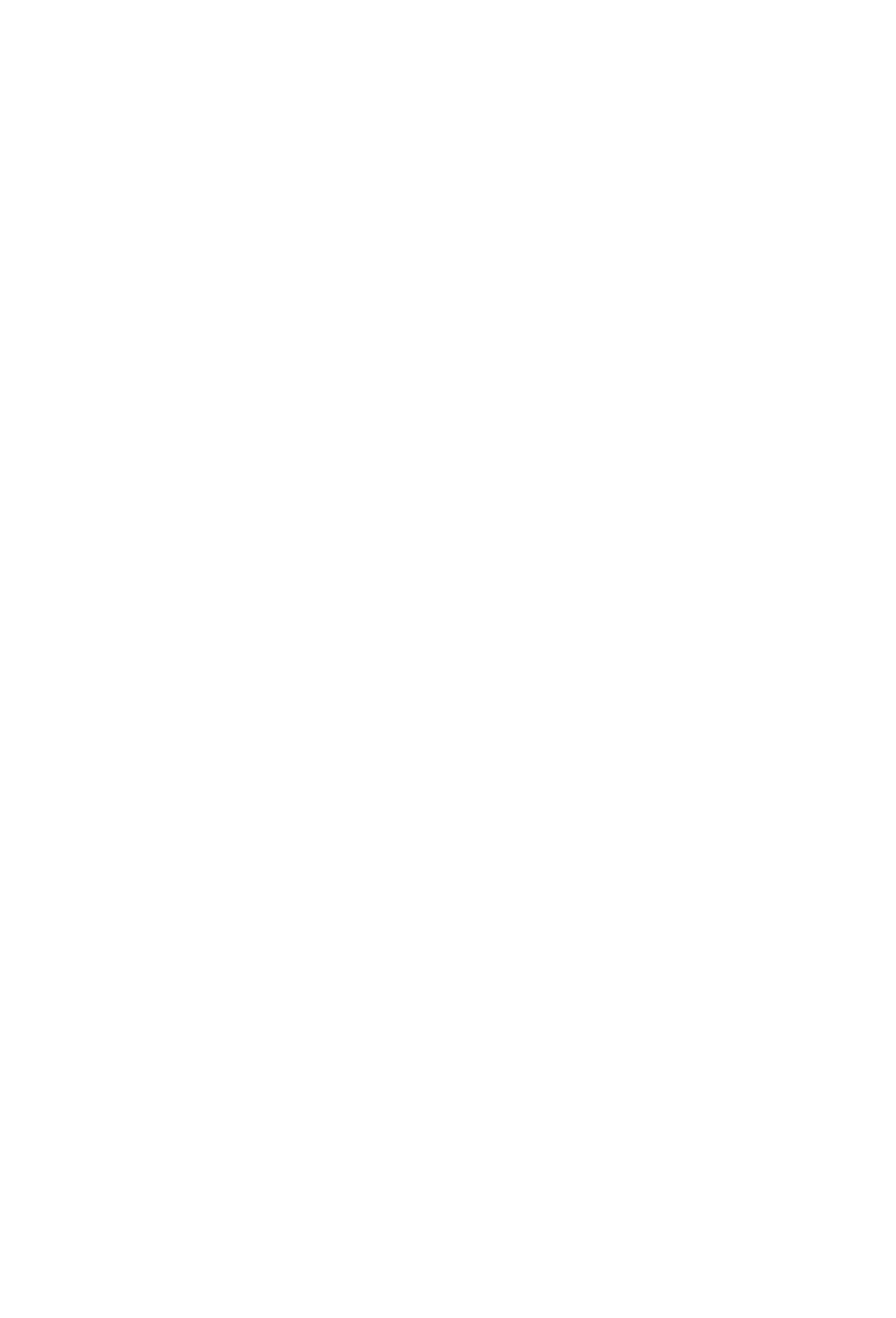# PERCEPTIONS OF MULTICULTURALISM

# ISTVÁN HORVÁTH

#### $\ast$

Multiculturalism is a term that has rapidly carved out a place for itself in the Romanian lexicon. It has been used and abused in a number of guises in recent debates on minority educational and cultural policies. This is not solely due to the reputation the term enjoys, nor to its connected set of values contained in the Western political and intellectual discourse<sup>1</sup>. It also stems from a need, that is well articulated within the framework of intellectual debates, to find alternative solutions to the various discourses with a nationalistic touch that developed around the problem of cultural diversity management and the way in which the political community should be integrated.

Based on survey and analysis data, this article aims to point out the major issues of the public representations articulated within the problematic context in which the term multiculturalism has been circulating in Romania. The analysis begins with a bird's eye view of the general political and discursive context in which the term has been applied. By sketching the different political and public representations attached to this notion, one will have a clearer focus on the issues surrounding the various attempts to define and re-define multiculturalism.

The approach taken is not meant to tackle the concept of multiculturalism as a cultural diversity management ideology. The legitimacy of the concept

<sup>1</sup> For synthesis of the different debates on redefining the political community see: Haddock, B., Caraiani, O. (1999). Nationalism and civil society in Romania. *Political Studies,* 47 (2).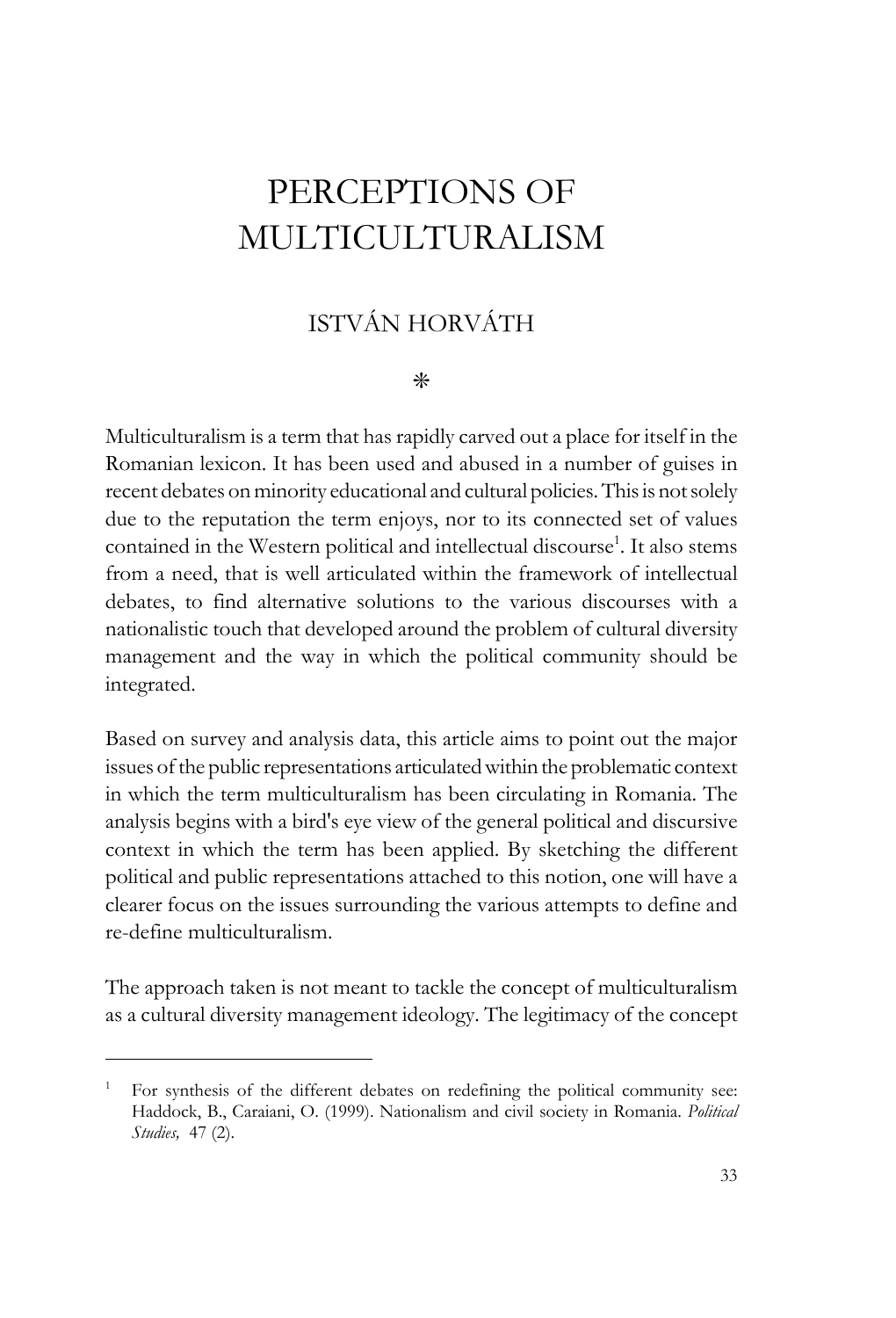is not challenged. Rather it is the instrumental use of the term, which is focused upon.

The data presented in the second part of this work are used to illustrate the way in which the population feels about the various thematizations and ways in which issues are raised in relation to the discourse around multiculturalism.

# **POLITICAL CONTROVERSIES AND REPRESENTATIONS OF MULTICULTURALISM**

The term multiculturalism was seldom used in Romanian politics before 1996. Still, it is worth noting the symbolic way that the UDMR (The Democratic Union of the Hungarians in Romania) used it in the context of the elections that took place that year, by including it in the very title of its electoral program: "Trust in the human being and in the multicultural society"<sup>2</sup>. The use of the term increased in 1997, particularly within the framework of public and political debates related to the institutional reform of higher education for minorities. At that time, the UDMR's participation in the government coalition led to the inclusion in the government program of a proposals to introduce legislative reform to allow for institutional development of higher education in Hungarian.

Two distinct and relatively divergent views on the meaning of multiculturalism can be discerned. One supported the need to develop the reform process of education in minority languages within the already existing institutional framework<sup>3</sup>, involving two types of major changes: the expansion of the specialities by providing teaching in the minority languages<sup>4</sup>,

<sup>2</sup> (2000) *Romániai Magyar Demokrata Szövetség 1989-1991 Kolozsvár2000* (pp.227-230).

<sup>&</sup>lt;sup>3</sup> Until 1997, there were three state higher education institutions providing teaching in Hungarian: the Babes-Bolyai University in Cluj-Napoca, The University of Medicine and Pharmacy in Târgu-MureŞ, and the Dramatic Art Academy "Szentgyörgyi István" in Târgu-Mure**Ş**.

<sup>&</sup>lt;sup>4</sup> The Law on Education no. 84 of 1995 limited the organization of higher education in minority languages, allowing only for the specialities meant to train teaching staff for secondary education institutions and specialists in the cultural area, thus excluding the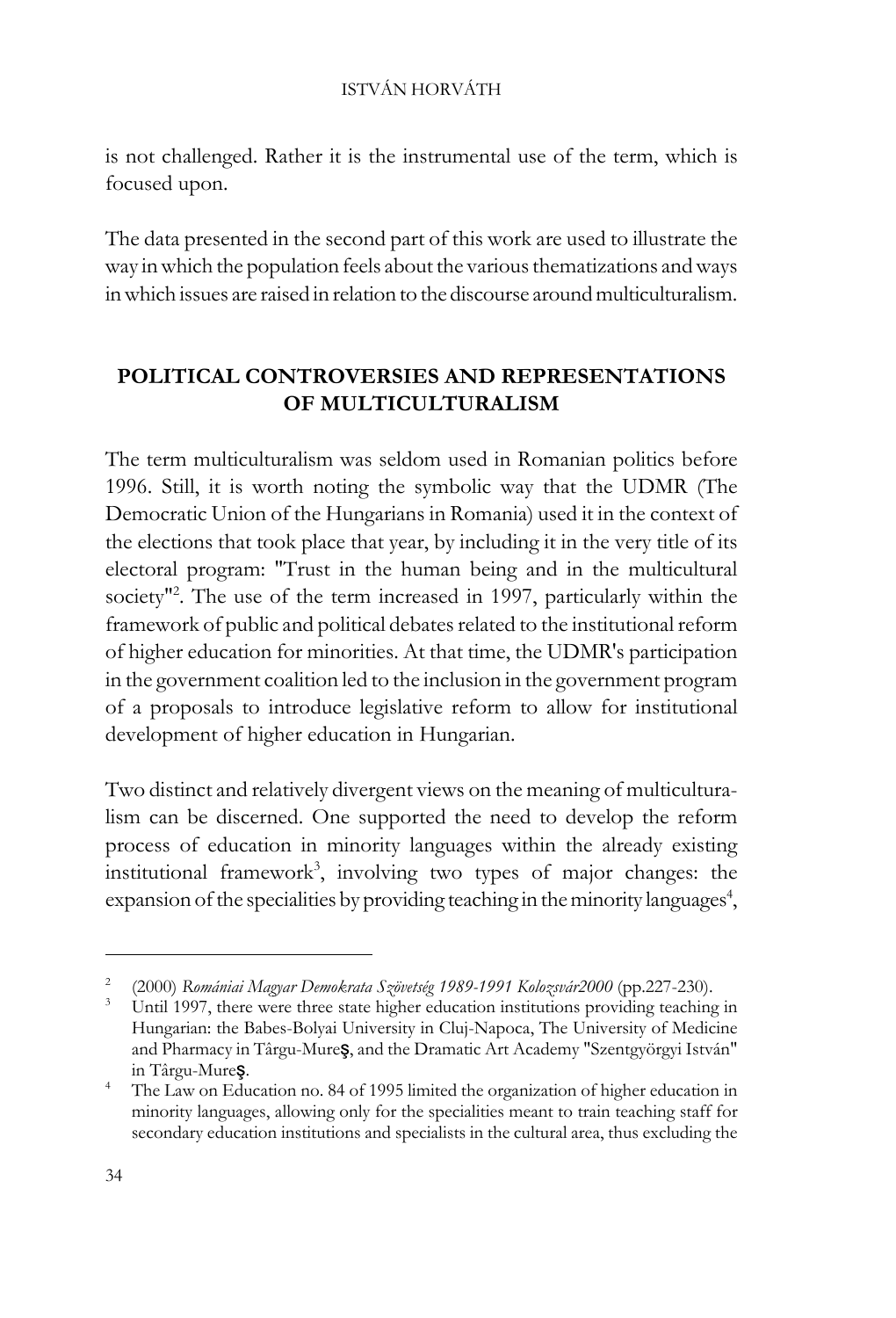#### PERCEPTIONS OF MULTICULTURALISM

and the initiation of organizational restructuring procedures meant to provide an enhanced degree of self-management of the teaching in the respective languages<sup>5</sup>. The other standpoint involved advocacy for the creation of an autonomous state university, with teaching in Hungarian, considering that only such an institutional solution could truly reflect the multicultural character of Romanian society<sup>6</sup>. As a result, the term multiculturalism was open to debate, with both practical and theoretical consequences.

During this first stage of *negotiating multiculturalism7* , the immediate political stakes were relatively unimportant. Hence, the debate was of a relatively limited extent, and produced no major impact on public opinion.

The situation changed considerably with the commencement of a debate on the establishment of the Petöfi-Schiller University<sup>8</sup>, with teaching in Hungarian and German, a university that was also labeled multicultural.

In this context, the debate had a predominantly (and over a certain period of time, an exclusively) political character<sup>9</sup>, as the main debate focused on defining the content of multiculturalism. According to the project, the Petöfi-Schiller University was to include faculties and departments teaching in the minority languages (that is in Hungarian and in German), without comprising

possibility to organize teaching in the minority languages in economics, technical sciences etc.

<sup>&</sup>lt;sup>5</sup> Marga, A. (1998). Higher Education in the Next Century: "Babe<sup>S</sup>-Bolyai Universitz, Cluj". In: Grigorescu, D. & Păun, N. *European Studies Today. International Conference*, p. 80, Cluj-Napoca, September 29-30, 1997.

<sup>6</sup> Marga, A. (1997). Reforming the Postcommunist Unniversity. In: *Journal of Democray* 8 (2) 163.

<sup>&</sup>lt;sup>7</sup> Magyari, V. E. (1997). Negocierea multiculturalismului. In: *Caietele tranzifiei*. The Review of the Center for Eastern Studies and of the Cultural Anthropology Institute, 1997/1, pp. 96-103.

<sup>&</sup>lt;sup>8</sup> The project of this Hungarian-German university (see the Government Decision no. 687 of 1998) was created within the context of the governmental crisis in the autumn of 1998, when the UDMR warned it would exit the coalition, least the requests concerning a distinct university were fulfilled. As the coalition partners refused, a compromise solution was resorted to, by promoting not a Hungarian University, but a bilingual one.

<sup>&</sup>lt;sup>9</sup> The clarification of matters related to the setting up of the Petöfi-Schiller University was entrusted to an expert committee of the Department for National Minority Protection.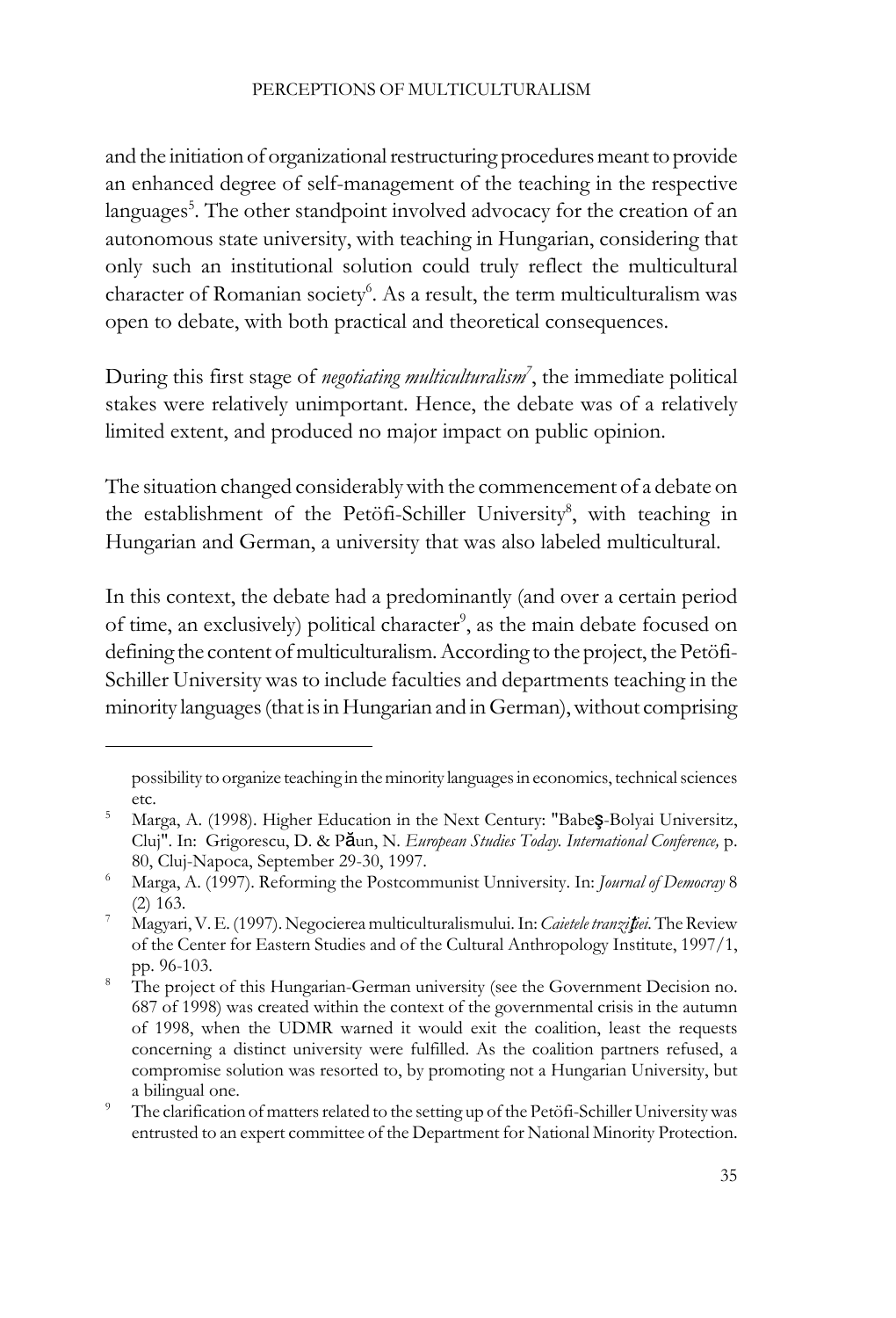#### ISTVÁN HORVÁTH

any units also, or exclusively, teaching in Romanian. Consequently, the debate centered around the issue of what role the majority language would have in this new institution. Those who insisted on having classes also in Romanian said that only this would make the university truly multicultural. As a result, multiculturalism was invoked by almost all actors who were against this initiative<sup>10</sup>.

Subsequent developments tend to confirm this instrumental use of multiculturalism. In 1999, the term multiculturalism was included in the amended Law on Education<sup>11</sup>, but without much clarification. According to the law, a university teaching in several languages is a multicultural university. There is no provision in the sense that one of the languages must be the Romanian language, and many other issues, such as the organization of such an institution, are not mentioned. Basically, this legal solution was the result of those seeking to calm down the issue politically since the UDMR gave repeated warnings that it would leave the coalition over a lack of resolution on this issue. In this situation (and in order not to offend any of the parties involved) a declaration of principle<sup>12</sup> concerning the promotion of a rather ill-defined idea of multiculturalism was resorted to.

But this did not solve the concrete problems. As a result, the debate on multiculturalism went on. Within the framework of the BabeŞ-Bolyai University in Cluj-Napoca (the most important higher education institution of a multi-lingual character in Romania that assumed the promotion of

<sup>10</sup> Andreescu, G. (1999). Lentiarea conceptelor viteza evenimentelor. In: Andreescu, G. and Molnár G. (eds.), *Problema transilvan* $\tilde{a}$ , (pp.194-198). Bucharest: Polirom.

<sup>&</sup>lt;sup>11</sup> "Multicultural higher education institutions may be set up upon request and according to the law. The teaching languages of these higher education institutions shall be decided upon within the framework of their constitutive law." The law no. 151 of 1999 concerning the approval of the Government Expeditious Ordinance no. 36 of 1997, amending the Law on Education no. 84 of 1995, art. 123 (the first paragraph). See: Law no. 151 of 1999 – Law on the adoption of the Government Expeditious Ordinance no. 36 of 1997 on the amendments to the Law on Education no. 84 of 1995 – *The Official Gazette of Romania* no. 370 of August 3, 1999.

<sup>&</sup>lt;sup>12</sup> See paragraph 3 "Higher education institutions that comprise multicultural structures and activities shall be promoted, as they enhance the harmonious inter-ethnic cohabitation and the integration at both the national and the European levels."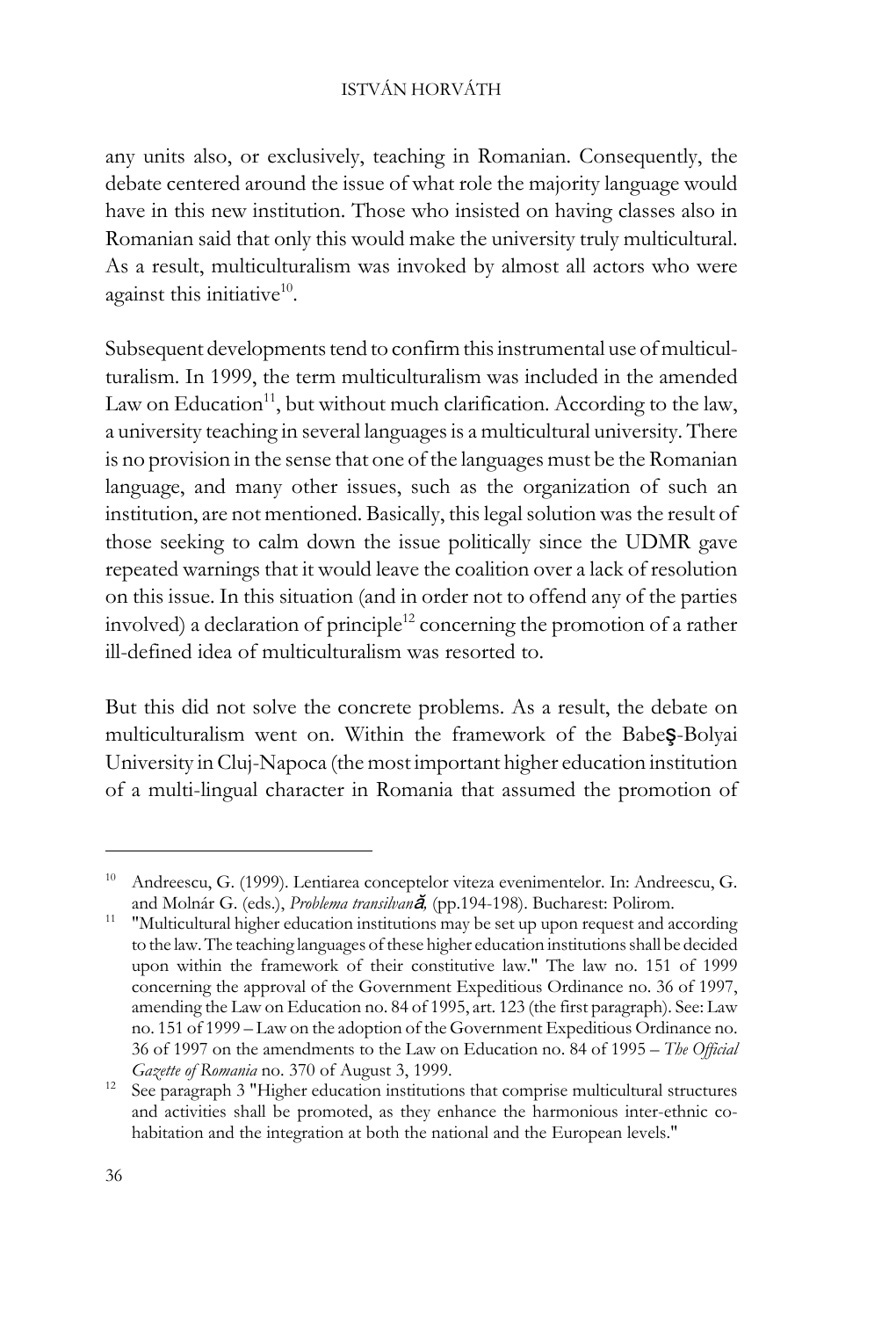multiculturalism in a programmatic manner) the negotiation on the institutional mechanisms meant to provide control and influence to the representatives of the different lines of study were (re)initiated in 1999<sup>13</sup>.

Within the BBU context, different interpretations of multi-culturalism reemerged. The basic disagreement between the representatives of the two standpoints concerns the secondary and quasi-formal nature of the structures providing education for minorities, as compared to the fundamental structure of the University. The first choice of the representatives of the Hungarian teaching body was the establishment of distinct primary structures (departments and faculties), including specializations in Hungarian.

The other standpoint favored the institutionalization of minority representation through the provision of separate seats in the leading bodies of the university, possibly based on other arrangements that allowed for a certain degree of representation and influence, without harming the organization of the university by separate departments and faculties. The idea of setting up primary structures that would be somewhat parallel to the existing ones was not favored. The integrated formula was eventually adopted, and the representatives of the various lines of study gained a little additional influence within the different decision making structures of the university.

The examples cited here show that after 1996, the term multicultural was conferred a central role in the politicized public discourse on higher education in Hungarian, and more broadly, in relation to the political integration of national minorities in Romania.

Invoking multiculturalism represented only a temporary and formal source of compromise between the two standpoints on the issue of higher education in Hungarian. This is particularly evident in the project of the Petöfi-Schiller multicultural University, which proved to be only a temporary political solution, and by no means a viable and long-term one.

<sup>&</sup>lt;sup>13</sup> The term *line of teaching* refers to secondary structures (in relation to the organization of the university by departments and faculties) that provide teaching in one of the teaching languages of the university.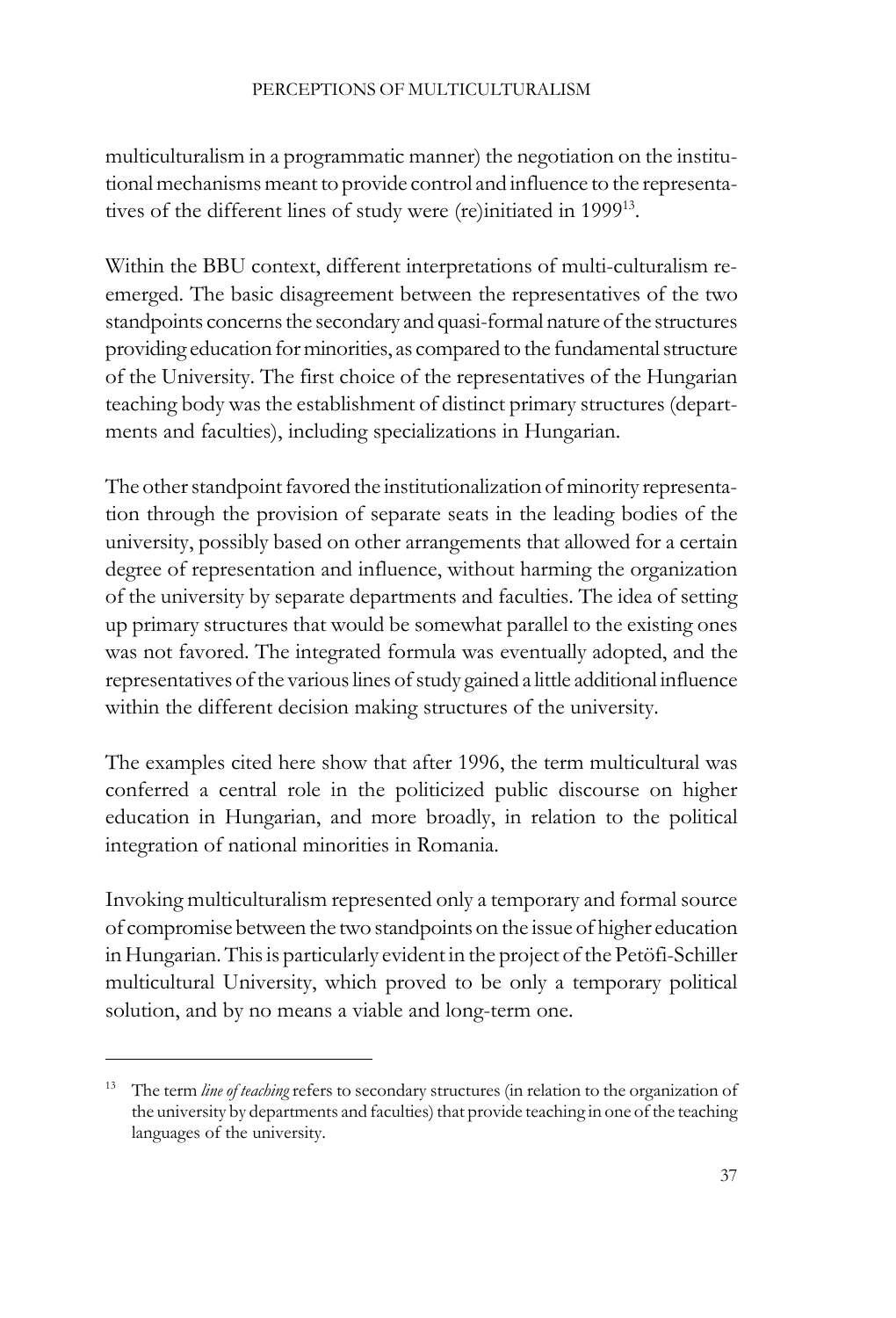It should also be noted that, regardless of the level and stakes of the debates invoking multiculturalism, the ethnic barriers between the representatives of the various standpoints that were briefly described previously were constantly reproduced. In all circumstances, and even if we take into consideration the BBU in Cluj, except for a few examples that lacked continuity and importance, the debate on the content of the multicultural institutional structures was joined by Romanian professors on the one hand, and by Hungarian professors on the other hand. And, although we do not have any account of such relations that were influenced by inter-ethnic strain, the representation of the differences by the media strengthened the image of clear-cut borders that separating ethnic groups.

In the same manner, the debate on and the media coverage of the Petöfi-Schiller project<sup>14</sup>, and generally that of the political problems posed by a state university with teaching in Hungarian, where the term multicultural played a predominant part, gave the image of clear-cut fault lines. In the autumn of 1998, the main national daily papers published, in less that a month' s time, over 50 accounts connected to this project and describing not only the politicians' protests, but also those of indefinite categories, such as *the majority of the inhabitants of Cluj-Napoca15*.

When it comes to multiculturalism (and generally when it comes to issues that pertain to inter-ethnic relations) the language of the media portrays society as being divided into separate, highly distinct ethnic and national categories, with mutually exclusive dynamics in their relations. Although this code system does not accurately describe the inter-ethnic relations, it is a constitutive dimension of these relations<sup>16</sup>. Hence, the dominant image of these relations pre-eminently remains a dichotomous one.

<sup>&</sup>lt;sup>14</sup> For the media coverage of the Petöfi-Schiller debate, see: Zsigmond, Cs. (1999). A Petöfi-Schiller Egyetem megjelenítése az országos sajtóban. In: *Magyar kisebbség* 5<sup>th</sup> year, 15 (1).

 $\frac{15}{16}$  *Ibid.* 

Brubaker. R. (1998). Myths and misconceptions in the study of nationalism. In: Hall, J. A. (ed), *The State of the Nation. Ernst Gellner and the Theory of Nationalism* (p. 297)*.* Cambridge University Press.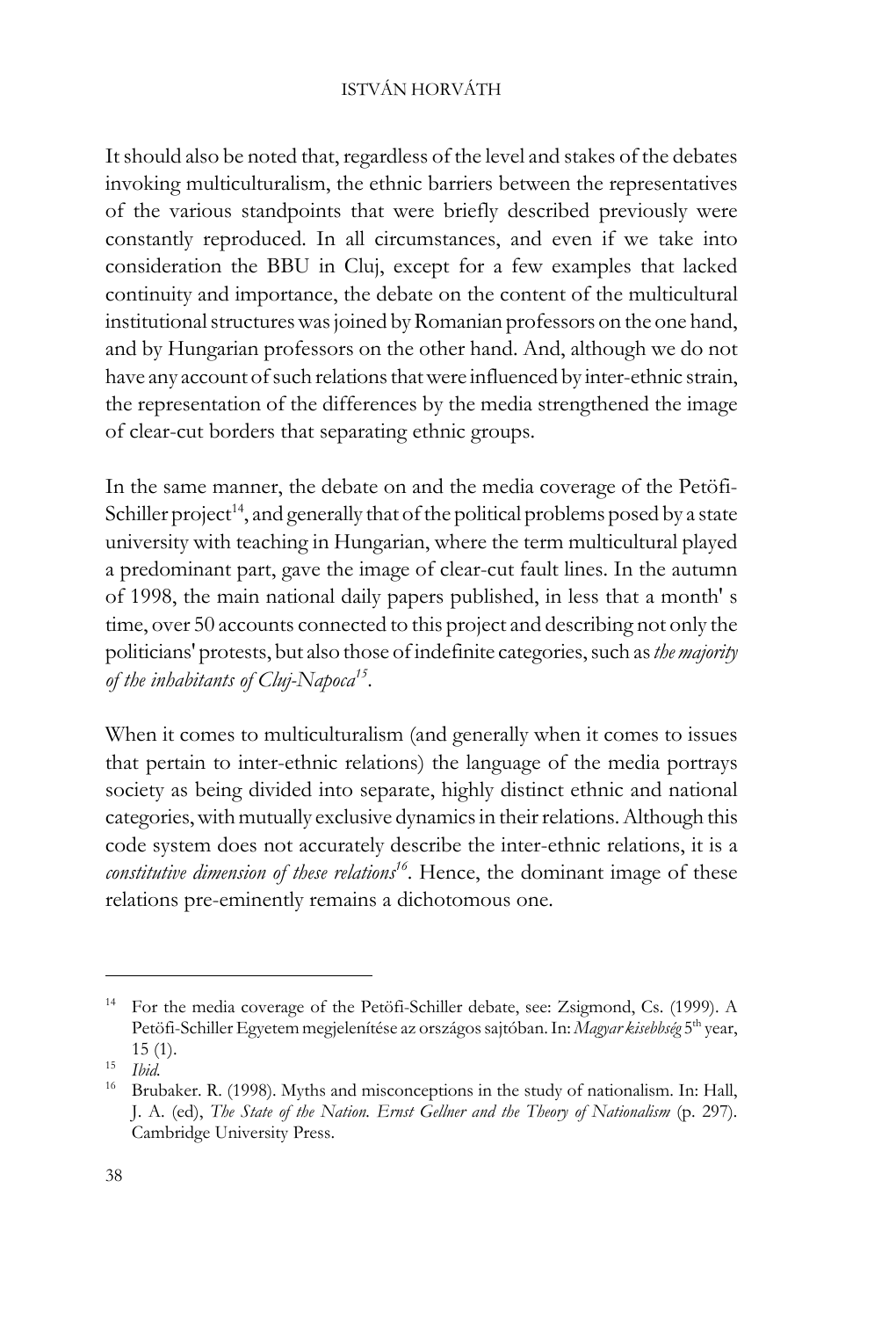Multiculturalism stood for an attempt to provide an alternative vision to this type of representation. Because of the different instrumental uses of political character and because of some debates (where the public could witness, beyond the negotiation of the significance attached to multiculturalism, a mutual questioning of interpretation) multiculturalism did not succeed to impose itself as an alternative to ethnic-nationalism, being assimilated (possibly against the will of the majority of the actors that promoted it in a consequent and conscious manner) to this way of managing cultural diversity. This relates less to the ideological content than to the types of public manifestations invoking multiculturalism, thus reproducing the representations of the relations between Romanians and Hungarians that are characterized by a sharp delimitation and of a negotiation process that was inevitably turned into a zero sum game.

# **THEMES, IMAGES AND REPRESENTATIONS**

# **THE MAJORITY DISCOURSE**

As has already been noted, multiculturalism was employed in connection to education policies, and less in connection to linguistic ones. Still, in its most general sense, multiculturalism is placed in connection with the issue of the Hungarian minority's integration. The following political statements, which are typical for the way multiculturalism is publicly produced and framed, illustrate this point:

The declaration of the minister of education: *"The setting up of this university* [Petöfi-Schiller] *can be approached only with a strict observance of the legal procedures, and the concept of multiculturalism must necessarily comprise the studying in the official language of the respective state"17.*

The statement of Ion Iliescu, president of the PDSR: *"The solution suggested by the Government* [Petöfi-Schiller] *is a highly unsuitable, incorrect and unacceptable*

<sup>&</sup>lt;sup>17</sup> "The contradictory discussion between A. Marga and his Hungarian counterpart lasted for an hour". In : *Monitorul National,* Wednesday, October 7, 1998.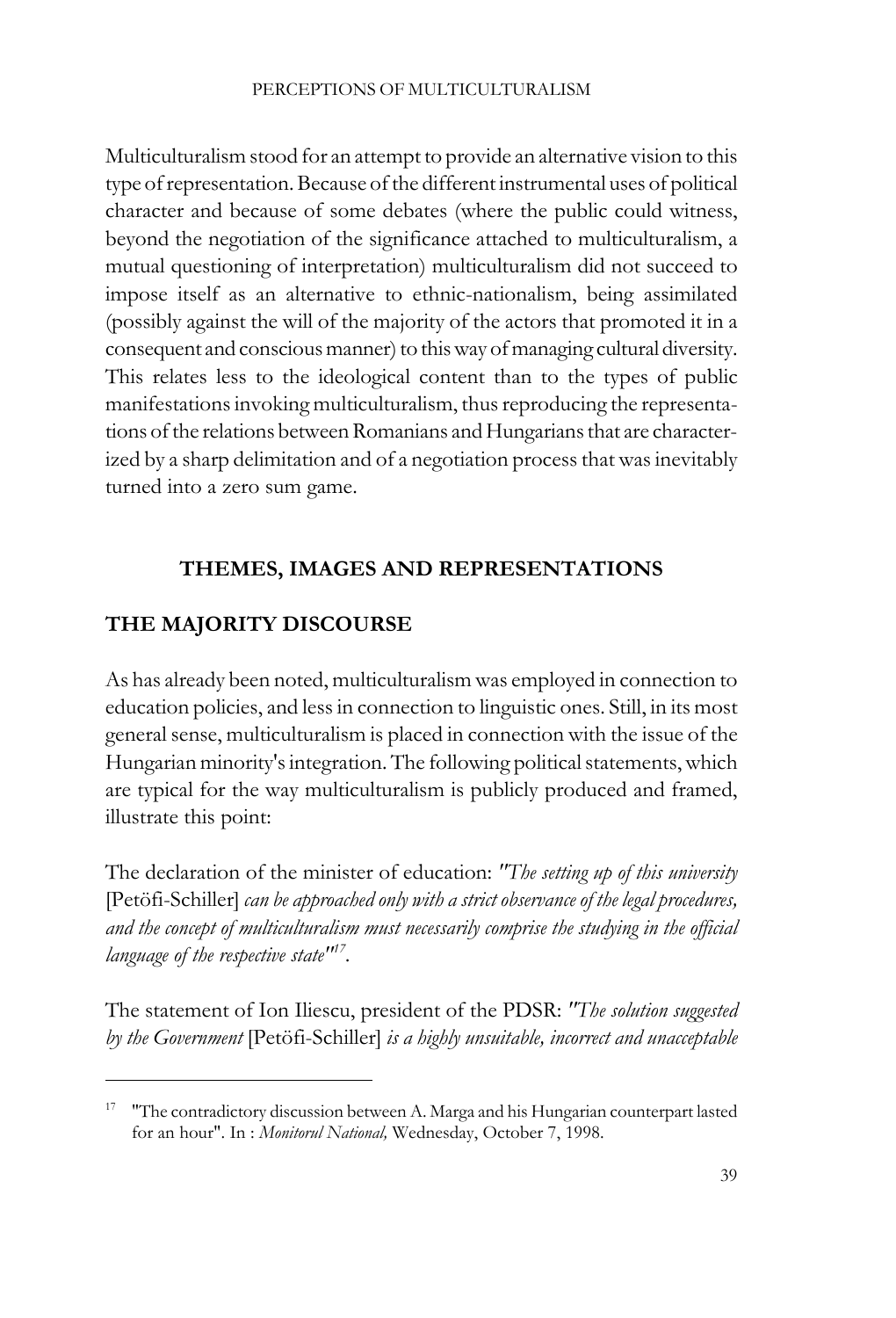*one. UDMR is not wanted to give credit to the idea that young Hungarians do not have the opportunity to study in their mother tongue. The multicultural idea already exists and there are such multicultural universities in Oradea, Bucuresti and Cluj. There is no need to invent a solution we already have. The solution of a bicultural university is actually a masked reiteration of separation and segregation"18*.

Some political parties that took the project of the Hungarian-German Petöfi-Schiller University to court strengthen these statements. Part of the charges were based on the paragraph in the Constitution that stipulates the official status of the Romanian language, which, according to them, would not allow for the functioning of higher education institutions with no teaching in Romanian.

One may notice that the use of multiculturalism in this discourse performs two major functions. It confers value to the official language, as compared to the Hungarian language and takes away the legitimacy of the mono- or, in this case, bi-cultural institutional project. The role of multiculturalism in the promotion of social communication is implicitly stressed, such a formula being thought to create favorable frameworks for the minority students to learn Romanian, thus providing a communication space where everyone is able to use this language. The accent is thus placed on the legitimation of a social order where the distribution of power between these cultures is asymmetric, and integration (or the prevention of fragmentation) is given a value that legitimates such a configuration of the relations between cultures.

Language is the most obvious dimension of the cultural difference concerning the issue of integration.

As we may notice from the data in table 1, over 70% of Romanians consider that the use of Romanian by the members of the minority in a public context represents a quasi-compulsory attitude of respect.

<sup>18</sup> *Monitorul National,* Friday, October 2, 1998.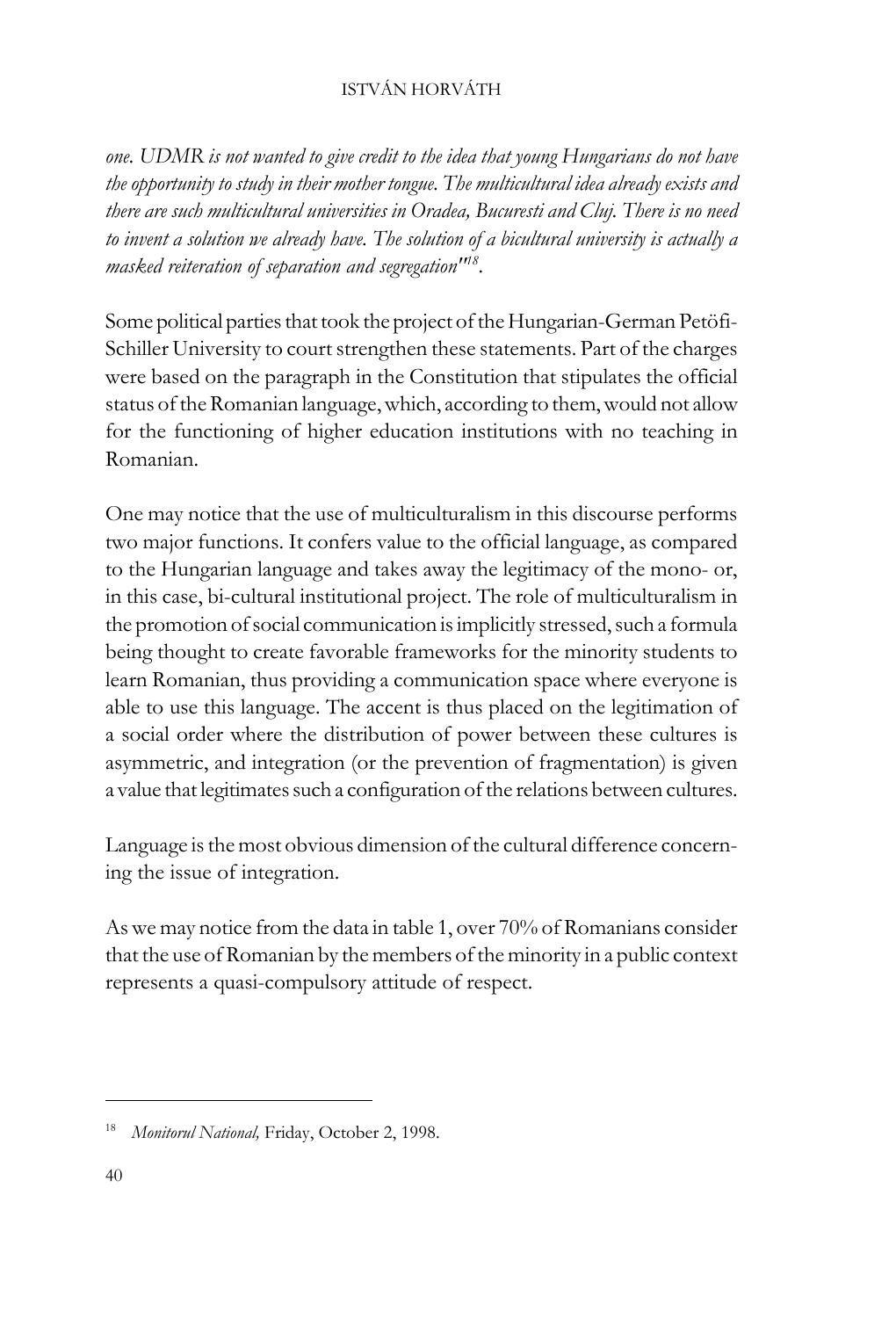| Completely agreed    | 54.37 |
|----------------------|-------|
| Rather agreed        | 16.87 |
| Did not really agree | 9.08  |
| Did not agree at all | 13.53 |
| Did not know         |       |

**Table 1.-** *It is rude for two Hungarians to speak in Hungarian when Romanians are also present, regardless of the topic of the conversation*  $(RCIRT - Ethnobarometer)^{19}$ 

This position concerning the use of the Hungarian language is not the expression of an intolerant attitude of the majority population towards the use of Hungarian. It rather gives the percentage of the population that believes the selection of the communication code in a public context (which is not officially regulated) is not a private and individual option, but subject to the norm of non-exclusion. To put it differently, the expression of a cultural difference cannot result in the exclusion of the persons belonging to the majority.

**Table 2.-** *I do not like to hear people speaking Hungarian* (RCIRT – Ethnobarometer)

| Completely agreed    | 14.03 |
|----------------------|-------|
| Rather agreed        | 13.09 |
| Did not really agree | 21.62 |
| Did not agree at all | 42.45 |
| Did not know         |       |

A considerable number of Romanians assess the communication relations with Hungarians as problematic. As Table 3 shows, almost two thirds of the population more or less deeply believes that Hungarians are generally unwilling to speak Romanian.

Part of the "RCIRT – Ethnobarometer" research data presented here have been published in: Culic, I., Horváth, I., Laz**ă**r, M. (2000). *Ethnobarometer*. Cluj-Napoca: The Research Center on International Relations.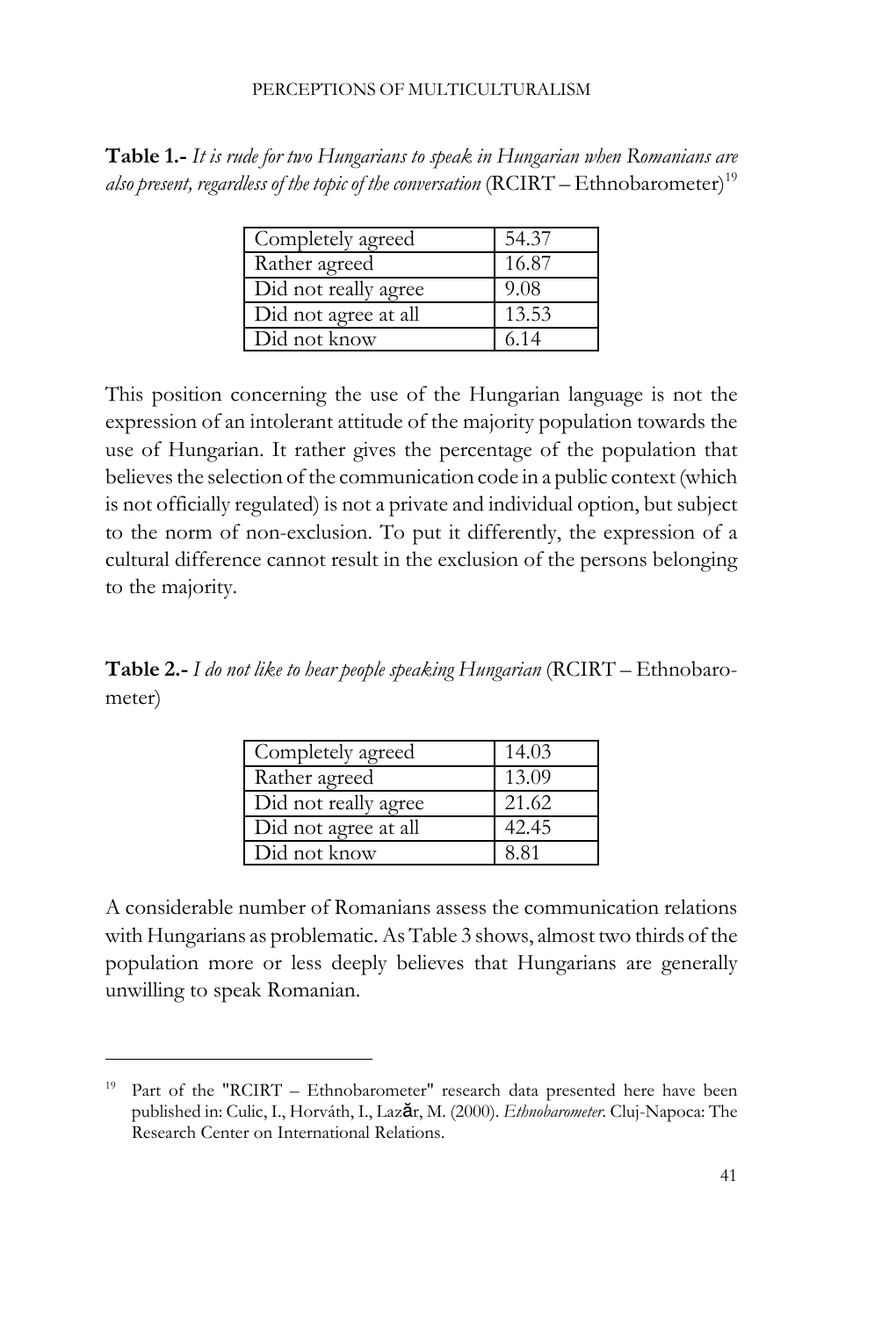|  |  | Table 3.- There are many Hungarians who, although they can, avoid to speak |  |  |  |  |
|--|--|----------------------------------------------------------------------------|--|--|--|--|
|  |  | Romanian RCIRT - Ethnobarometer                                            |  |  |  |  |

| Completely agreed    | 48.44 |
|----------------------|-------|
| Rather agreed        | 15.97 |
| Did not really agree | 8.79  |
| Did not agree at all | 12.52 |
| Did not know         |       |

A central problem with the perception that Romanians have of Hungarians, or more precisely of the use of the Hungarian language, is the idea that it may be (or respectively is often considered to be) a form of exclusion, being, from this point of view, considered a source of inter-ethnic tensions. In this context, over 60% of Romanians (see Table 4) agree that learning the minority languages would lead to an improvement in inter-ethnic relations.

**Table 4.-** *To what extent do you agree that the following things would lead to an improvement in the inter-ethnic relations: The opportunity for Romanian children to learn the languages of the national minorities in school* (RCIRT – Ethnobarometer).

| Completely agreed    | 41.08 |
|----------------------|-------|
| Rather agreed        | 19.22 |
| Did not really agree | 13.90 |
| Did not agree at all | 16.30 |
| Did not know         |       |

Over two thirds of the Romanian population (see Table 5) believe that it is acceptable to have knowledge of Hungarian and to potentially use it in contact with native speakers.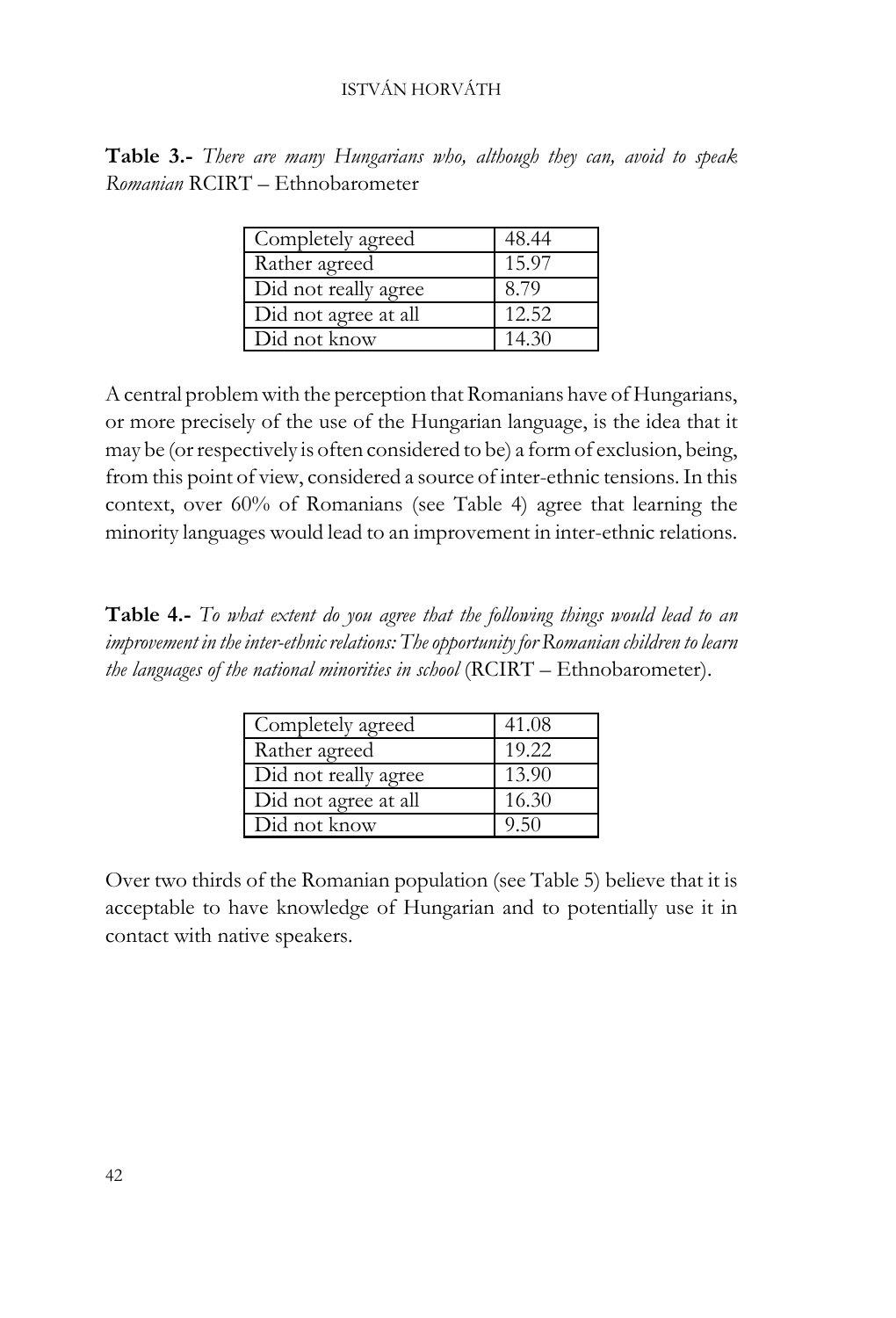**Table 5.-** *Romanians who learned Hungarian in order to speak it to their Hungarian acquaintances did a good thing.*  (RCIRT – Ethnobarometer).

| Completely agreed    | 37.29 |
|----------------------|-------|
| Rather agreed        | 27.99 |
| Did not really agree | 15.37 |
| Did not agree at all | 7.54  |
| Did not know         | 11 81 |

Still, the support diminishes for the idea that Romanians are expected to learn Hungarian, as a token of accommodation to a predominantly Hungarian environment (see Table 6).

**Table 6.** *The Romanians in the areas that are almost completed inhabited (only) by Hungarians should have a good command of the Hungarian language.* (RCIRT – Ethnobarometer).

| Completely agreed    | 19.86 |
|----------------------|-------|
| Rather agreed        | 19.38 |
| Did not really agree | 26.18 |
| Did not agree at all | 25.50 |
| Did not know         |       |

Although the predominant tendency is to consider that a certain level of knowledge of minority languages leads to relaxation in inter-ethnic relationships (Table 4), the promotion of societal bilingualism and not only of a minority one<sup>20</sup> as a social communication norm (at least where there is a marked presence of a minority) enjoys significantly lower support (Table 6). This is an apparently paradoxical situation, explained by the fact that the position towards the Hungarian language involves two different levels. On the one hand, there is a symbolic contrast: Hungarian, as an unofficial

<sup>20</sup> On different types of bilingualism and multi-lingualism, see: Fasold, R (1987). *The Sociolinguistics of Society* (pp.1-33). Oxford UK & Cambridge USA: Blackwell.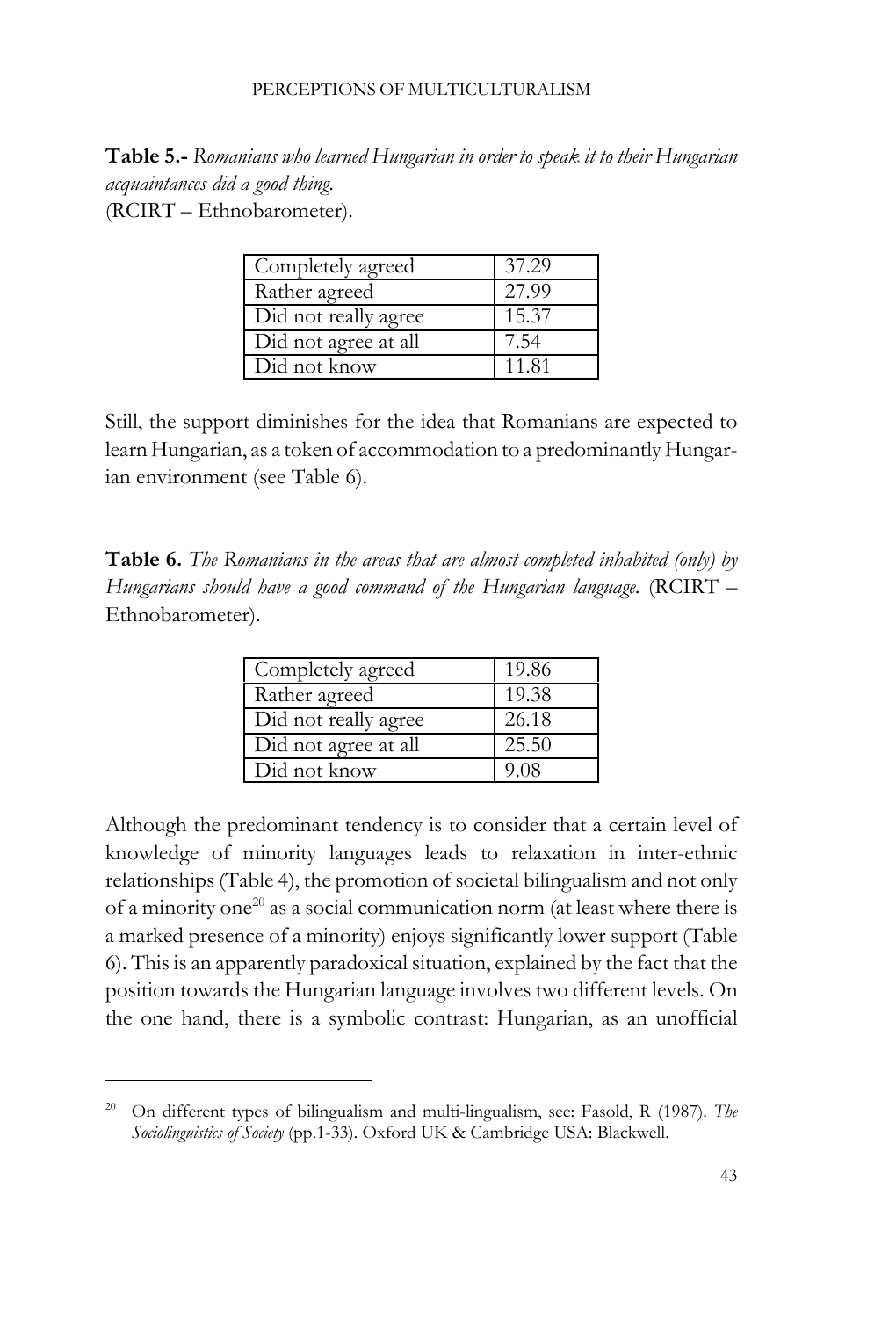language and thus having an inferior status, is particularly relevant in the strengthening of the official status of the Romanian language, and ultimately of the majority's identity. On the other hand, the language of the minority may be a resource that gives the individual access to communication situations and to a set of social and personal relations from which he feels he is excluded because he does not know the language. Therefore, this paradox is explained through the double dimension, both symbolic and communicative<sup>21</sup>, of the position towards the linguistic difference.

Hence, in the representation of Romanians, speaking Hungarian is not a manifestation that may have negative connotations. Still, any tendency of parity of the official use of the Hungarian and Romanian languages (concerning the official character, the institutional status etc.) is represented as a violation of the symbolic identitary dimension that is articulated in relation to the language.

Such a position may be explained from a social and linguistic point of view, by reference to the type of bilingualism that is specific to the Romanian-Hungarian relational context. The bilingualism of the Hungarians in Romania<sup>22</sup> may be considered to be broadly of an additive type, in the sense that learning the Romanian language involves the expansion of the already existing linguistic repertoire and is less specifically a subtractive bilingualism<sup>23</sup> (generally, learning Romanian does not involve a regression of the competencies in the Hungarian language). Therefore, the Hungarians' bilingualism does not involve, at least not on a larger social scale, a marked functional differentiation involving a hierarchical relation between the two languages<sup>24</sup>. Hence, the asymmetry – in what concerns the official status – of the

<sup>21</sup> Concerning these two dimensions, see: Edwards, J. (1985). *Language, Society and Identity.* Oxford: Blackwell.

 $22$  On bilingualism in Romania, see: Culic, I., Horváth, I. and Ra $\ddagger$ , C. (2000). Etnobarometru. In: Nastas|, L and Salat L., *Interethnic Relations in Post-Communist Romania* (pp. 253-359). Cluj-Napoca: Ethnocultural Diversity Resource Center.

<sup>&</sup>lt;sup>23</sup> For this typology, see: Edwards, J (1994). *Multilingualism* (p.59). London and New York: Routledge.

<sup>24</sup> We are referring to the specific configuration described by the term of *diglossia, in the broader sense, defined by Fishman, J.* For definition, see: Fishman, J.(1972). *Sociolinguistic: A Brief Introduction* (pp. 73-90). Newbury House: Rowley, M.A.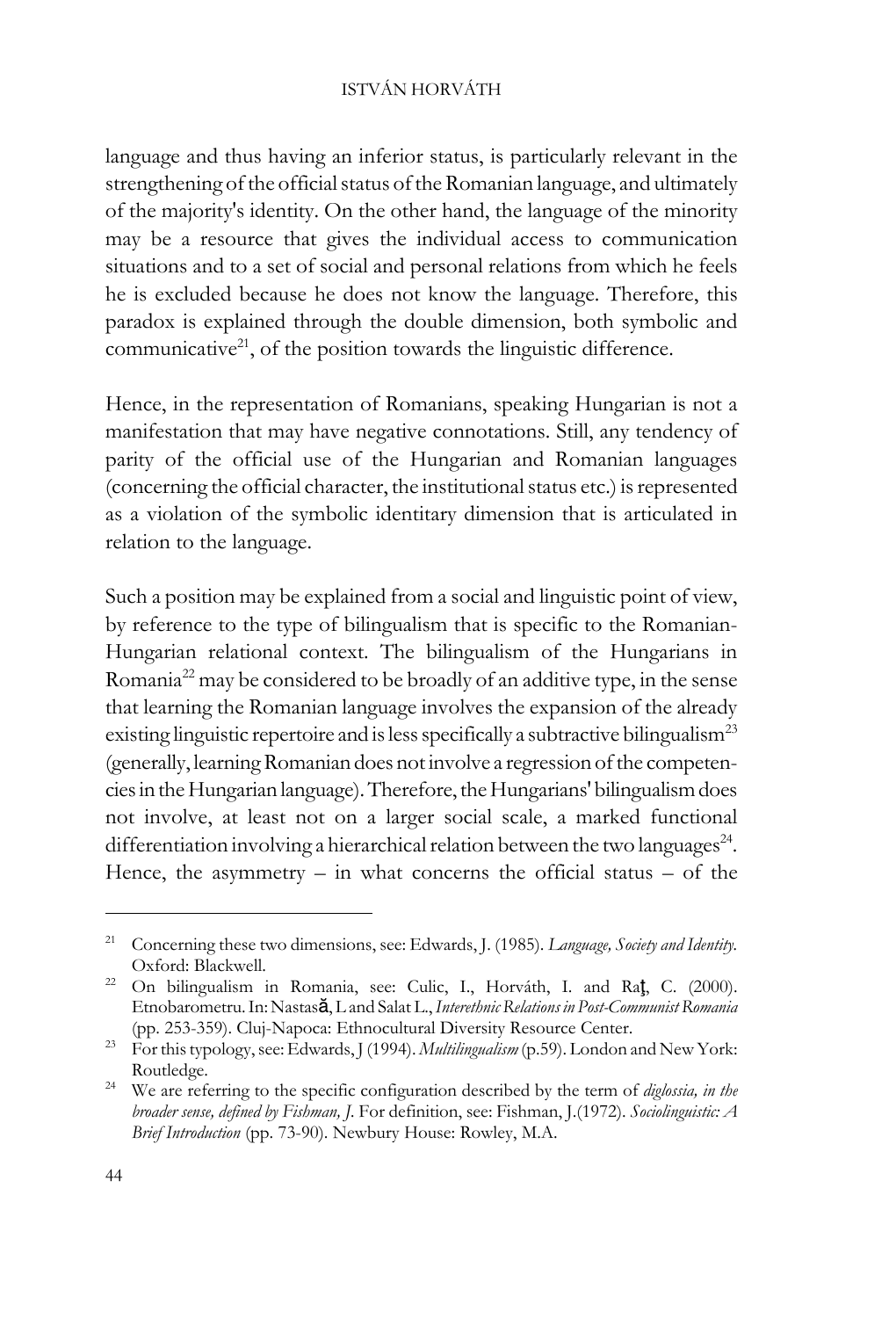Romanian and Hungarian languages does not mean that the Hungarian language is assigned a lower social and cultural status, as it is considered that Romanians who can speak it are benefiting from an effective interactional resource in the context of social communication.

By analyzing the perceptions of the majority population we may note a set of inter-related attitudes that can be modeled within a space described by the informal-institutional and private – public axes, respectively.

|         | Institutional |        |
|---------|---------------|--------|
| Private |               | Public |
|         | Informal      |        |

We will represent the cultural-institutionalized activities that are carried out in the mother tongue, but which are dominantly not considered to have a significant influence on social integration, on the private-institutional dimension (see Tables 7 and 8).

**Table 7.** *Do you agree that minorities have their own churches?25*

| do not<br>r know |  |
|------------------|--|
|                  |  |

**Table 8.** *Do you agree that minorities have a media in their mother tongue?26*

| do not know | P٢ |  |
|-------------|----|--|
|             |    |  |

<sup>&</sup>lt;sup>25</sup> CURS BOP 1997 December – representative only for the Romanian population. See: CURS BOP (Public Opinion Barometer) – The Center for Regional and Urban Sociology (1997). *National opinion poll, December 4-11, 1997.*

<sup>26</sup> *Ibid.*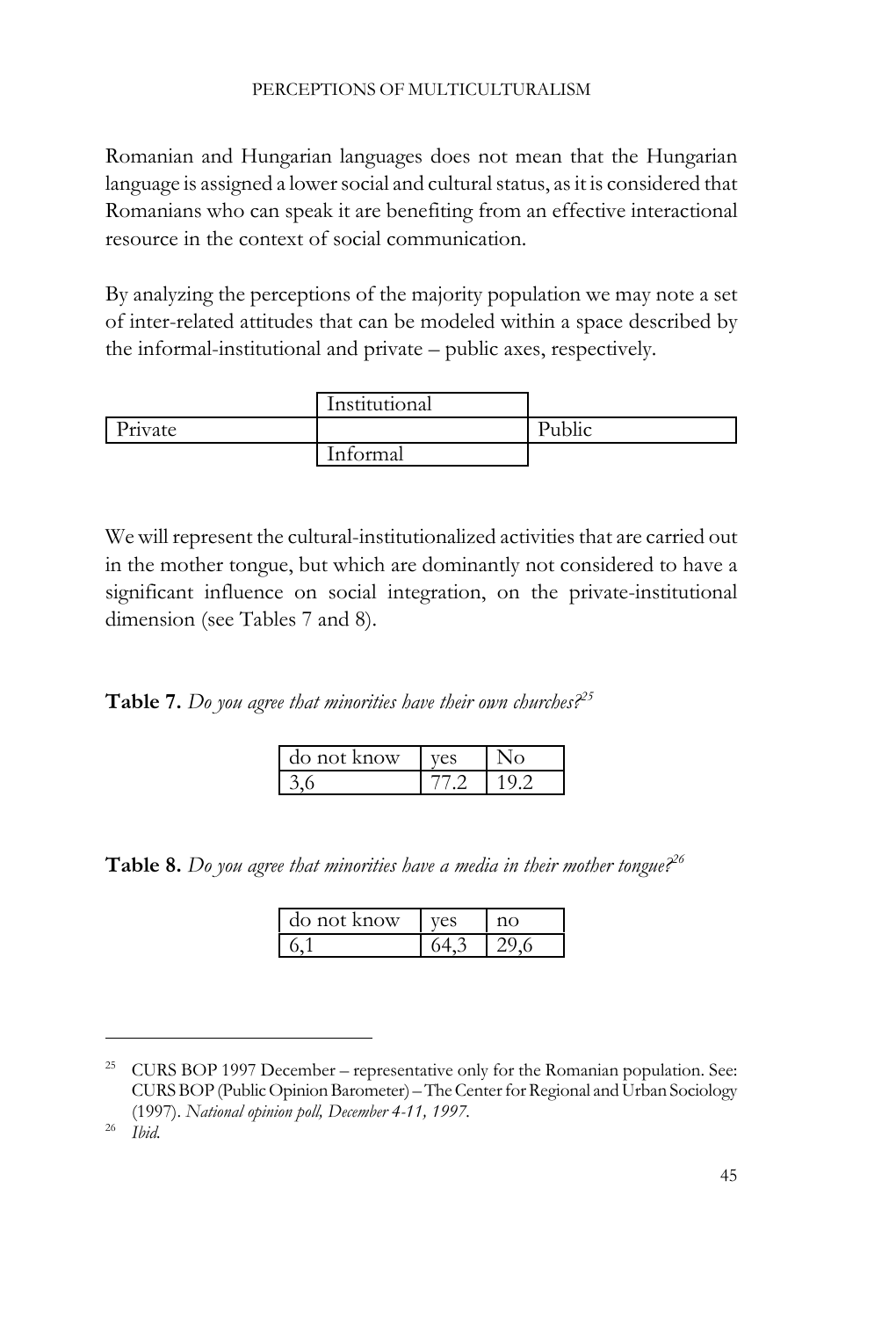On the informal-private dimension one observes the dominantly positive position with regard to the (non-compulsory) learning of the Hungarian language by Romanian people (see Table 5). On the informal-public dimension, there is a relatively ambiguous position towards the use of the Hungarian language in public. There is a tendency in this respect for the promotion of regulations (Table 1), although it is highly possible that the primary motivation does not rely on the strengthening of symbolic relations, but rather on the access to different communication situations.

On the public-institutional dimension, there is a predominant rejection of the various types of institutionalized and officialized communication in the Hungarian language, and in the minority languages in general (see Tables 6, 9-10). This appears even in particular matters that pertain to details, but was placed in the very center of the public and political debates during 1994-1998 (see Tables 11-12).

**Table 9.** *Do you agree that minorities should have the opportunity of having their own schools?*

|                        | Year | do not know | ves | no |
|------------------------|------|-------------|-----|----|
| $TM_{H}$               | 1995 |             |     |    |
| C <sub>28</sub><br>UМA | 1996 |             | 10  |    |
| ∩29                    | .007 |             |     |    |

<sup>&</sup>lt;sup>27</sup> IMAS, 1996 -representative only for the Romanian population. See: IMAS (1996). *Rela*Û*iile interetnice în România.* Also see: Kivu, M. (1999). *O abordare empiric*| *a rela*Û*iei dintre români* Õ*i maghiari*.

 $\frac{28}{29}$  *Ibid.* 

CURS BOP (Public Opinion Barometer), 1997- representative only for the Romanian population. See: CURS BOP (Public Opinion Barometer). The Center for Regional and Urban Sociology (1997). *National opinion poll, December 4-11, 1997.*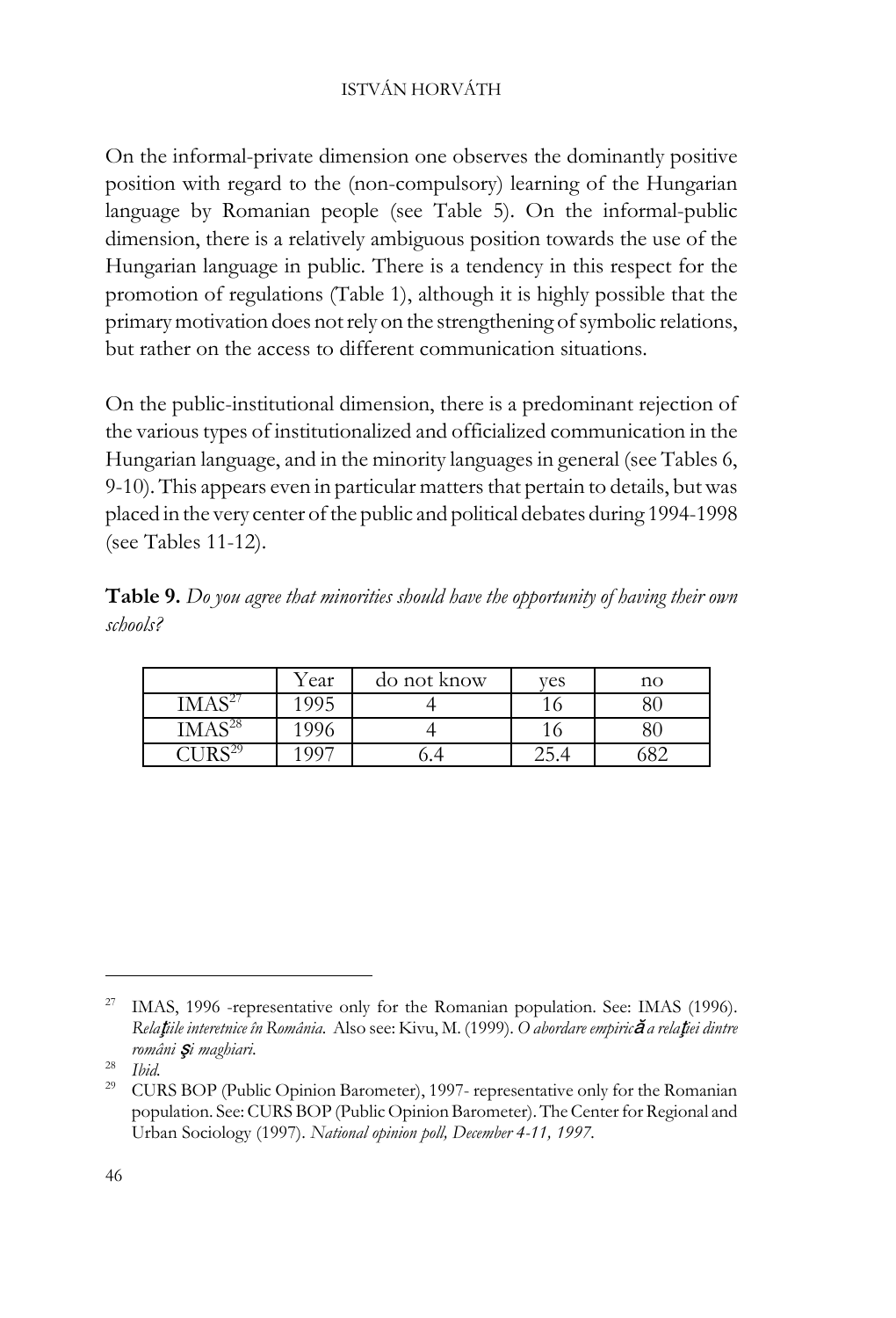**Table 10**. *Do you agree that minorities should have the opportunity to speak their mother tongue in their relation with the public administration?* 

|                         | Year | do not | yes  | no |
|-------------------------|------|--------|------|----|
|                         |      | know   |      |    |
| IMAS <sup>30</sup>      | 1995 |        | 13   |    |
| IMAS <sup>31</sup>      | 1996 |        | 13   | 83 |
| $CIIR\overline{S^{32}}$ | 1997 | 5.6    | 13.1 |    |

**Table 11.** *Should minorities take the university entrance examination in their mother tongue33*

| Do not know | ∸ |  |
|-------------|---|--|
|             |   |  |

**Table 12.** *Should minorities learn Romanian Geography and History in their mother tongue34*

| Do not know | ρç |  |
|-------------|----|--|
|             |    |  |

It is obvious that it is on the institutional-public dimension that the most marked rejection of any claim concerning a change in the status of the Hungarian language is manifested. It should be noted as well that, although extended societal bilingualism is considered to be a compromise solution that would lead to a relaxation in inter-ethnic relations, its actual promotion would involve a partial balancing in the asymmetric relation between the

<sup>&</sup>lt;sup>30</sup> IMAS, 1996 -representative only for the Romanian population. See: IMAS (1996). *Rela*Û*iile interetnice în România*

<sup>31</sup> *Ibid.*

<sup>&</sup>lt;sup>32</sup> CURS BOP (Public Opinion Barometer), 1997- representative only for the Romanian population. See: CURS BOP (Public Opinion Barometer). The Center for Regional and Urban Sociology (1997). *National opinion poll, December 4-11, 1997*

<sup>33</sup> *Ibid.*

<sup>34</sup> *Ibid.*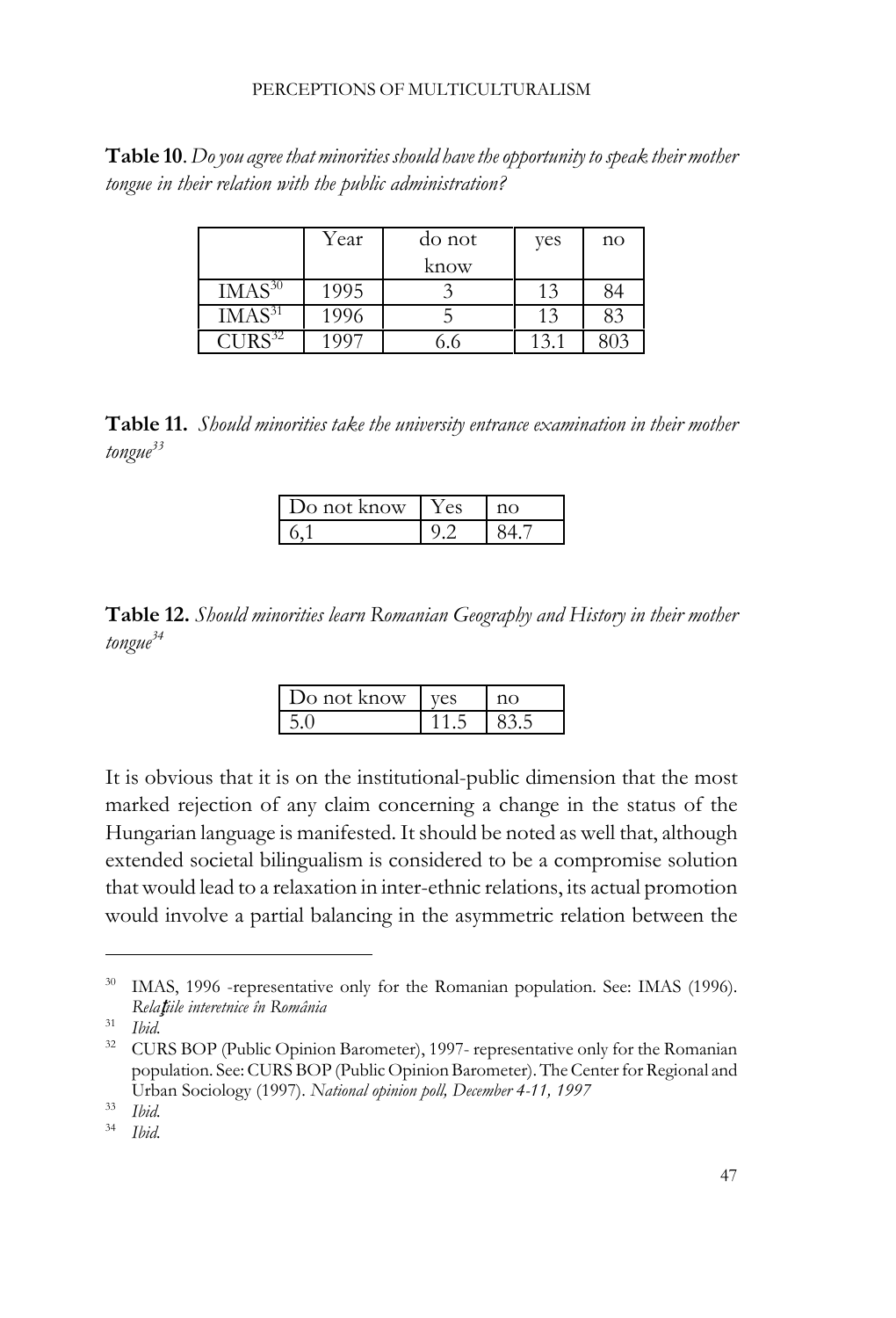official positions of the majority language and of the Hungarian language. Therefore, bilingualism enjoys only moderate support.

In addition to motivations of a symbolic type, when assessing these trends, we need to take into consideration the reasons pertaining to the opportunity of assertion through the agency of non-institutionalized social communication within a multilingual environment only in the Romanian language. Taking both dimensions into consideration, it would be an exaggeration to consider that the refusal of a mutual solution (that is the promotion of a bidirectional social bilingualism instead of a uni-directional one on the minority's side) is the expression of the majority's linguistic fundamentalism35. It is much more so, especially because there is absolutely no question about a superior attitude of moral or metalinguistic motivation<sup>36</sup> in speaking the Romanian language, as compared to speaking Hungarian. When it does not question the official hierarchic and symbolic order of languages, the fact that Romanians speak Hungarian is predominantly evaluated as positive.

The fact that the Hungarian population is ascribed a contesting attitude is possibly the most important element of the set of attitudes and representations concerning this social order. This is not only about symbolically contesting the position of the Romanian language by negotiating a more extensive use of Hungarian in the public area, but also about the assumed defiance of many Hungarians, manifested by avoiding to speak Romanian.

This theme, the Hungarians refusing to maintain the social ties produced by and through communication, is the central element on which the idea that

The term has been used in the analysis of the relations between the Hungarians in Slovakia and Slovaks, and refers to the dominant position of the majority population in what concerns the linguistic issue. On the one hand, Hungarians are expected to unconditionally learn the Slovak language, and on the other hand, there is a marked rejection concerning the learning of Hungarian by Slovaks. See: Bordás S., Fric, P., Haidová, K., Huncik, P., Máthé, R. (1995). *Counter-Proof. The examination of the Slovak-Hungarian relationship with sociological and ethnopsychological methods in Slovakia* (p. 105). NAP Publishing House.<br><sup>36</sup> The appraisal of the qualities of a language (such as clarity, accuracy, vocabulary etc),

thus implying its intrinsic superiority as compared to another language.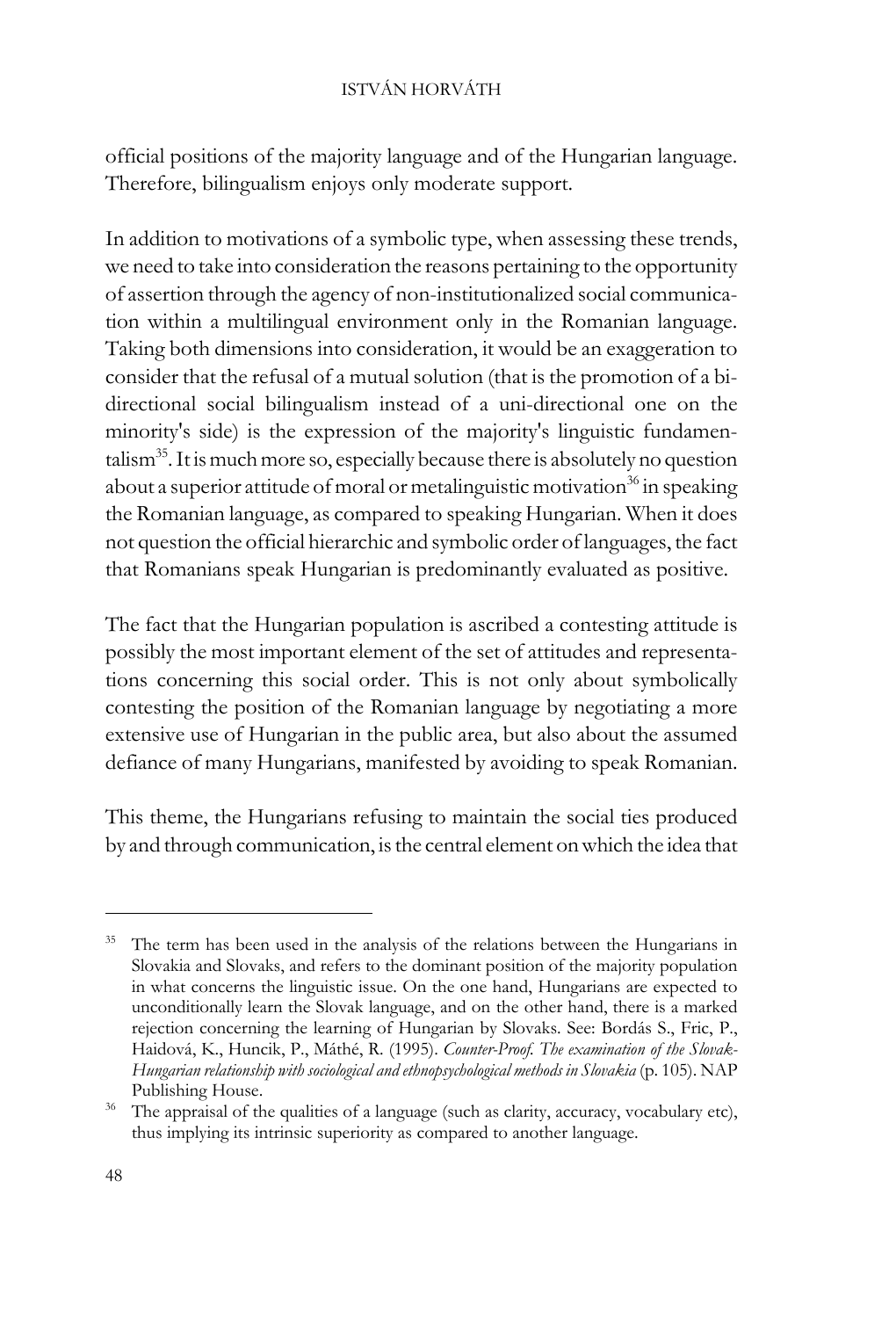multiculturalism involves an integrated institutional situation, based. It implies symmetry between cultures, but asymmetry in terms of power.

These are the central themes, ideas and attributes of the linguistic ideology<sup>37</sup> developed around the issue of minority education policies and linguistic diversity management. One can notice that priority is given to the theme of integration into the public space, its diversification being a matter of secondary importance and believed to be non-problematic to the extent it does not affect the existing symbolic order of the two languages.

The center of this ideology is Habermas's notion of *public* as a metaphor for (a direct or of a mediated) conversation, elaborated as an emblem and as a basis for the legitimization of a democratic political order that proposes to include *everyone* without considering the respective persons as the repository of a particular value<sup>38</sup>. The rules and institutions (the official language, the university in its generic acception) in this field of communication are considered to be constitutive, and therefore, contesting attitudes and attempts to re-define them seem subversive.

# **THE MINORITY'S DISCOURSE**

The analysis of the Hungarian community's representation of multiculturalism is perhaps easier as one can benefit from a series of survey results that are more accurately directed to some of the themes under debate in connection to the problems of multiculturalism.

<sup>37</sup> On linguistic ideologies, see the introductory synthesis in: Woolard, K. A. (1998). Introduction. Language Ideology as a Field of Inquiry. In: Schieffelin, B. B., Woolard, K. A. and Kriskrity, P. V. (eds.), *Language Ideologies. Practice and Theory,* (pp.3-47). New York, Oxford: Oxford University Press.

<sup>38</sup> "Proposed to include *everyone* by being no-one-in particular". See: Gal, S. (1998). Multiplicity and Contention among Language Ideologies. A Commentary. In: Schieffelin, B. B., Woolard, K. A. and Kroskrity, P. V. (eds.), *Language Ideologies. Practice and Theory* (p.326). New York, Oxford: Oxford University Press.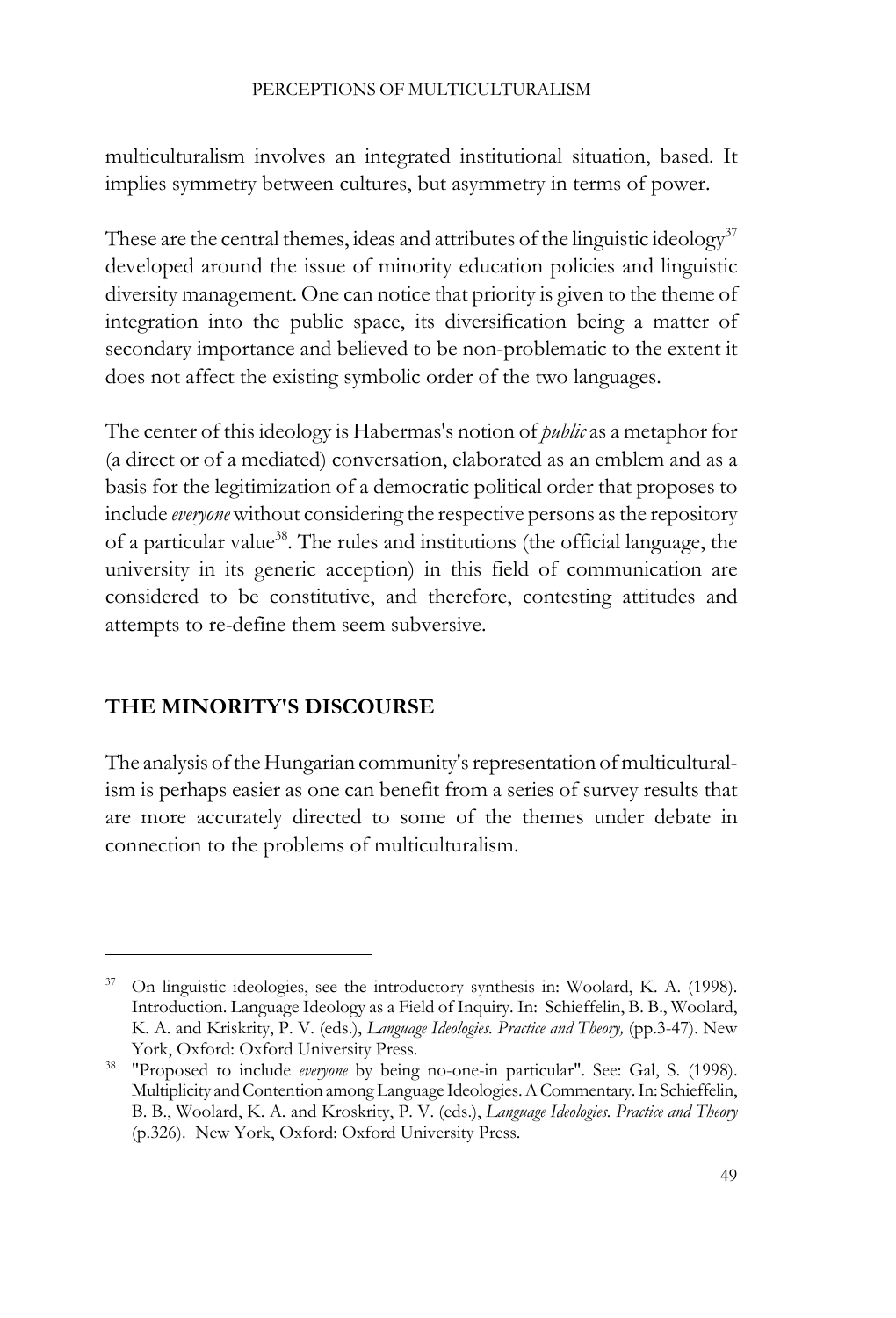On the other hand, we are confronted with certain difficulties connected to the interpretation of the theme in the public discourse. These are due to the various interpretations (that are highly contradictory) attached to the notion of multiculturalism in the public debate. Besides the negotiations on the content of multiculturalism analyzed so far, the Hungarian public also contributed to a radical change in the use of the term.

During the election campaign of 1996 multiculturalism was used as a way of promoting the equality of the cultures in Transylvania. This developed into specific types of co-habitation and was invoked to support various projects of autonomy. Starting with 1997, there was an anathematization of the Babes-Bolyai multicultural university project, since in the public discourse multiculturalism was represented as a counter-ideology to the project of an autonomous Hungarian university<sup>39</sup>.

Even in a context where the label of multiculturalism was circulated in order to confer an enhanced public acceptance to the project of a Hungarian-German university, it did not have an equivocal echo, as some contesting leaders inside the UDMR had a markedly reserved attitude towards it. Basically, the term multicultural stood for a counterproposal to the term autonomous.

One cannot overlook certain tendencies that were manifested beyond discourses, partially in connection to the label of multiculturalism. Over the past few decades higher education in Hungarian underwent a significant growth in terms of the specializations provided and the number of places available for students. As a result, the situation changed from one characterized by scarcity, where Hungarians complained about a discriminatory policy of access to the university<sup>40</sup>, to a situation where the competition is no longer about entering higher education, but about gaining access to the publicly

<sup>&</sup>lt;sup>39</sup> Horváth, I. (1999). Multiculturalismul în România: alternativă sau eschivă. In: Culic, I., Horváth, I. and Stan C. (eds.), *Reflecții aszpra diferenței* (pp.1-11). ClujŞ Limes.

<sup>40</sup> Joó, R., Ludányi, A. (1994). *The Hungarian Minority's Situation in Ceausescu's Romania* (pp.66- 67). Highland Lakes, New Jersey: Atlantic Research and Publications.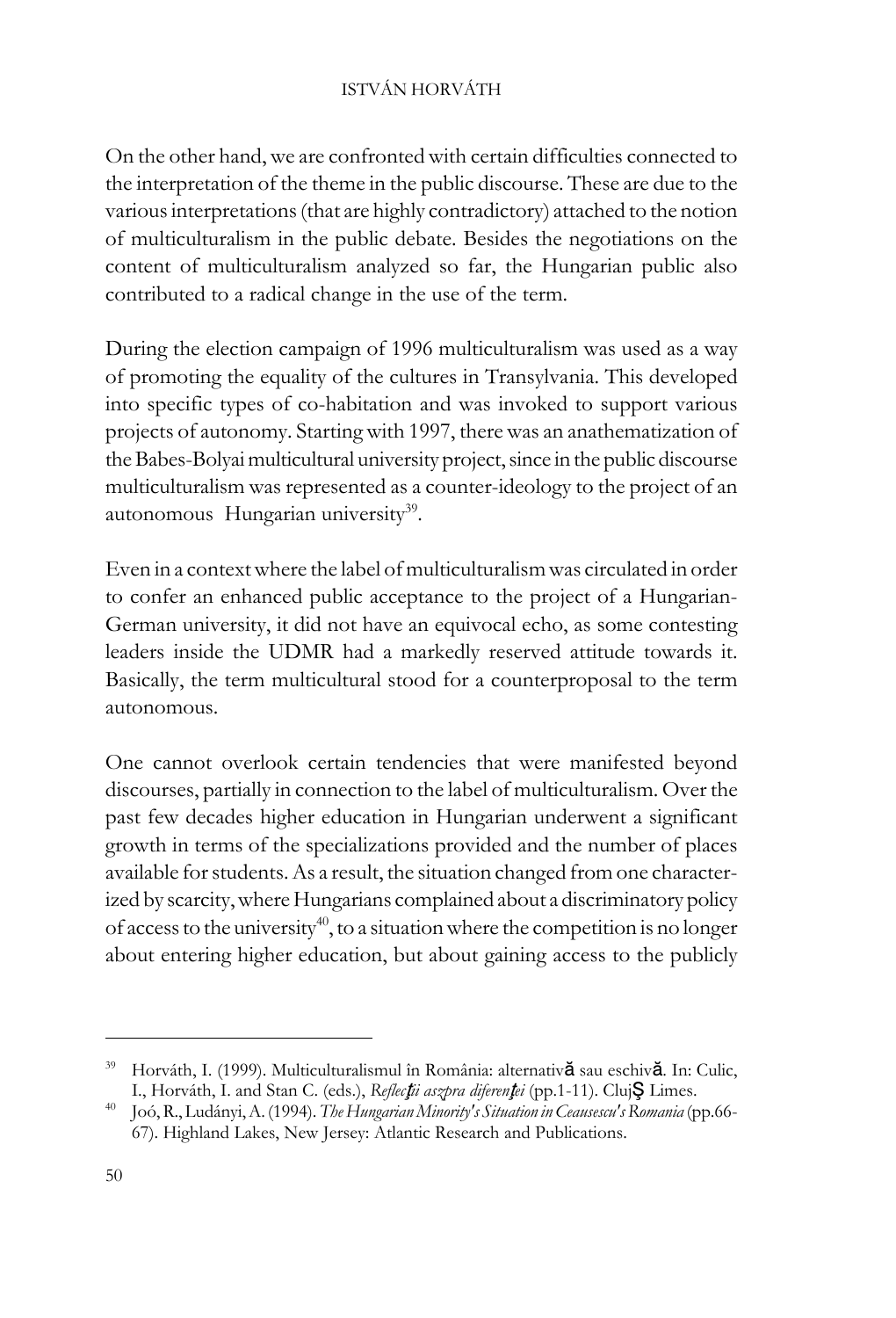financed study places. The situation has become more focused on money and education than ethnicity and linguistic grievance.

How do language issues manifest themselves in the minority discourse? In pragmatic terms, there is a clear acceptance and confirmation of the usefulness of having a good command of the Romanian language (Tables 13-14). When asked general questions about the usefulness of having a good command of the Romanian language, 98% gave a positive answer.

**Table 13.** *A good command of the Romanian language can only be useful to everyone*  $(RCIRT, October 1999)^{41}$ 

| Did not answer       | 0.69  |
|----------------------|-------|
| Completely agreed    | 81.47 |
| Rather agreed        | 16.47 |
| Rather disagreed     | 1.29  |
| Completely disagreed |       |

Bilingualism is represented as a resource in the daily activities including by those who declared they do not have a very good command of the Romanian language.

<sup>&</sup>lt;sup>41</sup> This survey was carried out in Hungarian. As we want to simplify, we do not provide the exact wording of the questions as the one in the questionnaire. Without distorting the initial questions, we have tried to catch the idea of the interrogations or of statements the subjects were required to express an opinion on.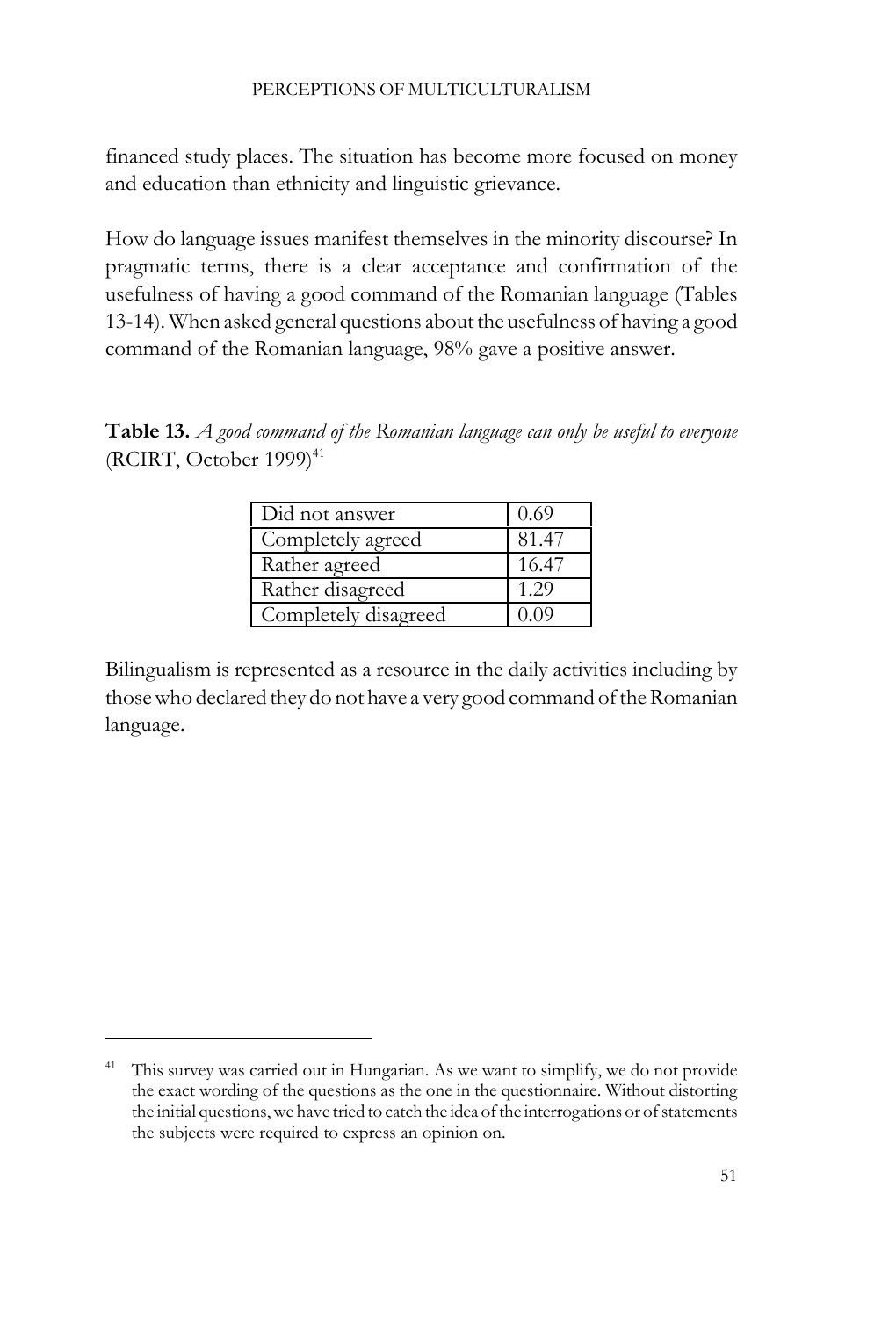**Table 14.** *It is easier for the Hungarians who have a good command of the Romanian language to find a job.* (RCIRT, October 1999)<sup>42</sup>

| Did not answer       | 1 38  |
|----------------------|-------|
| Completely agreed    | 50.78 |
| Rather agreed        | 33.16 |
| Rather disagreed     | 11.92 |
| Completely disagreed |       |

The problem becomes more complex when bilingualism is formulated as a norm deriving from the legal ties the Hungarians, as citizens, have to the Romanian state. Even if acceptance is the general tendency, we can still notice a certain hesitation (Table 15).

**Table 15.** *As they are Romanian citizens, the Hungarians in Romania should have a good command of the Romanian language.*  $(RCIRT, October 1999)^{43}$ 

| Did not answer       | 1.56  |
|----------------------|-------|
| Completely agreed    | 37.34 |
| Rather agreed        | 43.56 |
| Rather disagreed     | 14.35 |
| Completely disagreed | 3.20  |

When approaching the level of daily interactions, we can notice the general feeling is that Romanians reject Hungarians who do not have a good command of the Romanian language (Table 16).

<sup>42</sup> See: RCIRT (October 1999). *Radiografia opiniei publice maghiare din România,* manuscript. The Ion AluaŞ Documentation Center for Multiculturalism.

<sup>43</sup> *Ibid.*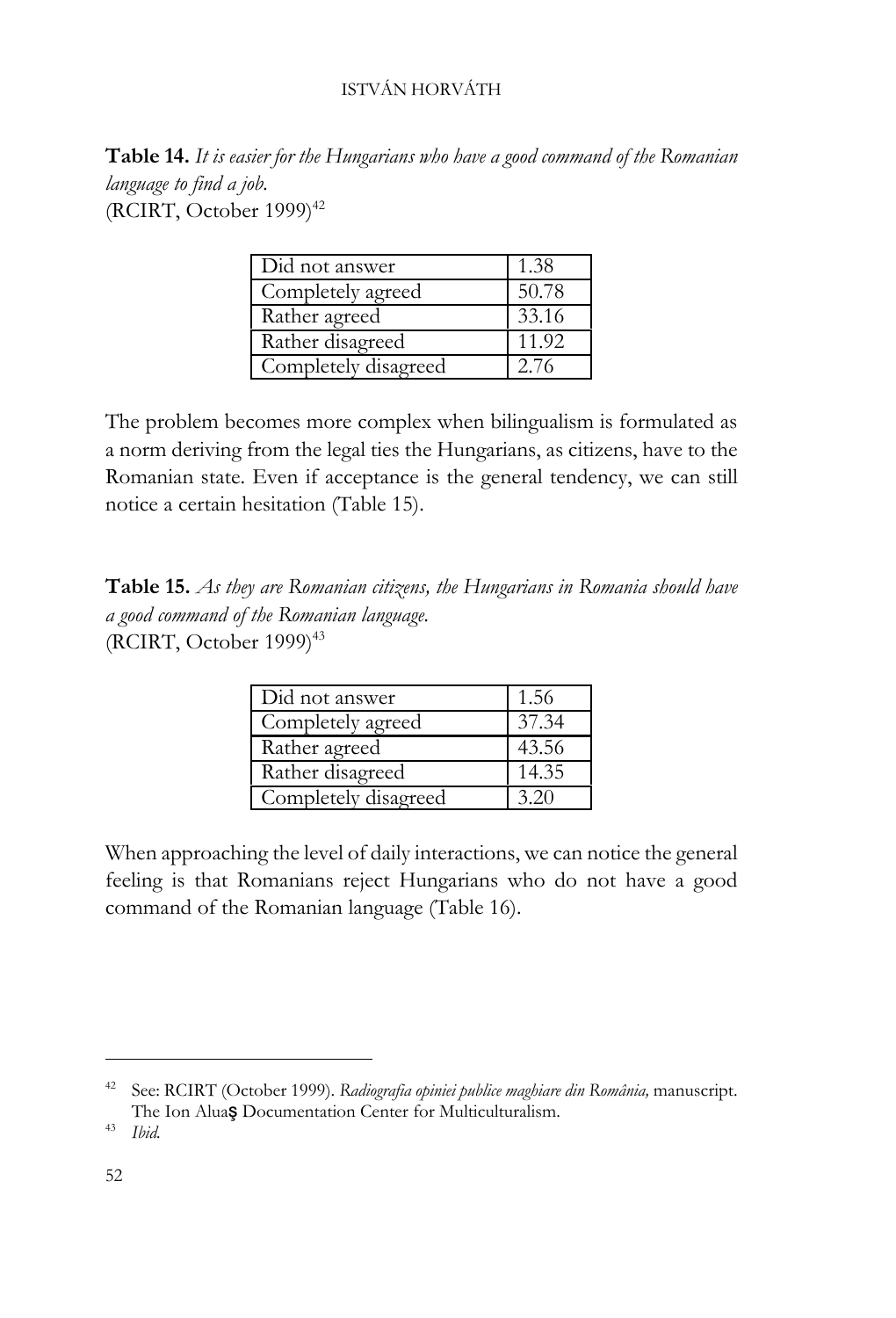**Table 16.** *In general, Romanians reject those Hungarians who do not have a good command of the Romanian language.* (RCIRT, October 1999)<sup>44</sup>

| Did not answer       | 3.73  |
|----------------------|-------|
| Completely agreed    | 33.62 |
| Rather agreed        | 30.50 |
| Rather disagreed     | 25.04 |
| Completely disagreed | 711   |

Still, it is remarkable that a significant percentage of respondents are rather reserved in approving the validity of such a perception. In addition, approximately one third of the Hungarian population is reserved in assessing the linguistic policies of the Romanian state as directed against it, although this remains a dominant opinion (Tables 17-18).

**Table 17.** *There are many circumstances where the authorities use the Romanian language as an oppressive instrument directed against the minorities.* (RCIRT, October 1999)<sup>45</sup>

| Did not answer       | 9.64  |
|----------------------|-------|
| Completely agreed    | 26.06 |
| Rather agreed        | 31.80 |
| Rather disagreed     | 24.76 |
| Completely disagreed | 7 73  |

<sup>44</sup> *Ibid.*

<sup>45</sup> *Ibid.*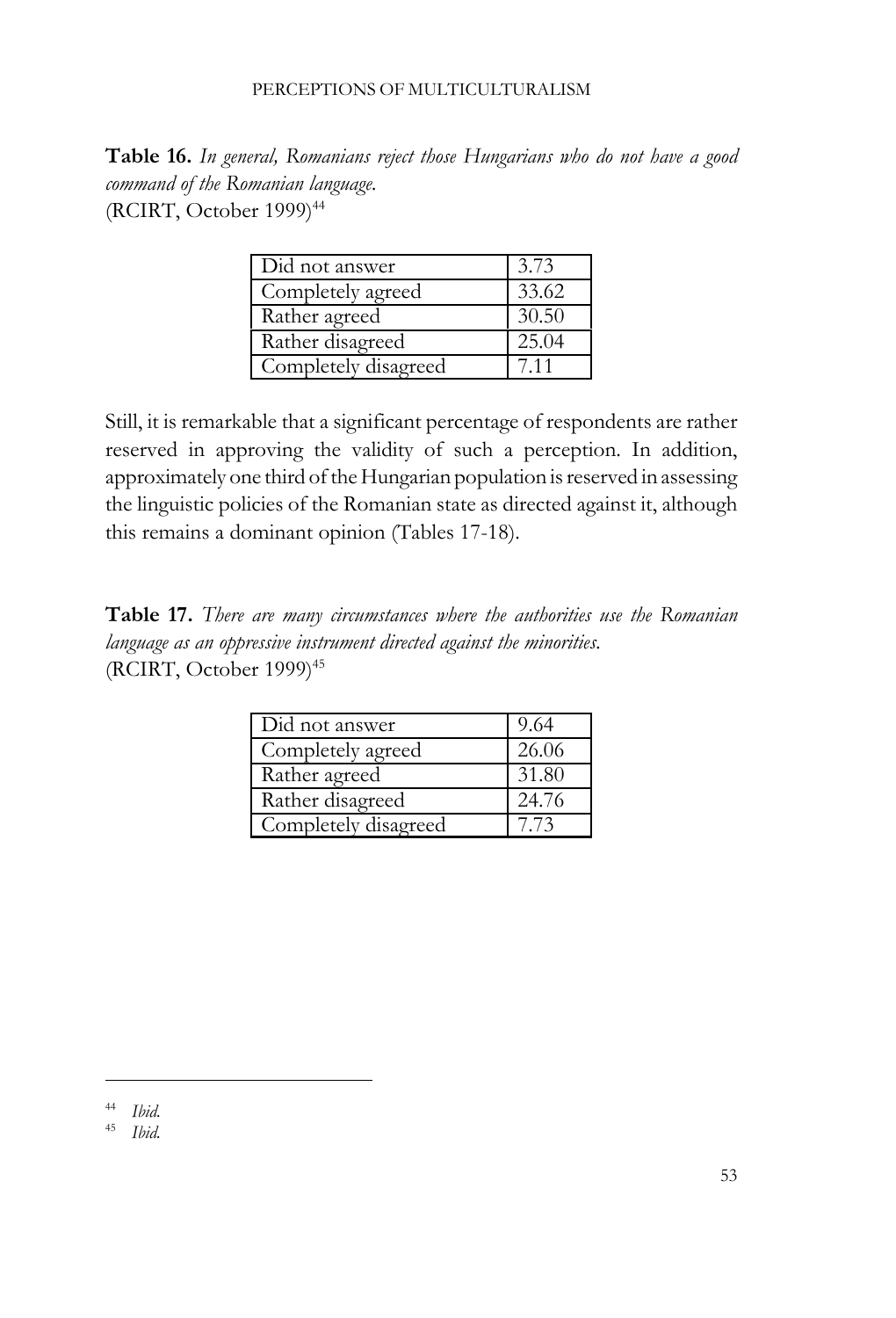**Table 18.** *By imposing the use of the Romanian language in many circumstances, the Romanian state is actually trying to assimilate the Hungarians.* (RCIRT, October 1999)<sup>46</sup>

| Did not answer       | 10.17 |
|----------------------|-------|
| Completely agreed    | 26.32 |
| Rather agreed        | 28.50 |
| Rather disagreed     | 25.02 |
| Completely disagreed |       |

These attitudes and perceptions can be synthesized in a model defined on the symbolic-practical and daily-official axes, respectively.

|                     | Symbolic  |                         |
|---------------------|-----------|-------------------------|
| $\cdot$<br>$D$ ailv |           | $\sqrt{\text{fficial}}$ |
|                     | Practical |                         |

At the level of the public and political discourse, the re-negotiation of the Hungarian language's status at a declarative level does not implicitly mean that learning the Romanian language is abandoned. And although there were various contesting discourses concerning the linguistic policies of the state, and although before 1996 the Romanian state was even accused of waging a systematic *Kulturkampf* against the Hungarians, things never went so far as to contest the Romanian language.

Hence, even if not in an expressly assumed and promoted manner, the minority's bilingualism is a present dimension of the linguistic ideology of the Hungarian minority in Romania, being expressed, of course, especially in various reactive and defensive contexts.

When analyzed on the daily-practical and on the official-practical dimensions, bilingualism is considered by most of the respondents to be a resource or benefit. On the symbolic-daily dimension we can notice the perception of

<sup>46</sup> *Ibid.*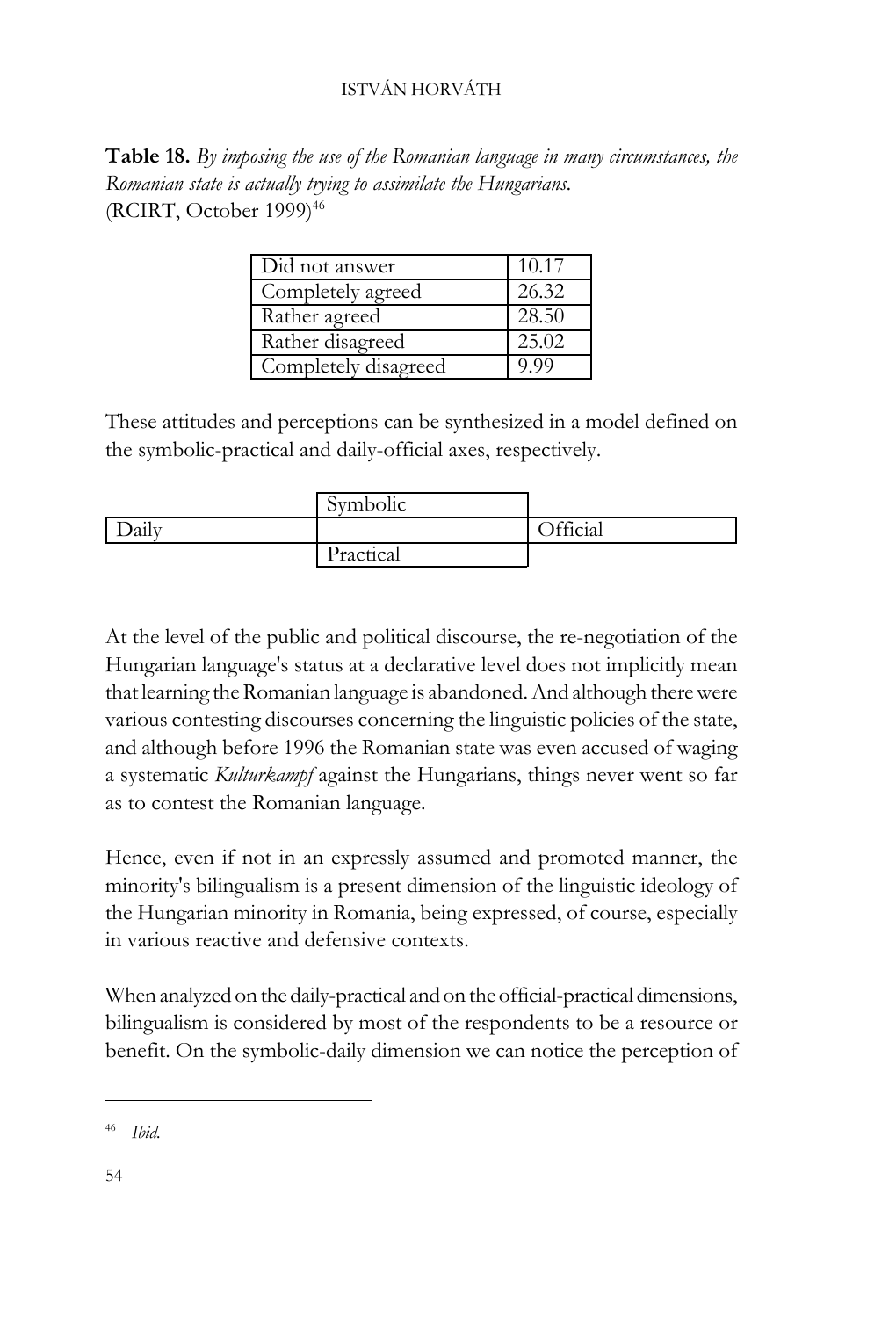tense situations related to the way Romanians react when Hungarians do not have a good command of the Romanian language. Basically, this is about perceiving the existence of a normative pressure at the level of daily encounters that comes either from negative reactions to the use of the Hungarian language<sup>47</sup>, or blame attached to poor performance in the use of the Romanian language in day-to-day or in official circumstances. The situation is even more complex when analyzing the issue in its symbolicofficial dimension. On the one hand, there is a relative hesitation in confirming the founding of bilingualism, as an undertaking of a civic obligation, and on the other hand, the dominant trend, which is not also an exclusive one, to assess the linguistic policies of the Romanian state as forms of cultural aggression directed against the minorities.

The Hungarian population broadly accepts bilingualism as being a constitutive part of the social order, especially in the context of pragmatic aspects of social communication. Problems are perceived as related to the various day-to-day and symbolic things that are meant to express and reiterate this order. Broadly, we can conclude that, from the point of view of the population, bilingualism is considered to be legitimate by reference to social practice, but it undergoes a legitimacy crisis in relation to its ideology.

The data concerning the teaching language, that is the options concerning the institutional type of higher education in Hungarian, generally reflect this complex situation.

Concerning the perceived usefulness of education strategies that also include the Romanian language, one can notice a steady unwillingness of the relative

According to the results of a socio-linguistic survey carried out in 1996, a little bit more that one third (38%) of the Hungarian subjects (Hungarians from Romania) stated that, over the last two years, they have been asked not to speak in Hungarian. See: Kontra, M. (1999). "Don't speak Hungarian in Public!" – A Documentation and Analysis of Folk Linguistic Rights. In: Kontra, M., Philipson, R., Skuntab-Kangas, T. and Várady, T. (eds.), *Language: A Right and a resource. Approaching Linguistic Human Rights,* (p. 84). CEU Press. The data are presented only for an illustrative sake, as the respective survey had a investigation character and the number of subjects that answered the questionnaire was relatively too small (216) to be representative for the whole population.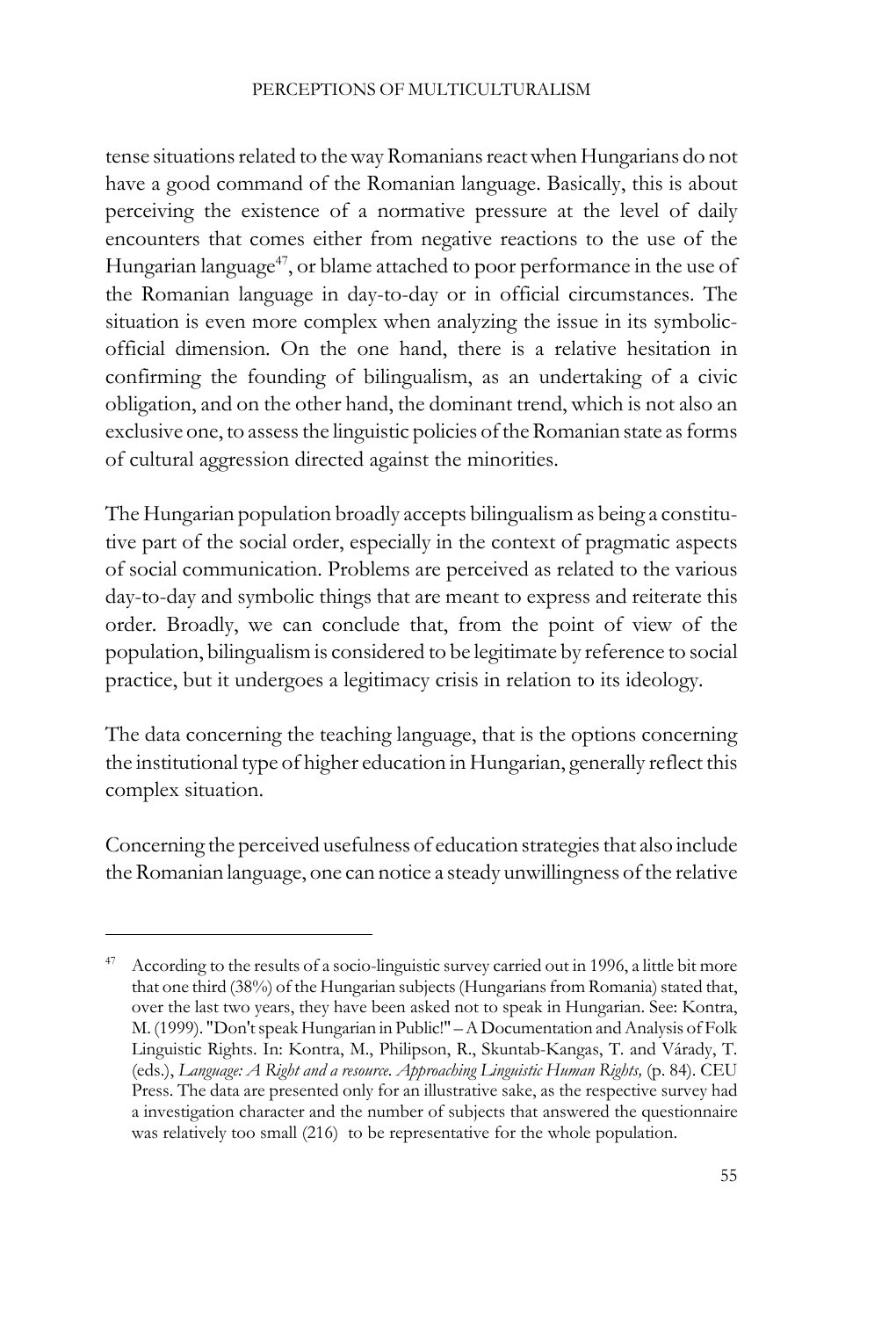majority (and the significant approval of approximately one third) of the respondents to pursue all their studies in Romanian (Table 19).

**Table 19.** *Only those who studied exclusively in Romanian can make a career in* Romania. (RCIRT, October 1999)<sup>48</sup>

| Completely agreed    | 11.69 |
|----------------------|-------|
| Rather agreed        | 17.36 |
| Rather disagreed     | 12.02 |
| Completely disagreed | 46.57 |
| Did not know         | 12.45 |

The situation is more balanced in the context where only part of the education is in Romanian, this being considered useful by a little more than half of the population (Table 20).

**Table 20.** *Only those who studied at least partially in Romanian have a chance to make* a career in Romania. (RCIRT, October 1999)<sup>49</sup>

| Completely agreed    | 21,00 |
|----------------------|-------|
| Rather agreed        | 30.82 |
| Rather disagreed     | 11.09 |
| Completely disagreed | 23.71 |
| Did not know         | 13.38 |

Over half of the population believes that higher education in Romanian confers an advantage (Table 21). Still, we need to notice that the percentage of those who cannot express an opinion is high, as their majority does not

<sup>48</sup> See: RCIRT (October 1999). *Radiografia opiniei publice maghiare din România,* manuscript. The Ion AluaŞ Documentation Center for Multiculturalism.

<sup>49</sup> *Ibid.*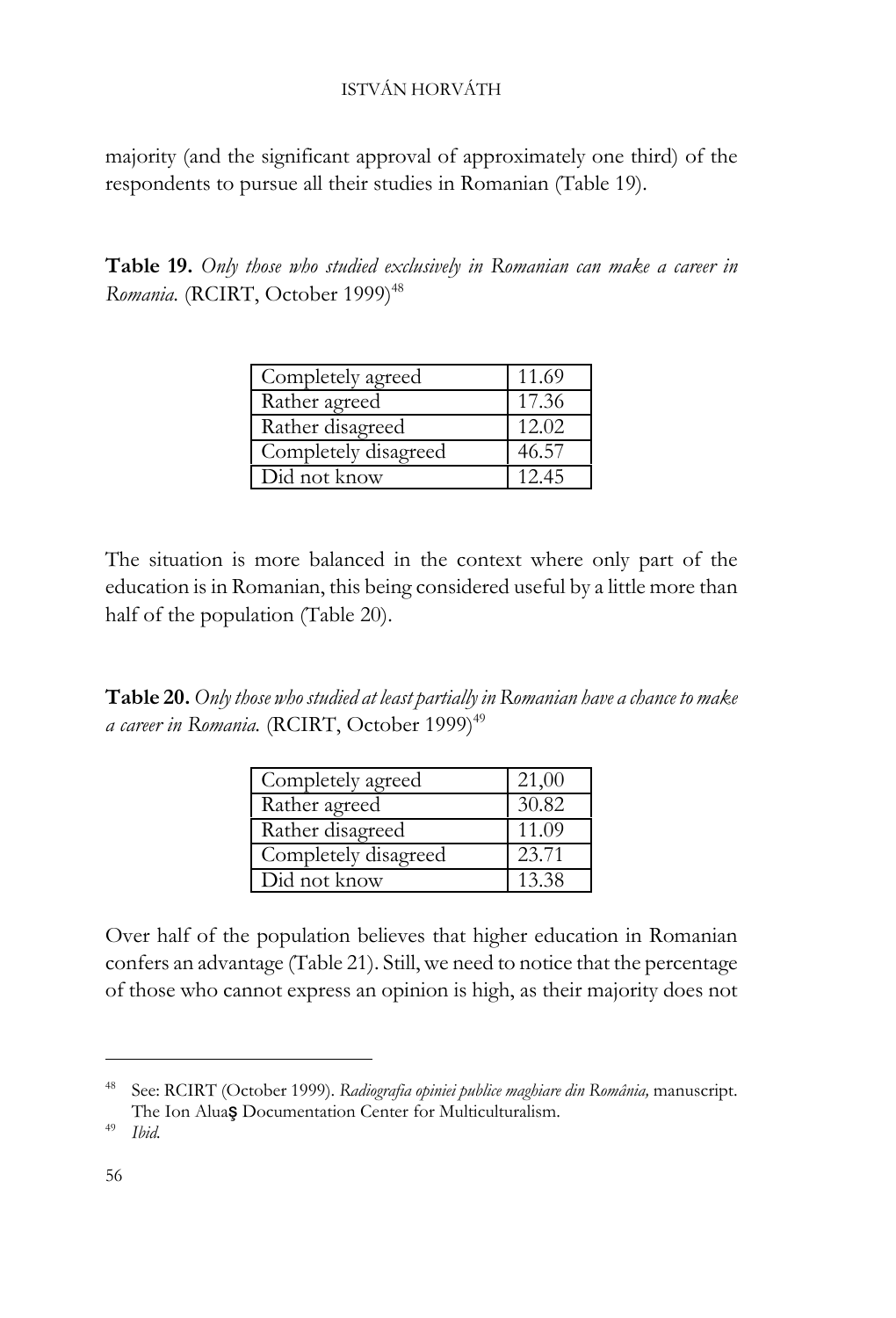have the necessary perspective to perform such an evaluation (as they live in the rural area, have little education etc.).

**Table 21.** *It could be highly useful for the Hungarians in Romania to study in* Romanian at the university. (RCIRT, October 1999)<sup>50</sup>

| Completely agreed    | 22.52   |
|----------------------|---------|
| Rather agreed        | 26,76   |
| Rather disagreed     | 13,38   |
| Completely disagreed | 15.33   |
| Did not know         | $-22.0$ |

Before proceeding further it is worth noting that there is no question of an education strategy universally accepted by that part of the population that agreed to the potential usefulness of the choice to study in Romanian. The data presented above merely reflect a reference that comes from the assessment of the chances of making a career by using certain education channels that provide teaching in Romanian, and not necessarily a strategic individual option in favor of these channels. Of course, it is not possible to completely eliminate this latter aspect, as it is specific to those who live in areas where Hungarians make up less than 40% of the population. We can also notice (see Table 22) that about 10% of the population believes that – even if the education system provided a full range of education opportunities (at all levels and disciplines)- studying in Romanian would remain more beneficial.

<sup>50</sup> *Ibid.*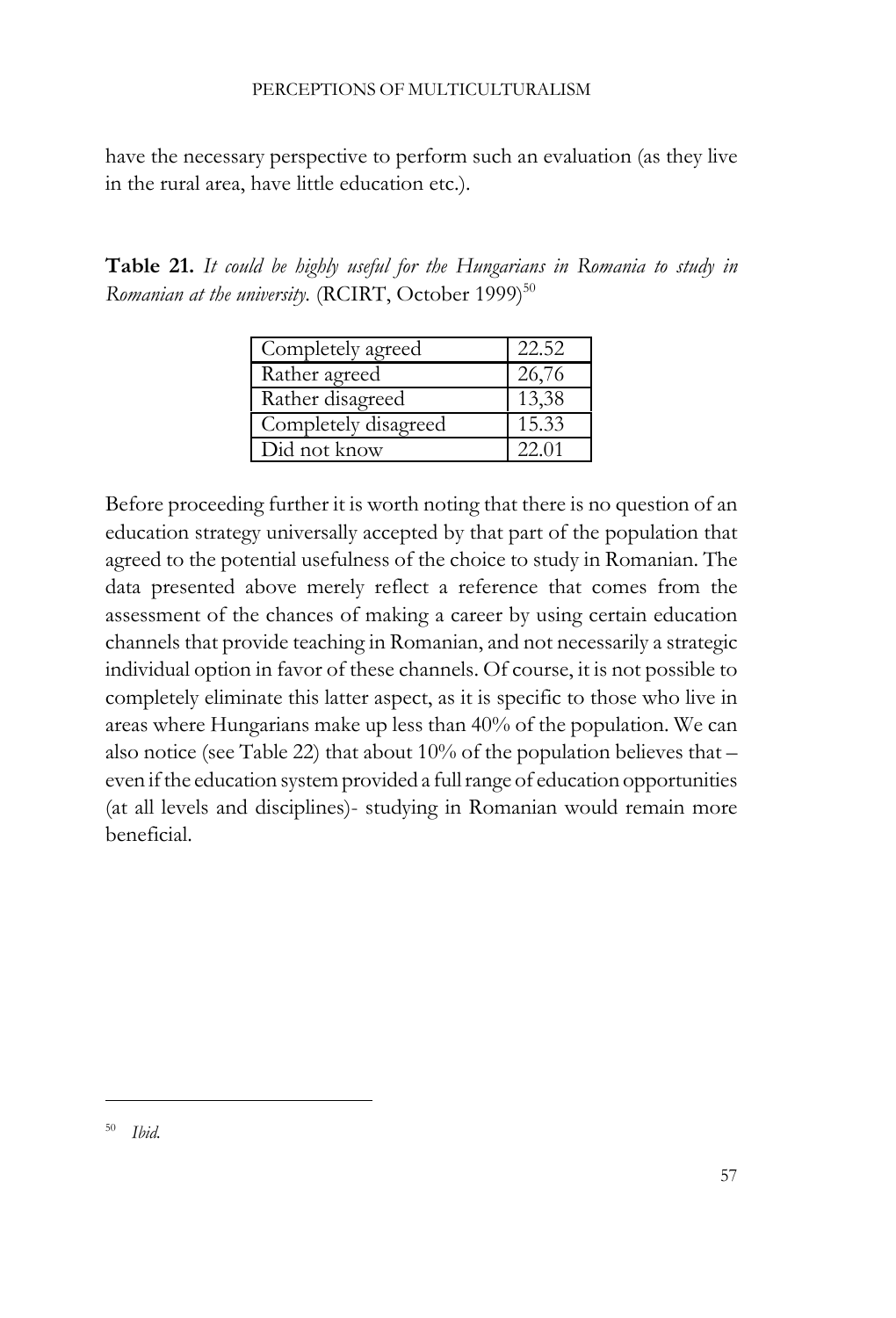**Table 22.** *The provision of teaching in Hungarian at all levels and for all types of education would make it impossible to place those who studied in this language at a* disadvantage. (RCIRT, October 1999)<sup>51</sup>

| Completely agreed    | 57.41 |
|----------------------|-------|
| Rather agreed        | 16.68 |
| Rather disagreed     | 6.60  |
| Completely disagreed | 3.64  |
| Did not know         | 15.66 |

Of course, the original hypothetical wording of the question (Table 22) raises not only formal and methodological problems, but also problems related to the validity of interpretation. Despite the wording, this is not a hypothetical question, but a statement that synthesizes the content of the education project promoted by UDMR, namely support for a complete and autonomous education system in Hungarian at all levels (from kindergarten to university).

One therefore has to take into account that a considerable part of the Hungarian population, and especially the elite, believe the idea of an autonomous education system carries a relevance that goes beyond education, functioning as a metaphor for the political and moral order associated with the co-habitation of Romanians and Hungarians<sup>52</sup>.

We can notice the same thing when analyzing the next series of data (Tables 23-25) in relation to the information on the usefulness of studying in the Romanian language (Tables 20-21).

On the one hand we can notice a relative acceptance of some education strategies that include studying in Romanian, and on the other hand, major support for a separate university (Table 23).

<sup>51</sup> *Ibid.*

<sup>52</sup> In this respect, also see the analysis in: Magyari, V. E. (1999). A kolosyvárz egzetem és a roániai magyar identitáspolitika. In: *Replika,* 37, 1999.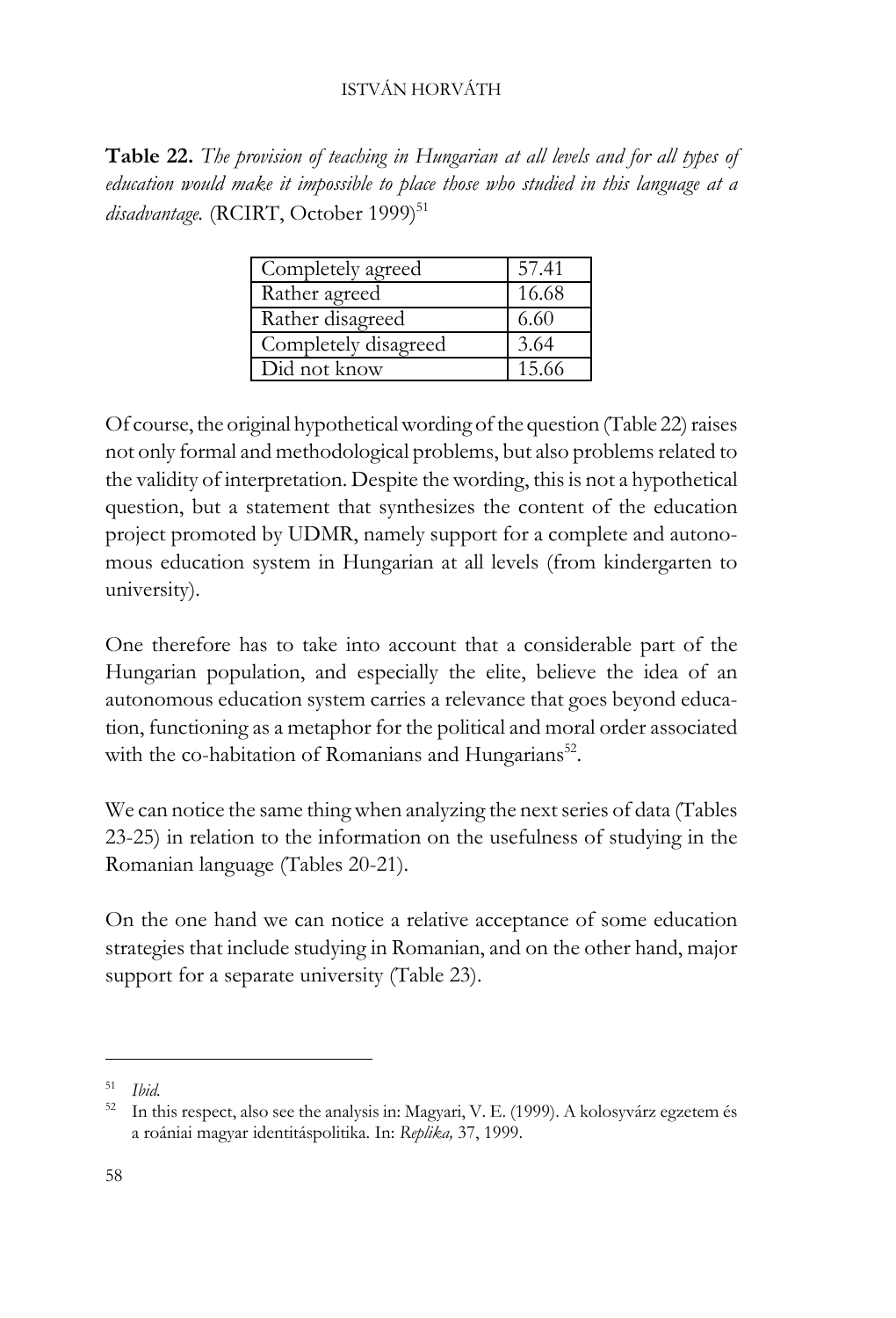| <b>Table 23.</b> The setting up of the Bolyai University/ an autonomous state university with  |  |
|------------------------------------------------------------------------------------------------|--|
| teaching in the Hungarian language should not be given up. (RCIRT, October 1999) <sup>53</sup> |  |

| Completely agreed    | 79.25 |
|----------------------|-------|
| Rather agreed        | 11.01 |
| Rather disagreed     | 1.78  |
| Completely disagreed | 1.44  |
| Did not know         | 6.53  |

When defining the problem in terms of the importance of the institutional formula, as compared to the provision of education services in the Hungarian language, the support for a pragmatic provision of education services is evident (partly because of the wording, that implied a sensible degree of desirableness) (Table 24).

**Table 24.** *The existence of teaching in Hungarian at the university level for all the specializations is more important than the institutional framework where this education is organized (in an autonomous or in a multicultural university).* (RCIRT, October 1999)<sup>54</sup>

| Completely agreed    | 61.64 |
|----------------------|-------|
| Rather agreed        | 20.49 |
| Rather disagreed     | 3.56  |
| Completely disagreed | 2.96  |
| Did not know         |       |

When returning to the issue of the multicultural formula, we can observe that it is rejected by a relevant majority of respondents, but also the existence of a confusion – or the lack of a dominant equivocal opinion – reflected in the high percentage of those who declared they could not answer (Table 25).

<sup>53</sup> See: RCIRT (October 1999). *Radiografia opiniei publice maghiare din România,* manuscript. The Ion AluaŞ Documentation Center for Multiculturalism.

<sup>54</sup> *Ibid.*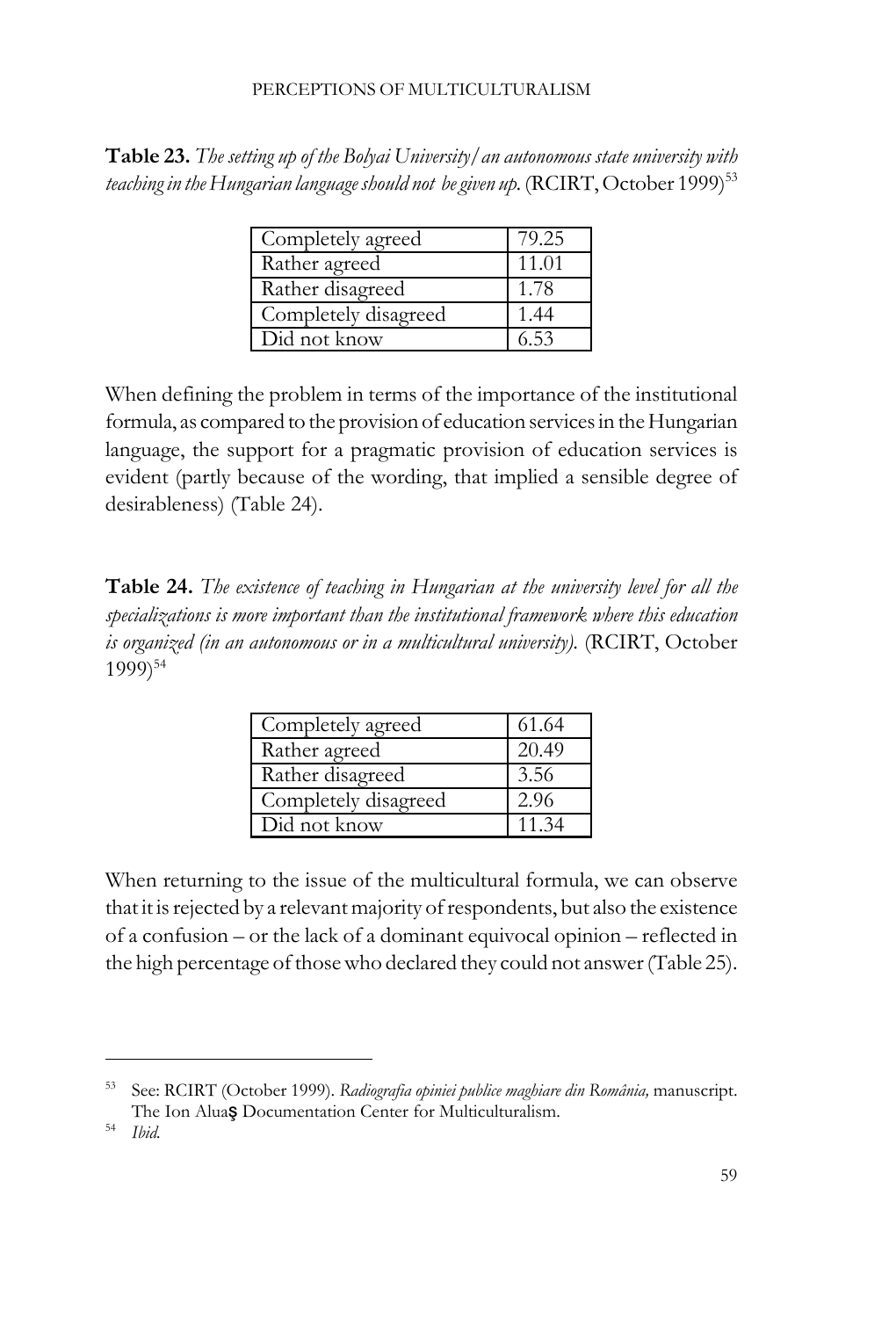| Table 25. The idea of a multicultural university is a compromise that should not be |  |  |  |
|-------------------------------------------------------------------------------------|--|--|--|
| <i>accepted</i> (RCIRT, October 1999) <sup>55</sup>                                 |  |  |  |

| Completely agreed    | 25.74 |
|----------------------|-------|
| Rather agreed        | 17.53 |
| Rather disagreed     | 11.85 |
| Completely disagreed | 13.55 |
| Did not know         | 31.33 |

Although paradoxical at first glance, these tendencies illustrate the fact that, in what concerns education and, similarly, the case of bilingualism, the Hungarian population holds opinions that can be interpreted in different levels of significance.

On the one hand, there is an official and symbolic dimension, where the dominant tendency is of identification with the political projects of setting up an autonomous university. On the other hand (in the daily-practical referential context) there are absolutely no homogenous attitudes and representations concerning the assessment of choices related to the language and institutional framework of the higher education services. This heterogeneity of choices concerning the usefulness of education in Romanian actually reflects the existence of several minority cultures of mobility, understood as strategies employed (or believed to be suitable) in order to strengthen the negotiation position in various social interactions, where the ethnic origin and the fact that one is part of a minority are relevant<sup>56</sup>.

The fact that at least a part of the Hungarian population ascribes positive attributes to education and institutional environments that are heterogeneous from the linguistic point of view does not contradict the declarative support for the community's choice that favors an institutional separation based on

<sup>55</sup> *Ibid.*

<sup>&</sup>lt;sup>56</sup> The concept of minority culture of mobility has been elaborated in order to describe the strategies employed by the second generation of immigrants to the US in order to culturally adapt themselves, but we believe it applies to other circumstances as well. See: Neckerman, K. M., Carter, P., Lee, J. (1999). Segmented assimilation and minority cultures of mobility. In: *Ethnic and Racial Studies,* 22 (6), 945-965.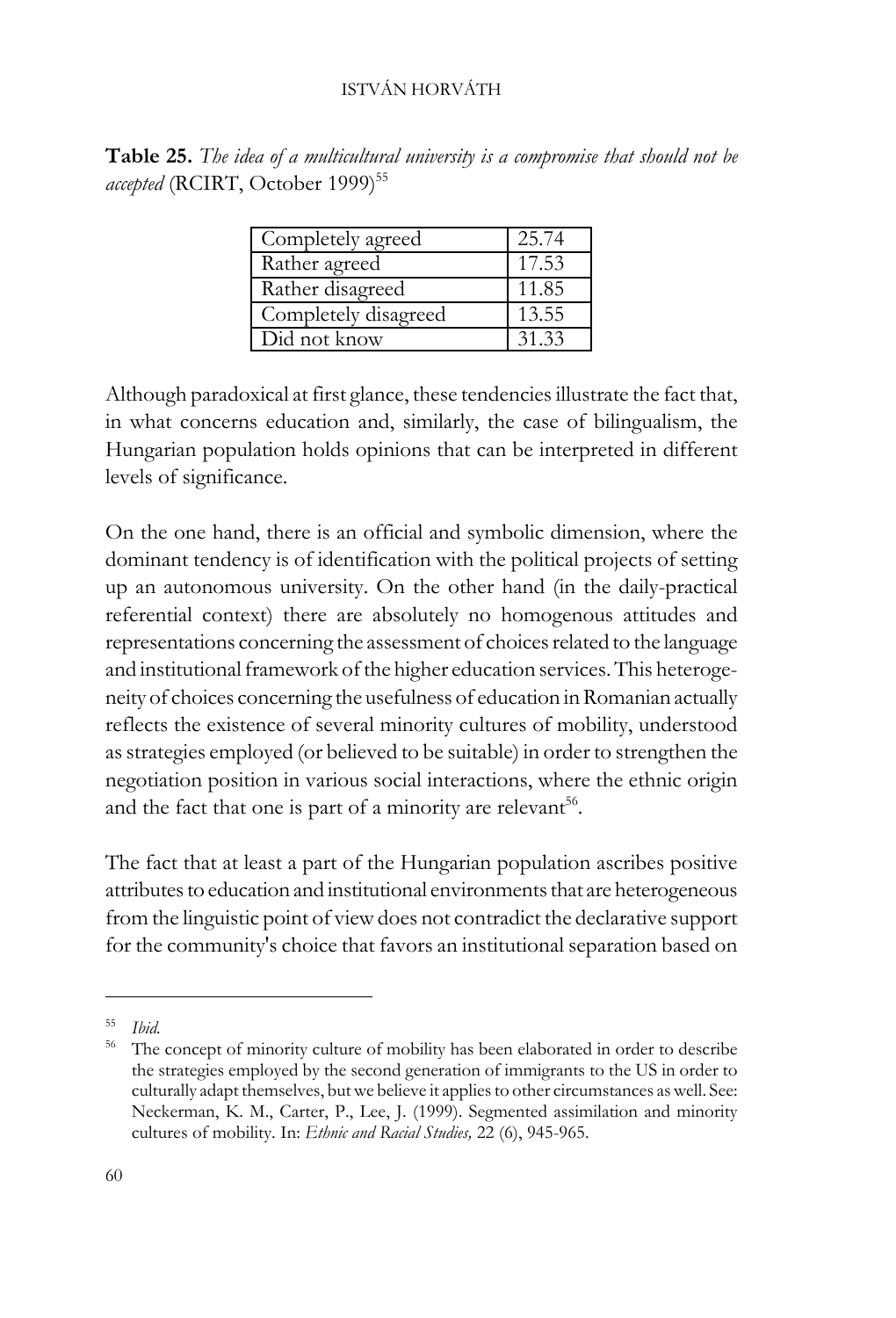ethnic criteria. This is not so much an answer to the symbolic pressure of the minority elite, but rather an adjustment to a continuously changing situation that offers open possibilities to redefine some aspects in the symbolic power distribution, without the conviction that a real opportunity exists for a major change in the importance of the Hungarian language in the process of public communication.

# **CONCLUSION**

The issue of an autonomous university with teaching in the Hungarian language became a highly symbolic issue effecting relations between Romanians and Hungarians, that goes beyond the well-defined area of higher education.

Multiculturalism was invoked in an attempt to redefine the framework of this debate on the university, where institutional hegemony and segregation were the mutually opposed scenarios promoted by two confronting nation building projects<sup>57</sup>. The ways and contexts in which the term was appropriated and circulated by the majority of the actors involved makes one question the effectiveness of such an approach.

At the day-to-day level, the dominant representation by Romanians is that of a public sphere where the norms of manifestation and the basic element of order come through the vision of a citizenship that is closely correlated to nationality. They perceive the integration of Hungarians as being problematic under any frameworks that question this order.

Concerning the Hungarians, there are various strategies through which they are adapting themselves to a social environment where the Romanian language is perceived as a legitimate cultural acquisition, and one that can be a usefully applied. On the other hand, the autonomous university works

<sup>57</sup> On the Hungarian minority as a minority that strategically aims at carrying out a nation building project, see: Kántor, Z. (2000). Kisebbségi nemzetépítés. A romániai magyarság mint nemzetépítö kisebbség. In: *Regio* 3/2000, 219-241.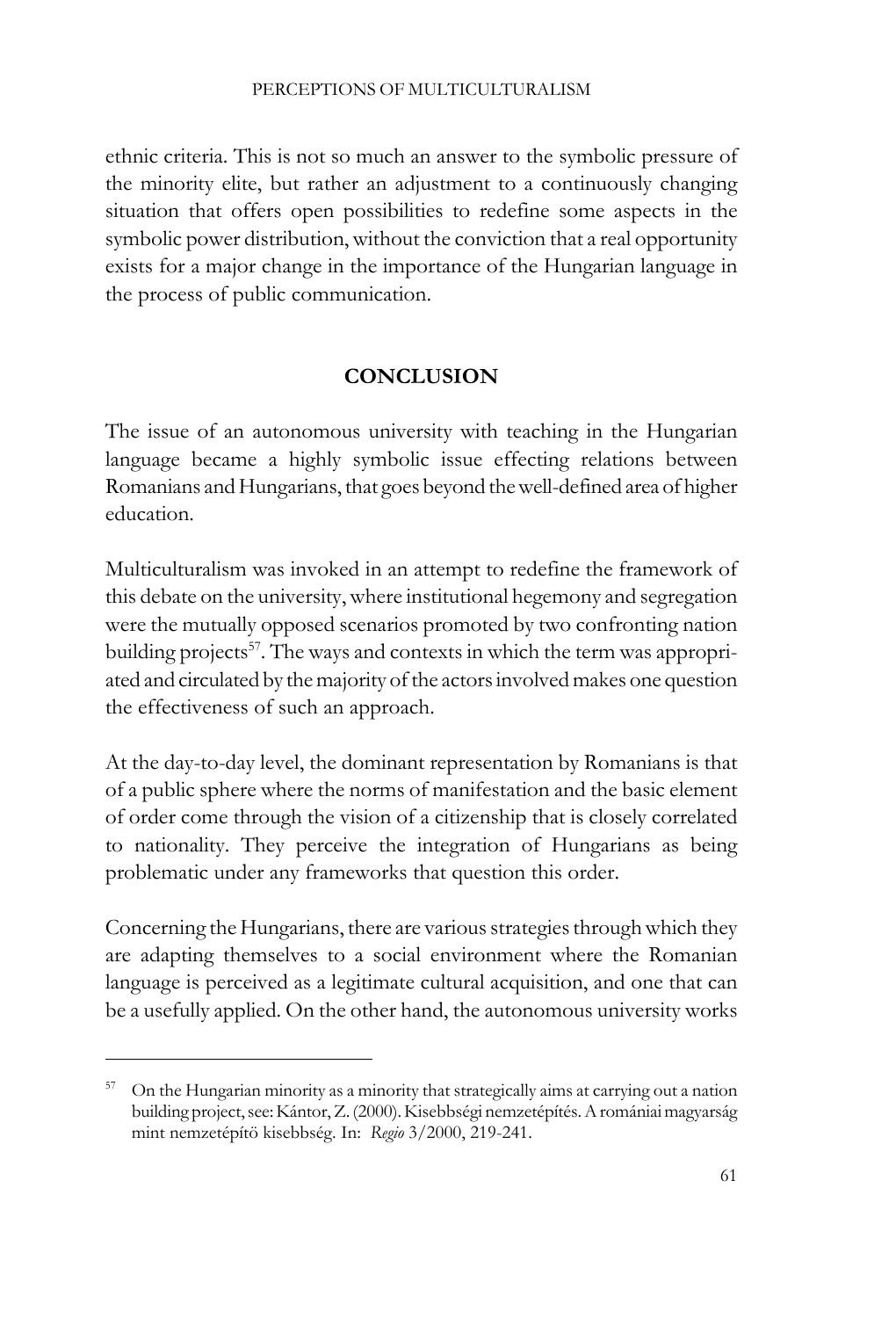as a symbol carrying the value of a community program, as a cornerstone in a process of re-negotiating the symbolical integration of cultural difference.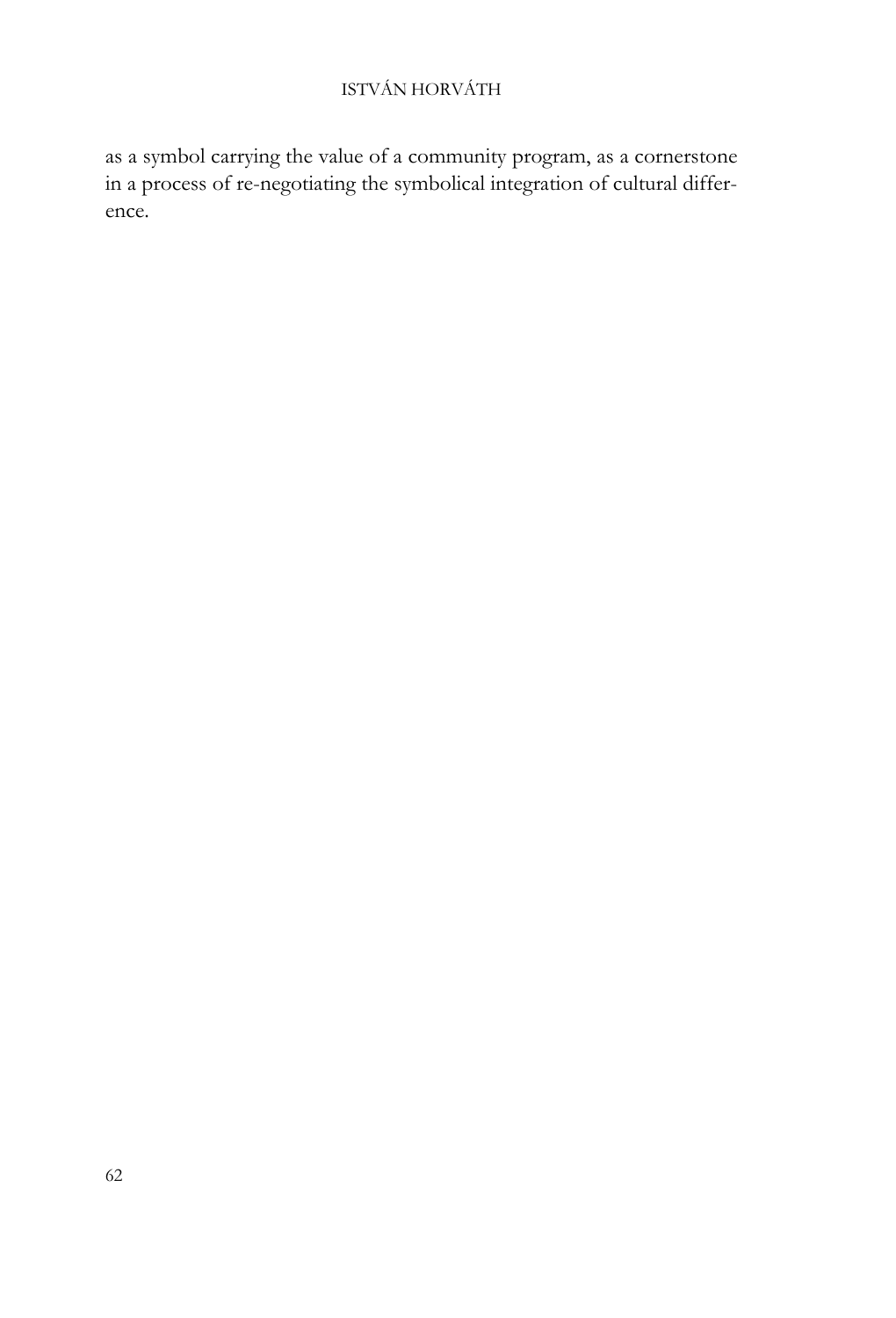# LEARNING INTEGRATION: MINORITIES AND HIGHER EDUCATION

WALTER KEMP

 $\ast$ 

## **NATIONS AND UNIVERSITIES**

Few people dispute the importance and right of minorities studying to learn their mother tongue, but things often get complicated when it comes to universities. Because universities are regarded as centers for preparing today's youth for the world into which they will graduate, they have an importance that goes beyond their academic significance. They also have a symbolic function, there are financial implications, questions can arise about state versus private funding, and there can be controversy about academic standards versus political correctness. This is particularly the case in multiethnic societies. This article will demonstrate why this is so and look at a number of examples, particularly Babes-Bolyai University (BBU) in Cluj-Napoca, Romania, and the South East European University (SEE) in Tetovo, Macedonia.

Minorities and majorities usually agree that universities are symbolically significant and play a vital role in terms of cultural reproduction. But for that reason, minorities want to have tertiary education in the mother tongue whereas the majority may see this as a red flag, a breeding ground for nationalism.

In societies where they make up a sizeable part of the population, either in real numbers or as a significant percent (say 20%), minorities often make the case that they should be entitled to university-level education in their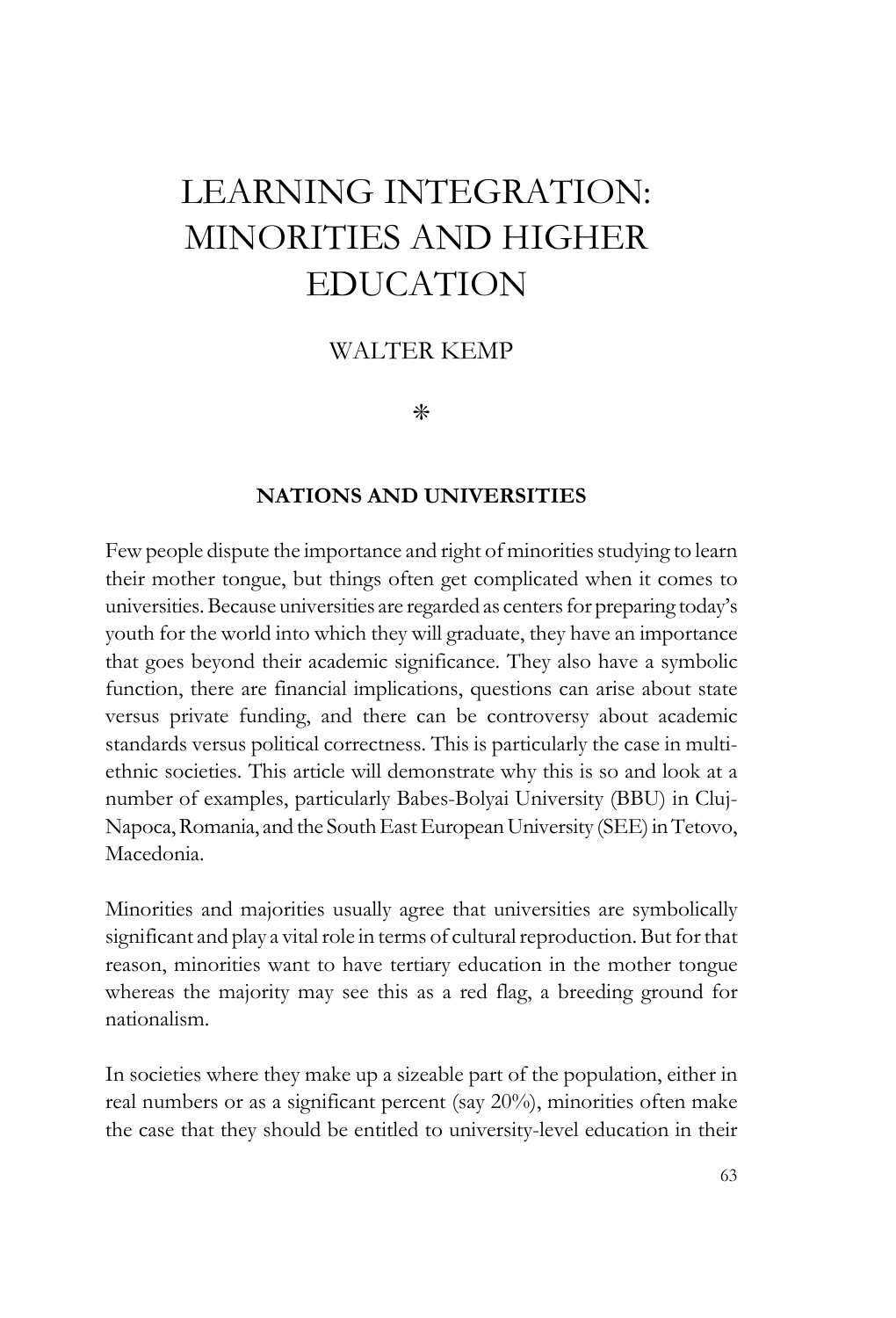#### WALTER KEMP

mother tongue. The argument is made that minorities have a right to education in their mother tongue, that they pay taxes and therefore – if there is a reasonable demand – they should have a university. Otherwise, so the argument goes, they would be victims of discrimination, their young people would either be insufficiently educated, or forced to study in a kin-State (thereby contributing to brain-drain). Furthermore, universities provide the pool of young people who can teach in minority-language schools and become the elite who carry on the culture and identity of the national group.

Majorities respond that minorities have a limited right to education in their mother tongue, but that does not extend to higher education. Moreover, whatever their rights, at some point they have to be integrated into the wider society. If they have their own kindergartens, elementary, secondary and high schools will they ever have an adequate knowledge of the State language? If they then go to university and study in their mother tongue, will they be in a position to find jobs in the society in which they live – especially in jobs that require proficiency in the State language? Besides, is there not the danger that tertiary level education in the mother tongue for minorities will deepen cultural and linguistic fissures within multi-ethnic and pluri-lingual societies? If one talks about integrating diversity, where, in the case of linguistically exclusive institutions, is the incentive and means to integrate?

This debate is far from new, indeed it defined the early histories of some of Europe's most established universities like those in Bologna and Paris where students were organized around so-called "nations". While these "nations" soon became clubs that had more to do with socializing and cliques (religious or social) than one's birthplace, they nevertheless exerted considerable influence in issues of university administration. Later, with the spread of nationalism, universities had to contend with rival claims. At Charles University in Prague, the national awakening of the nineteenth century led to a split in the university along ethnic and linguistic lines. Between 1882 and 1939 the university had two separate "nations" (Czech and German) operating alongside each other.

In contemporary Europe, the issue of minorities and higher education is still a hot topic. Let us consider two examples.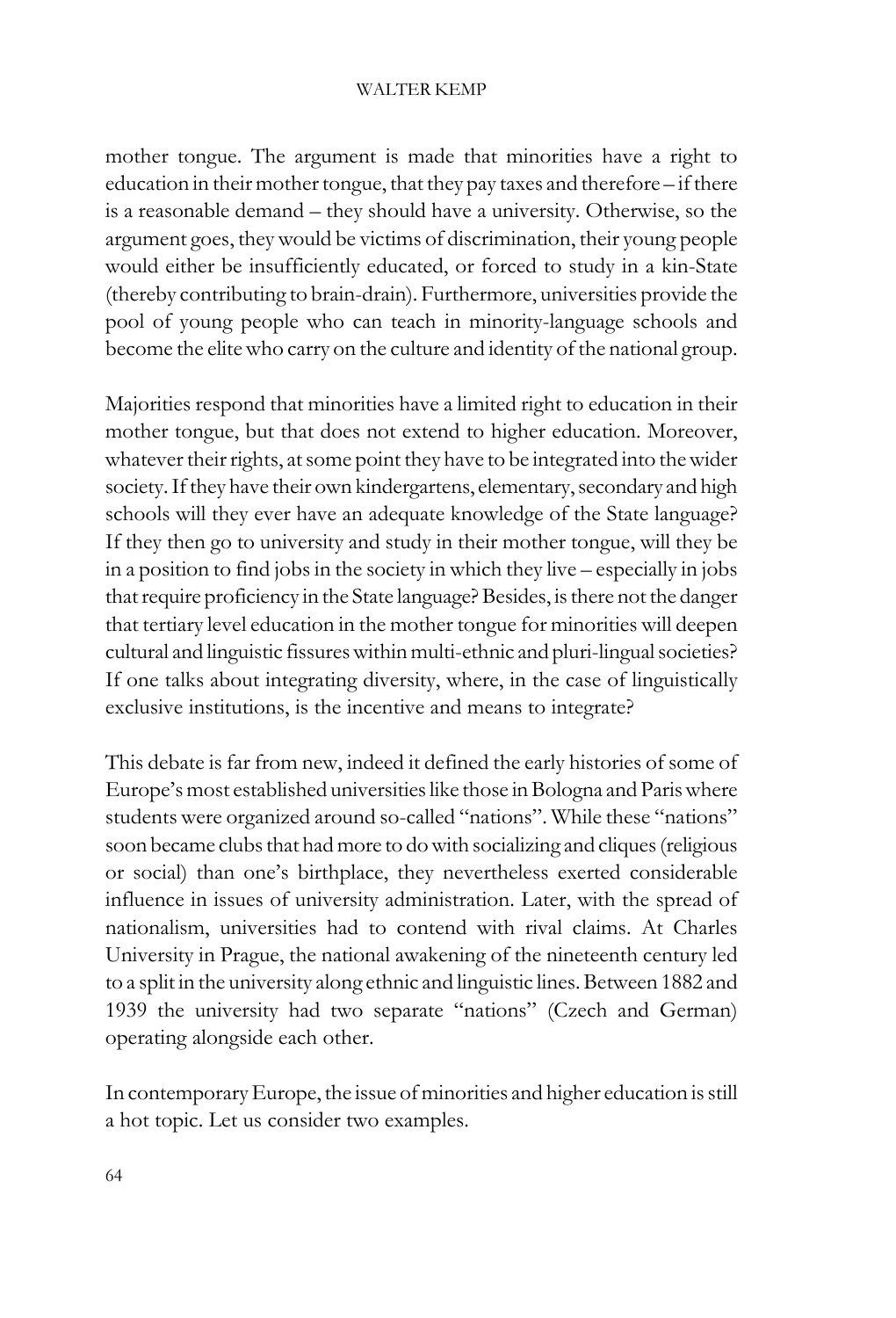## LEARNING INTEGRATION: MINORITIES AND HIGHER EDUCATION

# **BABES-BOLYAI UNIVERSITY, ROMANIA**

Babes-Bolyai University in Cluj-Napoca, Romania, has been something of a political football throughout its long history. Its fate has been a microcosm of Transylvania's rich and often turbulent history.

The university traces its roots to the sixteenth century when Istvan Bathory, Prince of Transylvania and King of Poland, set up a Catholic University in Cluj in 1581 with the aid of Jesuits. For more than a century its very existence became a battleground for religious interests, closed by the Protestants and reopened by the Jesuits on a number of occasions in a see-saw battle which reflected the religious and political struggles for power during the period. When the region fell under the control of the Habsburgs, Empress Maria Theresia established a German University (in 1776), which Emperor Joseph II later turned into a Latin Lyceum.

During the revolution of 1848, the Romanians took exception to the fact that, although they made up a significant proportion of Transylvania's population, they did not have a university of their own. They asked either to have a separate section of the existing University, or permission to open their own University. A proposal was put forward to set up a multi-cultural university. But after the *Ausgleich* of 1867 – which gave significantly increased powers to the Hungarian half of the empire – it was decreed that the new University in Cluj58 (which now fell under the jurisdiction of the Hungarian authorities) would teach exclusively in Hungarian.

In 1918 Transylvania became part of the Romanian State. Although there were discussions about having two separate institutions in Cluj, the political tenor of the time was such that more nationalistic voices prevailed. The resultant King Ferdinand the First University established in 1919 and offering studies only in Romanian, became the symbol of Romanian statehood in Transylvania. Hungarian studies were relocated to Szeged (in the south of Hungary).

<sup>58</sup> Established in 1872 and later called Franz Joseph University.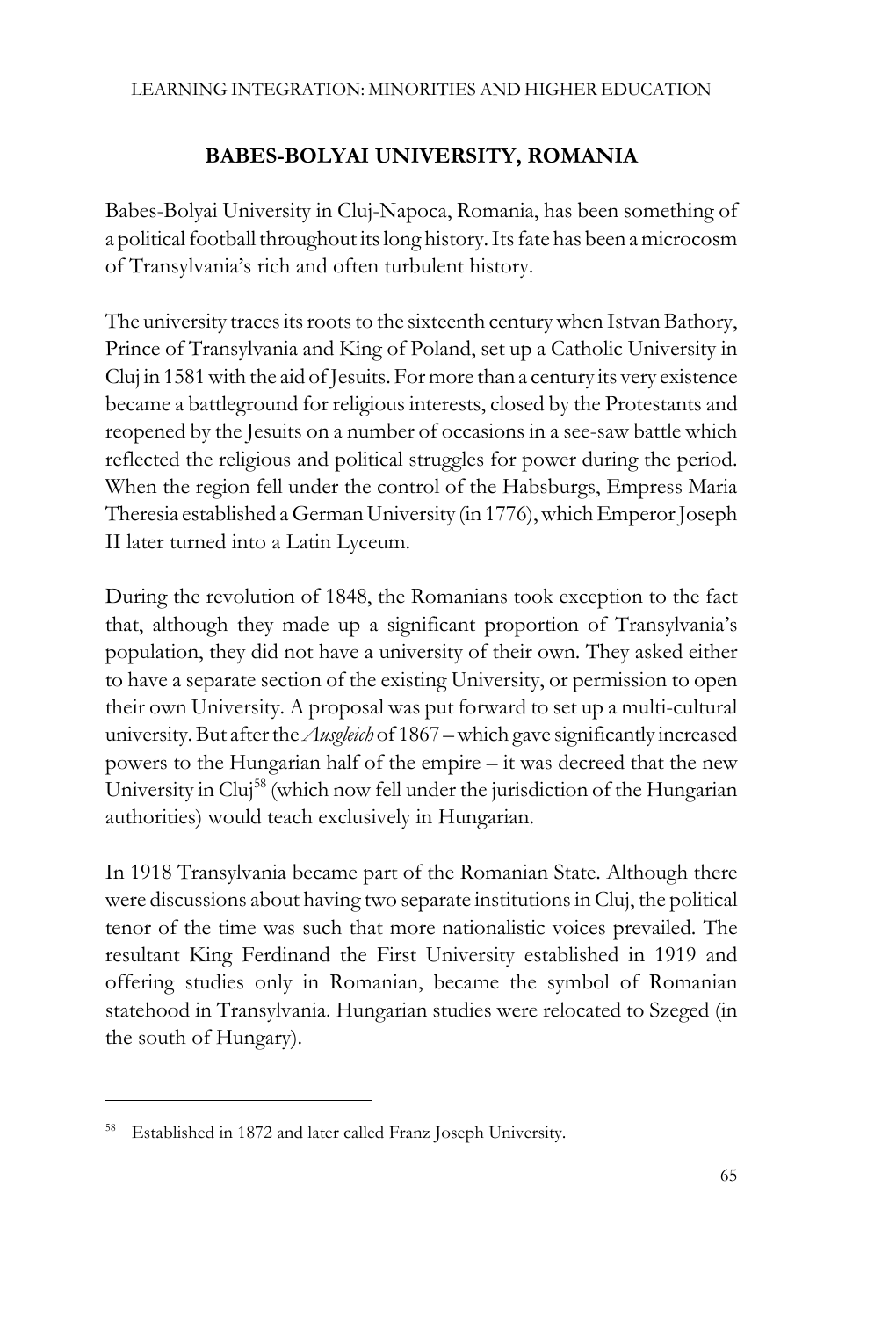### WALTER KEMP

During World War Two (pursuant to the 1940 Vienna Award between the Russians and Germans), Transylvania was given back to Hungary. The Romanian University was moved to Timisoara and Sibiu and the Hungarian University moved back to Cluj.

After the war, the Romanian University returned to Cluj and in 1948 it was named the Victor Babes University after a famous Romanian bacteorologist. At the same time a Hungarian language university called Bolyai University (after Hungarian mathematician Janos Bolyai) was established on 1 June 1945. In the post-war period, the two universities worked in parallel. However, with increased centralization and the development of national communism, Hungarian staff and students became more assimilated. In 1959 the two universities were merged. Positions increasingly became filled by Communist Party officials, and the freedom of the Hungarian (and indeed Romanian) intelligentsia was limited. In the 1970s and 80s the number of Hungarian staff and students dropped considerably.

After the collapse of communism and the end of the Ceaucescu regime, the University re-evaluated its position and tried to revive its academic and multilingual traditions. Under the guidance of Rector Andrei Marga (who was also, conveniently, Minister of Education from 1997-2000) a number of Hungarian programmes were reintroduced and in 1994 a German line of study was introduced.

But the developments of the mid-1990s did not occur in a political vacuum. Romania's Hungarian minority became politically active, while some members of the majority became increasingly extremist. The issue of higher education in the Hungarian language became highly politicized.

State-funded education – including higher education – in Hungarian was an important plank in the political platform of the Hungarian Democratic Federation of Romania (UDMR – to use the Romanian acronym). They were dissatisfied with the Law on Education that was adopted in June 1995.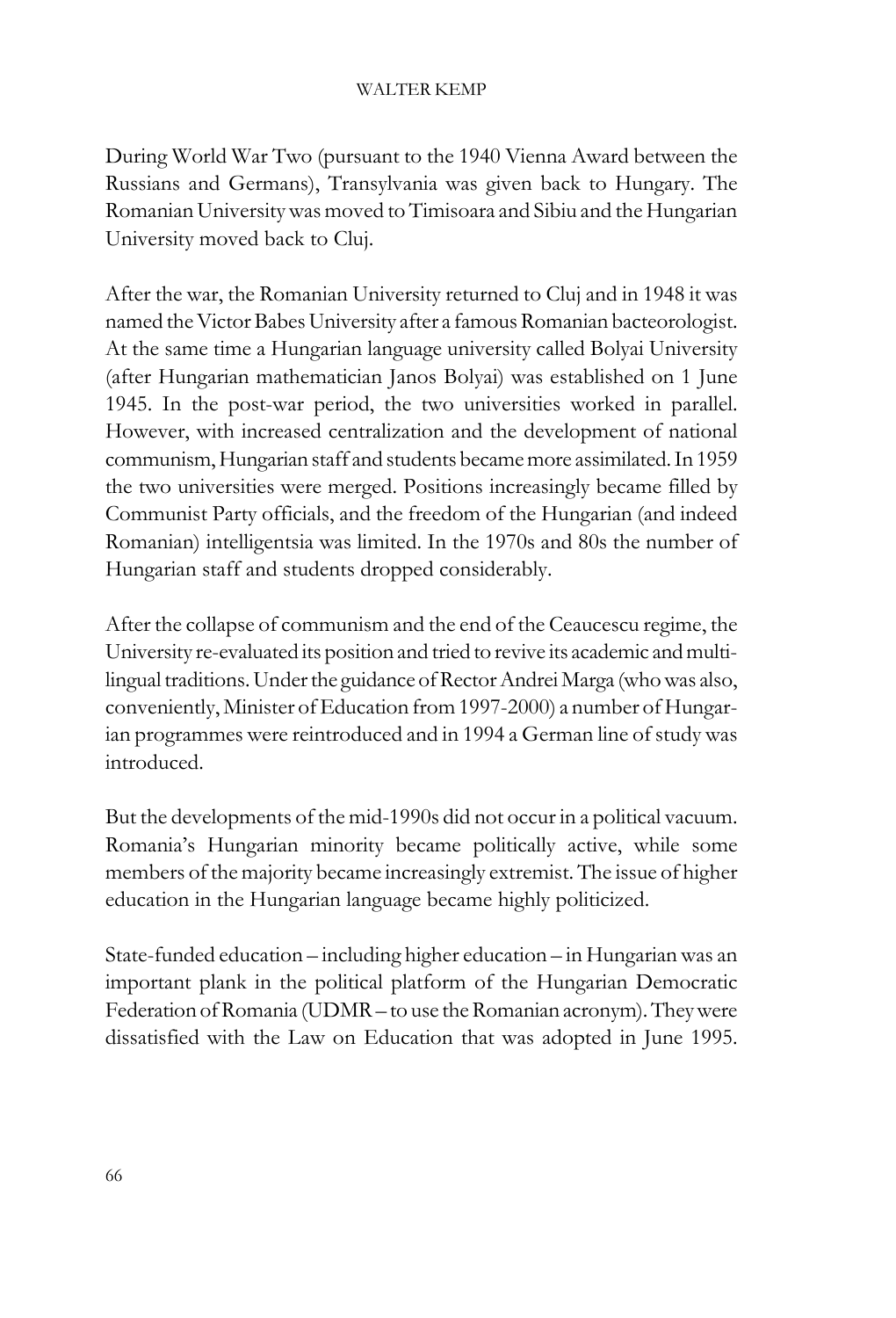Indeed, it was described as "more discriminatory, more anti-Magyar and antiminority than the similar laws and regulations of the Ceausecscu system".<sup>59</sup>

As part of an education reform programme that also tried to be sensitive to minority concerns, the Law was amended through an emergency ordinance (no. 36) in July 1997. But while this addressed many of the UDMR's concerns about mother tongue education, it did not satisfy its desires concerning higher education. They noted that the percentage of Hungarian speakers in higher education was dropping, not because of lack of demand but because of lack of opportunity.<sup>60</sup> It was also symbolically important, and politically sensitive within the UDMR: moderate leader, Bela Marko, could not afford to appear weak on this issue due to a challenge from hard-liners, like Laszlo Tokes, within his own party. For their part, the Government did not want to appear weak on this emotive issue because it was concerned about losing votes to increasingly vocal right-wing parties.<sup>61</sup>

The UDMR, which was now part of the Government coalition, ratcheted up the pressure on its coalition colleagues. When efforts to further amend the Law on Education (in line with what the UDMR perceived as an agreement within the Government) were rejected by the Education Commission in the Chamber of Deputies, the UDMR called for the Minister of Education's dismissal. UDMR's Representatives Council proposed withdrawing from the Government, but the party's Chairman, Bela Marko, concluded that more could be gained from staying within the coalition than sniping from the sidelines and/or triggering the collapse of the Government.

While this political crisis raged, developments were made at Babes-Bolyai University to improve opportunities in line with the amended Law on Education. While the University Senate appeared hesitant to grant separate faculties, they increased the number of courses taught in German and

<sup>59</sup> As cited in Shafir, M. (2000). The Political Party as National Holding Company: The Hungarian Democratic Federation of Romania. In: Stein, J. P. (ed.), *The Politics of National Minority Participation in Post-Communist Europe* (p.113). New York: EastWest Institute.<br><sup>60</sup> For the UDMR's argumentation see Takacs, Sc. (ed.) (1998). *Plan for the Distribution of* 

*the Hungarian Higher Educational Institutions in Romania.* Cluj-Napoca: UDMR.<br><sup>61</sup> See Shafir, (pp. 107-115).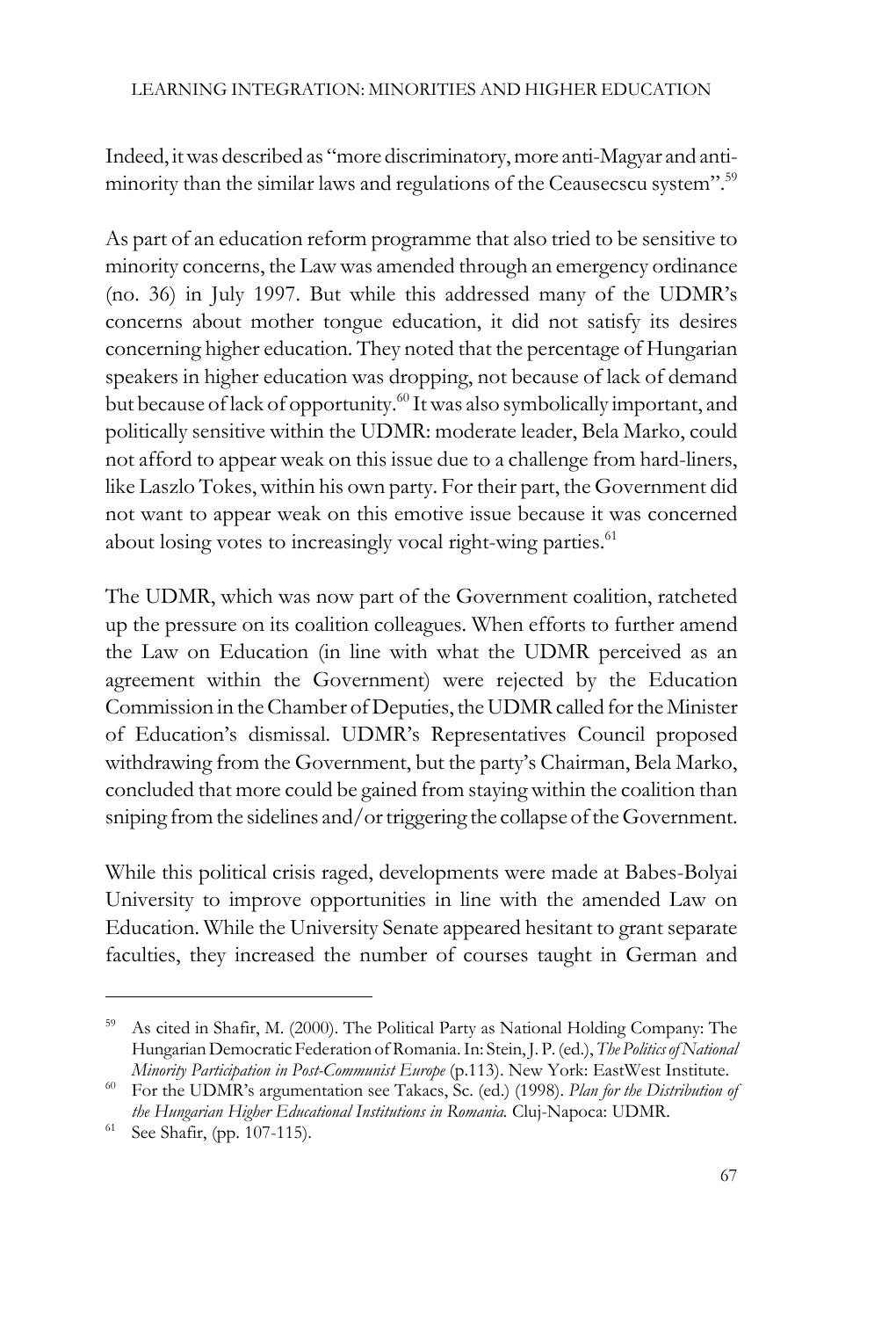## WALTER KEMP

Hungarian, the number of new students from minority communities rose, and a process was started to increase the decision-making autonomy of the various linguistically based "lines" of study.

By this point, however, the political climate had become so polarized that a breakdown in Hungarian-Romanian relations looked possible. As a result, the OSCE High Commissioner on National Minorities – whose mandate is to take early action to prevent inter-ethnic conflict – became closely involved in the issue.

In February 1998 he visited Babes-Bolyai University to learn more about the status of tertiary education in minority languages. He urged the Government to support the University's multi-cultural approach. Concerning the Law on Education, he recommended that the Government not exclude the possibility of a State-funded university with education in a minority language. He suggested that the possibility for the creation of such an institution be left to a commission that would analyze whether preservation of the cultural identity of a minority would require such an institution and which subjects it should teach.

The debate dragged on, and in August 1998 the UDMR threatened to leave the Government by the end of September if no agreement was reached on the issue of tertiary education. As a result, a Commission was established to study the feasibility of a Hungarian language State university. The emphasis of the Committee's work soon shifted to initiating procedures to establish a Multicultural Hungarian- and German-Language State University, the so-called Petöfi-Schiller University.

However, the debate over Petöfi-Schiller split the Commission along ethnic lines (the Romanians refused to sign the Commission report) and the legality of such an institution was challenged by two opposition parties for being unconstitutional. There were also heated debates about the extent to which courses would be taught in Romanian in addition to German and Hungarian. The idea foundered, but the bitterness that the issue raised on all sides did not subside.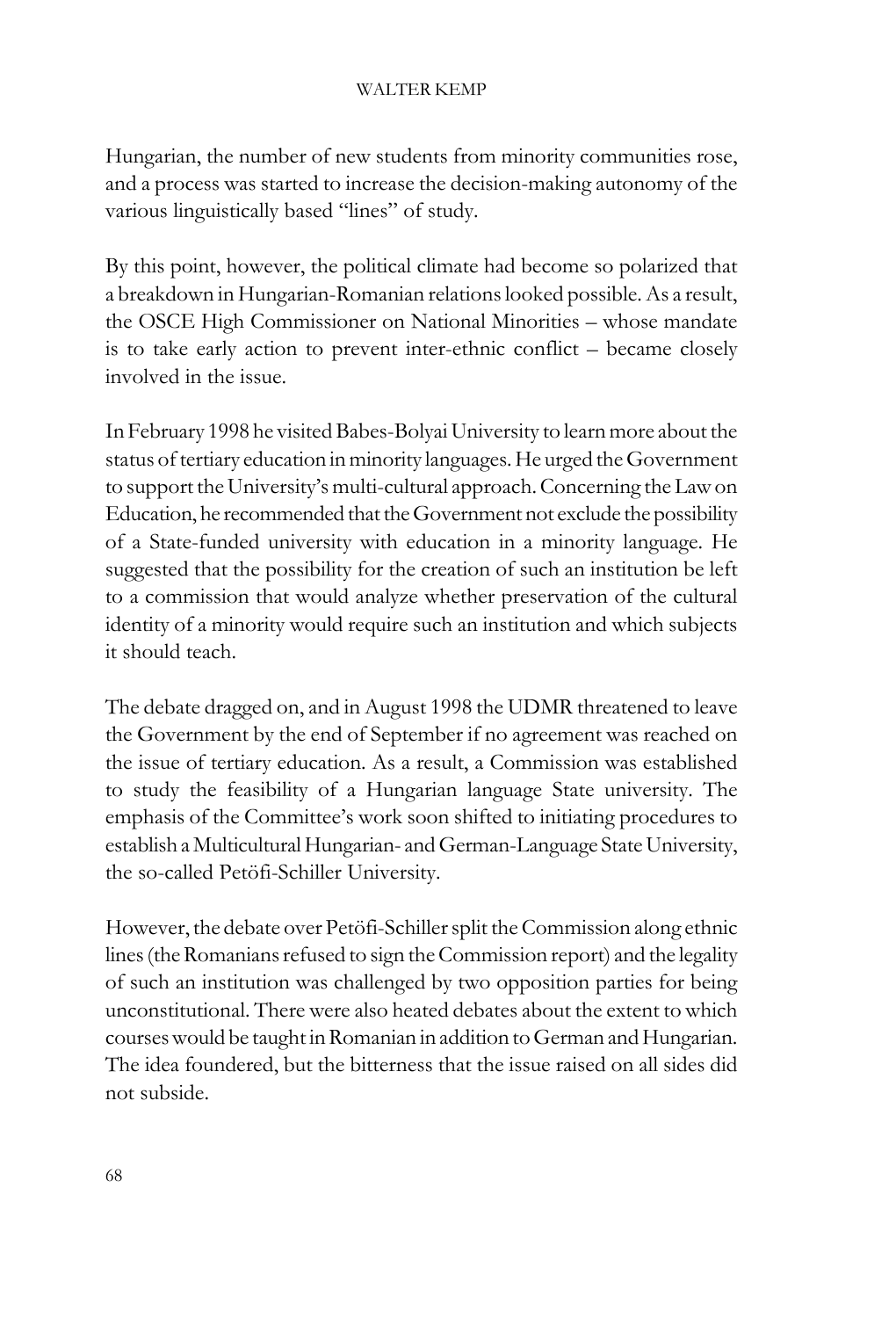Eventually, some legal space was created by amendments to the Law on Education in June 1999. Article 123 (1) was changed to create the possibility that "at State higher education establishments it is possible to organize, according to the law, upon request, sections, groups, colleges and departments with teaching in the language of ethnic minorities . . . Upon request and under the law it is possible to set up multicultural higher education establishments." While this fell short of the UDMR's demands for a Statefunded Hungarian language university, it opened the way for the greater use of minority languages in existing multi-cultural institutions of higher learning.

The OSCE High Commissioner, at the time Max van der Stoel of the Netherlands, tried to exploit this space to increase opportunities for Hungarian students to study at the university level in their mother tongue. If a separate institution was not politically possible, then one could at least improve the situation within existing institutions. Babes-Bolyai University (BBU) in Cluj seemed the most likely candidate. Therefore, van der Stoel, together with a small group of experts (comprised of three authors contributing to this journal – Professors Beillard, DeGroof and Schöpflin as well as myself) visited BBU a number of times to see what could be done to strengthen the Hungarian line of studies. The goal, as van der Stoel put it, was to "put some wind in the sails" of the idea of multi-culturalism.

In February 2000 the High Commissioner submitted a report to Minister Marga (also Rector of BBU) which included a number of recommendations. These included a clearer mission statement concerning multi-culturalism (including the development of a strategy for its implementation), a revision of the university's decision-making structure in order to make it more transparent, accountable and representative (particularly giving more autonomy to the Hungarian line of study), adaptation of the university's curriculum to reflect the multi-cultural character of the University, and a commitment to improve the quality of staff. Particular attention was given to expanding opportunities for courses in Hungarian in the faculties of law and economics. Changes along these lines were introduced in a revised University Charter in May 2000.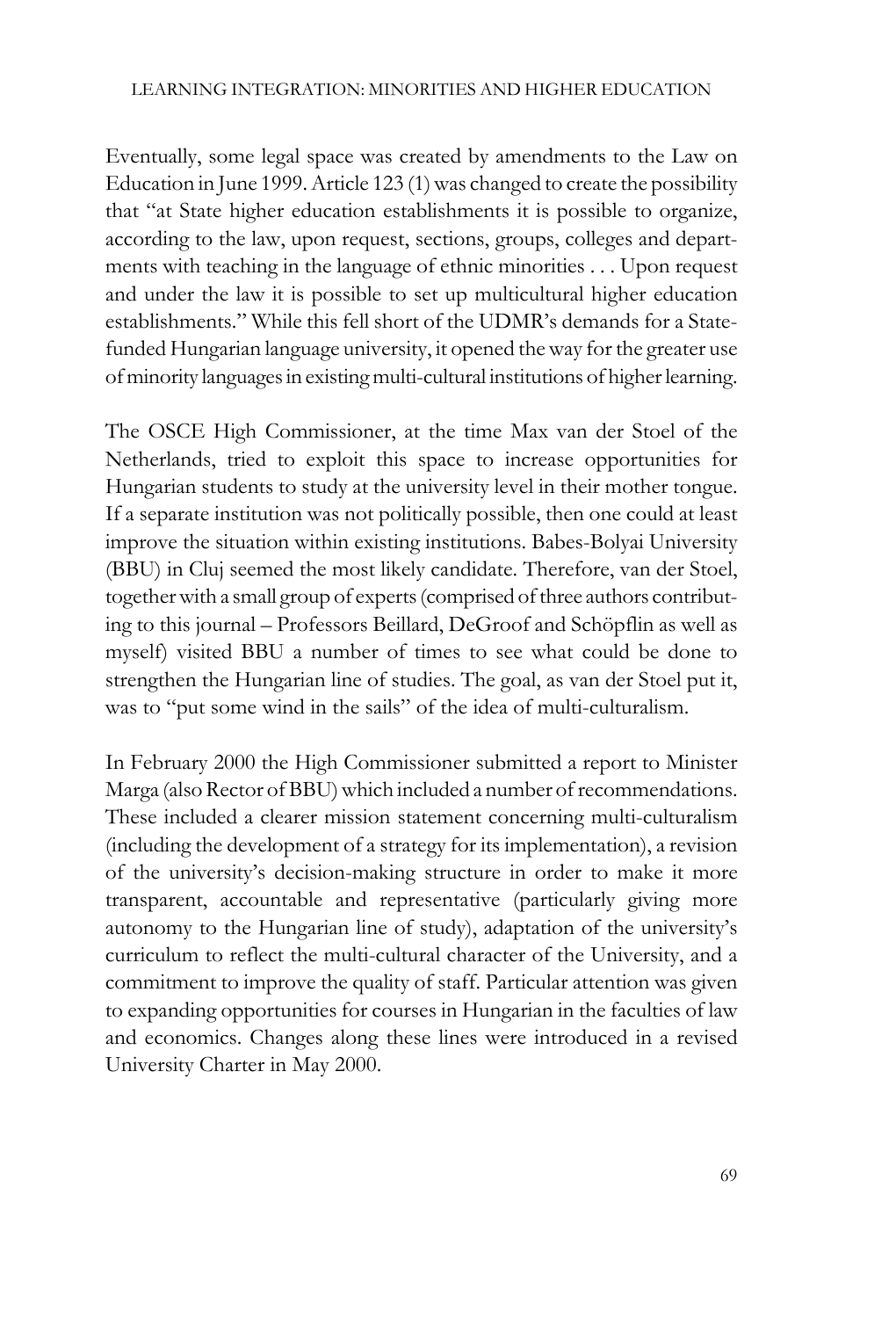#### WALTER KEMP

# **QUALITY EDUCATION VERSUS THE UNIVERSITY FETISH**

One of the lessons of the Romanian case is that education, particularly higher education, can become politicized to the point where one concentrates more on the symbolism of the university than on the underlying issue of quality mother tongue education. As a result, the symbolic and political imperative of creating a separate university became a fetish for some within the Hungarian community in Romania. Particularly among extremist politicians there was no apparent concern for accreditation committees, education standards, or an awareness of the needs of the academic community. The goal was simply to have a campus, or at least a building, which would be a State-funded Hungarian University.

More moderate politicians agreed that a good start would be to expand opportunities available in existing institutions and that this could be sufficient if students could study a broad range of courses in their mother tongue. They would not need to be under a physically separate roof, but Hungarian professors should have a say over entrance exams and student numbers, curriculum, and even organize separate faculties and departments. However, these moderates argued that this approach had born no fruit and that hardline Romanians (in the University Senate, local government and Parliament) were irrationally opposed to expanding opportunities for Hungarian language education. Thus, they were being pushed into the arms of extremists within their own party who advocated a separate Hungarian university.

For their part, the Hungarian professors at BBU seemed divided. Most agreed that more needed to be done to strengthen the Hungarian line of study. But not all were keen on having a new separate university as they were wary of teaching in an institution with low academic credentials. There was also some resentment of their academic demands being hijacked for political ends. In addition, there was a feeling of collegiality with fellow staff on the basis of the subjects that they taught. While merely anecdotal, I was struck by conversations with some Hungarian professors at BBU who said, "we have more in common with Romanian-speaking physisicts and mathematicians here at the University than we do with Hungarian-speaking politicians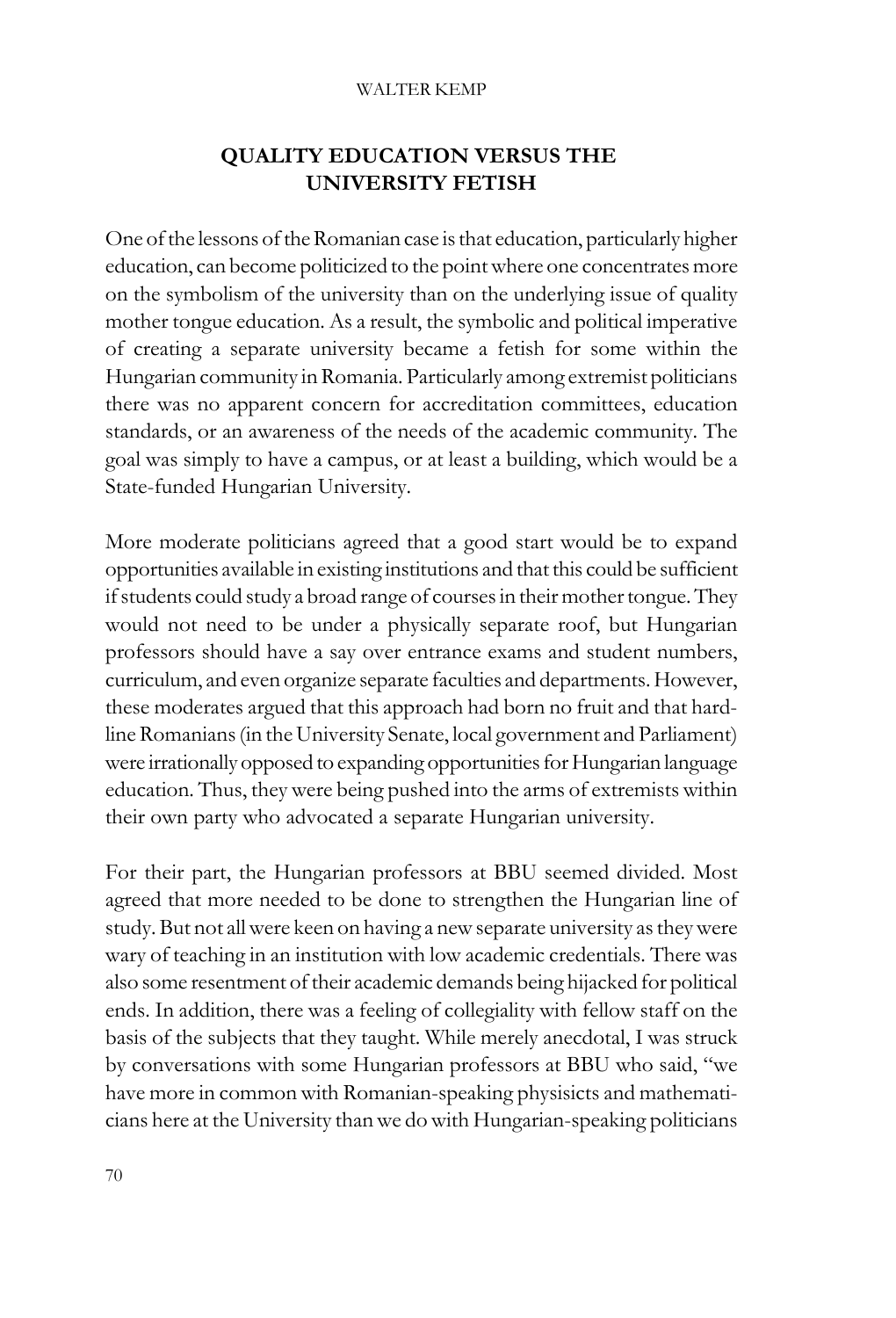in Bucharest". I have heard the same sentiment expressed by some Hungarian professors at Constantine the Philosopher University in Nitra, Slovakia, that also has a Hungarian line of study (mostly for teacher training). They argued that Hungarian politicians in Slovakia were fixated on the idea of separate faculties and even a separate university rather than speaking with Hungarian professors and students about their educational needs. (The Slovak Government – which includes the Hungarian Coalition Party – has since committed itself to the establishment of a State-funded Hungarian language university in Komarno).

And the students? Unless they are politically active, it is my experience that they want a good quality education in an institution with good facilities (particularly dormatories, libraries, internet facilities) and in an environment where they feel comfortable using their mother tongue and socializing with their peers. This need not require an independent, ethnically homogenous institution. If one wants high quality education in the mother tongue, one needs to ask how that can best be achieved. Otherwise, the debate deals in abstractions and can lose sight of the core issue. As Van der Stoel warned in his remarks to a conference on multi-culturalism which took place at Babes-Bolyai University in October 2000, "too often debates about this and other Universities get bogged down in political considerations. . . before one kicks around a University like a political football, one should stop and ask what the goal is and who the players are. That consideration should also apply to politics within the University".<sup>62</sup>

There is, of course, the possibility of a State-funded minority language university as in the oft-cited case of the Swedish Åbo Akademi in Finland or, perhaps soon, a Hungarian University in Slovakia. There is also the possibility of privately-funded institutions, like the Sapienta University in Cluj which is largely financed by the Government of Hungary (and is, to some extent, the embodiment of frustration among some Hungarians in Romanian at not having a state-funded University).

<sup>62</sup> Integrating Diversity: In Everybody's Interest: address to a conference on *Integrating Diversity in Hugher Education: Lessons from Romania*, Cluj-Napoca, Romania, October 6, 2000.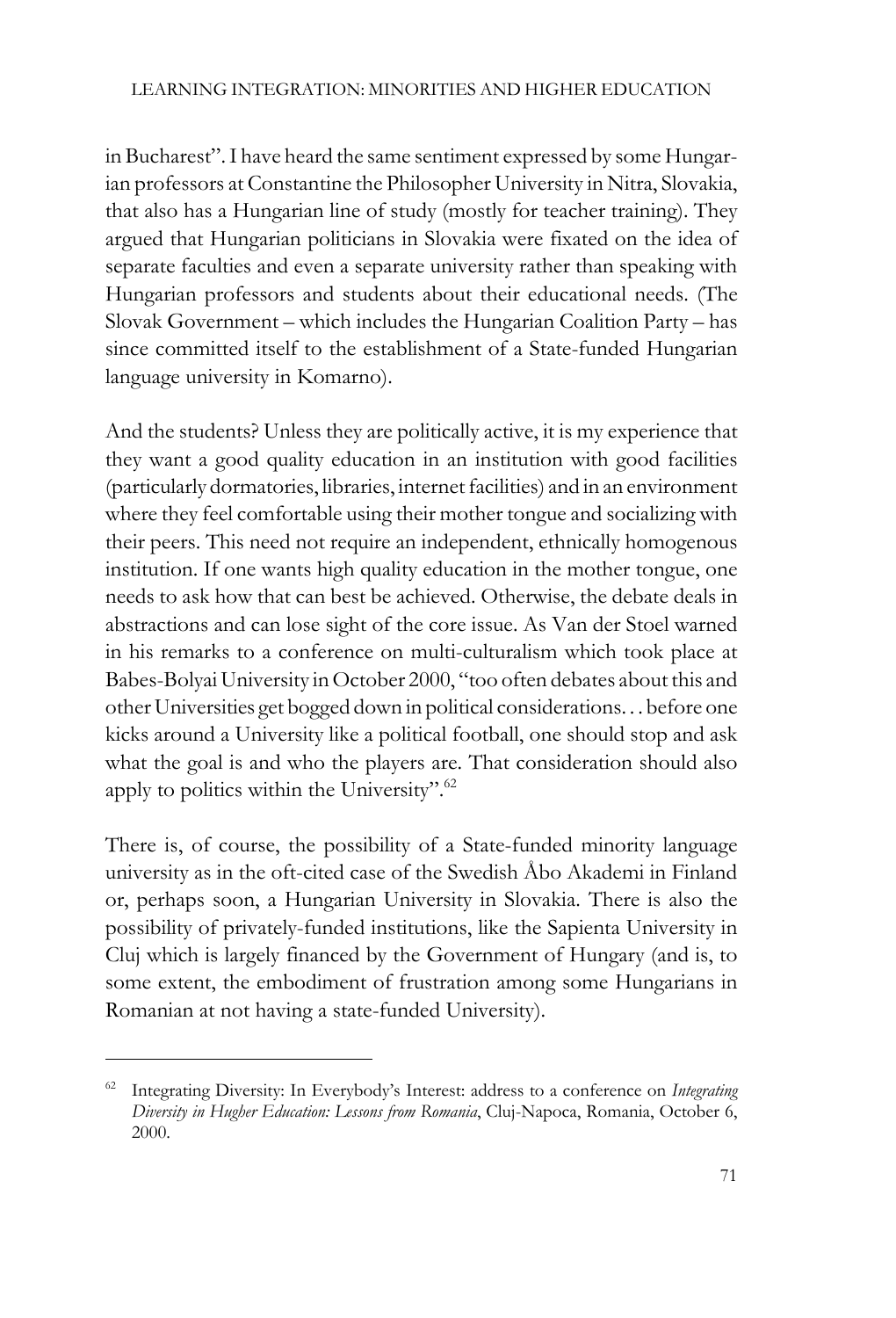#### WALTER KEMP

There is no unequivocal international norm. As other contributions to this journal make clear, in international law there is no express right to higher education, much less in a particular language. However, taking into consideration the letter and spirit of a number of international standards, the Hague Recommendations Regarding the Education Rights of National Minority, which were compiled in 1996 by international experts under the auspices of the OSCE High Commissioner on National Minorities, say that "Persons belonging to national minorities should have access to tertiary education in their own language when they have demonstrated the need for it and when numerical strength justifies it." As to what form this should take, the Recommendations state that "minority language tertiary education can legitimately be made available to national minorities by establishing the required facilities within existing educational structures provided these can adequately serve the needs of the national minority in question." The Recommendations cover all bases by saying, "Persons belonging to national minorities may also seek ways and means to establish their own educational institutions at the tertiary level". This point is further clarified to the extent that "in situations where a national minority has, in recent history, maintained and controlled its own institutions of higher learning, this fact should be recognized in determining future patterns of provision."63

So, at least among independent experts, higher education in minority languages, *per se*, does not seem to be in doubt. The debate comes to how this should be achieved. In large part, the outcome depends on the art of the politically possible and to finding the necessary resources. Where these possibilities are restricted or opportunities denied, access of minorities to higher education in their mother tongue can become a source of conflict. Macedonia is a case in point.

<sup>63</sup> *The Hague Recommendations Regarding the Education Rights of National Minorities*. The Hague, October 1996, paragraphs 17 and 18.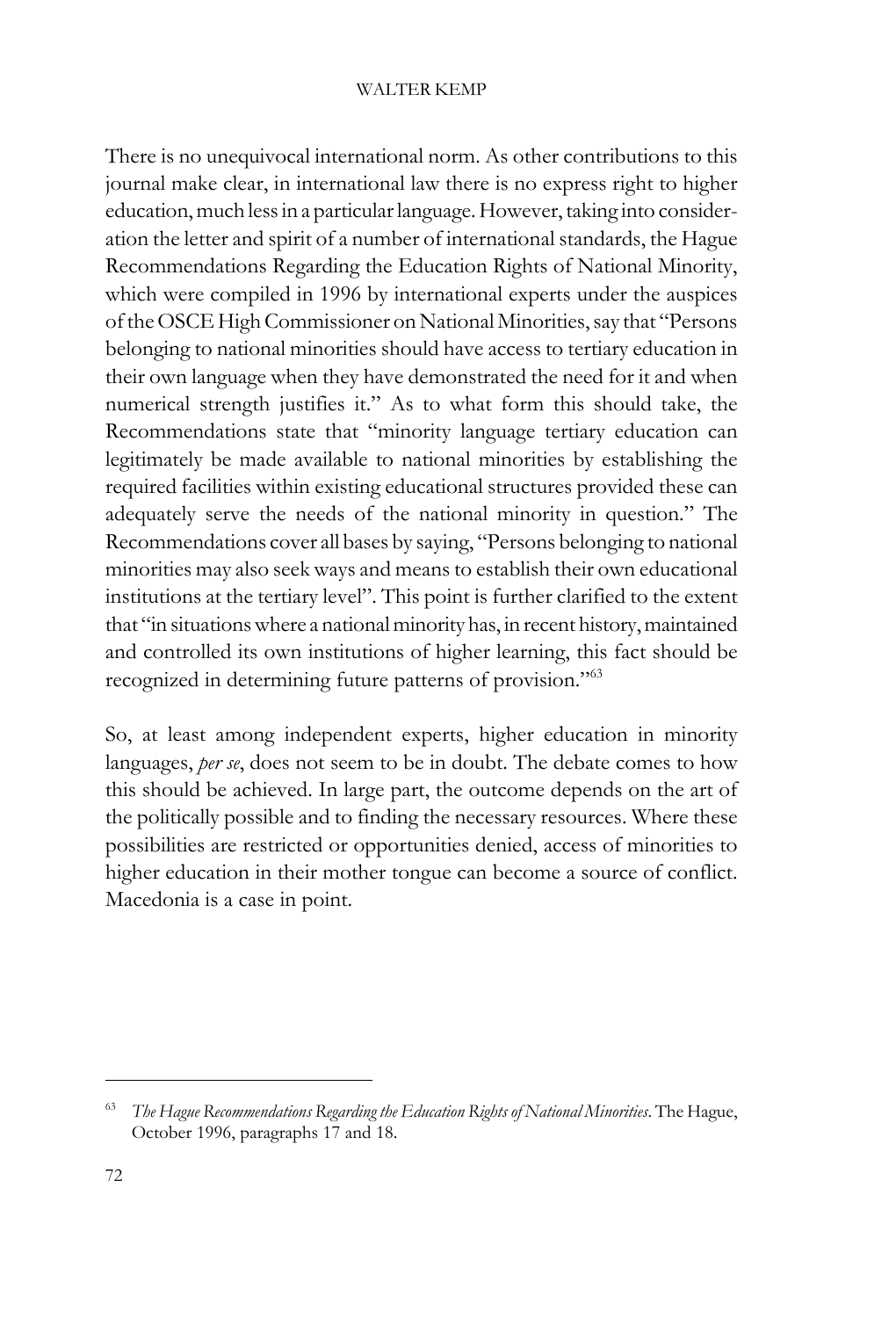# **EDUCATION AND CONFLICT IN TETOVO**

The former Yugoslav Republic of Macedonia (as it is officially called) is a multi-ethnic State which has a sizeable Albanian community heavily concentrated in the northwestern part of the country bordering southern Kosovo and northeastern Albania. In recent years, higher education for the Albanian speakers has been a source of conflict and has been affected by conflict. It is a classic example of what happens when higher education gets mixed up with politics.

Before the break-up of Yugoslavia, many Albanians living in Macedonia studied at the University of Pristina. Even when Serbia and Montenegro and Macedonia became independent States, a considerable number of Albanians studied in Pristina. But this became increasingly difficult when Slobodan Milosevic closed down the University's Albanian line of studies in the early 1990s.

In 1994, an Albanian-language University opened in Tetovo. It attracted students and professors from Kosovo as well as Albanians in Macedonia. This Tetovo University, or "Mala Recica" as the locals call it, was considered by the Government to be illegal because it was neither accredited nor was there the possibility, under Macedonian law, to establish a university that would provide tuition in minority languages. As a result, the Government often threatened to close down the university while, for the Albanians, the issue became a rallying cry for self-government. Eventually a *modus vivendi* was reached where the Government tolerated the university's existence, but refused officially to recognize it.

The OSCE High Commissoner, Max van der Stoel, became involved in this issue because it looked like it could be a source of conflict between the country's ethnic Macedonian and Albanian communities. He stressed to representatives of both communities that international instruments recognized the right of persons belonging to national minorities to establish their own educational institutions, but that this right must be exercised within the framework of, and in conformity with, national legislation. The first step,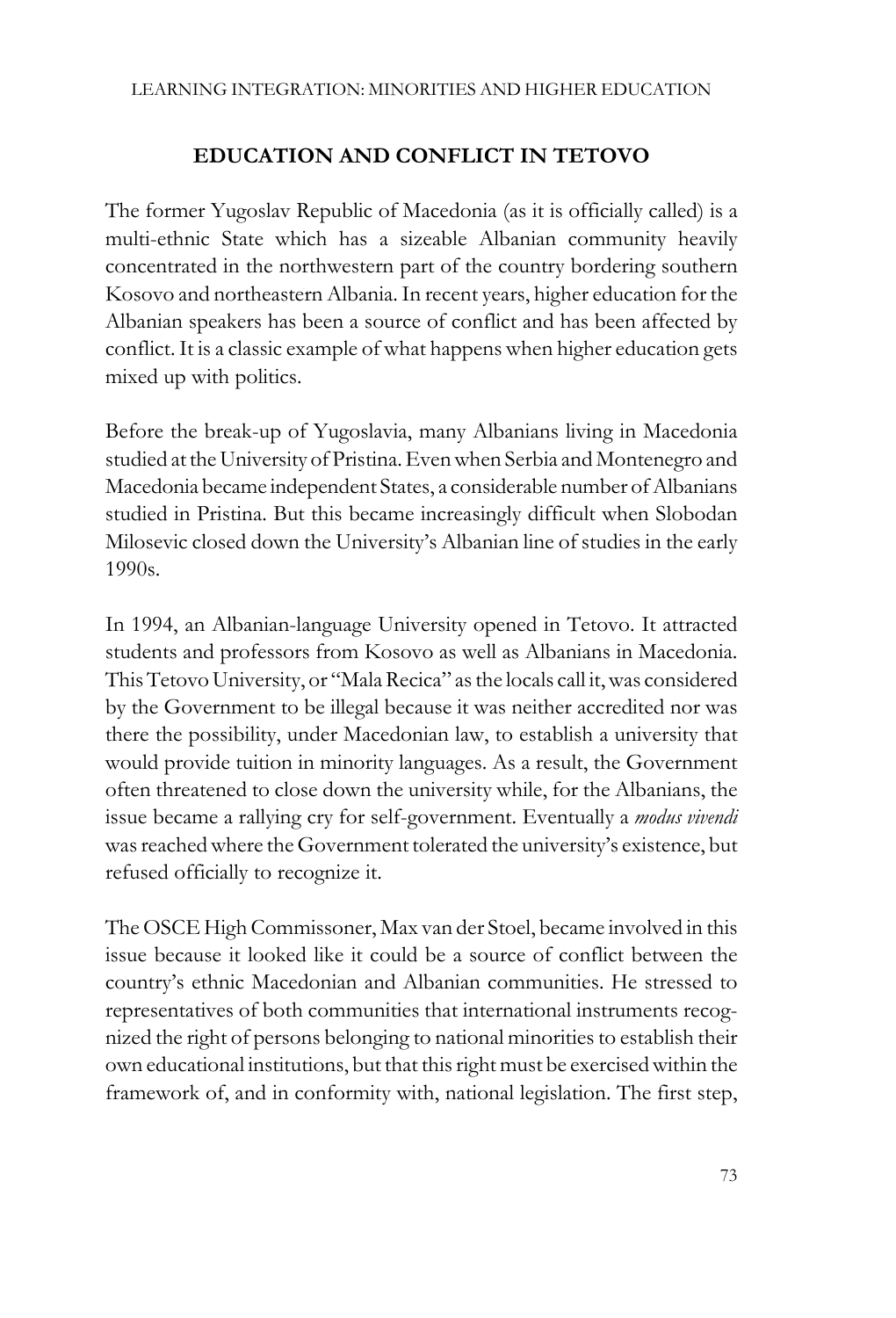#### WALTER KEMP

therefore (as in Romania), was to change the national legislation to accommodate better minority needs.

In 1995, Van der Stoel suggested that a number of changes could be made to accommodate the minority's position, for example enabling the development of private institutions supported by the international community. The law in force did not allow for such institutions to be publicly funded. In this vein, he proposed the creation of a private Higher Education Center for Public Administration and Business that would offer courses in Albanian, Macedonian and English. He also suggested that more needed to be done to improve pedagogical training for Albanian teachers and that opportunities in this field should be expanded at existing faculties in Skopje and Bitola.

In 1996 the Government provided a draft of a new Law on Higher Education to the Council of Europe's Higher Education and Research Committee. This draft was revised in 1997 after consultations with Council of Europe experts. The Council issued a detailed opinion, which led to further changes in 1998. But these changes, in the view of the Council and the High Commissioner, were still too restrictive. The Government – now under increasing international as well as domestic pressure – promised further revisions.

Progress was slow and hampered by a deterioration of inter-ethnic relations on a number of issues including the use of flags, local self-government, relations between the police and minorities, participation in public life and representation in the civil service, and the use of the Albanian language in public institutions. In 1998, Van der Stoel sought to cool tensions over these issues and reiterated his appeal to a new Macedonian Government to improve mother tongue education for Albanian children and youth. He also continued to press for changes to Macedonian legislation in line with international standards and best practice.

In 1999 the Macedonian Government introduced a new draft Law on Higher Education for consultation with international organizations. However, it still prohibited the creation of any institution with a curriculum in a language other than Macedonian or so-called "world languages". No distinction was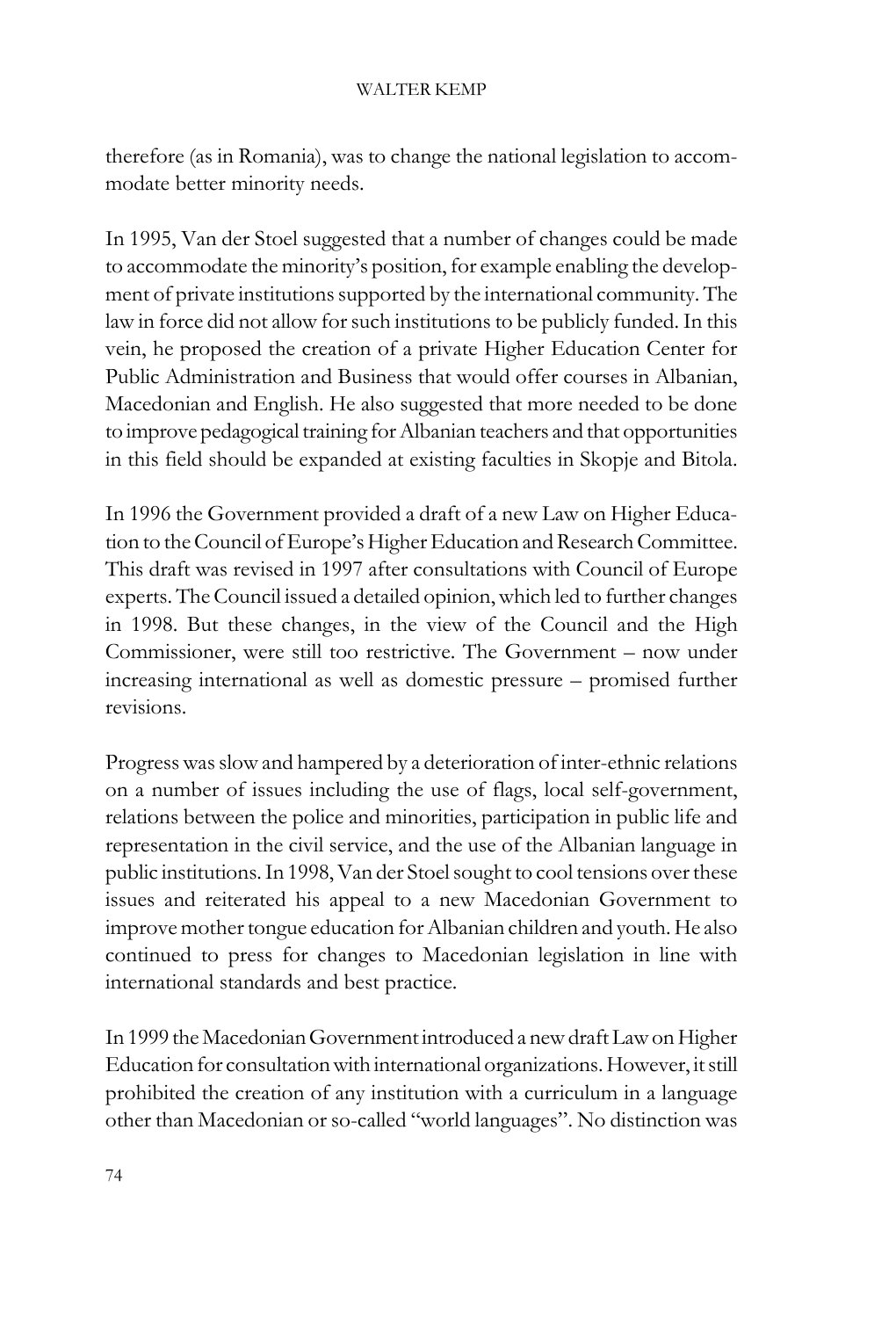made between institutions funded privately or by the State. The ethnic Albanian members of the drafting committee claimed that this did not go far enough, while the ethnic Macedonian members said that their room for manouevre was restricted by the Macedonian Constitution (although the Constitution makes no reference to higher education). Article 48 states that "Members of the nationalities have the right to instruction in their language in primary and secondary education, as determined by law. In schools where education is carried out in the language of a nationality, the Macedonian language is also studied".<sup>64</sup>

In order to break the deadlock, the High Commissioner, together with international education experts, held a meeting with local interlocutors in Skopje on 27 February 2000. A compromise formula was eventually hammered out that created a new legal framework that would enable an acceptable measure of higher education in the Albanian language. Furthermore, the Government agreed to give full recognition to non-state funded higher education institutions that seek and qualify for accreditation by fair and objective criteria.<sup>65</sup>

But new obstacles emerged. One was the existing "Tetovo University" under the hard-line leadership of Fadil Suleymani who would not budge from his insistence on recognition of his institution as an Albanian-language State University. Since his radical views were not representative of a majority of Albanians and since it proved impossible to work constructively with him, van der Stoel decided to work around him.

In April 2000 planning began for the establishment of an internationally funded, private Institute of Higher Education that would cater mainly to Albanian-speaking students. The University would be multi-lingual and multi-cultural (providing courses also in Macedonian and "world languages", particularly English), but would concentrate on providing quality education in Albanian. It was envisioned that the university would be divided into two

<sup>&</sup>lt;sup>64</sup> *Constitution of the Republic of Macedonia (1991)*, Article 48, paragraph 4.<br><sup>65</sup> See SEE Foundation Zurich. *Annual Report 2001*, (p. 3).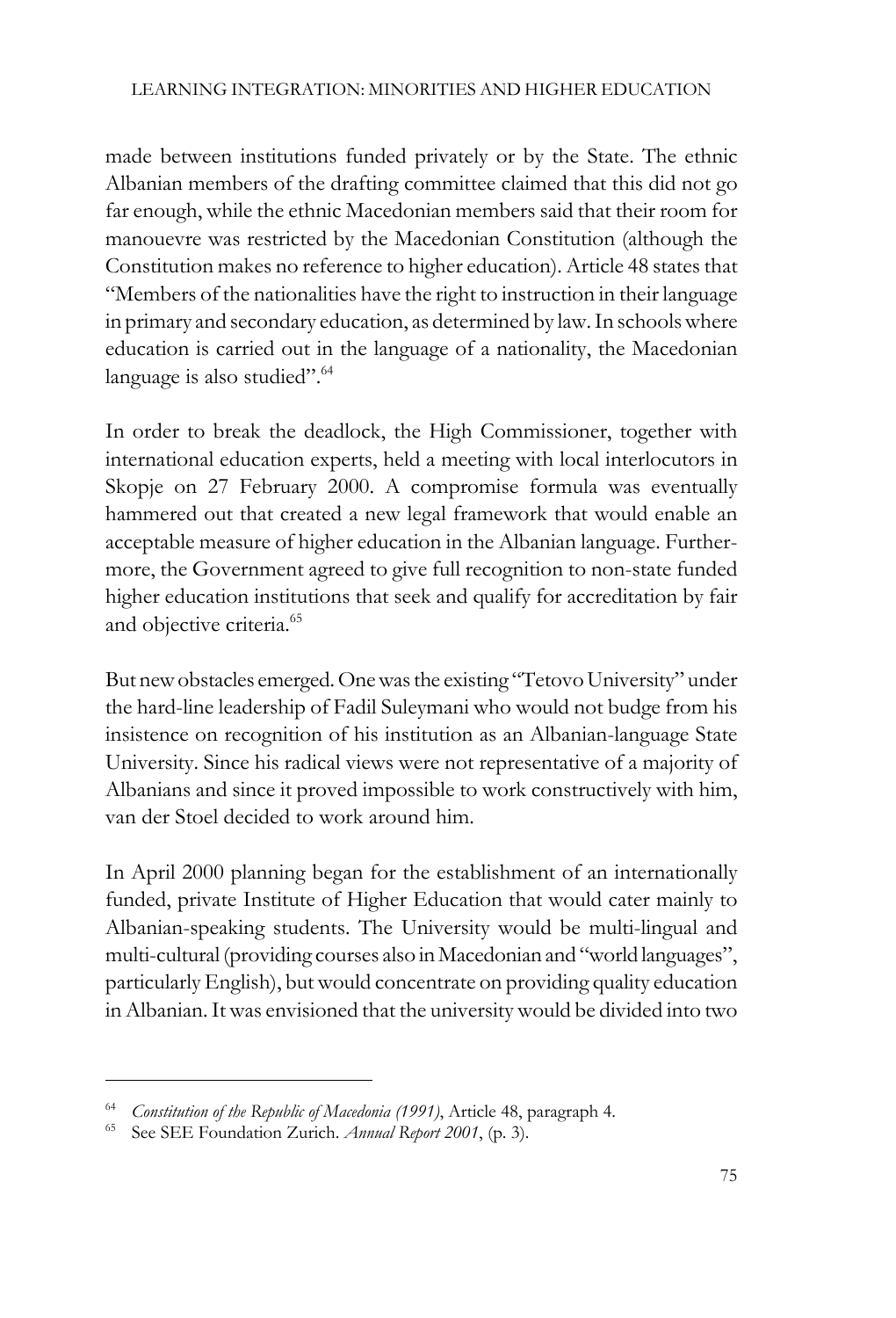#### WALTER KEMP

main sections: teacher training and business management/public administration. A business plan was drawn up and donors were approached.

Meanwhile discussions continued with a view to ironing out remaining difficulties in relation to the Law on Higher Education. In May 2000, a meeting of national and international experts was held in Vienna. Within and outside the meeting, the debate raged about nomination and status of teaching staff, tenure requirements, credit recognition and transfer for students, who had studied at the unrecognized "Tetovo University", as well as the number and type and faculties, and the issue of funding.

But in the end, a deal was reached. On 25 July 2000 a new Law on Higher Education was adopted by the Macedonian Parliament. Article 95 states that "education at private higher education institutions may also be performed in the languages of national minority members or in world languages". Article 198 allows persons who attended education within various "civic initiatives" (i.e. Tetovo University) to continue their studies at existing higher education institutions, and, after an assessment of the knowledge acquired, to request enrolment at the appropriate year of study. This was a significant breakthrough, and acknowledged as such by the international community and media.<sup>66</sup>

The challenge now was to take advantage of this opportunity and build a new university, as quickly as possible. In September 2000 the business plan for a "South East European University" (SEEU) was completed. (Many people, particularly locals, unofficially refer to it as the "Van der Stoel University"). A site for the university was located in Tetovo (on land donated by the Government), and construction firms were contracted. Pledges – to cover the foreseen budget of approximately 25 million EURO (which later increased to 35 million) – were made from a number of OSCE States (notably the United States, and the Netherlands) as well as the European Commission and the Soros Foundation. The first sod was turned in February 2001 and construction began almost immediately.

<sup>66</sup> See Kemp, W. (2001). *Quiet Diplomacy in Action: the OSCE High Commissioner on National Minorities* (pp.194-195). The Hague: Kluwer Law International.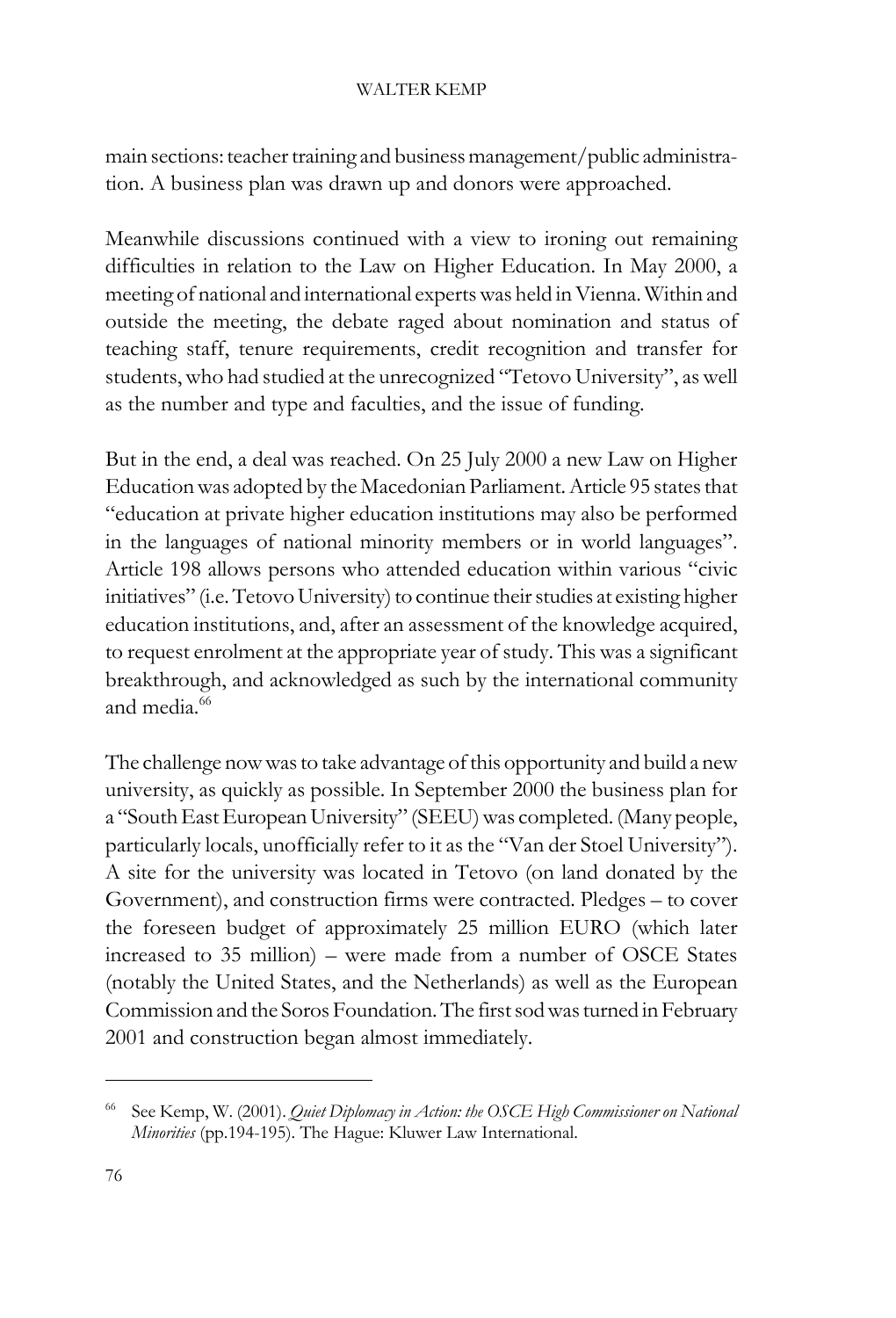The project was thrown into doubt by the outbreak of violence in Macedonia in March 2001. Some of the heaviest fighting was in and around Tetovo, and construction – already underway – was temporarily halted. Nevertheless, as the education issue was considered to be one of the roots of the conflict, the decision was made to forge ahead with the university project in order to demonstrate that inter-ethnic accommodation was possible. The SEE University admitted its first students and opened its doors in October 2001 with an enrollment of approximately 900 students.

In autumn 2003 the SEE University began its third year of operation. It has a steadily growing student body (3700 in 2003/2004 of whom 15% are not ethnic Albanians), an international and national academic staff of 150, and a campus that includes dormatories, a library, IT services, language labs, and teaching facilities for faculties of Law, Business Administration, Public Administration, Communications Sciences and Technologies, as well as Pedagogical and Methodological Training. The University is also fostering links with national, regional and international academic institutions (like the University of Pristina and Indiana University). In addition, it is trying to improve co-operation with the other Albanian University in Tetovo, and to with leading Macedonian universities in Skopje and Bitola.

# **UNIVERSITIES AS A MEANS OF INTEGRATION DIVERSITY**

While universities in multi-ethnic societies are sometimes the source of conflict, they can also be a means of improving inter-ethnic relations. Because extremism is often based on ignorance, education can break down stereotypes and improve awareness of other cultures. This is achieved both by learning and by living, for example by students from different backgrounds sharing the same classes and facilities. Hence the High Commissioner's support for multi-ethnic, pluri-lingual institutions. As the current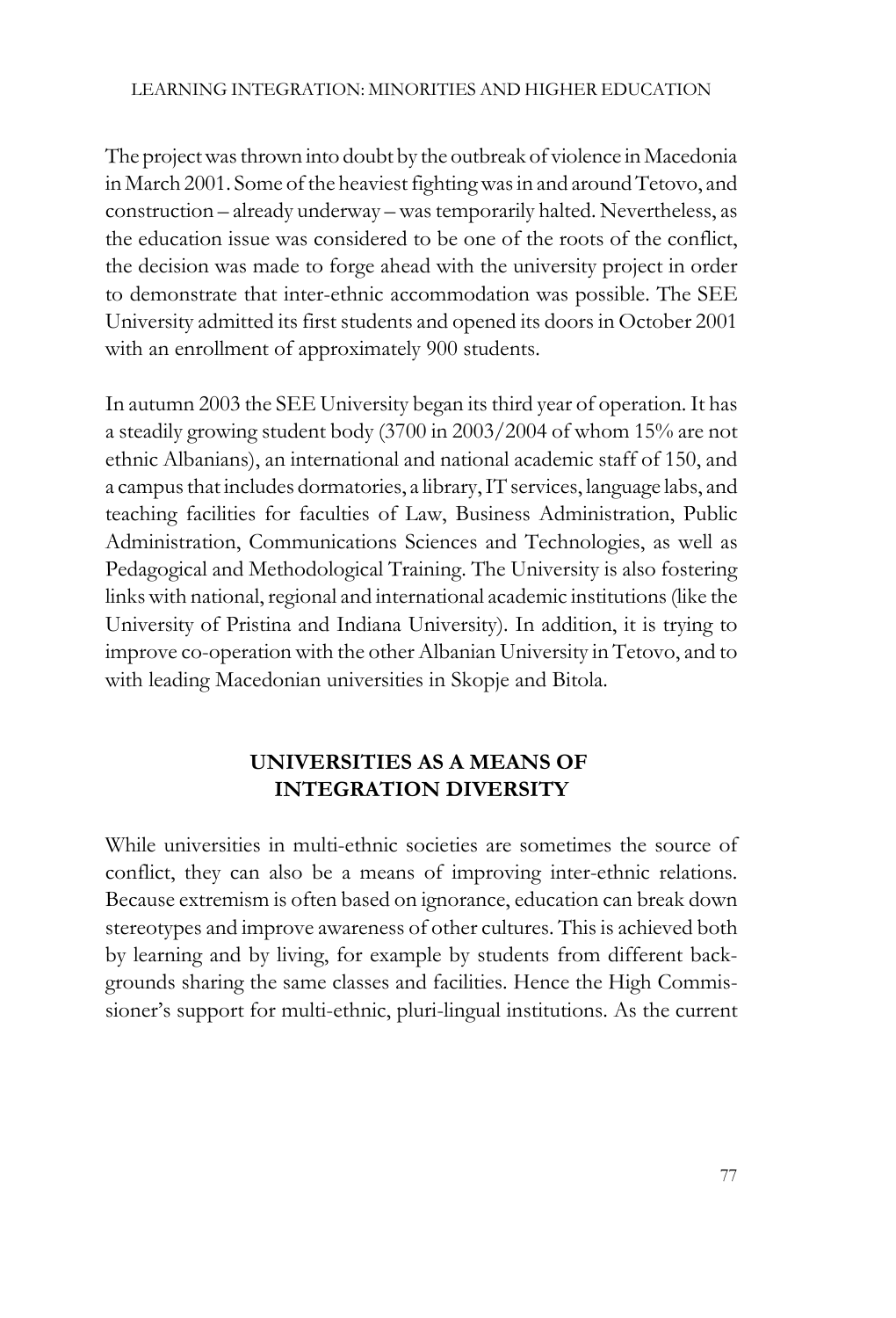#### WALTER KEMP

High Commissioner, Rolf Ekeus has put it, "an integrated, multi-lingual University is a vital aspect of an integrated, multi-lingual society".<sup>67</sup>

If one assumes that all contemporary societies are multi-ethnic to some degree, then Universities should be geared towards preparing students for such an environment. This suggests multi-culturalism rather than cultural ghettoization, expanding opportunities for education of all groups within society rather than limiting them. This sentiment was at the heart of a speech made by Max van der Stoel to a conference on Integrating Diversity in Cluj-Napoca, Romania in October 2000 (which was the inspiration for the special issue of this journal):

"Because society is dynamic, there can be no 'model' of multi-culturalism. One does not achieve multi-culturalism; one adapts one's societal frameworks to accommodate it. Those frameworks allow pluralism to flourish while maintaining the integrity of the State. . . [E]merging out of a century marred by exclusion, intolerance, and fear of "otherness", it should be clear to all of us that integrating diversity is a major imperative of our times. Education, because of its role in socializing and teaching the sense of common culture, has a leading role to play."68

On that occasion, Van der Stoel appealed to the staff and students of the University to seize the opportunity that they had in order to be a force for good rather than a victim of conflict. As he put it: "You stand at the threshold of new opportunities for this country in an age of globalization, closer European integration and a new era for South-Eastern Europe. You are also the embodiment of the multi-cultural character of this country and play an important role in educating its leaders of tomorrow. . . Although the world is getting smaller, the extent of its diversity is becoming more apparent. Let us celebrate this diversity, internationally and within this country, and let us ensure that it has the freedom to grow. This means

Ekeus, R. (2001). Address at the inauguration of the SEE University, Tetovo, Macedonia,

November 20, 2001. 68 Integrating Diversity: In Everybody's Interest: address to a conference on *Integrating Diversity in Hugher Education: Lessons from Romania*, Cluj-Napoca, Romania, October 6, 2000.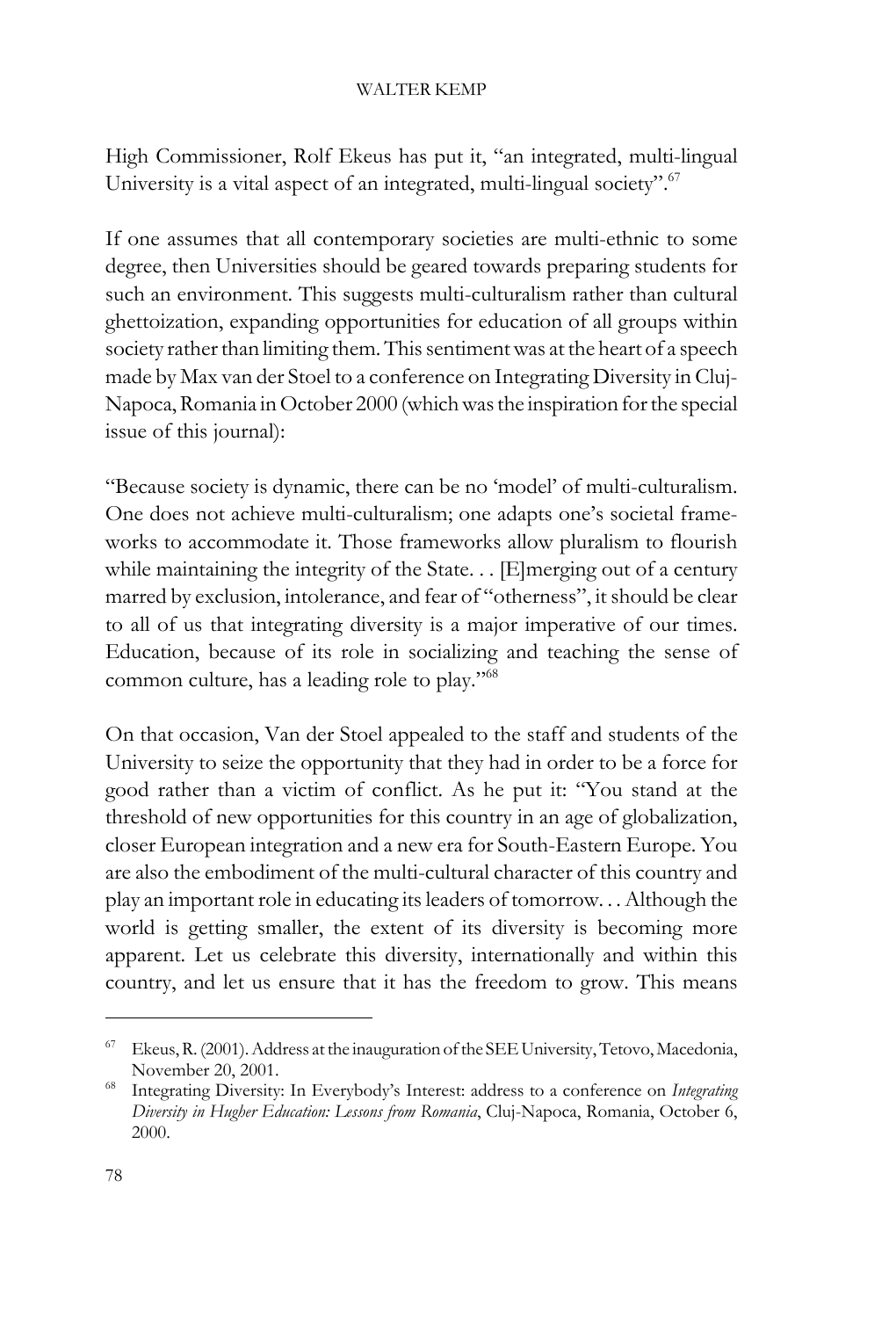extending the international perspective of the University, while making it truly representative and reflective of the cultural pluralism of Romania".<sup>69</sup>

Van der Stoel expressed similar sentiments at the opening of the South East European University in Tetovo in November 2001. He said: "This new University will do its utmost to improve inter-ethnic relations and promote ethnic harmony, and thus contribute to peace and stability in Macedonia. Each ethnic group has its own specific interests, but they also have a common interest in promoting a peaceful and prosperous Macedonia. . . We want to be a genuinely international University, which will be especially aware of the European vocation that Macedonia has chosen".70

To conclude, the debates over higher education for minorities in Romania and Macedonia highlight the theoretical and practical dimensions of multiculturalism. The discourse shows how educational issues can become politicized, particularly when it comes to the symbolic importance of higher education. The way that the issues were resolved demonstrates that it is possible to accommodate legitimate minority interests in a way that strengthens rather than destabilizes multi-ethnic societies. These are important lessons when it comes to learning integration.

<sup>69</sup> *Ibid*. 70 As cited in SEE University Foundation *Annual Report, 2001*, (p. 13).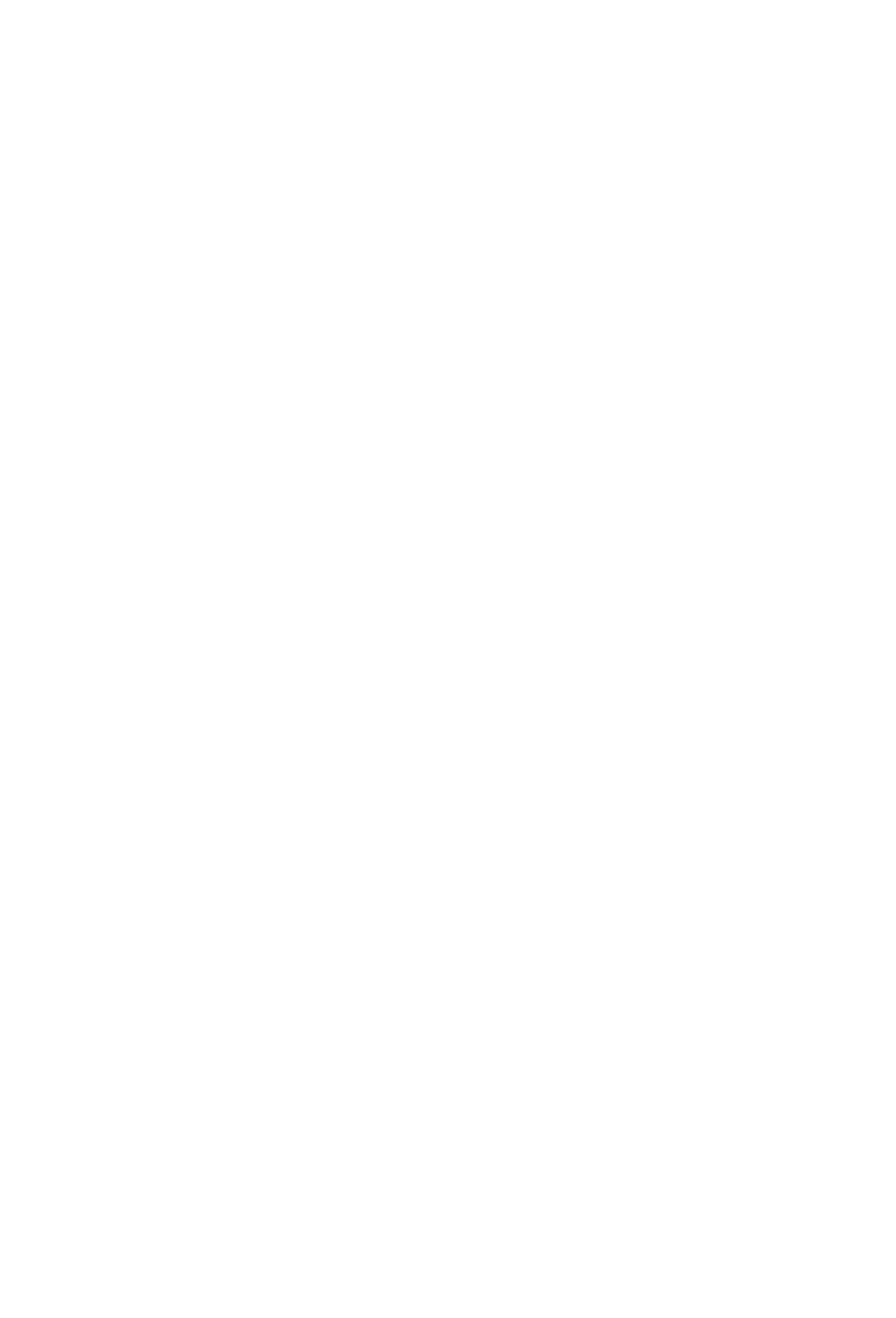# MULTICULTURAL EDUCATION IN ROMANIA

# ANDREI MARGA

 $\ast$ 

#### **LIBERALISM AND MULTICULTURALISM**

Against the background of liberialisation made possible by the historical upheaval of 1989, ethnic minorities in Central and Eastern Europe claimed the recognition of their cultural identity and cultural autonomy. The modern state, based on the observance of individual rights and liberty, must face today, on an unprecedented scale, the issue of integrating cultural diversity. As Charles Taylor remarked in *The Politics of Recognition* (1994), the politics of equal dignity, based on the generalization of citizens and liberty, is being "challenged" by the new politics of difference from ethnic minorities asserting their identity. The current task of European democrats living in multicultural environments has therefore become the preservation of equal dignity while promoting the free expression of cultural diversity. This has practical implications when it comes to education policy within pluri-lingual societies. Romania is a case in point.

Undoubtedly, an in-depth analysis of multiculturalism would plunge us into an Euro-American debate on the foundations of the modern state. This is not the place for such an incursion<sup>71</sup>. I would only like to highlight the influence that the debate on multi-culturalism – stimulated by the views of people like Louis Boudin, Michael Walzer, Charles Taylor, Ronald Dworkin,

<sup>&</sup>lt;sup>71</sup> Marga, A. (1998). Liberalismul ast**ă**zi (Liberalism Today). In: Marga, A., *Filosofia unificării europene (The Philosophy of European Unification)*. Cluj-Napoca: Apostrof.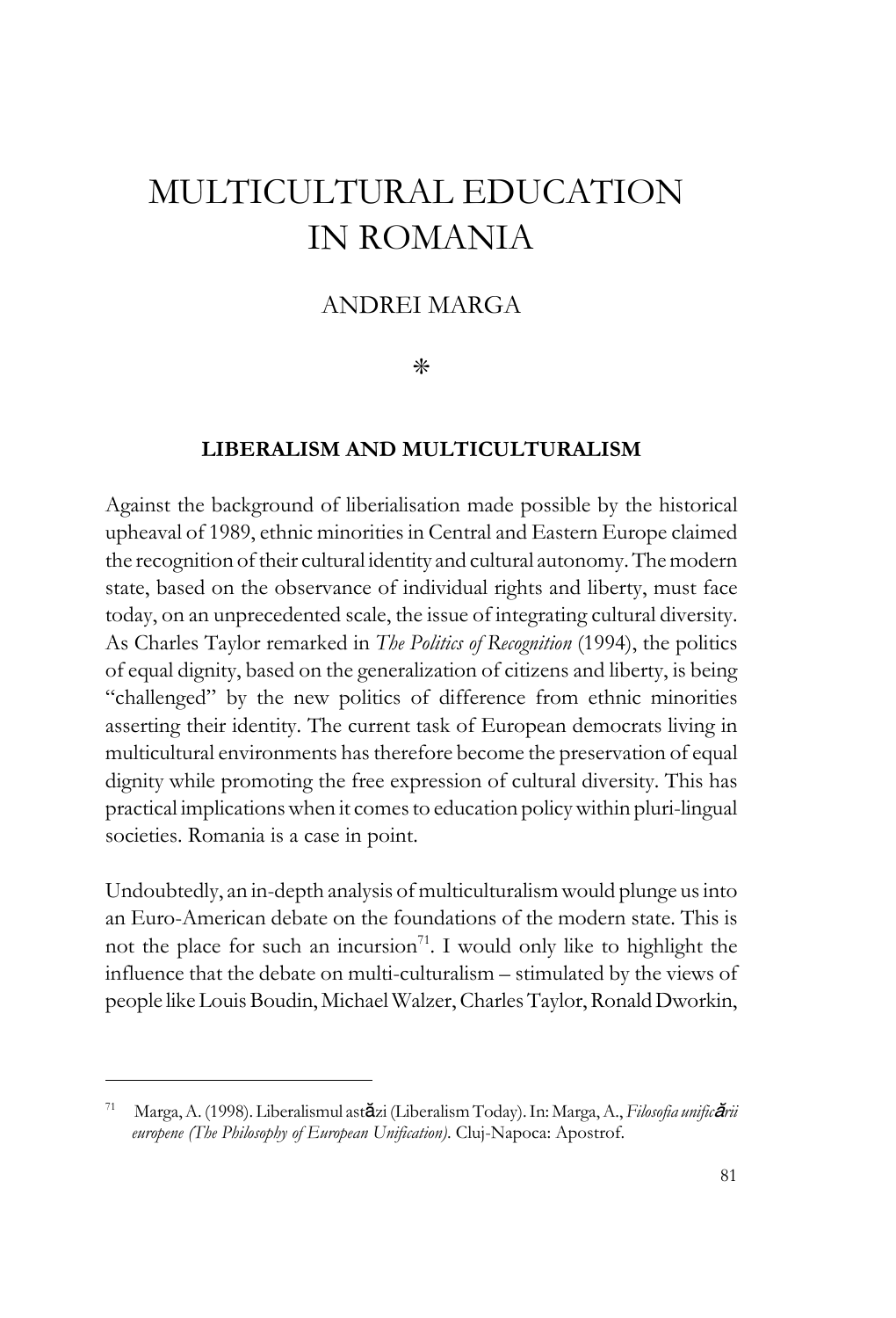Michael Sandel, Jurgen Habermas, and many others – has had on my thinking.

There are, I believe, some fundamental reasons why we need to enhance our appreciation for multiculturalism. The first one concerns the specific situation of Central and Eastern Europe, where modernisation is not possible without rehabilitating relationships among the ethnic majority and minorities. The second reason related to the fresh emergence of education not only from the traditional project of the national European State, but also from the free initiative of the civil society. Finally, the third concerns the connotations of globalised knowledge and performance, by virtue of which market competitivity is ensured by high quality, and not by high volume, and which stimulates cultural competition.

# **MULTICULTURALISM IN PRACTICE AT BABES-BOLYAI UNIVERSITY**

Without entering into details, let me succinctly present a number of theses which underline my views on multiculturalism, particularly in the context of the debate on the structure of Babes-Bolyai University. Firstly, bridging the politics of equal dignity and the politics of difference remains a problem in the multiethnic societies of Central and Eastern Europe. Bearing that in mind, the politics of difference is realistic if conceived as a consequence of the politics of equal dignity. Solutions based on force (physical or public) are counterproductive and should be rejected from the outset. As basic assumption is that accommodation is possible. It may take time: institutionalisation of multiculturalism presupposes step-by-step negotiation of the arrangement between the parties involved. A legal approach should be supported by a broader understanding of the meaning of positive justice. Furthermore, collective cultural identity should be acknowledged without diminishing a legal order based on individuality. In short, what is necessary – particularly in Central and Eastern Europe – is to promote the view according to which cultural differences, far from being boundaries to one's identity, represent an incentive toward performance and a source of richness.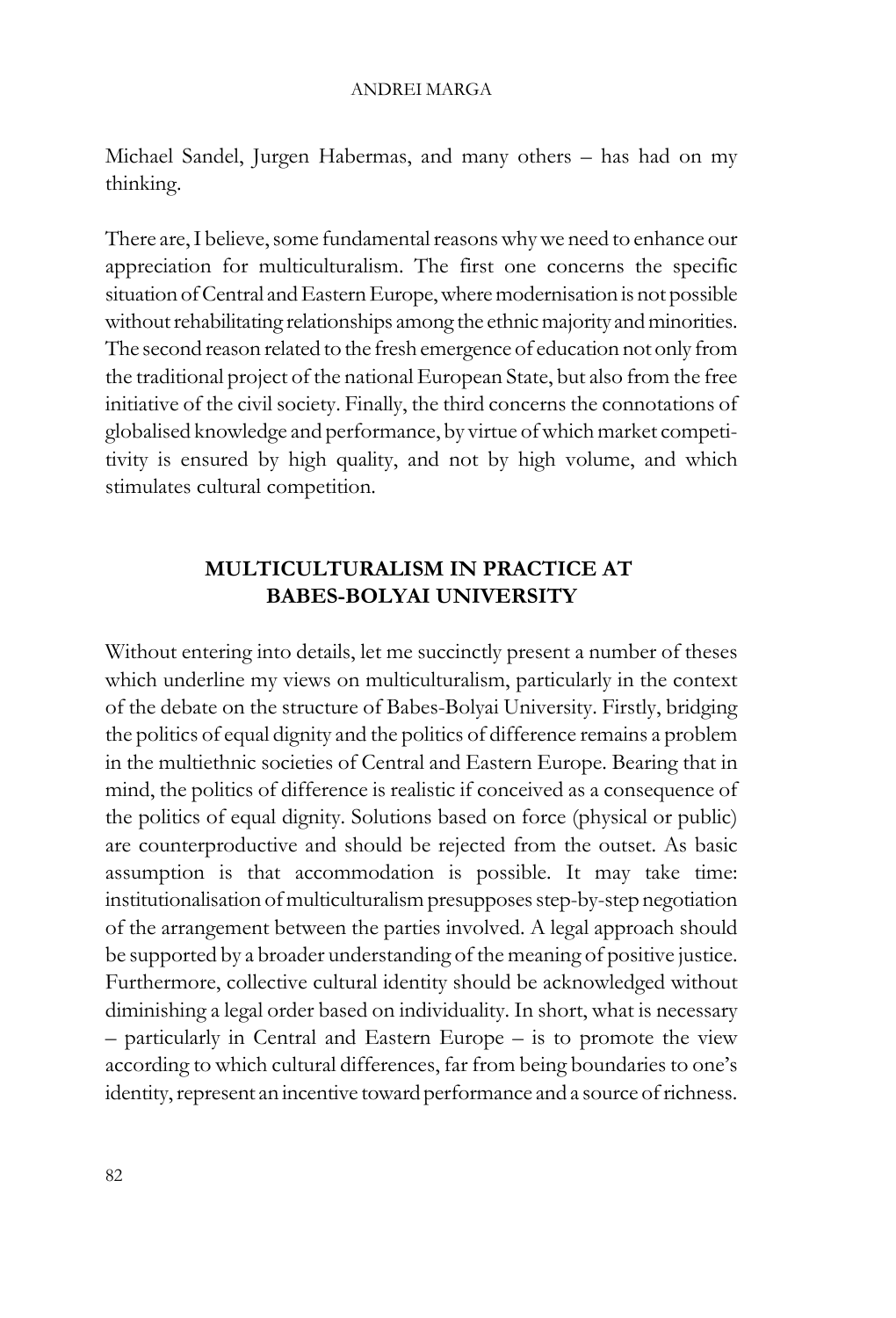#### MULTICULTURAL EDUCATION IN ROMANIA

A major challenge is therefore the transition from ethnic nationalism to civic nationalism, and from historic patriotism to constitutional patriotism.

Multiculturalism has a complex connotation, starting with the contact with multiple cultures, passing on to the cultivation of different languages, continuing with the possibility of complete studies in these languages, and ending with the exercise of administration and decision-making. As a state institution, in Romania, Babes-Bolyai University (BBU) embodies this complex connotation most comprehensively.

I have discussed elsewhere the specific challenge of institutionalizing multiculturalism at BBU<sup>72</sup>. Suffice it to say that once this process was under way the debate could no longer remain in the abstract. What was undertaken at Babes-Bolyai University was not only the inclusion in the curriculum of some courses and seminars in other languages. We have developed the organization of specialities by full studies in Romanian, Hungarian, German, and other languages. And something more: students and teaching staff from all study lines have their representatives in the departments, faculties, and leading university bodies. That means not only representation of Romanians, Germans and Hungarians in the academic administration, but a decisionmaking mechanism enabling the views of each line of study to be promoted. The recent Charter of Babes-Bolyai University<sup>73</sup> offers all of these groundbreaking solutions and stands as a significant benchmark in the development of European universities.

## **EDUCATION IN MINORITY LANGUAGES IN ROMANIA**

The developments at BBU should be considered in the broader context of the expansion of opportunities for studies in minority languages in Romania. The legal space for multicultural education was widened by the adoption of

Marga, A. (1998). Experiencing Multicultural Organisation: The Case of BabeŞ-Bolyai University. *Higher Education in Europe*, 23(1). Abingdon: Carfax Publishing Ltd.

<sup>&</sup>lt;sup>73</sup> (2000). *Charter of Babe* S-Bolyai University. Cluj-Napoca: University Press. (Versions in English, French, German and Hungarian available at www.ubbcluj.ro)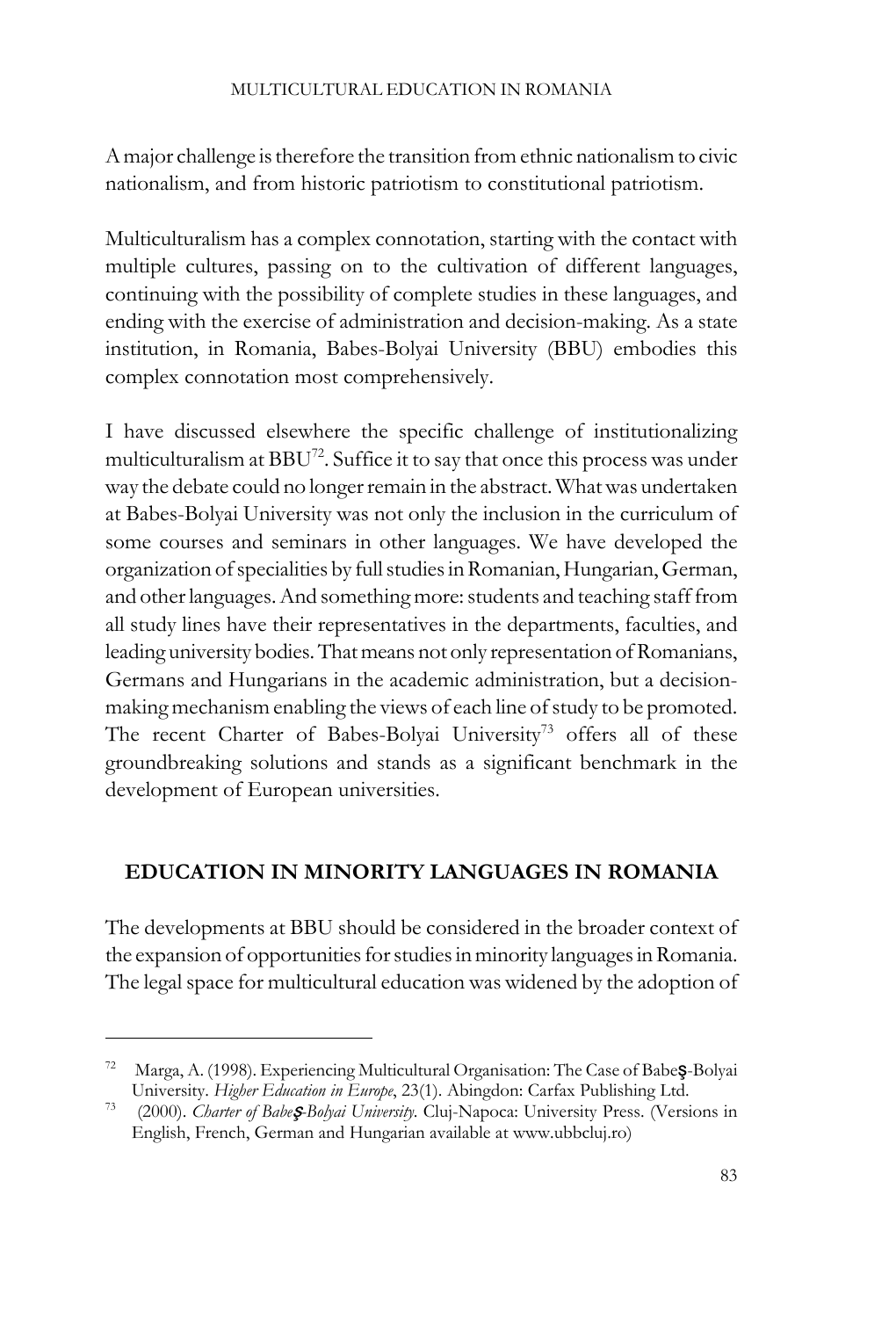#### ANDREI MARGA

a new Law on Education in 1999. This builds on a tradition of enabling study in minority languages in primary and secondary schools. For example, of the 27,512 schools and high schools in Romania operating during the 1999-2000 school year, 2,388 taught in Hungarian, 1,323 in Slovak, 1,066 in Serbian, 892 in Ukrainian, 277 in German, and so on<sup>74</sup>. Out of the 274,439 members of the teaching staff, 12,473 taught in Hungarian, 515 in German, 32 in Ukrainian, 146 in Serbian, 147 in Slovak and so on. At present, there are no legal restrictions imposed on the organization of teaching classes in minority languages.

The diversified structure for teaching and using minority languages at the pre-university level is also evident in Romania's public universities. Full studies in Hungarian are organized in 42 diploma-earning specialities at "Babes-Bolyai" University, diploma courses are available in Hungarian in three specialities at the University of Medicine and Pharmacy in Targu-Mures, and also for two specialities at the Theatre Academy in Targu-Mures. Teacher training is provided in Hungarian in Satu Mare, Targu-Mures, Odorheiu Secuiesc and Aiud. Complete studies in German are organized in 11 specialities at BBU, two specialities at the "Politechnica" University in Bucharest, one each at the Academy of Economics in Bucharest and the polytechnics in Timisoara and Cluj-Napoca. German is also studied at the universities in Iasi, Sibiu, and Suceava. Full studies in German are provided by teacher training colleges in Sibiu and Cluj-Napoca. Ukrainian is offered at the universities in Bucharest, Cluj-Napoca, and Suceava. As a further example of the multi-cultural character of Romania's higher education system, it should be noted that during the 1999-2000 academic year, out of the total of 39,043 students (at the diploma level) in Cluj-Napoca, 3,745 were Hungarians, and 142 were Germans. In Timisoara, out of the 27,393 students, 1,411 were Hungarians and Oradea had 13,699 students, of which 2,117 were Hungarians.

The elected rector of the Theatre Academy in Targu-Mures is a Hungarian professor. There have been requests addressed to the University of Medicine

 $74$  (2000). Ethosul înv $\bar{a}$ ? $\bar{a}$ m $\bar{a}$ ntului pentru minorita? $\bar{b}$ le na $\bar{b}$ ionale ( Ethnos of the Education for National Minorities). Bucharest: Ministry of National Education.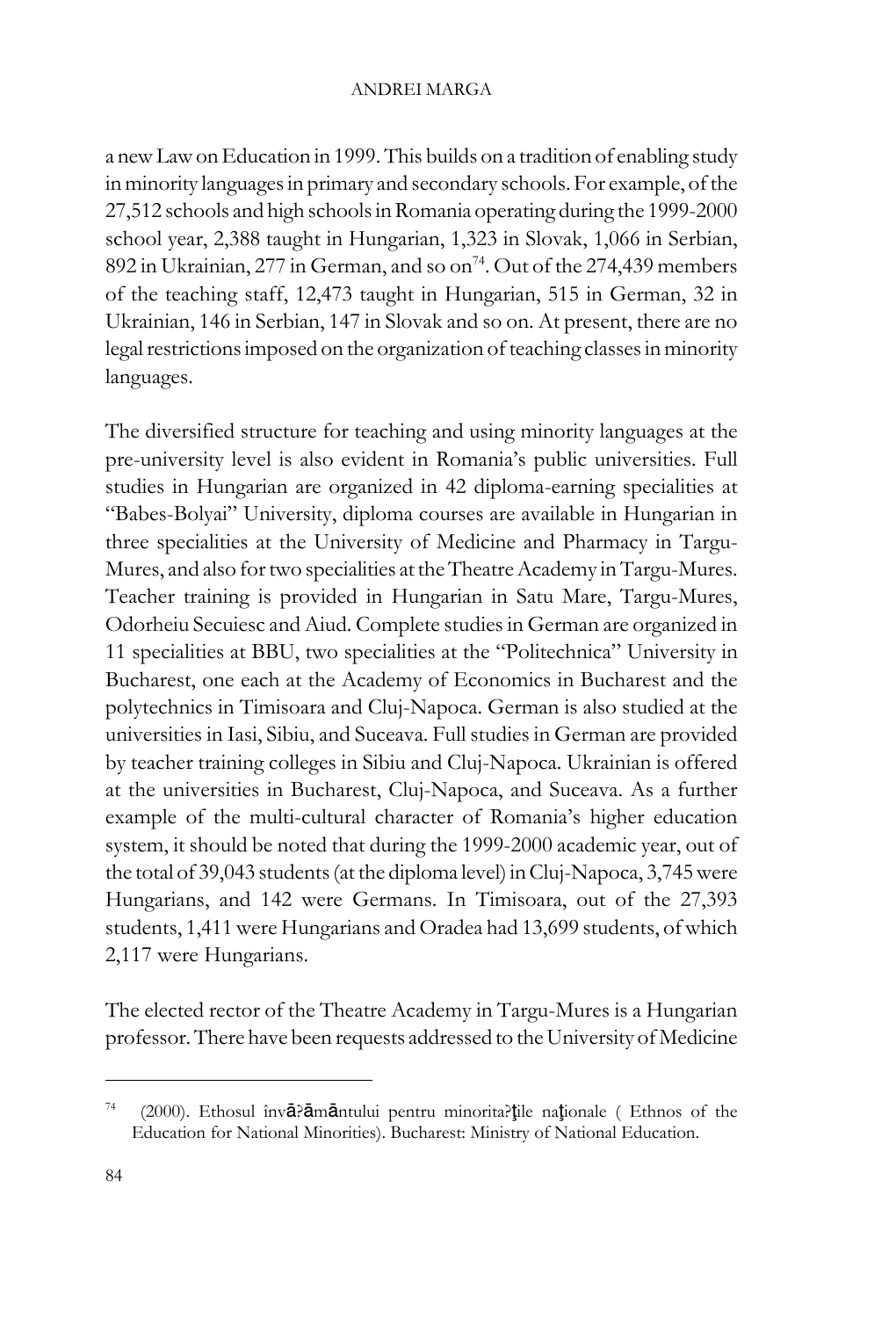#### MULTICULTURAL EDUCATION IN ROMANIA

and Pharmacy in Targu-Mures, offering full studies in Romanian and Hungarian, to reflect further on developing their administrative structures to enrich the University's multicultural character. "Petru Maior" University located in the same city has been requested to organize, in addition to its full studies in Romanian, full studies in Hungarian.

A persistent issue, raised for decades, in relations between national minorities and state authorities in Romania has been access to university studies. During the 1980s, the issue became acute, given that the number of study places in public universities had been cut back and the possibilities for academic studies in the minority mother tongue had diminished.

In recent years, the situation has improved significantly. This relates to overall improvements in access to education, not only for students from minority communities. In 1998, the number of budgeted study places in universities increased and the universities themselves became autonomous and were authorised to establish their own tax-paying number of seats<sup>75</sup>. Universities were empowered with the autonomous organisation of admission examinations<sup>76</sup>. Distance education, introduced in 1999, was also placed within the jurisdiction of autonomous universities $77$ . In 1998-99,

 $75$  (1998). Notificarea Ministrului Educației Naționale ( Notification by the Minister of National Education) No.19776 of 22 December 1998. *Buletinul Informativ al Ministerului Educa*Û*iei Na*Û*ionale (Informative Bulletin of the Ministry of National Education)*, 1998(1).; *Ordonan*Û*a Guvernului României (Ordinance of the Government of Romania) No. 54 of 14 August 1998*.

<sup>&</sup>lt;sup>76</sup> (1998). Notificarea Ministrului Educației Naționale (Notification by the Minister of National Education) No. 19776 of 22 December 1998. *Buletinul Informativ al Ministerului Educa*Û*iei Na*Û*ionale (Informative Bulletin of the Ministry of National Education)* 1998(1).; (1998). Criterii generale privind organizarea  $\varsigma$ i desf $\breve{a}$ Surarea examenului de admitere in învatam**ā**ntul universitar de stat (General Criteria on the Organisation and Development of the Admission Examination to State University Education). *Buletinul Informativ al Ministerului Educatiei Nationale (Informative Bulletine of the Ministry of National Education)*, 1998(4).

 $77$  (1998). Ordinul Ministrului Educației Naționale (Order of the Minister of National Education) No. 3454 of 23 March 1998. *Buletinul Informativ al Ministerului Educatiei Na*Û*ionale (Informative Bulletin of the Ministry of National Education),*1998(7).; (1998). Ordinul Ministrului Educației Naționale (Order of the Minister of National Education) No. 4879 of 27 October 1998. *Buletinul Informativ al Ministerului Educației Naționale (Informative Bulletin* of the Ministry of National Education),1998(30).; (1998). Ordinul Ministrului Educației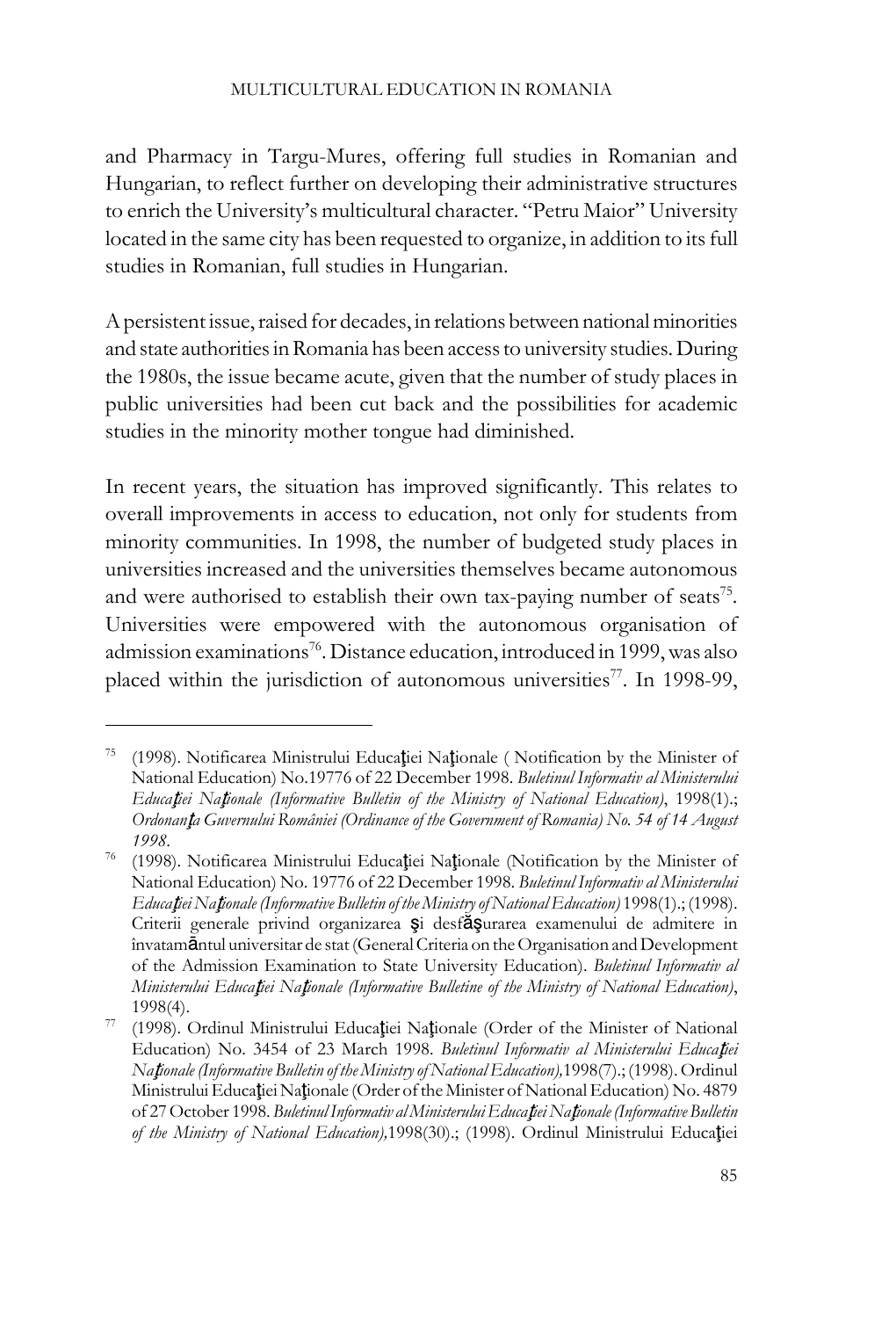#### ANDREI MARGA

university colleges were opened in 25 locations, outside the consecrated university centres. In 1998, universities were empowered to apply the franchising mechanisms in their relations with external partners<sup>78</sup>. In today's Romania, university autonomy includes financial autonomy as well, and, from a legal standpoint, it is at the level of European standards and practice<sup>79</sup>. In short, following these and subsequent steps, the issue of access to university studies, as well as other practical related problems, were solved.

Access to education also improved at the high school level. The number of places in public high schools increased following the 1999 reorganization, aiming to attain a ratio of 65% and 35% between the numbers of students in high schools and vocational schools respectively. In 1999, facilities were granted to vocational school graduates, who can continue their high school studies entering directly the eleventh grade. Such graduates also enjoy a series of facilities when taking the admission examination in technical colleges and faculties. In 2000, the "vocational baccalaureate" became a reality in Romania<sup>80</sup>. In 1999, public high schools were empowered to organize taxpaying classes, in addition to their state-subsidised classes<sup>81</sup>. Following the establishment of the National Council for the Evaluation and Accreditation

Naționale (Order of the Minister of National Education) No.5673 of 24 November 1998. *Buletinul Informativ al Ministerului Educa*Û*iei Na*Û*ionale (Informative Bulletin of the Ministry of National Education)*,1998(32).; (1998). Ordinul Ministrului Educației Naționale (Order of the Minister of National Education) No. 5181 of 10 December 1998. *Buletinul* Informativ al Ministerului Educa**ț**iei Naționale (Informative Bulletin of the Ministry of National *Education),*1998(33).

<sup>&</sup>lt;sup>78</sup> (1998). Ordinul Ministrului Educației Naționale (Order of the Minister of National Education) No. 3396 of 12 March 1998. *Buletinul Informativ al Ministerului Educației Na*Û*ionale (Informative Bulletin of the Ministry of National Education)*,1998(6).

 $79$  (1998). Ordonanța Guvernului Romaniei Nr. 66 din 21 August 1998 privind finanțarea instituțiiilor de învațamânt superior de stat, aflate în coordonare la Ministerul Educației Naționale (Ordinance of the Government of Romania on the financing of state higher education institutions co-ordinated by the Ministry of National Education).

<sup>&</sup>lt;sup>80</sup> (2000). Ordonanța de urgența a Guvernului României privind modificarea Și completarea Legii învațamântului 84 / 1995, republicata, Nr. 30 / 2000 (Emergency Ordinance of the Government of Romania on the modification of and addition to the Law on Education No.84 / 1995, repubished).

<sup>&</sup>lt;sup>81</sup> (2000). Ordonanța de urgența a Guvernului României Nr. 80 / 2000 (Emergency Ordinance of the Government of Romania).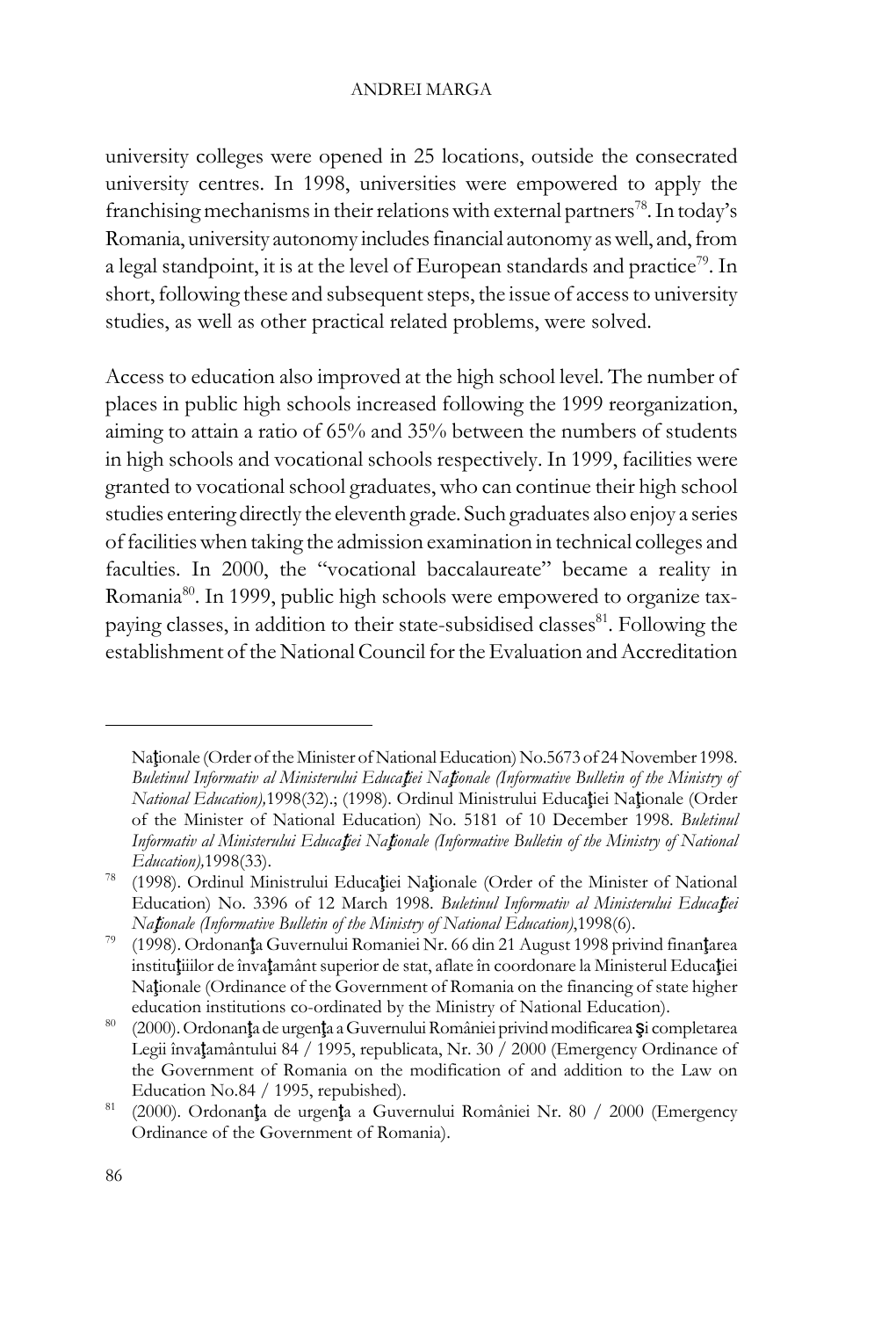#### MULTICULTURAL EDUCATION IN ROMANIA

of Pre-University Education in 1999<sup>82</sup>, private high school education emerged and the number of such high schools is on the rise. As a result, today Romanian families and their children enjoy the types of opportunities and choices concerning education that are available in other European countries.

Nevertheless, there is still sometimes criticism and suspicion of the idea of multiculturalism in education. This is perhaps because mono-culturalism is regarded as a historically tested norm while multiculturalism is considered just an idealistic program. While I cannot elude the strength of this argument, I believe that the strength of other arguments may help to reduce it. Take the case of Romania. No university exclusion endured in Transylvania either in 1872, when Hungarians excluded Romanians, nor during Ceausescu's regime, when Romanians excluded Hungarians. In both cases, the monoethnic structures did not and could not endure. No country in Central and Eastern Europe can modernise if it lets itself be penetrated by forces which have as their raison d'être the alienation of either the majority or minorities. I therefore remain faithful to the opinion, as admirably put by Eugene Ionesco, that Romanian-Hungarian reconciliation and co-operation are the keystones not only of Romania, but of the whole of Europe.

# **NEW OPPORTUNITIES FOR MINORITY LANGUAGE HIGHER EDUCATION**

To clear up any misunderstanding, it is worth repeating that the multicultural solution embraced by "Babes-Bolyai" University was conceived as an equal

<sup>82 (1998).</sup> Ordinul Ministrului Educației Naționale (Order of the Minister of National Education) No. 4336 of 17 August 1998. *Buletinul Informativ al Ministerului Educației Na*Û*ionale (Informative Bulletin of the Ministry of National Education),* 1998(21).; (1998). Ordinul Ministrului Educației Naționale (Order of the Minister of National Education) No. 4611 of 22 September 1998. *Buletinul Informativ al Ministerului Educației Naționale (Informative Bulletin of the Ministry of National Education),* 1998(24).; (1998). *Ordonan*Û*a Guvernului României Nr. 87 din 25 August 1998 privind înfin*Û*area Comisiei de Evaluare* Õ*i Acreditate a Inva*Û*amântului Preuniversiar (Ordinance of the Government of Romania on Setting up of the National Commission for the Evaluation and Accreditation of Pre-university Education).*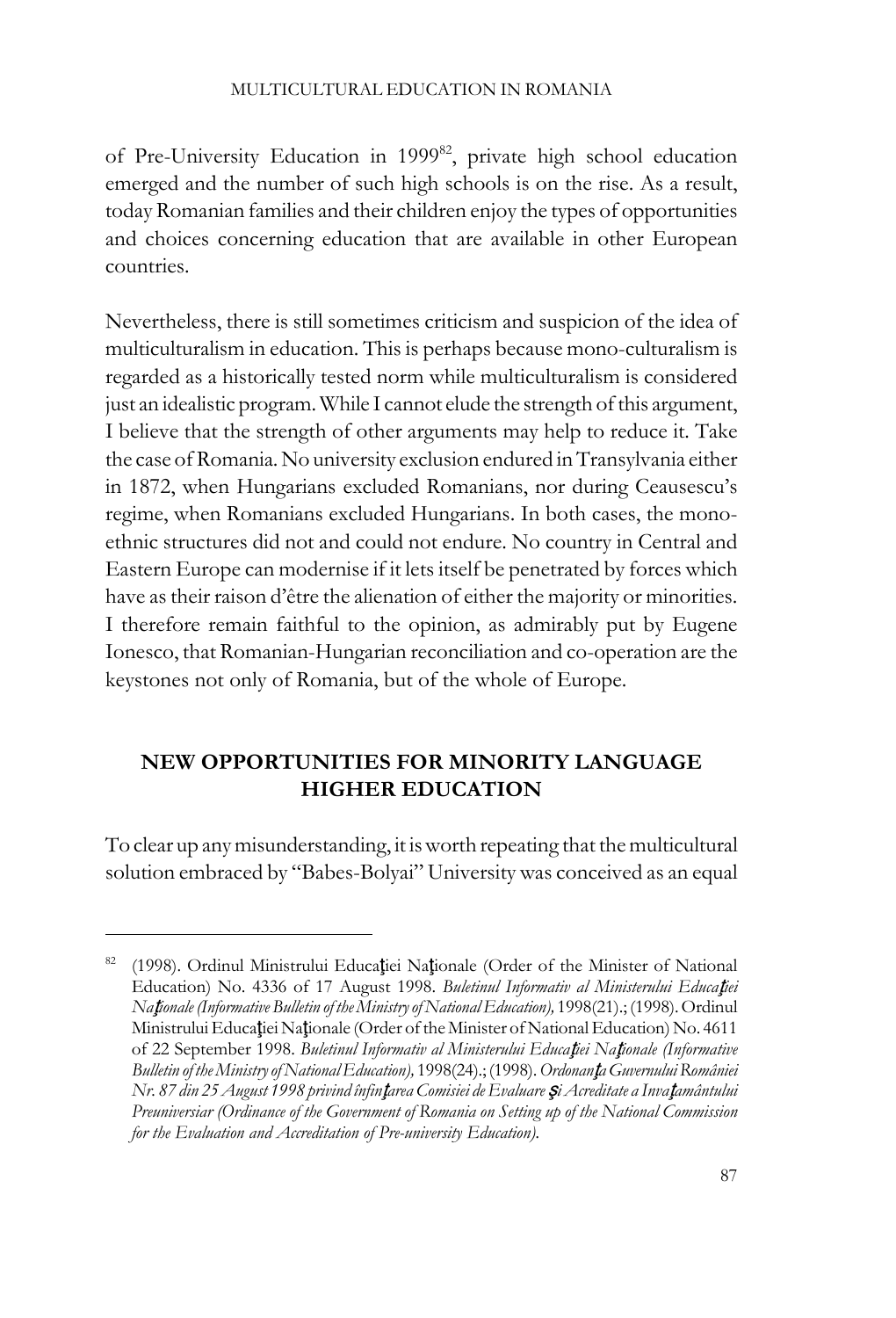#### ANDREI MARGA

opportunity for all and not as the action of some people to administratively restrict the will of others. The proof is evident in a number of ways. Since 1993, the university in Cluj-Napoca has recorded no ethnic discrimination claims. As a matter of fact, never have so many Romanians studied in so many subjects at a major Transylvanian university. Nor have Hungarians ever studied in such numbers and such a range of subjects. There have never been more opportunities to study in German. The history of Jewish people and the Hebrew language have never before been offered for study at the current level. There have never been so many opportunities to study modern languages at the University as there are today. This diversity is also reflected in the fact that between 1998 and 2000 the position of acting rector has been held by an ethnic Romanian, Hungarian and German.

Multiculturalism can strengthen inter-culturalism. By inter-culturalism I mean the linking up of cultures. In an enlarging Europe, inter-culturalism may spread with the development of new means of co-operation and the broadening of contacts, including in the field of education.

In the post 1989-years, the countries of Central and Eastern Europe tended to seek co-operation with counterparts in Western Europe. Regional cooperation was a lower priority. Recently, interest in regional co-operation has been increasing as Central European countries are rediscovering the advantage of neighborly links as a means of consolidating, rather than opposing, closer European integration.

This is evident in terms of co-operation in the field of education. In Central Europe, regional co-operation has passed beyond its traditional forms of student exchanges, mutual visits, meetings of experts, and so. It has developed forms of common activities and equivalence studies. For instance, Romania has concluded agreements on equivalence of credits with Hungary, Slovakia, Bulgaria, Moldavia and other countries in its geographic proximity<sup>83</sup>. Such agreements help in the equivalence of school and university qualifications beyond the boundaries of each state, which stimulates the incredible mobility of youth. Also, Romania has made it possible to co-

<sup>&</sup>lt;sup>83</sup> Marga, A. (1999). Educația in tranziție (Education in Transition). Cluj-Napoca: Dacia.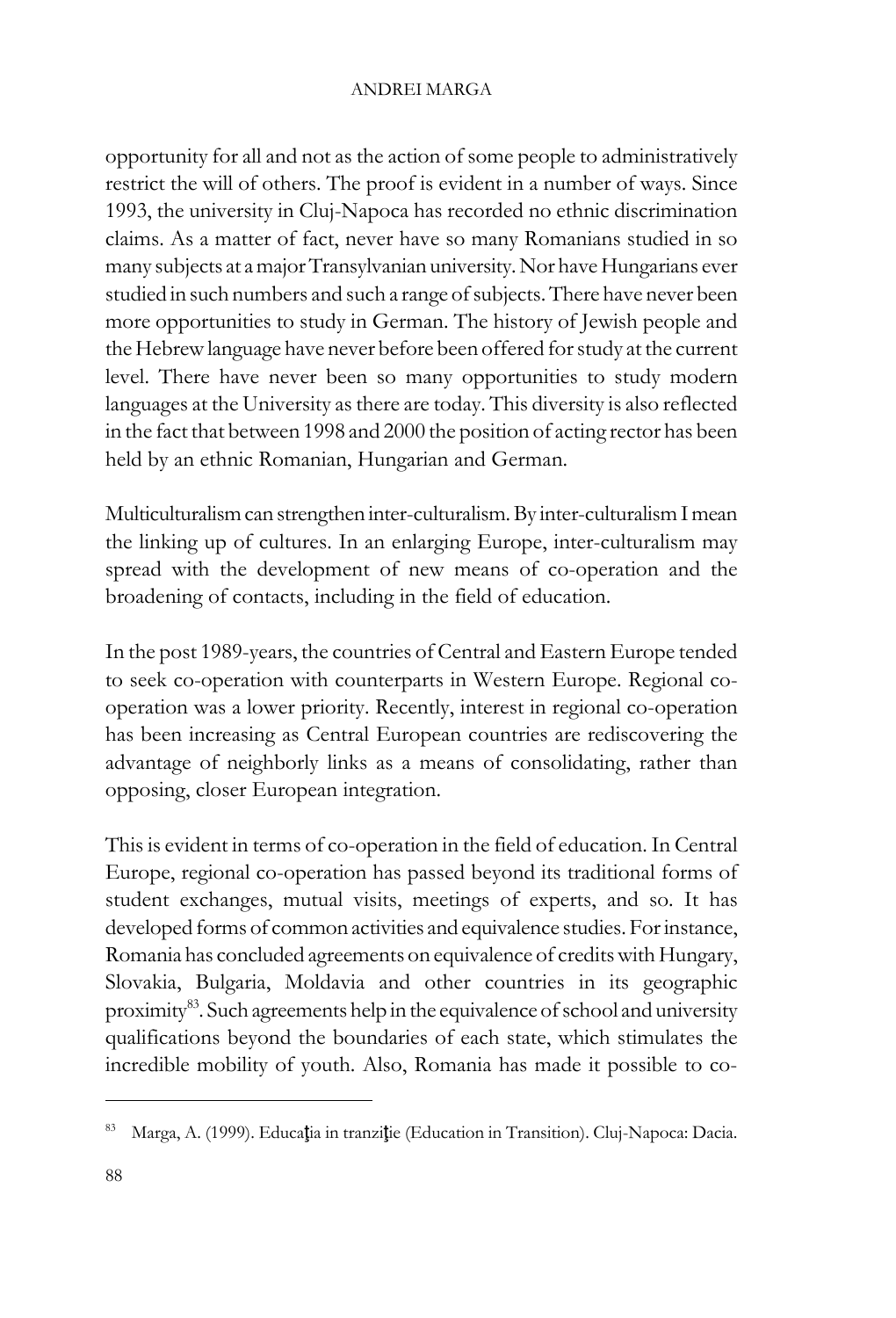#### MULTICULTURAL EDUCATION IN ROMANIA

operate with other countries in the design of textbooks, even in fields usually deemed sensitive, like History and Geography<sup>84</sup>. Under new arrangements, distance learning connects students and teachers, high schools and universities from different countries. School and student tourism, supported by public authorities and private foundations, connects the young generations in different countries to an unprecedented degree.

To conclude, what happens at Babes-Bolyai University – thus far the country's most developed multi-cultural institution – now that its new Charter has been adopted? Multicultural organization has rather a short history. To strengthen it, time counts. In point, the immediate agenda of "Babes-Bolyai" University includes: implementation of its recent 2000 Charter; organization of the Department for Multiculturalism; publication of the tri-lingual student newspaper, Universitas Claudiopolitana; the establishment of a Master's Degree programme in multi-culturalism; preparation of application for funding from the European Union; establishment of the Universitas Claudiopolitana Foundation for attracting sponsorship; setting up an independent body to evaluate progress in multiculturalism; assessment of "Babes-Bolyai" University's competitiveness by the Association of European Universities; founding the University Ecumenical Center; and designing and promoting programmes for interculturalism.

The aim is to continue to develop the concept of multi-cultural education at Babes-Bolyai University, in Romania, and to continue to foster links with the broader academic community in order to learn from, and be enriched by, each other's diversity.

Gārbea, D. (1999). Evolu?ii recente ale conceptului ?i practicii de recunoastere Și echivalare a diplomelor de studii in Europa (Recent developments in the concept and practice of recognition and equivalence of study diplomas in Europe). Bucharest: Niculescu.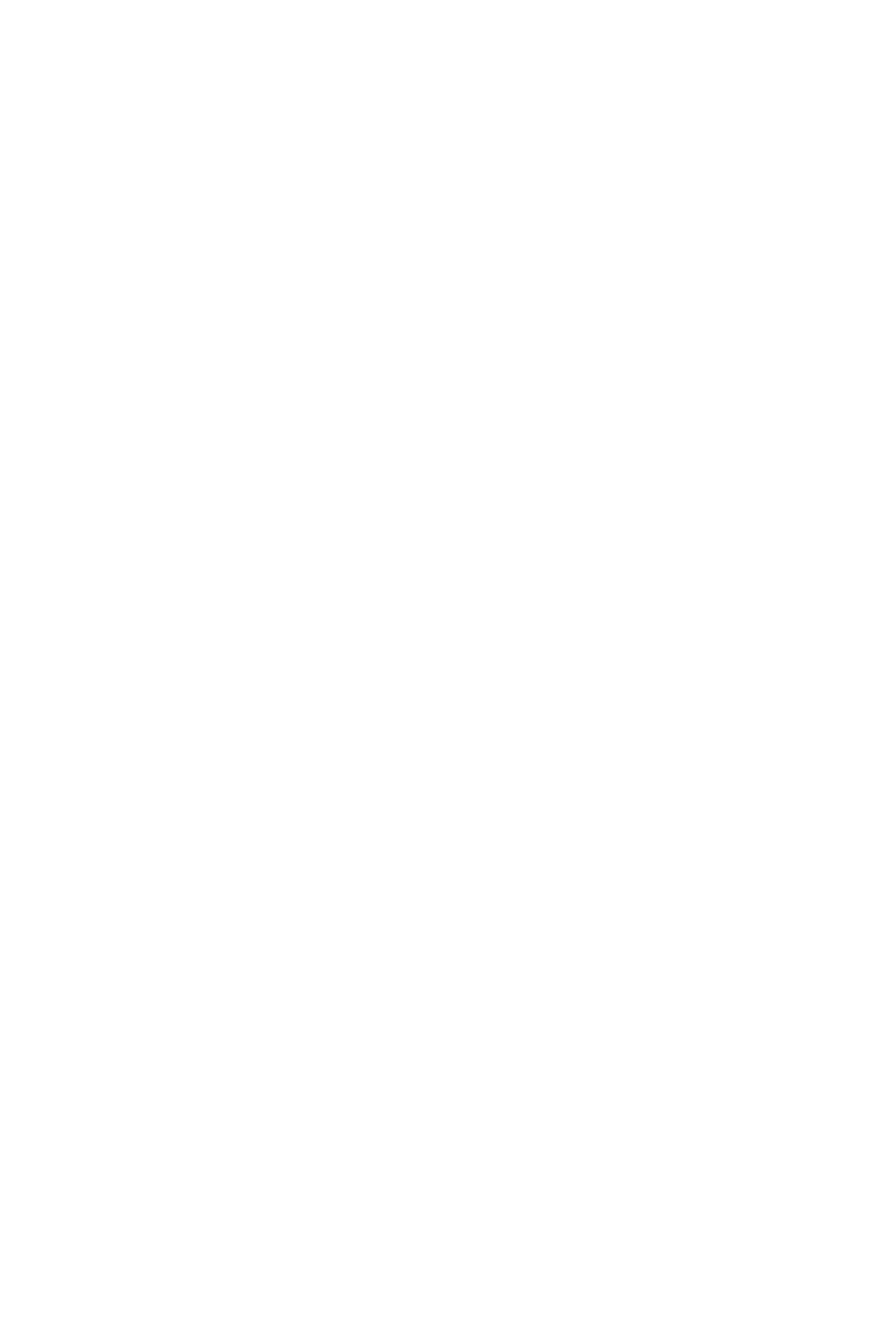# UNIVERSITIES, MULTI-CULTURALISM AND DEMOCRACY

GEORGE SCHÖPFLIN

 $\ast$ 

### **LANGUAGE AND LINGUISTIC DIVERSITY**

Every language is unique and each language is the repository of unique values. Languages exist in various dimensions – philological, cultural, political – but crucially, what they all do is to encompass different ways of understanding the world.<sup>1</sup> Languages in this sense are a vital resource for sustaining diversity and if we accept the legitimacy of bio-diversity, then the same should apply to glotto-diversity. What is at the heart of diversity is that different human collectivities create different moral, cultural and social orders.<sup>2</sup> They respond differently to different challenges and can find the way through the thickets of natural and man-made constraints by accepting alternatives. Without alternatives, the world becomes monochrome and, just as crops become vulnerable in a monoculture, so language groups can grow introverted and stagnant if they are never presented with alternatives.<sup>3</sup>

But there is a problem here that has to be addressed. In the modern world we face, if anything, too much diversity. The mounting complexity of modernity, especially of late modernity, is such that the central need would

<sup>&</sup>lt;sup>1</sup> Steiner, George, Errata: an Examined Life (London: Weidenfeld, 1997).<br><sup>2</sup> Wuthnow, Robert Meaning and Moral Order: Explorations in Cultu

<sup>2</sup> Wuthnow, Robert Meaning and Moral Order: Explorations in Cultural Analysis (Berkeley, CA: University of California Press, 1987).

<sup>&</sup>lt;sup>3</sup> Scott, James C., Seeing like a State: How Certain Schemes to Improve the Human Condition Have Failed (New Haven: Yale University Press, 1998).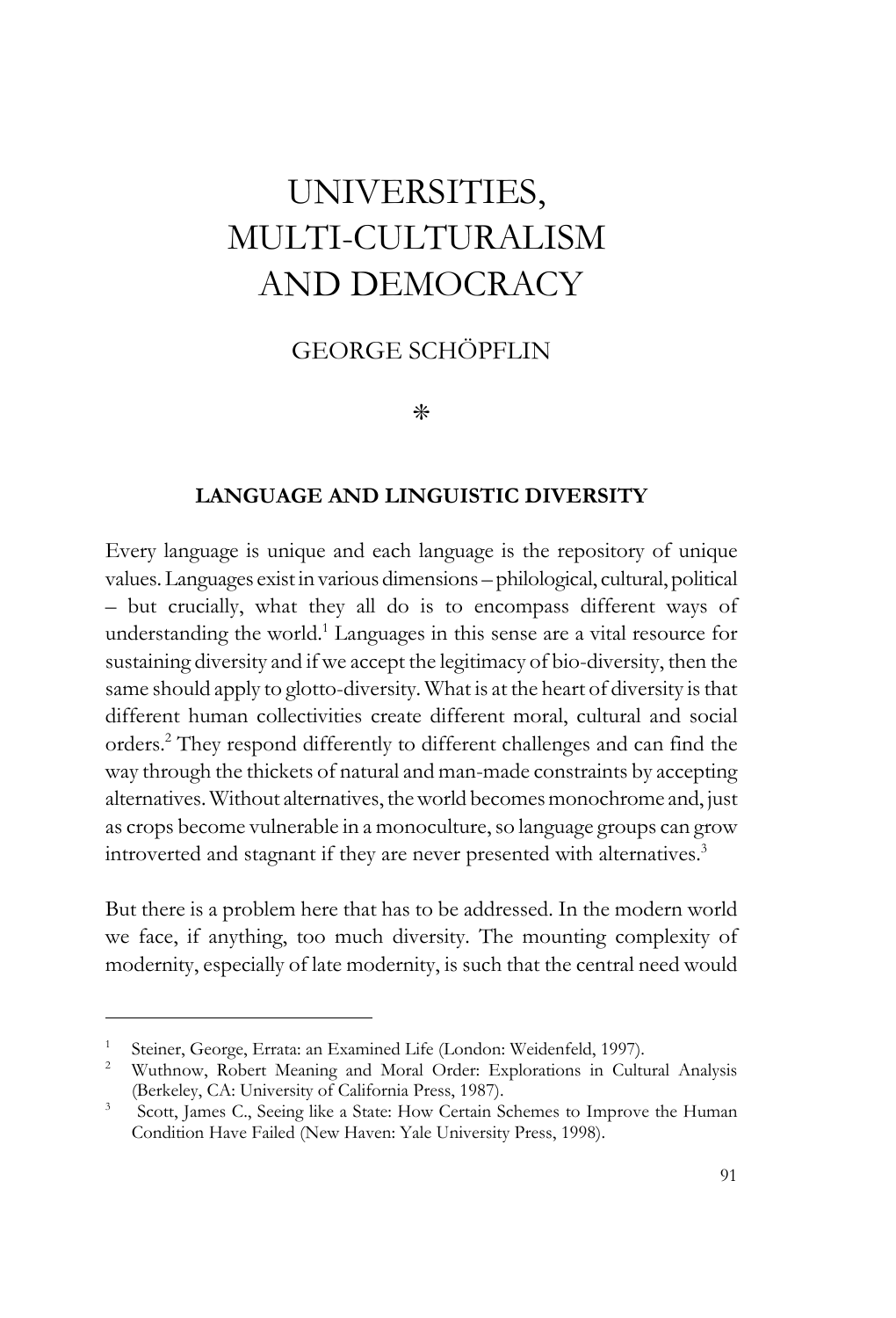seem to be the creation of order and not the celebration of diversity. Both propositions are valid. Human communities need both diversity and order and that is the vital task of politics, to ensure that the two are kept in a dynamic equilibrium. Multi-culturalism is one dimension of this equilibrium.

The particular problem of multi-culturalism arises from the perception that two or more cultures sharing the same territorial space are felt to be too many. This is very much a problem of modernity. Pre-modern societies had quite considerable diversity but very little dynamism, so that the cultural diversity of that time did not matter very much.<sup>4</sup> This is an important point, because many people are inclined to overlook the distinction and to make the conceptually confused argument that what worked in pre-modern societies should also work today. The kind of comment that claims that two communities lived side by side for centuries, but now are at odds, then leads this analysis to say that they were stirred into antagonism by "evil people", a proposition that entirely ignores the radical transformation that the world has experienced over the last two centuries. In pre-modernity, culture could be kept separate from political power. Today it cannot be.

What is equally central to the argument here is that diversity is about the competition not merely of making the world, of understanding the world differently, but even more of different moral orders. Every community tries to establish a particular – indeed unique – concept of the world, that it claims is the only way of seeing the world and to invest that world-view with a moral monopoly.5 Furthermore, as one of the key instruments of trying to establish its uniqueness, communities will attempt to control the language in which their moral order is expressed. They will create a definition of reality that is accepted by the members of that community as a plausibility structure. Once it has come into being, the community in question will defend it precisely because it is making a claim to be the bearer of moral values. And every community, large or small, wants to be recognised as a bearer of moral

<sup>4</sup> Armstrong, John Nations before Nationalism (Chapel Hill NC: University of North Carolina Press, 1982).

<sup>5</sup> Berger, Peter The Sacred Canopy: Elements of a Sociological Theory of Religion (New York: Doubleday, 1967).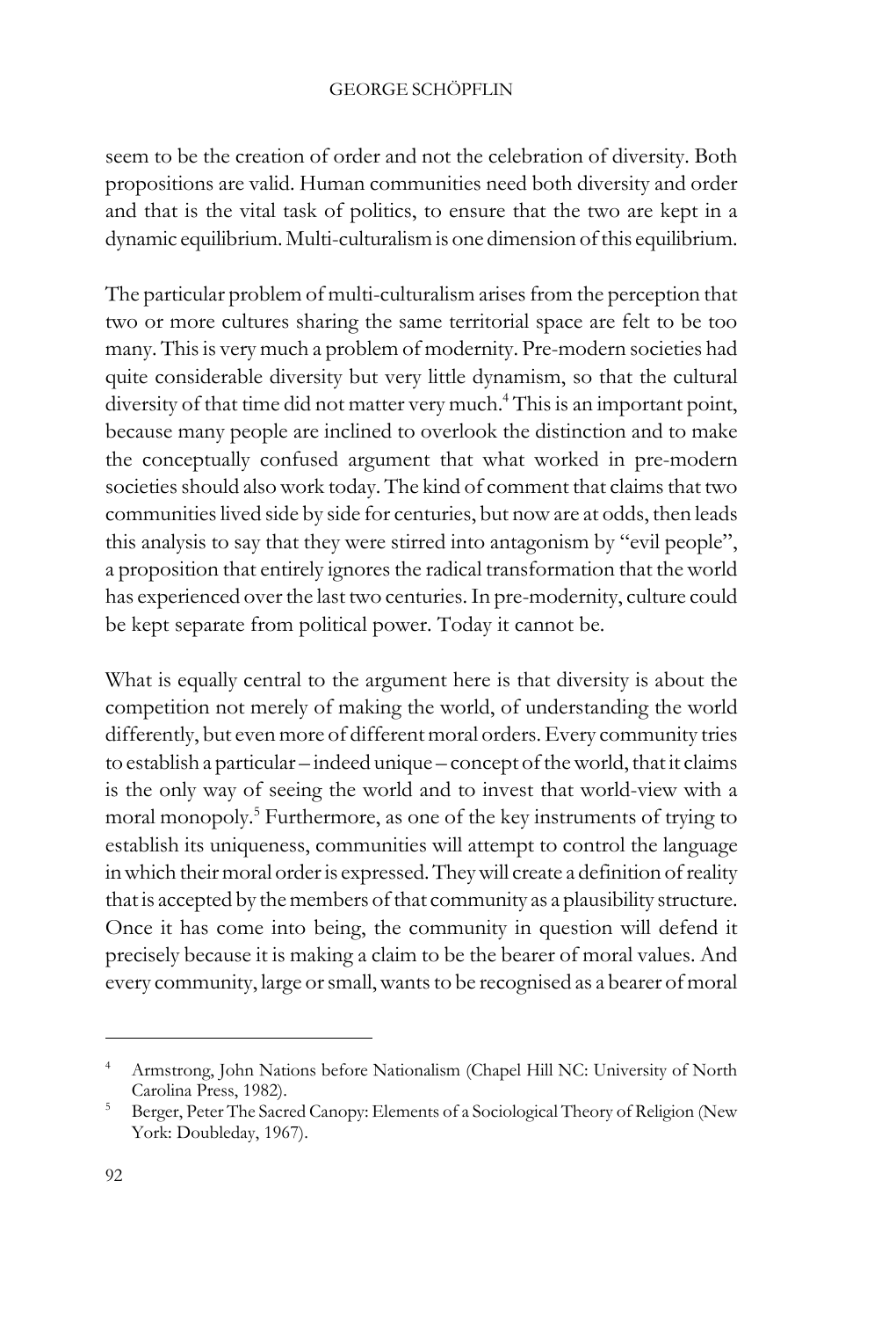values and to be accepted as a community of moral worth. And this is the core of the problem – we believe, we have to believe in the uniqueness and unique validity of our own system of moral values, and this has the result that we look with scepticism at the moral orders created by others. And when that other moral order directly challenges ours, we become indignant or angry or threatened. The competition of plausibility structures is always a difficult area and, once we add the dynamism of modernity to the mixture, it can – it does not have to but it can – become explosive.

#### **MULTI-CULTURALISM**

It is to prevent such explosions – the ones that can derive from inter-cultural, multi-lingual, inter-communal, inter-ethnic relations – that various devices have come into being and these are known broadly by the name of multiculturalism. The origins of the concept are very much in the Anglo-Saxon world, in the United States and the United Kingdom, and to some extent it bears the marks of these antecedents. The underlying idea is straightforward – to create an overall culture and the corresponding institutions by which all cultural communities living within a particular territory, usually that of a state, to find ways of articulating themselves and to preserve their cultural values. Where the Anglo-Saxon ideas differ from those used elsewhere is that they operate essentially in one language, English, and have very little idea of what is needed when multi-culturalism is, in fact, multi-lingualism.

As already argued, a language articulates a set of moral values and those who speak it will seek to preserve it. They will not be open to arguments of convenience, for example that they should abandon their languages and switch to the language of the majority. They argue that, on the contrary, in a democratic society as citizens of the state – and as taxpayers – they have the same entitlements as the majority and that includes the right to the cultural reproduction of their language or languages. To achieve this, they have to convince the majority, which will have been the primary agent in the creation of the state, that a democratic state cannot be sustained solely on the basis of majority ethnicity and that minorities are just as important in the formation of the state as the majority.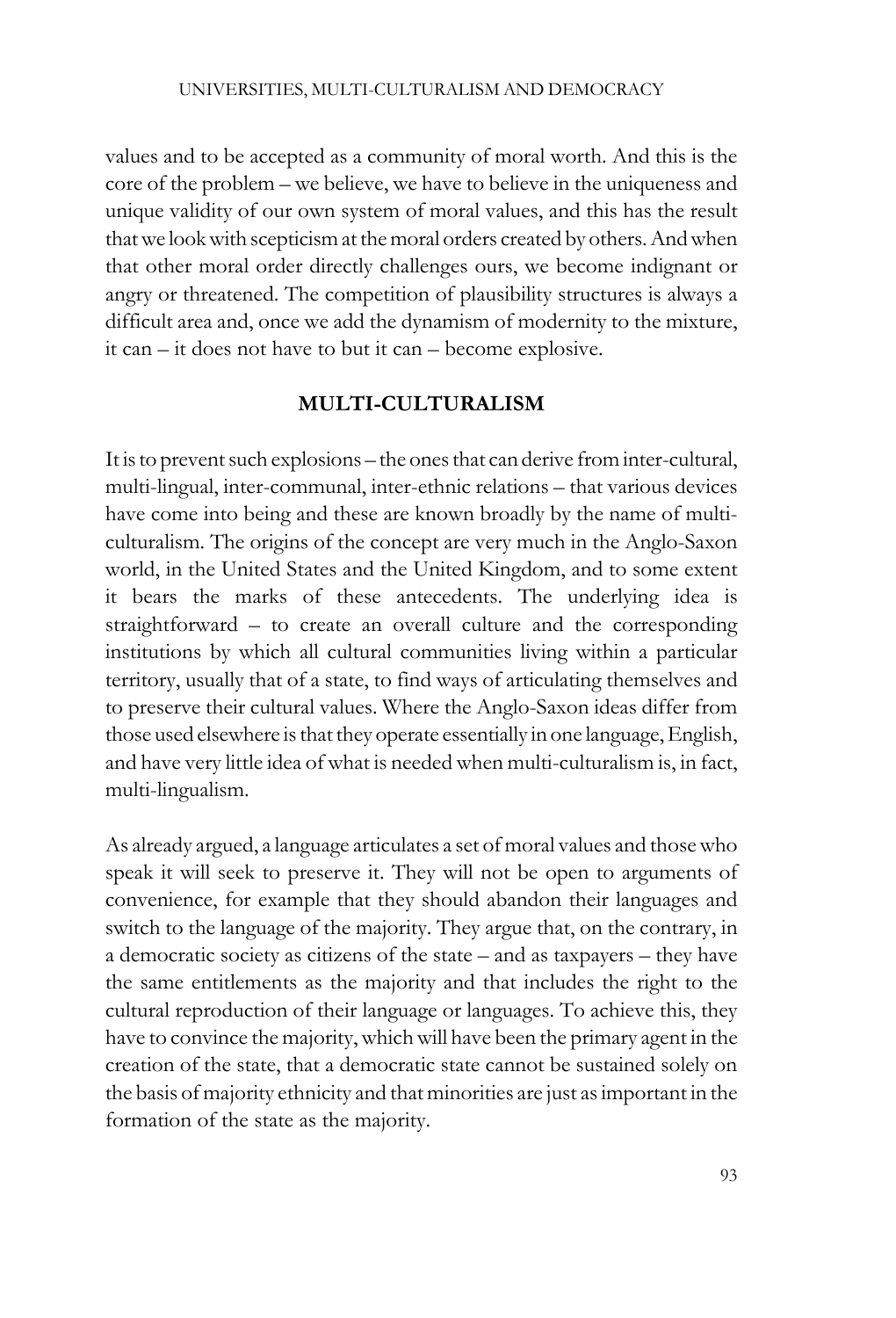Democratic theory and practice in Europe today generally accept this position, even if it is occasionally attacked by some who adopt a kind of universalist stance, who conflate demands for the right to use one's language with ethnic excesses. The problem with the multi-lingual variant of multiculturalism is that communication across cultures is much harder when different languages are involved. When everyone in a particular political community speaks what is the same language – language in the philological sense – it is relatively easy to negotiate difference and to accept diversity. Sometimes, indeed, the difference is simply ignored or screened out, it is regarded as marginal.

This neglect, benign or otherwise, cannot be sustained when two languages are in contact, because the speakers of both communities will be only too conscious of the complexity of dealing with members of the other community when their communication skills are continuously tested. The hard truth is that speaking more than one language is much harder than being monolingual. And, I need hardly add, speaking another language is not the same as knowing the culture which is expressed in that second language. This is the central point of diversity, that in another community things are done differently. For many, that difference – precisely because the difference is ultimately about different moral systems – can be offensive or threatening or dangerous. And that's where the culture and institutions of multilingualism enter, to play a stabilising role in giving security to all the communities involved.

At the political level it is vital that all the communities concerned should have a certain level of awareness of the needs of the other community. It will generally be counterproductive if they take things for granted. And the solution is communication, particularly at the elite level. Elites play a highly complex and distinctive role in multi-culturalism, one of which they are not necessarily fully conscious. They have to be active in the reproduction of their cultures and to do it in such a way as to avoid making inroads into the sensitivities of the other. Note that "other" can refer to either the majority or the minority.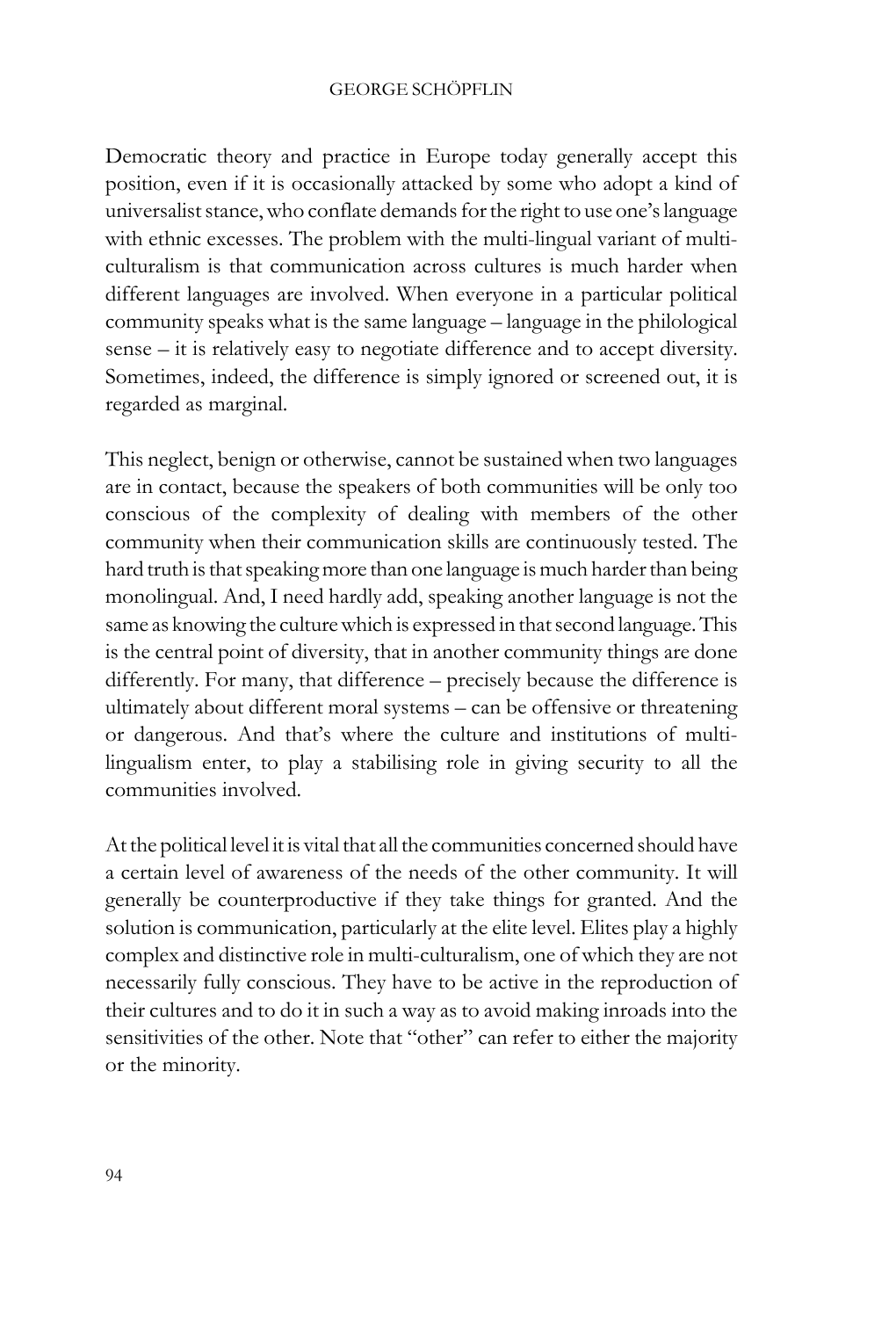Importantly, elites have to be ready to practise self-limitation. Self-limitation is a standard and necessary condition of democracy. It means not only obeying the laws, but also respect for the sprit of the laws. It means thinking ahead of the consequences of what one is doing and, if necessary, trying to preempt some of the unintended consequences of action. Crucially, it means acquiring some insight into how the other community constructs its view of the world and avoiding initiatives that would damage that. However, this is a counsel of perfection. It happens all too often that one community does not see that a particular course of action would cause damage of this kind. The solution, then, is to empower the minority in order to give it real or symbolic power to communicate to the majority that it is trespassing in a vital area, an area that the minority regards as threatening its cultural reproduction.

Why should minorities be placed in such a seemingly privileged position? Precisely because they are minorities and are, therefore, inherently in a weaker position. It can be seen as an application of the principle of checks and balances, of what should be the normal give-and-take of democracy. That proposition makes it sound easy. It is not. The politics of inter-ethnicity and multi-lingualism is among the hardest of political art forms for the very reason that has been argued here, that at the end of the day a language is the articulation of a system of moral norms and very few people are prepared to compromise what they see as right and wrong. By contrast, material issues, like the economy and class status, are relatively easy.

### **THE STATE AND MULTI-LINGUALISM**

My next proposition may well cause eyebrows to be raised. I am going to suggest that the state itself has an interest in securing the smooth, troublefree operation of multi-lingual life. Indeed, the state has an interest in promoting all the languages spoken within its territory. This sounds paradoxical if not actually idiosyncratic. The received assumption of the nation-state can be reduced to the equation "one state, one nation, one language". There was a logic in this assumption, and one that still has its adherents, and the logic was dictated by the needs of modernity. One of the central features of modernity in Europe was the rise of the modern state.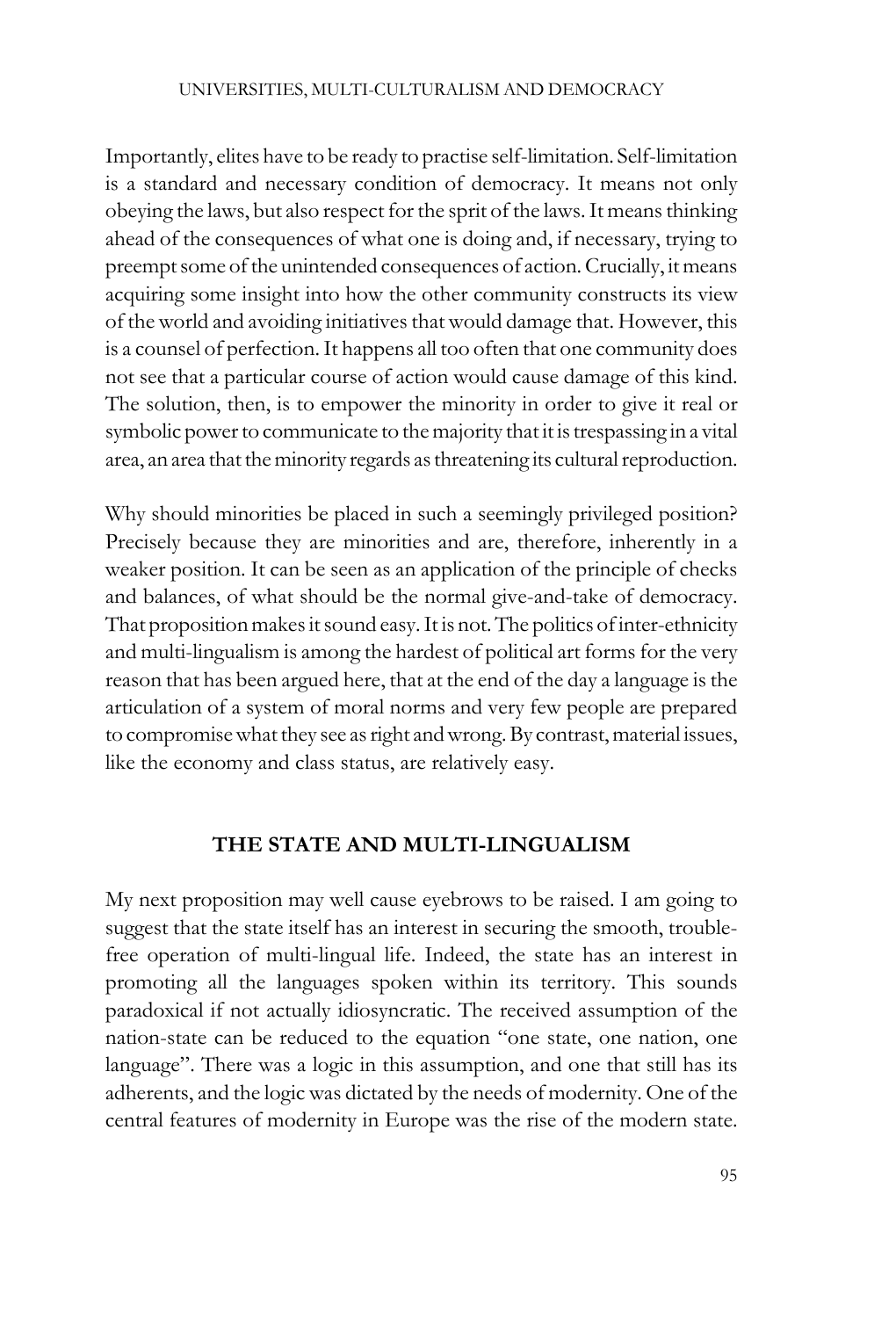This institution has been and still is extraordinarily effective in creating order and coherence, in providing stability and meaning in an increasingly complex and contradictory world and, in the best case scenario, making power accountable and thereby predictable. When it works this way, the modern state is very successful indeed in domesticating power and thereby banishing fear.

But there is a cost. To attain its objectives, the modern state had to condense power, to make the population capable of being rationalised by making them "legible" in the sense of making everyone conform to bureaucratic norms.<sup>6</sup> One of the most contradictory features of the modern state is that it is built on a modern bureaucracy – Max Weber's legal-rational administration – and bureaucracies operate by constructing a bureaucratic order. At this point we are back with the central dilemma of modernity – how much order and how much diversity should the modern state permit? With respect to diversity, the answer until very recently was "not much". But events have moved on and here the collapse of communism proved to be one of the great hinges of history, one that permits us to see that the solutions of the pre-1989 period were already inappropriate then and are increasingly so today. It is no exaggeration to claim that what contributed massively to the collapse of communism was that it offered no answers to the very complexity that it helped to create – an unexpected irony of history, if ever there was one.

Today, the state is faced with a major challenge, that of continuing to sustain the bureaucratic order and simultaneously giving diversity maximum room. The dilemma is that whereas previously the state very largely had the last word, this is no longer necessarily so and it is far from certain that the kind of order established by the state is acceptable to all. The outcome is both a higher degree of uncertainty and equally much greater scope for the expression of civil society and its initiatives.<sup>7</sup>

In all this complexity, the state has various interests. If it is to retain its legitimacy, it must sustain the civic order and this requires it to act as

<sup>6</sup> Scott, James C., op.cit.

Bauman, Zygmunt In Search of Politics (Cambridge: Polity, 1999).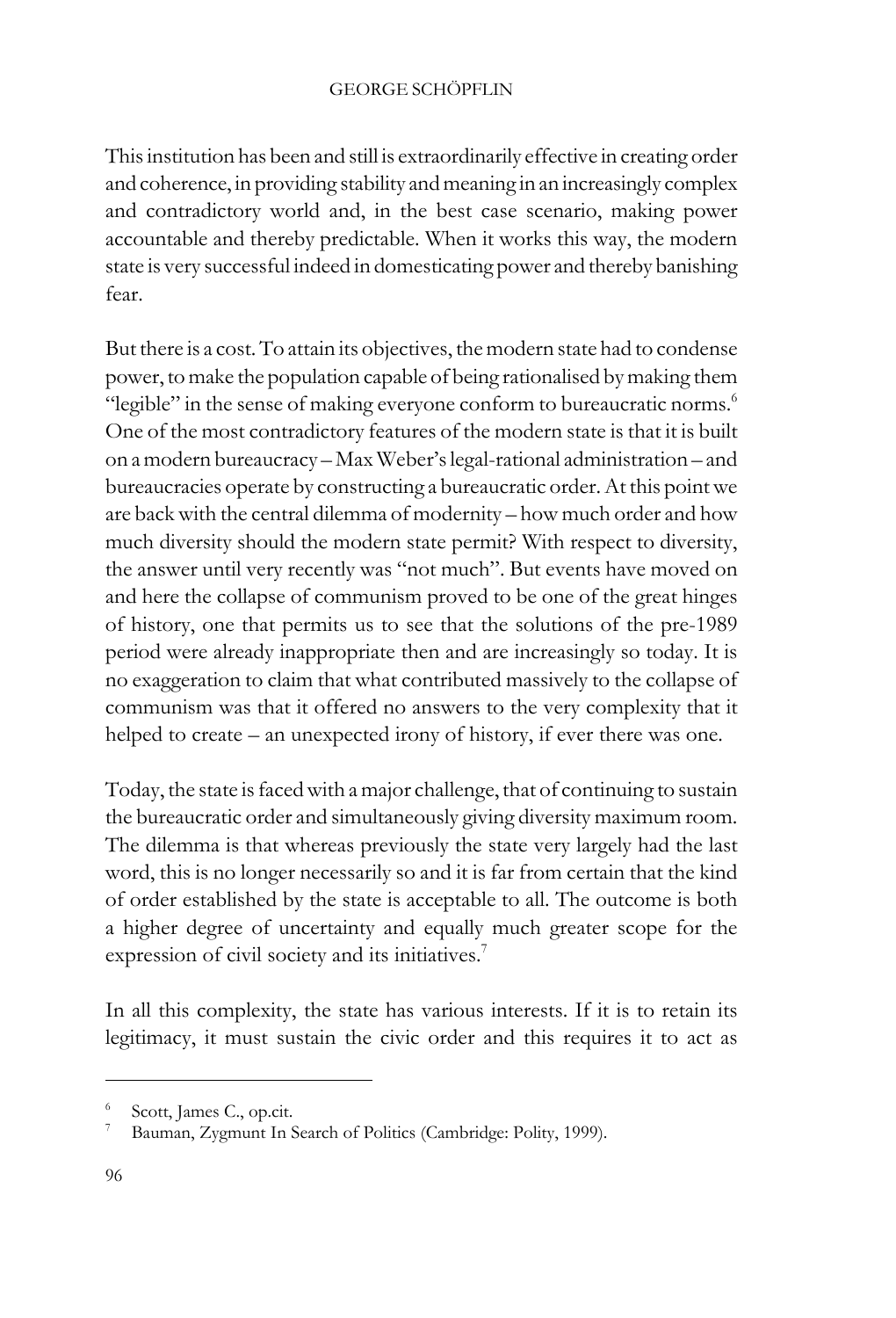guardian of a neutral legal order. When it comes to minorities, the role of the state is to ensure that all minorities – social as well as ethnic – enjoy the same rights that derive from citizenship as the majority. Only by creating the conditions in which minorities feel secure as citizens will the state secure its own cultural reproduction as legitimate in the eyes of the entire population. Furthermore, the state has a more distant interest in the political health of civil society – the abiding problem of the modern state is that it runs the constant danger of becoming the captive of its own bureaucratic norms and it needs the challenge of civil society to be aware of alternatives. From this perspective, the challenges posed by the existence of minorities supports the state in avoiding bureaucratic reductionism as long as the state is prepared to respond in a reasonably open fashion.

It follows from the above that the state has to have a degree of selfawareness, a capacity to identify its long term interests over short term convenience and to accept that it must support the growing diversity of society. This is seldom easy. But if the state is to satisfy the citizens – all citizens not just those of either the majority or the minority – it must become flexible in its responses to civic initiatives. In this connection, the neutrality of the state as between different parts of society is vital. Without neutrality, even if neutrality can never be absolute, the state will not be able to sustain its role as the protector of civil society, but will become partial and thus in danger of entanglement in its own partial rationality, its bureaucratic rationality or even worse, a bureaucratic rationality that is the exclusive possession of one language group. When it comes to multi-lingualism, therefore, the state must abandon all ideas that the state language is neutral. It is not, because as argued no language is neutral, every language is the bearer of moral norms that are specific to the group that uses the language in question. The task of the state is to maintain the dynamic equilibrium of modernity. Thus the state must secure the conditions for the development of all the languages used on its territory, at any rate to the degree that the speakers of that language demand it.<sup>8</sup>

McCrone, David The Sociology of Nationalism (London: Routledge, 1998).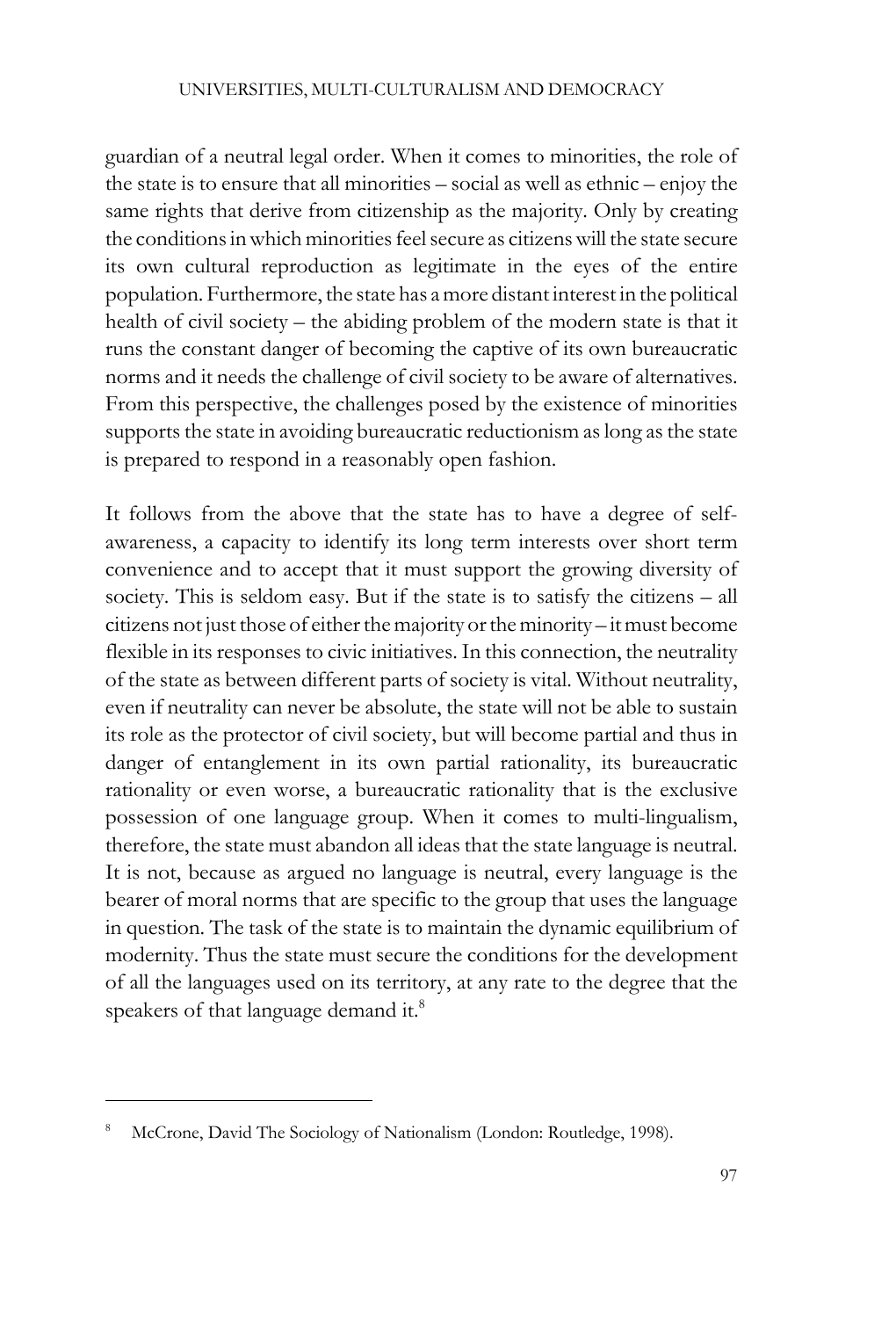There is a further issue here concerning the nature of the state. The modern legal-rational state achieved its aims by high levels of condensed power and established a bureaucratic order that was intensive and extensive. This modern state operated by insisting on creating substantial structures that administered rationality or claimed to. Size was seen as a guarantee of efficiency. That particular type of state is now being eroded and it is being replaced by a more flexible, more fluid kind of state, and which necessarily operates through smaller structures sand institutions. The private sector in the most developed areas of the West is steadily abandoning the large-scale concern and going over to smaller enterprises; the state is to some extent mirroring this. Integration is increasingly taking place through a complex mixture of state action, market relations and the impact of technology, which is global, state-wide and local, empowering all levels. The traditional state must adapt or accept failure.

## **THE STATE AND MINORITIES**

In general, states can afford to be generous in this respect. Not least, a state which is generous to its linguistic and cultural minorities will generally find that these minorities will evolve a consciousness and identity that is linked closely to that state, that their political and civic identity will be overwhelmingly constructed around the state and that the minorities' relationship to a kin state, if any, will be weaker. The examples of Finland and Switzerland come to mind here.

The attitude of the state towards the linguistic diversity on its territory must have two further dimensions – the cultural and the institutional. The cultural dimension in this context refers to the corporate culture of the state itself, to the way in which it carries out its tasks, the particularities of the application of bureaucratic order (eg. strict implementation or informal), the pattern of consistency in rule making and so on.<sup>9</sup> This is an exceptionally difficult area, for here the cultural expectations of the majority and minority can differ greatly. The best practice that the state can adopt is to permit the

Douglas, Mary How Institutions Think (Syracuse NY: Syracuse University Press, 1986).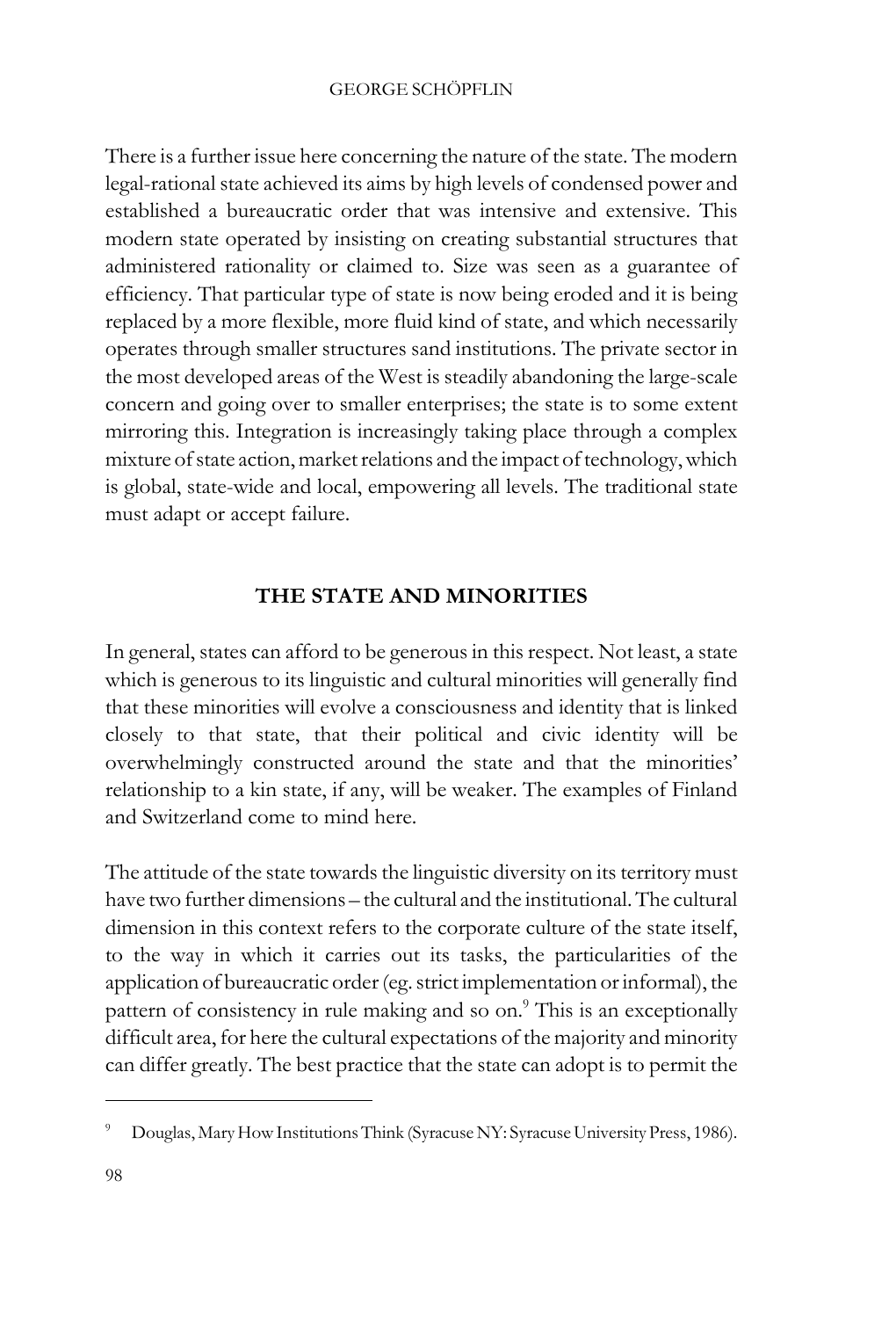#### UNIVERSITIES, MULTI-CULTURALISM AND DEMOCRACY

minorities or minority to take decisions at the level where the social knowledge of the minority is most effective. Where there is a serious conflict between majority and minority norms, some form of arbitration accepted as neutral by both is the best way forward.

The institutional framework of the state must similarly reflect the linguistic diversity of society. This can be tiresome from the perspective of the partisans of centralised bureaucratic governance, who tend to see all deviations as dangerous and threatening, but accepting the reality of the diversity not only coincides with democratic and civic norms, but is also supportive of long term stability and legitimacy. And there is a further aspect of institutional diversity that demands attention. Majorities find it quite extraordinarily difficult to understand that minorities want access not only to the material and institutional goods of the state, but also to the symbolic dimension of state power.<sup>10</sup>

Minorities want to be able to express their language in the public sphere, to make a public statement that the space in question belongs to them too. When they can do so, this strengthens their sense of security enormously, quite disproportionately to the effort or expense involved. Majorities seldom realise that minorities will even tolerate a relatively meagre level of participation in the material goods of the state if their symbolic articulation is accepted. Correspondingly, majorities tend to dislike this public articulation of the minority presence because it can be interpreted as a challenge to their undisputed power in the territory. In reality, in a democratic system that power has to be shared and that is what access to the symbolic dimension of the public sphere represents.

## **UNIVERSITIES**

Universities are a very special case of a state institution and it is this special status that helps to explain why ethnic majorities find it so extraordinarily difficult to permit the setting up of minority language universities. In effect,

Mach, Zdzislaw Symbols, Conflict and Identity (Albany NY: SUNY Press, 1993).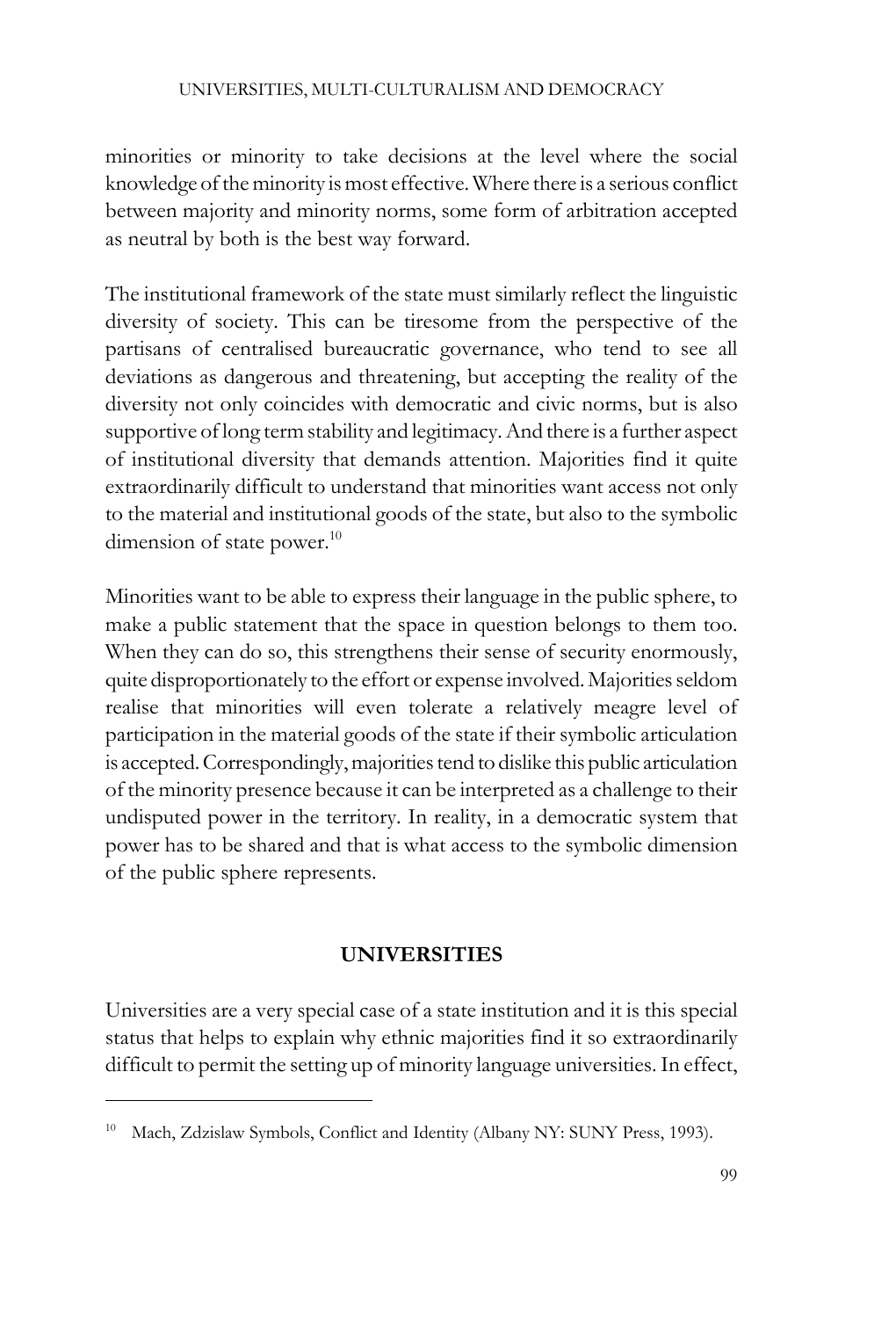there is only one fully independent minority language university system in Europe, the Swedish language Abo Akademi, in Finland, though there are quite few multi-lingual ones. On the face of it, the founding and running of a university should be a matter of educational policy, resources and the demand from the minority – something to be settled at the institutional level of politics. A minority of a certain size, an adequate level of literacy and of urbanisation should have no problem with providing the intellectual infrastructure for a multi-faculty university, though clearly it will not be able sustain certain rarefied areas of research. There are several minorities in Europe which match these criteria, hence the question must arise as to why there are so many more minorities than minority language universities.

The function of a university is customarily seen in terms of the quest for the truth, the expansion of knowledge and understanding and of educating the next generation. In reality, a university is much more than this. Given the enormous significance of and emphasis placed on cultural reproduction, on the prestige of high culture – the continuous development of a language in which high culture can be articulated – and the attainment of moral worth through access to high culture, the university is also a very significant locus of symbolic power.

Control of culture – values and aspirations, the way in which order and coherence are created, the perceptions of the world and its meanings – is of central importance to the modern state and the university is major factor in the production of culture. Not least, although modernity and reason claim to be universal, in practice they are expressed in a particular language and the status of that language, therefore, becomes of vital resource in the power structure of the state. No state likes competition at this level of its power, its effectiveness in ensuring that its control over the society is unchallenged, so that some states believe that they have an active interest in sustaining a linguistic monopoly over their territory, as far as they can.

The minority language is direct competitor, therefore, to the state and the minority language university demands an overt recognition of the state's plural nature. The minority language university symbolises a minority's separate political status and enables it to sustain its cultural reproduction.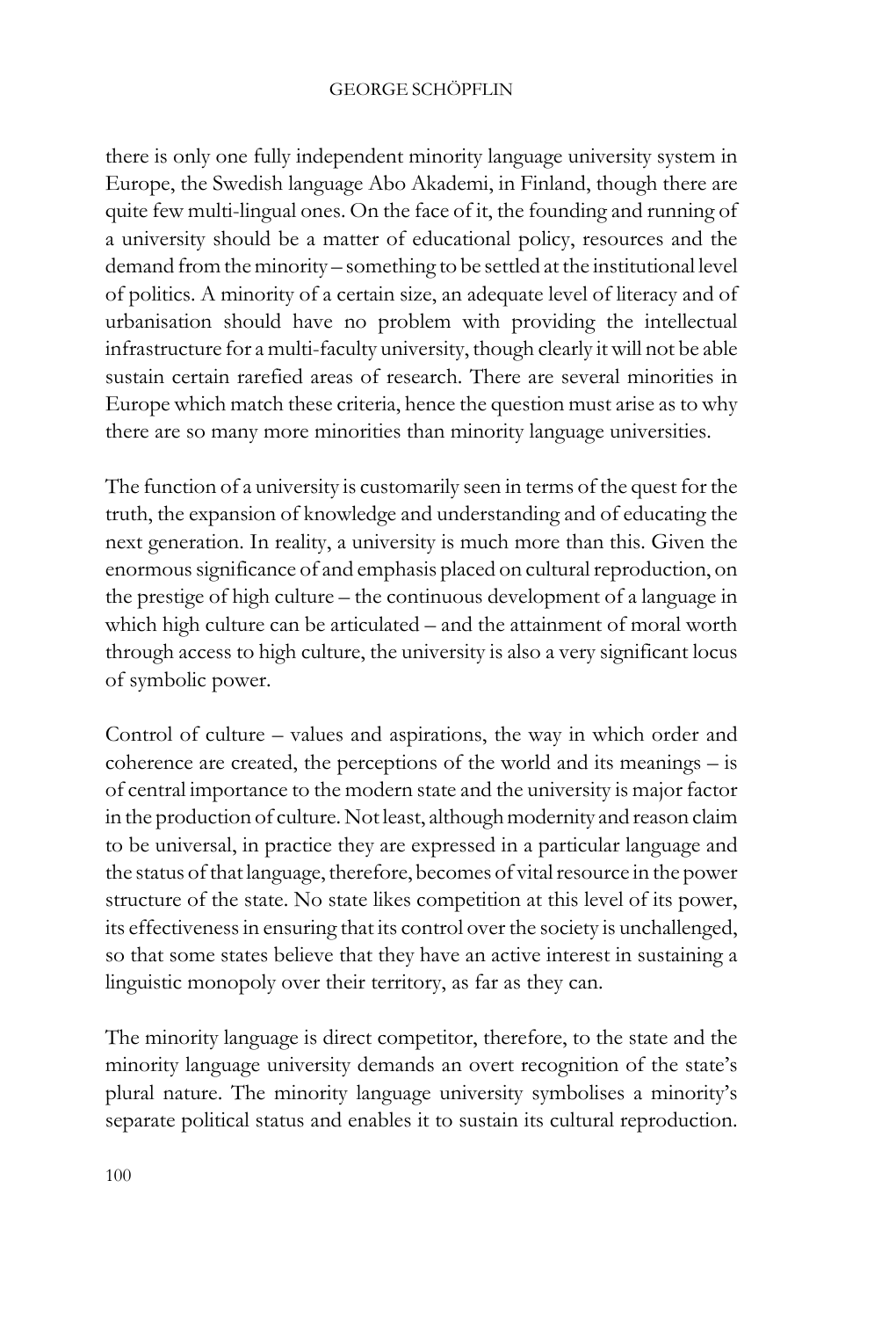Its existence sends a signal that its culture must be given full equality in the state. It gives direct access to symbolic capital for the minority. It provides access to high culture and a collectivity with a recognised high culture cannot be so easily ignored politically by the state as one that lacks it. Hence the university is a symbolic marker of moral worth both at home and abroad, so that equal access to power cannot be denied the minority. Once a linguistic minority has been granted the right to establish a university, the majority is simultaneously recognising the co-equal status of the minority language in all aspects of the country. Co-equality, therefore, implies that members of the minority are not, in fact, a minority at all (other than in the numerical sense), but a full constituent community in the state. In a word, they are fully equal citizens.

At the institutional level, the graduates of a minority university will demand jobs in the state and other bureaucracies on the same basis as majority community graduates and will want to work largely in their language. The implication of this argument is very far-reaching. It signifies that the minority in question is of equal moral and symbolic status to the majority, hence must have access to the symbolic goods of the state, which means that it has the status of a partner. This adds up to a very significant transformation in the position of the minority and can constitute the first step towards a consociational system, rather than a majority-minority one. But then that is what both democratic theory and cultural stability would suggest.

A multi-cultural and multi-lingual university can be regarded as a subtle variant of the minority university and one that conforms to current notions of multi-cultural and multi-lingual education. Although a multi-cultural university may lack some of the symbolic benefits that minorities expect the university to provide, as long as the university's commitment to multiculturalism is real and as long as this commitment is expressed at all levels – symbolic as well as educational – the loss will not be serious. And there will also be gains. The real gain is in educational policy. The hard reality is that states throughout the world are finding that the cost of higher education is rising inexorably and that they are less and less willing to shoulder this cost without any further scrutiny. Whereas once upon a time, when university education was the preserve of the few, of up to 10 percent of any one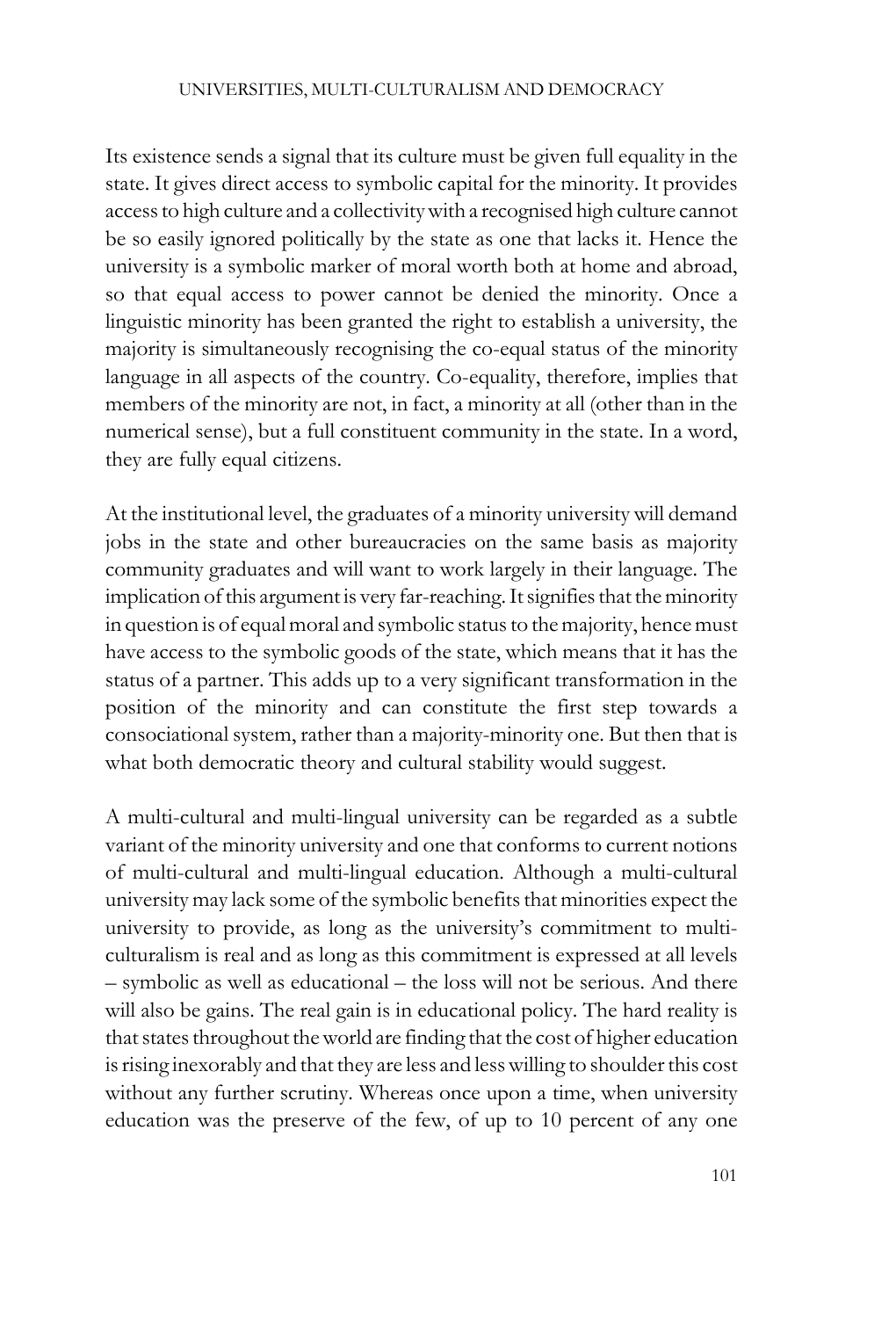generation, this is no longer the case. Democracy requires the state to make provision for mass education and when the state does so, it wants value for its money – for the taxpayers' money ultimately – and from that perspective, the unit costs of a university are very high.

Furthermore, while a university is there to reflect and examine the evergrowing complexity of the world, a minority university tends to run the risk of becoming cut off and being unable to generate the critical mass that will let it offer the service that its students expect. Universities are not immune to the dangers of conservatism and the dynamism of a multi-cultural institution, however difficult it may be in some ways, offers some guarantees that minority education will be up to date with the mainstream. A further advantage of a multi-cultural university is that it can become the vital institution where the elites of the different communities gain some knowledge of the other. In the long term, this knowledge is central to multiculturalism – it is a key form of social knowledge – in as much as it allows members of the elites access to the high cultural universe of the other community.

However, there are also some key conditions before a multi-cultural university can function effectively. It must at all times be conscious of its multi-cultural identity and mission. It cannot become the preserve of one cultural community. It must operate by the rules of the best practice of multiculturalism, which generally means a degree of goodwill on both sides and a readiness to avoid the kind of reductionism that interprets everything in mono-cultural terms. There must, therefore, be a corporate culture of transparency and accountability; decisions must be taken openly and procedures must be accessible to all. And multi-culturalism must be accompanied at all times by multi-lingualism, both within the activities of the university and in the public sphere. No one will pretend that multiculturalism is an easy way of running an institution, but the advantages unquestionably outweigh the disadvantages.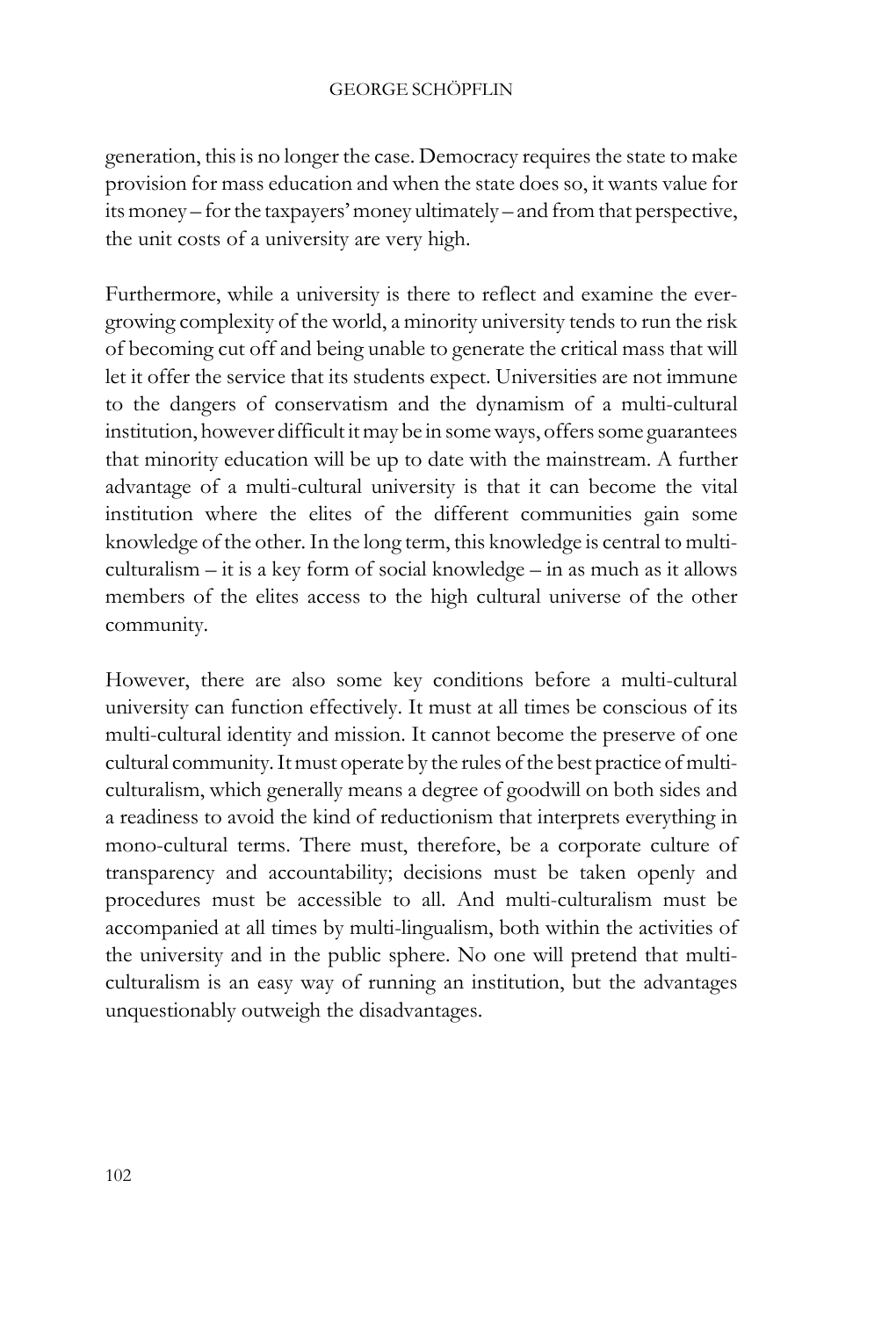# INTREGRATING DIVERSITY: IN EVERYBODY'S INTEREST

## MAX VAN DER STOEL

 $\ast$ 

*The following are excerpts from a speech by the then OSCE High Commissioner on National Minorities, Max van der Stoel, at the seminar "Integration Diversity in Higher Education; Lessons from Romania", which took place at Babes-Bolyai University in Cluj-Napoca, Romania on 7 October 2000.*

Rector, Ladies and Gentlemen,

> . . . The purpose of this seminar is to discuss the topic of multiculturalism generally, but specifically in the context of higher education in Romania. I thought that it would be most appropriate if a seminar on this theme would be held here at Babes-Bolyai University as this institution is steadily strengthening its reputation as an important center of multi-lingual and multi-cultural higher learning. . .

I would like to begin my remarks today by publicly expressing my satisfaction for the decision taken by the Senate in July [2000] to amend the University Charter. I think that this was an important step forward in codifying progress that had already been made and in setting objectives for the years ahead. I know that this decision was not considered ideal for many professors of the Hungarian line of study. Nevertheless, I think that changes have been introduced which go a considerable way to meet your concerns. I note, for example, that the amount of autonomy exercised by the various lines of study has been increased. This will allow the linguistic lines to develop and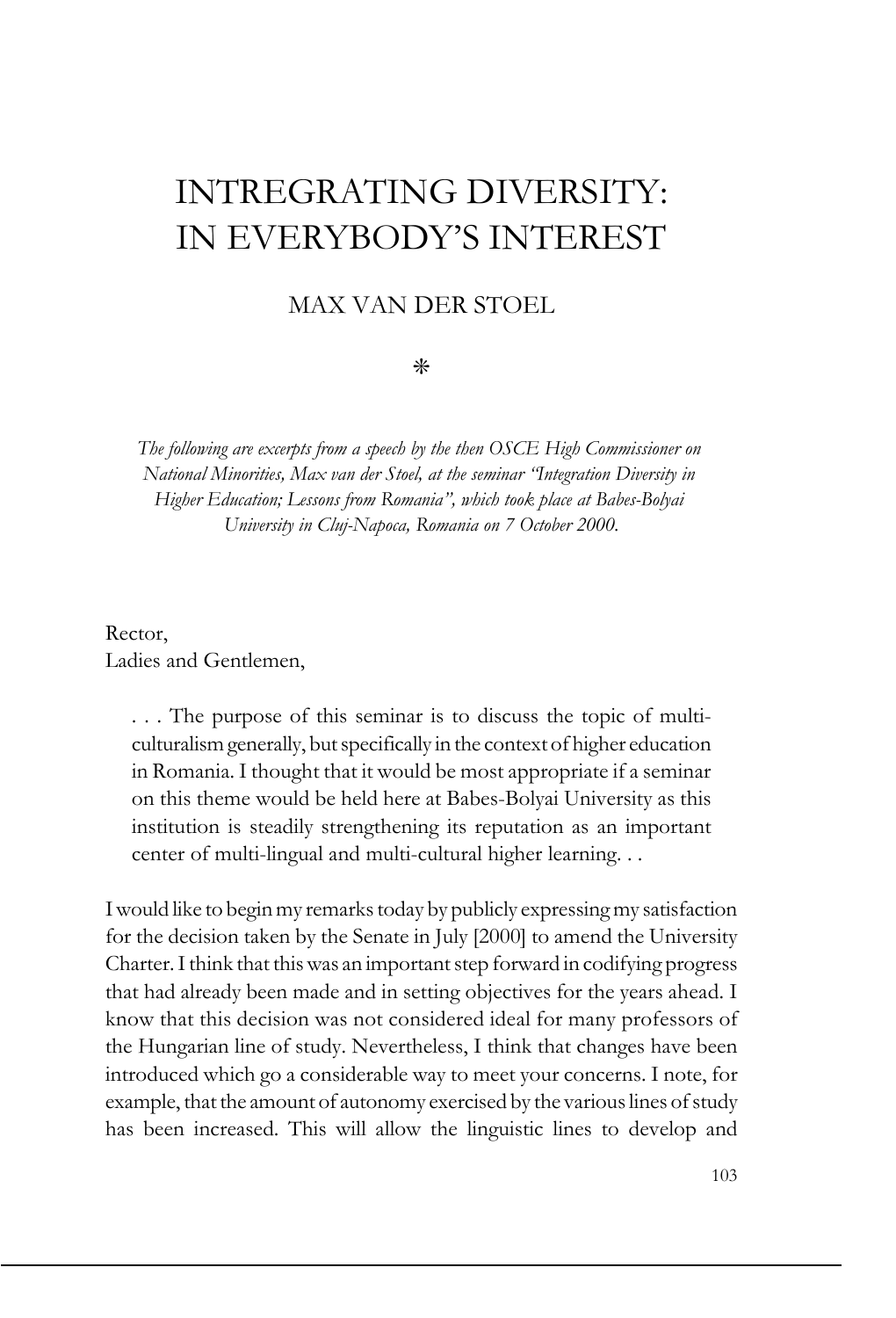safeguard their respective interests and control decisions that directly affect them. I am also encouraged by the fact that the number of courses in minority languages will be increased, particularly in the faculties of economics and law. I hope that targets will be included in the University's strategic plan to clearly lay out a timetable for expanding the number and range of courses in minority languages. These new opportunities for study should increase the percentage of the student population from minority communities and, down the road, widen the pool of potential young faculty who will be able to teach courses in Hungarian and German.

I would also like to note that commitments have been included in the revised Charter which explicitly refer to the fact that Babes-Bolyai University provides a framework for multi-cultural and multi-lingual contacts and offers equal training opportunities in Romanian, Hungarian and German. I encourage the University to continue on the path that it has taken in the past few years to strengthen all lines of study in order to achieve this goal of co-equality, keeping in mind of course the high academic standards for which this University is renowned.

I stress the importance of academic standards because too often debates about this and other Universities get bogged down in political considerations. Too often people on all ides of the argument lose sight of the main issue, which is education – a quality education. In my work I am sensitive to the desire of minorities to have higher education in their mother tongue and the symbolic importance that is attached to a University. Yet in meeting students in various Universities in a number of countries I have heard again and again that their main priorities are to have qualified teachers, a wide choice of subjects, good learning materials, a pleasant learning environment and facilities like Internet access. Whether this is achieved in a multi-cultural or unilingual environment, a private or a public institution, is a secondary consideration. Therefore, before one kicks around a University like a political football, one should stop and ask what the goal is and who the players are. That consideration should also apply to politics within the University.

With that in mind, I am encouraged by unequivocal language in the Charter that stresses the University's apolitical character. I see that steps have also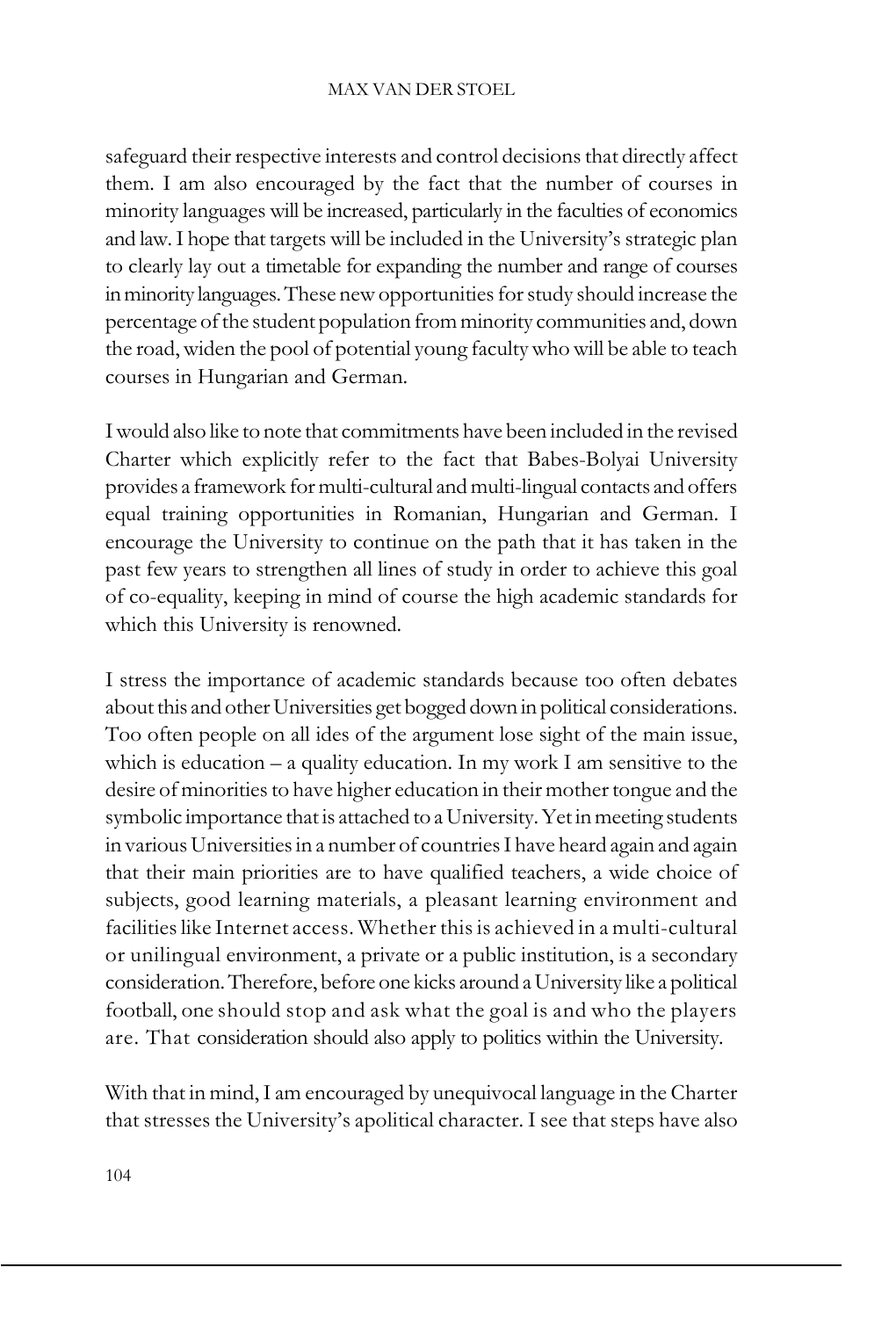#### INTREGRATING DIVERSITY: IN EVERYBODY'S INTEREST

been taken to seek peer review, and considerable emphasis is given to upholding high standards of education. I hope that curriculum development will also reflect the University's multi-cultural character.

Of course discussions concerning education, especially minority education, are never far removed from politics. Often, part of the problem in such discussions is that "multi-culturalism" means different things to different people. I am aware that there have recently been many discussions concerning multi-culturalism in Romania. But I think that more could be done to look at what issues lie behind this rather vague concept.

Allow me to begin the discussion by outlining some of my views on multiculturalism. To me, multi-cultural society is a matter of fact. There are very few ethnically homogenous States, and even those have immigrant communities. The traditional concept of nation-State where a distinct national group corresponds to a compact territorial unit seldom exists. The last century has given us plenty of evidence that efforts to forge mono-ethnic States are conflict ridden and doomed to failure. One must therefore start from the premise that almost all States in the modern world are multiethnic or multi-national, made up of different cultures: therefore multicultural. Nevertheless, the myth of the nation-State remains strong and majority cultures often seek to impose their identity. In a multiethnic environment the imposition of uniculturalism, through assimilation or otherwise, often comes at the expense of human rights and threatens minority identities. This causes friction. In an effort to avoid marginalization, minorities re-double their efforts to preserve and protect their identities. Positions on both sides harden.

## *How can we avoid or overcome such situations?*

The foundation is a strong basis of human rights. Democracy, based on the rule of law, is the fundamental framework for protecting human rights, including the rights of persons belonging to national minorities. Sometimes additional legislation is necessary to protect minority concerns. These rights do not privilege persons belonging to minorities, but act to ensure equal respect for their dignity, in particular their identity. They serve to bring all members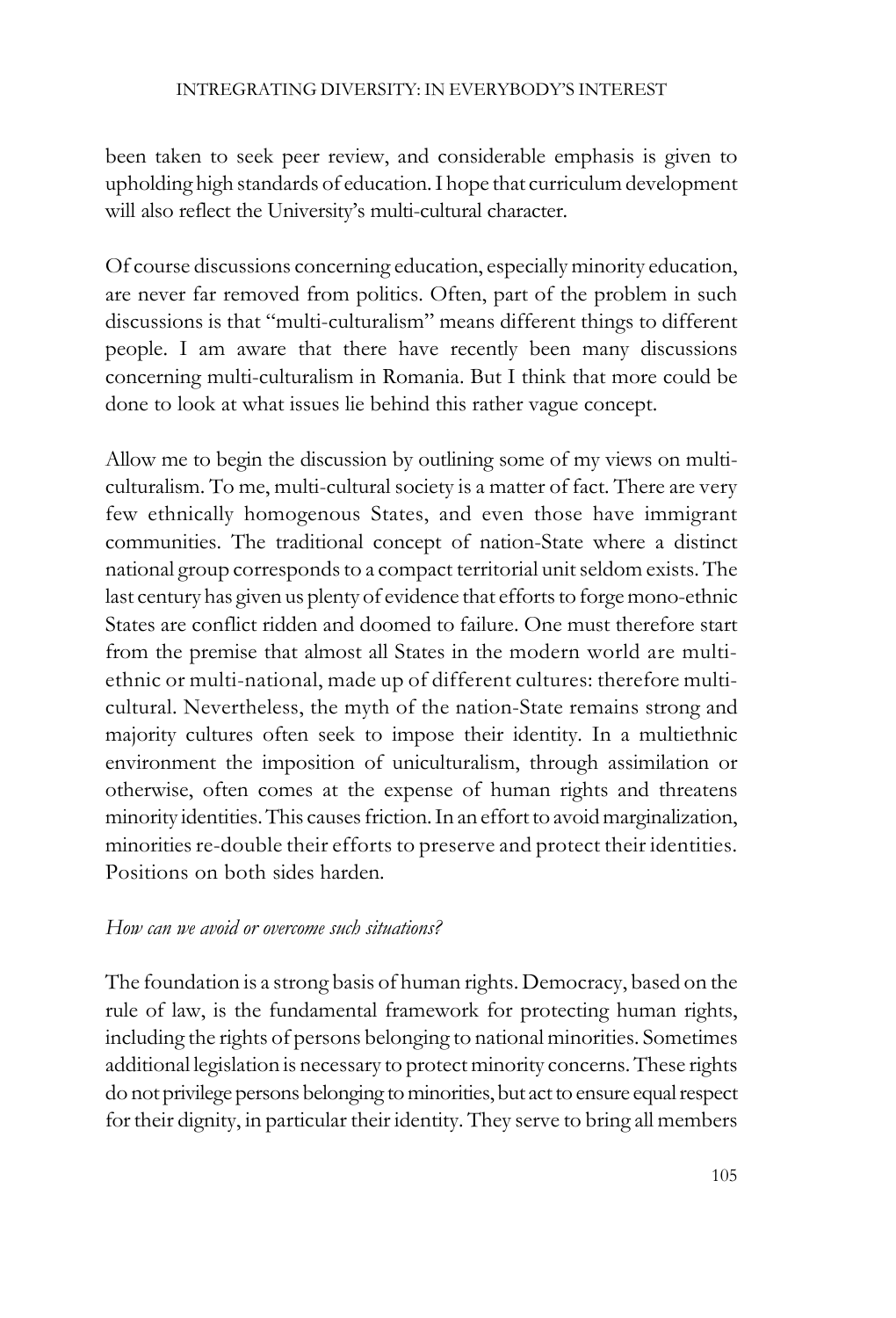of society to at least a minimum level of equality in the exercise and enjoyment of human rights and fundamental freedoms.

Recognition is also vital. People on all sides of the issue have to acknowledge each other, respect the opinion of their counterparts and recognize the equal rights and value of all individuals.

Such recognition is the basis for dialogue. Through dialogue, all participants can form a greater understanding of each other's interests and concerns. Through dialogue, they can find common ground and reconcile possibly conflicting positions.

Closely related to this point is participation. States should not only protect minority rights, but they should also establish specific arrangements for national minorities. Such arrangements enable minorities to maintain their own identity and characteristics while including them in the overall life of the State. It also means that minorities can participate in decisions that directly affect them. In the liberal democratic tradition, the more inclusive a political system, the more representative it is. I think that the participation of the Hungarian Democratic Union of Romania within the Government during the past few years is a good example of the mutual benefits of such inclusiveness.

Accommodating minority interests should not be interpreted as political correctness or pandering to special interest groups. Nor should it be diminished through tokenism or short-term concessions. Instead, there should be a genuine commitment to protect the ethnic, cultural, linguistic and religious identity of national minorities and create conditions for the promotion of that identity. After all, we live in a world of diversity. In order to be representative, democratic government and administration require structures and modes of societal interaction that satisfy the needs of all members of society. Since very few populations are ethnically homogeneous, it is almost inevitable that every State will have at least one minority. Depending on the size and concentration of the minority or minorities, this can affect questions like use of language, education, culture and participation in government. Fair and practical standards to protect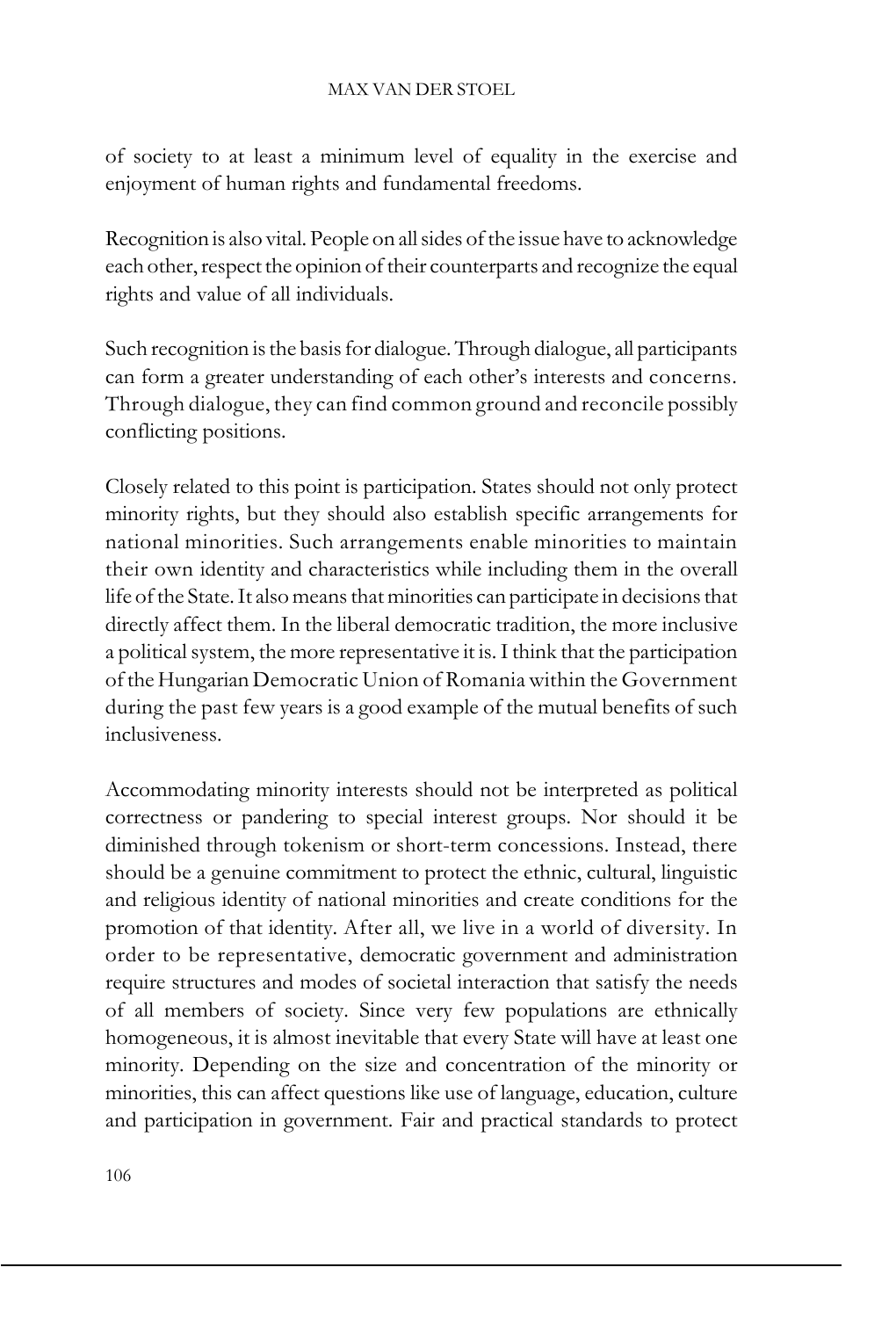#### INTREGRATING DIVERSITY: IN EVERYBODY'S INTEREST

minorities are therefore essential. So too are mechanisms to include minorities in public life. This is not only a question of implementing international standards. It is good governance.

The basic logic of integrating diversity is that everybody's opinion matters and that all members of society are equal. All of us define ourselves in different ways. Because we are all unique, we need to be allowed the freedom to express ourselves and to protect and promote our identities.

Another way of looking at it is what happens if we refuse to integrate diversity. Minorities are not going to go away. Governments may try to assimilate them, but this often causes a backlash. It also impoverishes society. In the same way that bio-diversity enriches our environment, cultural diversity strengthens the fibres of society. Minorities can be ignored or marginalized, but that merely strengthens their sense of isolation and makes them feel as though the State does not represent their interests.

Therefore, the best way to create a harmonious, prosperous and dynamic society is to realize the merits of pluralism and seek to integrate diversity. When integrating groups within society we must pursue equality, not in terms of sameness, but in terms of meaningful opportunities. This requires an attitude of mutual respect on the part of both the majority and minorities. It also requires a rejection of extreme nationalist views and policies. From open minds come open societies.

To summarize, the keywords, as I have already identified them, are human rights, recognition, dialogue, participation, inclusiveness, and equality of opportunity. The goal must be to find ways for people to express and enjoy their uniqueness while being conscious of, and contributing to, a greater collective, common understanding.

This process is not static. Cultures change, societies evolve, demographics shift. As a result, the configuration of a state, and relations within it, are constantly changing. Because society is dynamic, there can be no "model" of multi-culturalism. One does not achieve multi-culturalism; one adapts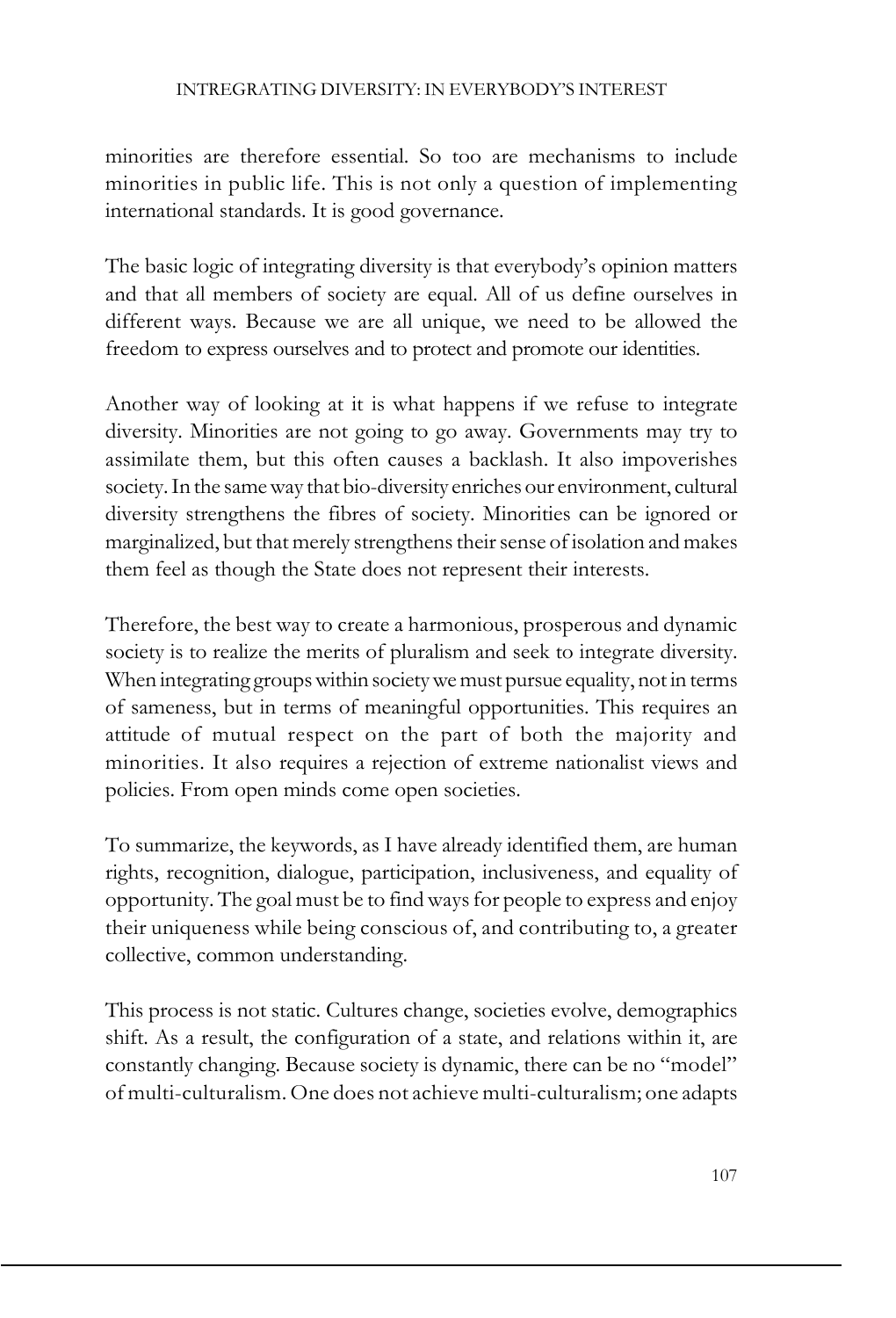one's societal frameworks to accommodate it. Those frameworks allow pluralism to flourish while maintaining the integrity of the State.

This University is a good example. The decision that you have recently made here to amend the Charter and further develop multi-cultural and multilingual education shows the ability and willingness of Babes-Bolyai University to evolve. I hope that opportunities for higher education in minority languages can be expanded at other Universities in Romania, especially in subjects not taught at BBU.

To conclude, emerging out of a century marred by exclusion, intolerance, and the fear of "otherness", it should be clear to all of us all that integrating diversity is a major imperative of our times. Education, because of its role in socializing and teaching the sense of common culture, has a leading role to play. This University, which has been shaped by the tides of history, can play a leading role in demonstrating how that can be done. You stand at the threshold of new opportunities for this country in an age of globalization, closer European integration and a new era for South-Eastern Europe. You are also the embodiment of the multi-cultural character of this country and play an important role in educating its leaders of tomorrow.

In these times of change, we are all expanding our horizons. Although the world is getting smaller, the extent of its diversity is becoming more apparent. Let us celebrate that diversity, internationally and within this country, and let us ensure that it has the freedom to grow. This means extending the international perspective of the University, while also making it truly representative and reflective of the cultural pluralism of Romania.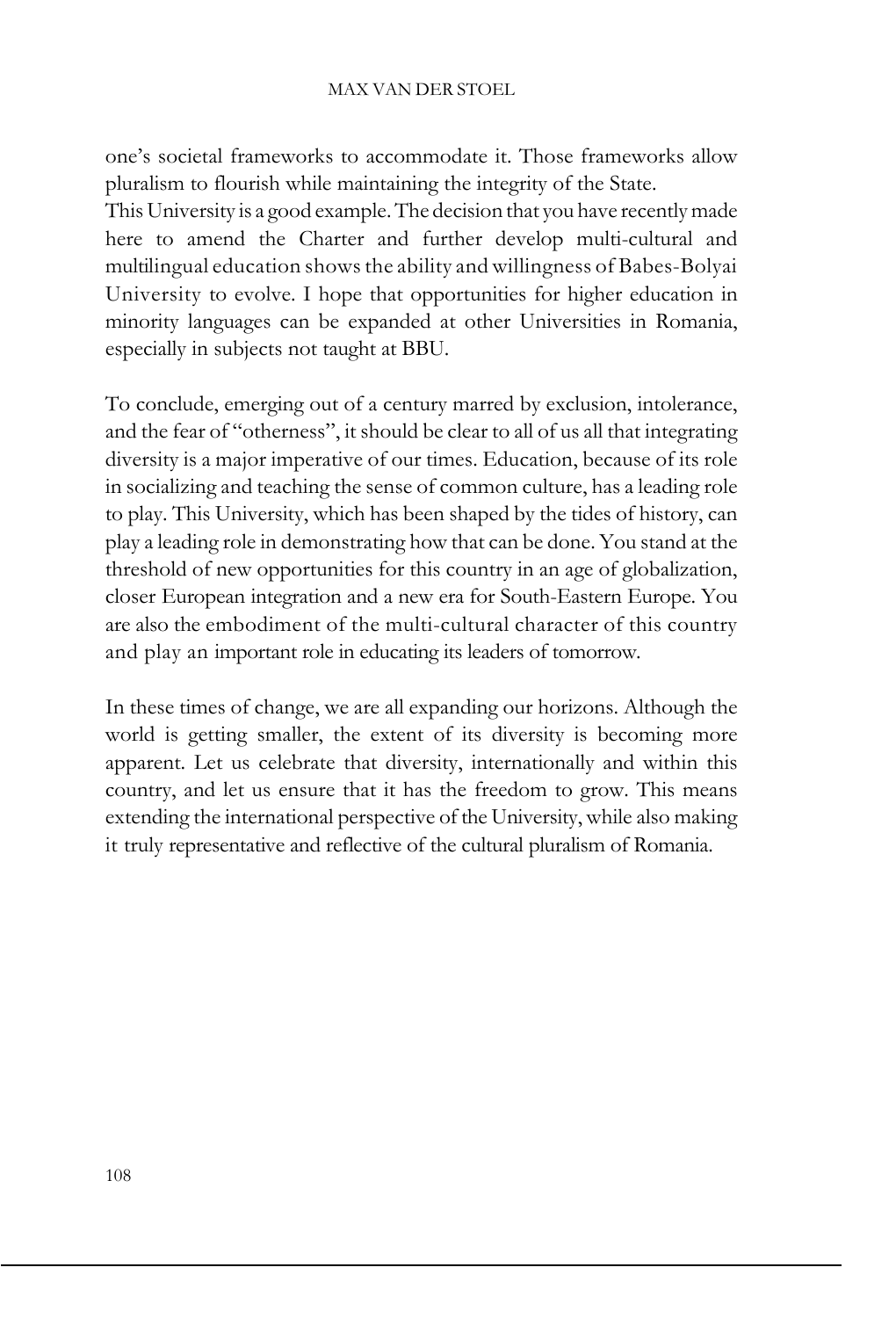# MINORITY EDUCATION RIGHTS IN EUROPE

# JOHN PACKER1

 $\ast$ 

#### **I. INTRODUCTION**

A frequent part of various disputes over minority education, including higher education, is the assertion and claim of rights – often *human* rights. While the catalogue of rights stipulated in international instruments has grown steadily since World War II, its content and scope is still not well known – not even by those who pursue their interests and articulate their claims in such terms. Thus, it is desirable that existing standards be clearly and broadly understood if debates, deliberations and determinations are to be informed and well grounded. This seems especially so for important public domains and emotive issues such as education and, more so, minority education which involves aspects of cultural identity vital to many groups, in addition to the general formation of responsible individual citizens (in the broad sense of the term).

With a view to informing policy- and law-makers, this article surveys the body of minority education rights applicable in Europe<sup>2</sup> (where they are most

<sup>&</sup>lt;sup>1</sup> Fellow, the Carr Center for Human Rights Policy, the John F. Kennedy School of Government, Harvard University, and Visiting Assistant Professor of International Law, the Fletcher School of Law & Diplomacy, Tufts University; former Director, Office of the OSCE High Commissioner on National Minorities.

 $2^2$  For the purposes of this paper, the notion "Europe" is understood in the largest political sense, referring to an international society of values articulated through various intergovernmental arrangements within the area of the Organization for Security and Co-operation in Europe (OSCE) – running East from Vancouver to Vladivostock and comprising all the States of the former Soviet bloc and NATO together with the non-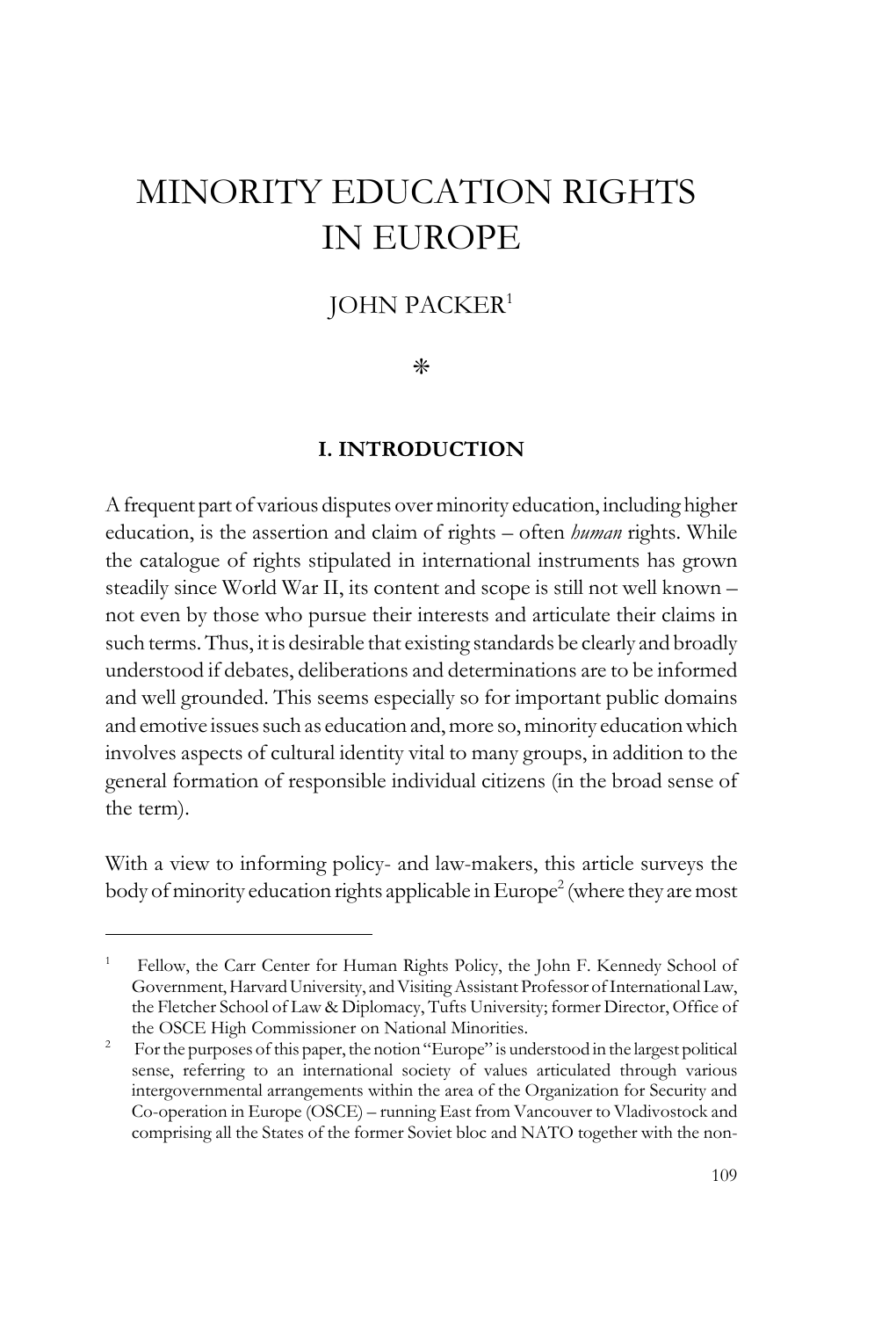developed). As this is an already substantial set of standards, this article will mainly describe and recite the provisions of existing instruments without reference to a growing jurisprudence.<sup>3</sup> It will also proceed in a logical order of entitlements from the basic freedom of, and rights to, education in general through to higher education in particular. This last area has implications also for primary and secondary education in terms both of teacher-training and of preparation for scholarly pursuit at tertiary level in minority-related matters.

# **II.THE NATURE AND AIM OF MINORITY EDUCATION RIGHTS**

The nature of the rights to be discussed take the form of standards composed through international relations and law which create entitlements for rights-holders (human beings) against the State which has jurisdiction (whether on the basis of territory or personal/citizen affiliation). "Minority rights" form, as a category, part of the corpus of human rights; they are additional to all other human rights and are "special rights" insofar as they are enjoyed by a limited category of human beings (i.e. persons belonging to minorities). Human rights relating to education include both generally applicable human rights (i.e. entitlements extended to all human beings, without discrimination) and special rights to be enjoyed only by persons belonging to minorities.<sup>4</sup>

aligned and neutral States of continental Europe.

<sup>3</sup> For a general treatment of the right to education, see *The right to education; Towards education for all throughout life* (Paris: UNESCO Publishing, 2000). On minority education rights, see P. Thornberry & D. Gibbons, "Education and Minority Rights: A Short Survey of International Standards", *International Journal of Minority and Group Rights*, Vol. 4, No. 2 (1996/97), pp. 115-152; for an up-to-date analysis, see P. Thornberry, "Education Rights and Minorities" in Z. Machnyikova, J. Packer and S. Ratner (eds.), *Contemporary Issues in the Protection of Minorities in Europe* (Kehl am Rhein: N.P. Engel

Verlag, forthcoming). 4 On the issue of who exactly belongs to a minority, see: J. Packer, "On the Definition of Minorities" in K. Myntti and J. Packer (eds.), *The Protection of Ethnic and Linguistic Rights in Europe*, Turku/Abo: Abo Akademi University (1993), pp. 23-65; and J. Packer, "Problems in Defining Minorities" in D. Fottrell & B. Bowring (eds.), *Minority and Group Rights in the New Millennium*, The Hague: Kluwer Law International (1999), pp. 223-274.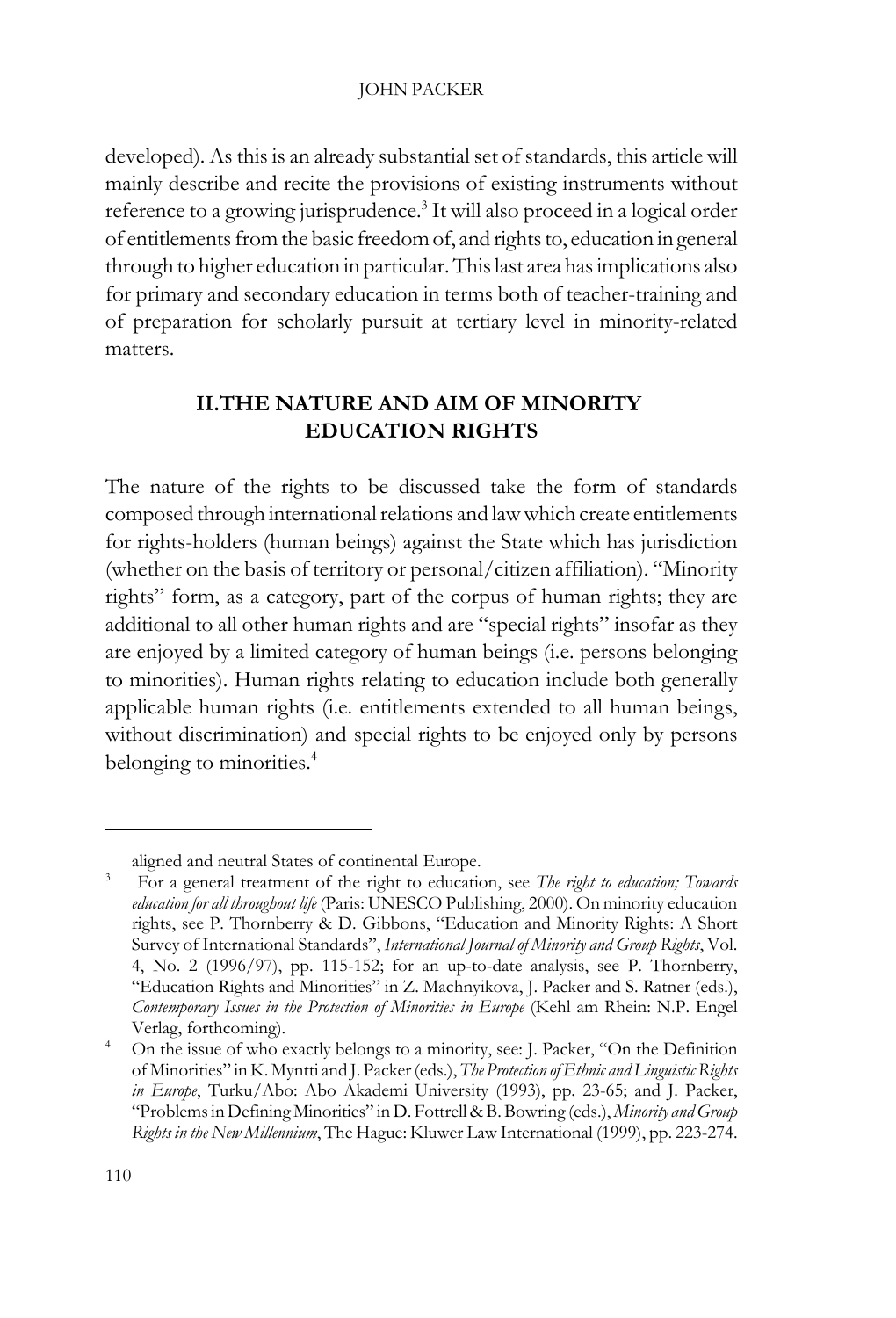From the perspective of the composite of relevant international standards, I have elsewhere summarized the aim of generally applicable human rights relating to education as follows:

The essential content of all education in a free and open society is directed towards the formation of mature adults capable of responsible citizenship. This means to equip young people to become free agents able to choose and pursue their own interests and to contribute to a vibrant society.5

The aim of special rights relating to education only to be enjoyed by persons belonging to minorities is to achieve equality with persons belonging to the (sometimes amorphous) majority insofar as education affects matters of dignity (including, importantly, cultural, linguistic and/or religious identity) and life-chances. This is to say that, through normal majority decisionmaking relating to matters of education, the choices of the majority (e.g. language of instruction and curriculum) will necessarily disadvantage and may prejudice the opportunities for equal dignity of persons belonging to minorities. Special minority rights, therefore, aim to correct this effect by making accommodations for the diversity of interests and desires which exist in every society. Importantly, the particular scope of diversity which is to be accommodated is limited to matters of culture, language and religion; we are not concerned with just any interests or with the desires of any kind of minority.<sup>6</sup>

These aims, of both human rights in general and minority rights in particular, fit within and follow from the overall aim of international human rights law: to contribute to peace and security between States and, thereby, to facilitate economic and social development for all. This follows the linear logic that respect for human rights establishes a just order within States which is

<sup>&</sup>lt;sup>5</sup> Ultimately, it is to facilitate freedom with a view to attaining peace, security and security; see J. Packer, "The Content and Aim of Minority Education from the Perspective of the International Instruments", *International Journal of Minority and Group Rights*, Vol. 4, No. 2 (1996/7), p. 171.

<sup>6</sup> See Article 27 of the International Covenant on Civil and Political Rights; see also J. Packer, "On the Content of Minority Rights", in J. Raikka, *Do We Need Minority Rights? Conceptual Issues,* The Hague: Kluwer Law International (1996), pp. 121-178.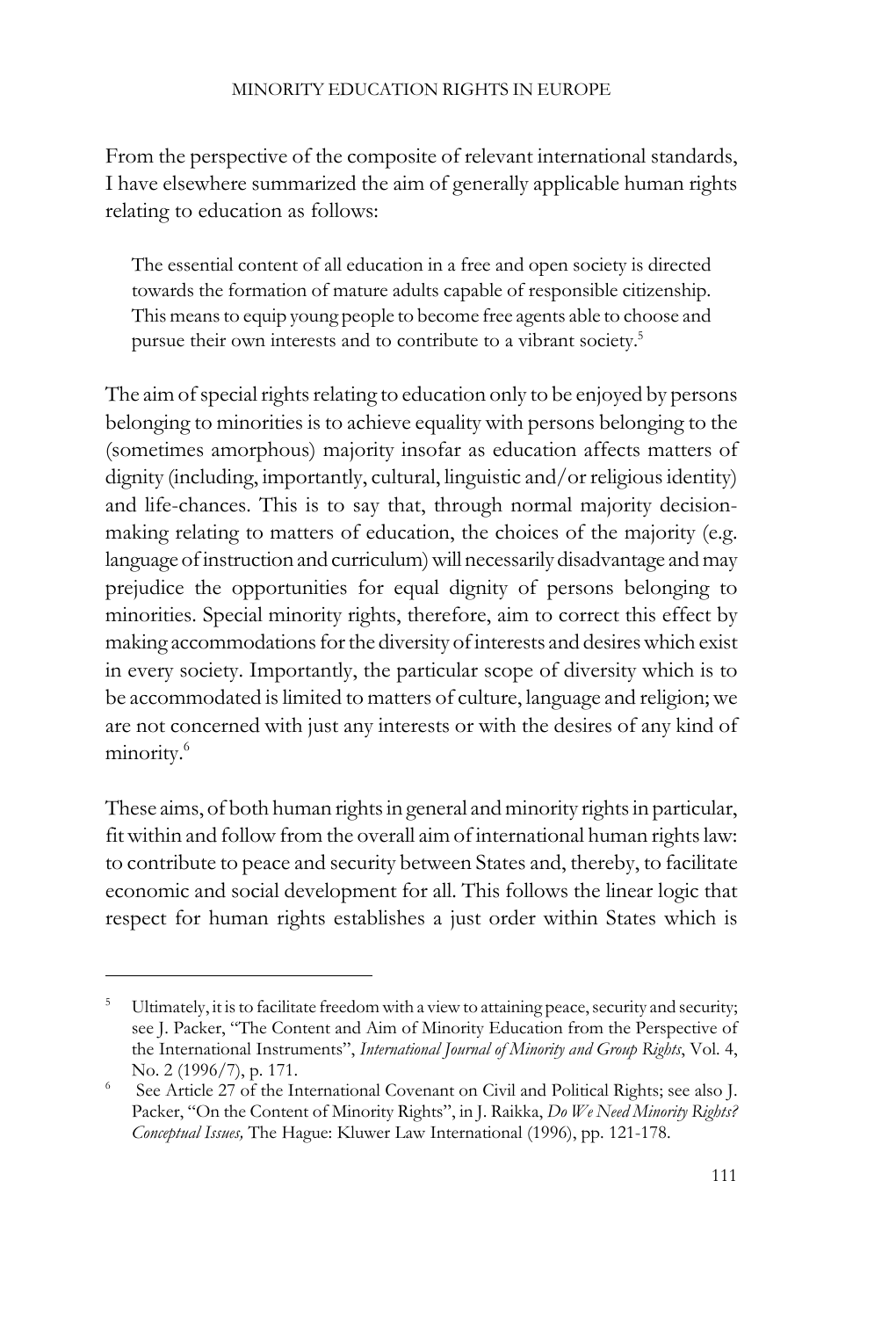necessary for peace and security between States, and that on this basis social and economic development may be pursued within and among States.<sup>7</sup>

The rights in question are not merely matters of theoretical conjecture. They are part of an existing and remarkably consistent catalogue of international standards which constitute accepted norms of behaviour (containing both prescriptions and proscriptions) elaborated and adopted by States as matters of contemporary international relations. The body of standards arises from varying sources, both legal in nature (treaties and custom) and nonlegal/political in nature (declarations, accords, plans of actions, etc.). They include varying degrees of precision and detail, ranging from super norms through principles to rules (including jurisprudential clarifications). In general, the standards are articulated and accepted as minimums of behaviour, but they do sometimes (as is the case for educational standards) direct States towards maximalist ends: to achieve the most possible, to do the best. Moreover, it is in the nature of human "rights" that they impose duties upon States, whether or not the rights-holders necessarily seek their rights or otherwise bring or indicate claims (whether needs or desires).

The broader commitment of all OSCE participating States, unequivocally expressed in the 1990 Charter of Paris for a New Europe, is to democratic governance and market economies dedicated towards the free and full development of all societies. Key among the substantive and institutional elements necessary to facilitate and fulfill this objective is the Rule of Law and respect for human rights, including the rights of persons belonging to minorities. Due to its particular history, it is perhaps not surprising that Europe, first through the OSCE and then through the Council of Europe, has led the way in elaborating standards for the protection of minorities. This began notably with the 1990 Copenhagen Document of the (then) CSCE Meeting on the Human Dimension (encompassing human rights and humanitarian concerns). Among these first elaborated minority rights are provisions addressing specifically educational matters.

<sup>7</sup> See Preamble and Article 1 of the UN Charter, and also the "decalogue" of the Helsinki Final Act.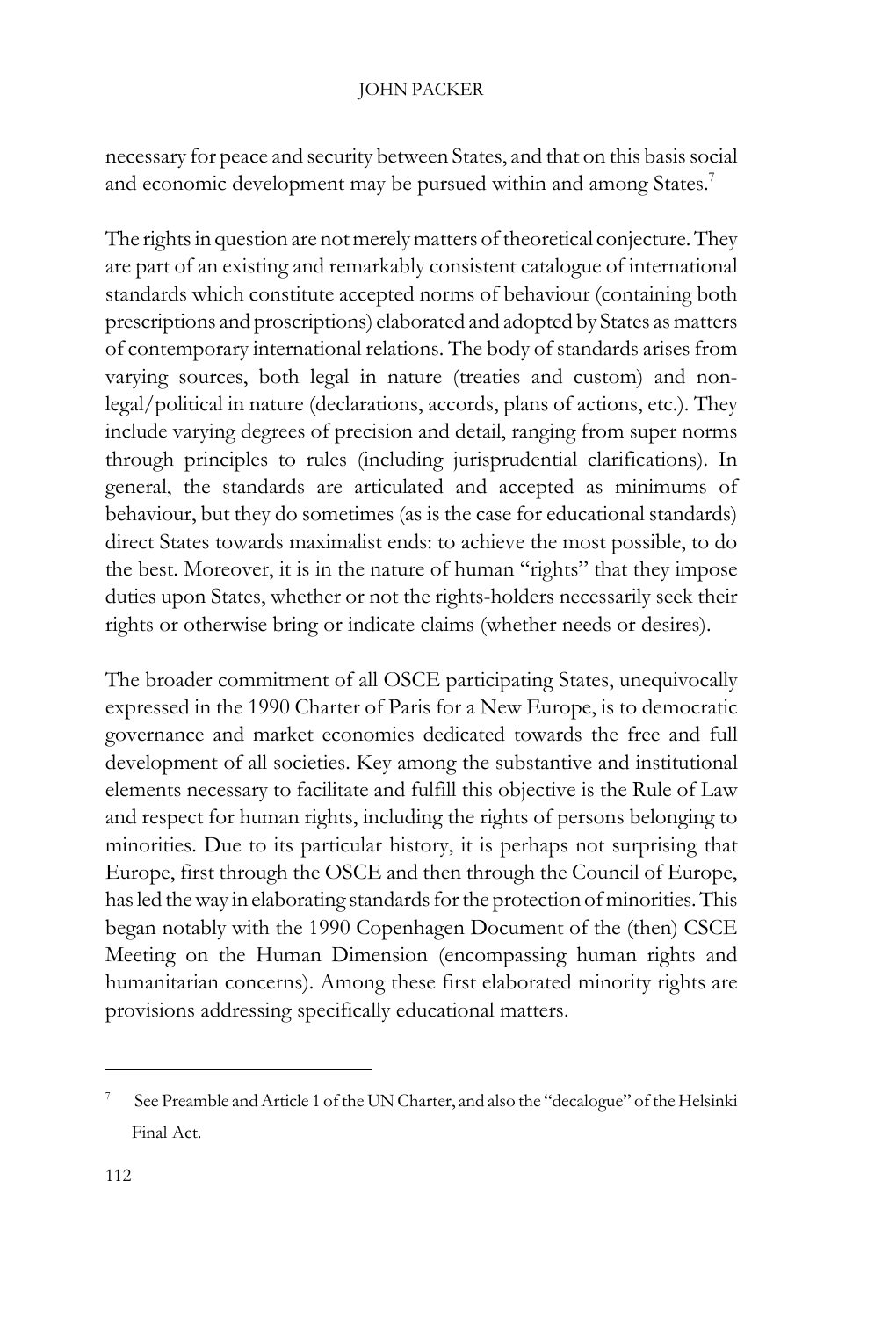#### MINORITY EDUCATION RIGHTS IN EUROPE

It is, of course, a separate and subsequent question whether or not a particular State is bound by a particular provision of some instrument. This is a question of the specific application of international obligations and commitments. However, it must be underlined that OSCE standards are political commitments binding upon all OSCE participating States. Actual application of the body of relevant standards will turn upon the particular mix of obligations and then also entail consideration of relevant domestic law (constitutional and ordinary legislation, together with jurisprudence and administrative practice). Specific application must also, of course, respond to the particular features of the situation, including the claims (needs and desires) of rights-holders and consideration of the resource limitations of the State. So, what State X can and must do in terms of policy and law, in application of the relevant standards, is always a specific and unique calculation.

Perhaps distinctive of the OSCE with its commitment to democracy is the evolving notion of "good governance". This notion – following from the premise of equality and the principle of non-discrimination – is helpful in directing policy- and law-making in democratic societies committed to equal respect of the human rights of all, implying that the State must do its utmost for each and everyone… not just for the cultural or linguistic or religious majority (*inter alia*, not just for the so-called State-forming nation), and not just for those persons who voted for those presently in government. Indeed, it suggests that the State should especially concern itself with those belonging to minorities, i.e. those who do not share the interests or needs or desires of the various majorities but may be subject to or affected by them as a result of majority decision-making. The notion of good governance stands in stark contrast to the normal discourses of human rights and of minority discourses more generally. Effectively, "good governence" reshapes discussions away from minimalist approaches about "the least" the State must do (or may wish to do) and challenges the State to pursue a maximalist approach responding to the question: Given the possibilities and the aim of maximizing freedom for all, why would the State not do what people need and want? From this perspective, policy- and law-making in the democratic State committed to human rights for all becomes a matter of problem-solving. Valid excuses on the part of governmental authorities may include the absence of resources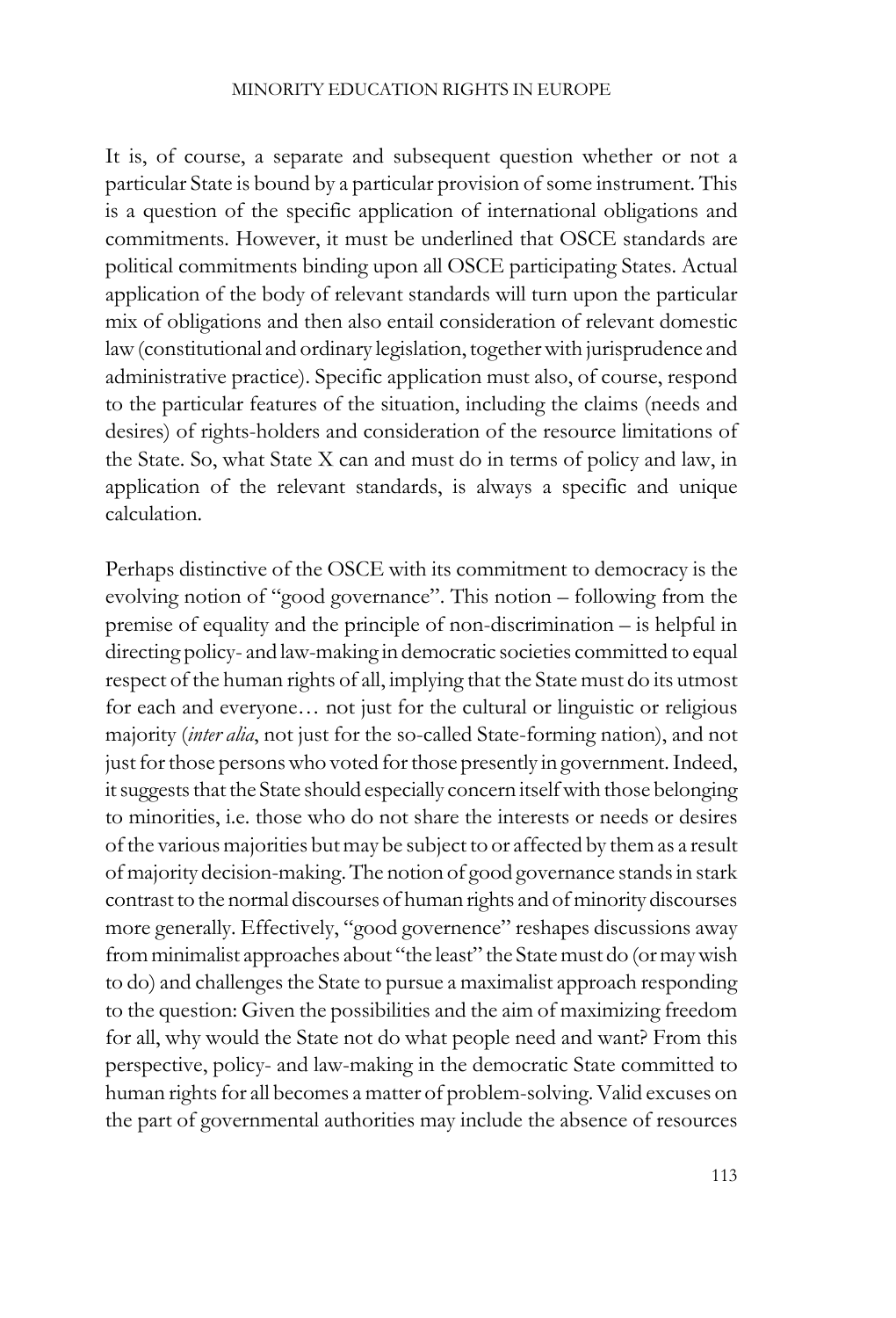or concerns about fairness (notably equal opportunities for others), but these are to be established by reference to facts. Invalid responses from States would be arguments that the State and/or majority does not care to act or to share the resources of the (whole) State amongst the (whole) population, including persons belonging to minorities.

# **III. SUMMARY OF RELEVANT RIGHTS**

Rights relating to education which may be relevant for persons belonging to minorities include, as noted above, both generally applicable human rights and also special minority rights. I will begin by selecting and summarising the generally applicable human rights which are relevant, moving from the universal level (i.e. those elaborated in the context of the United Nations) and then turning to the European level. A summary of the relevant additional/special minority rights will then follow, also moving from the universal level to the European level.

# **A. HUMAN RIGHTS RELEVANT TO EDUCATION**

(i) *A "right to education"*

A generally applicable right to education is articulated at the universal level. Article 26(1) of the 1948 Universal Declaration of Human Rights (UDHR) provides as follows:

Everyone has the right to education. Education shall be free, at least in the elementary and fundamental stages. Elementary education shall be compulsory. Technical and professional education shall be made generally available and higher education shall be equally accessible to all on the basis of merit.

This right is similarly articulated in the first sentence of Article 13(1) of the 1966 International Covenant on Economic, Social and Cultural Rights (ICESCR), as follows: "The States Parties to the present Covenant recognise the right of everyone to education." More recently, the same right has been stipulated in the first phrases of Article 28(1) of the Convention on the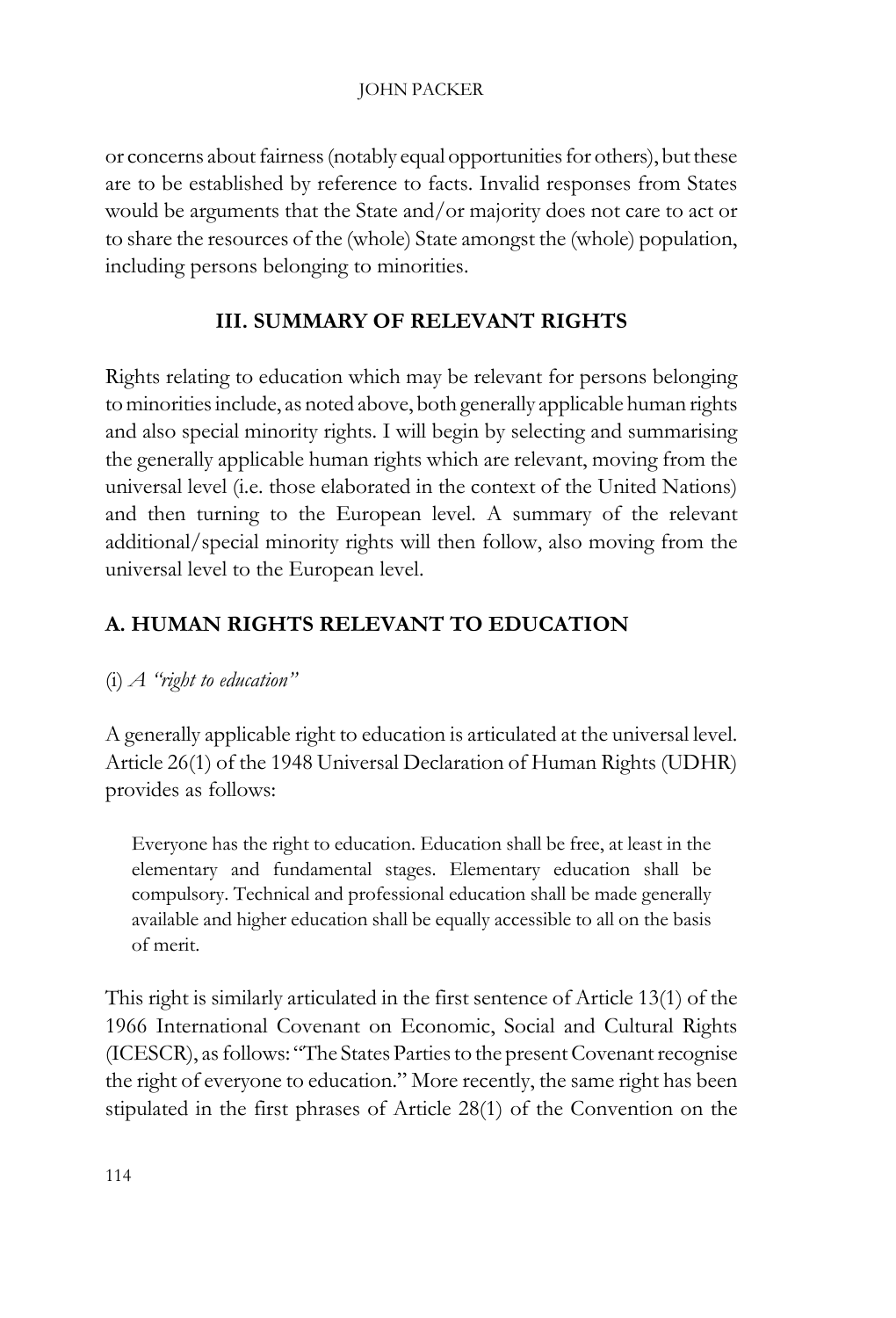#### MINORITY EDUCATION RIGHTS IN EUROPE

Rights of the Child (CRC), as follows: "States Parties recognise the right of the child to education…" As in the case of Article 26(1) of the UDHR, the entitlement to free education, at least at primary level, is assured according to Article 13(2)(a) of the ICESCR and Article 28(1)(a) of the CRC as well as Article 4(a) of the 1960 UNESCO Convention against Discrimination in Education and Paragraph 7 of the 1959 UN Declaration on the Rights of the Child.

The right to education includes further entitlements to technical, professional, vocational and, more generally, secondary education according to the provisions of Article 26(1) of the UDHR, Article 13(2)(b) of the ICESCR and Article 28(1)(b) of the CRC. Article 28(1)(d) of the CRC goes one step further by requiring States to "make educational and vocational information and guidance available and accessible to all children".

Participation in such education is not a freedom. The international standards (Article 26(1) of the UDHR, Article 13(2)(a) of the ICESCR, and Article 28(1)(e) of the CRC) make clear that it is the duty of the State to ensure such a minimum of education by stipulating its "compulsory" nature, implying steps to be taken against truancy, etc.

At the regional level in Europe, the first sentence of Article 2 of the First Additional Protocol to the 1950 European Convention on Human Rights and Fundamental Freedoms (ECHR) expresses, in a negative formulation, that "No persons shall be denied the right to education." Only in the revised (1996) European Social Charter is it clarified in Article 17(2) that such education is to be free (at both primary and secondary levels) and that States are "to encourage regular attendance at schools" (which is not to say require attendance).

# (ii) *A particular kind of education*

International standards make abundantly clear that the right to education (and the commensurate duty upon States) is not a matter of just any kind of education. Importantly, the international instruments stipulate the requirement of a fundamentally liberal education, as follows: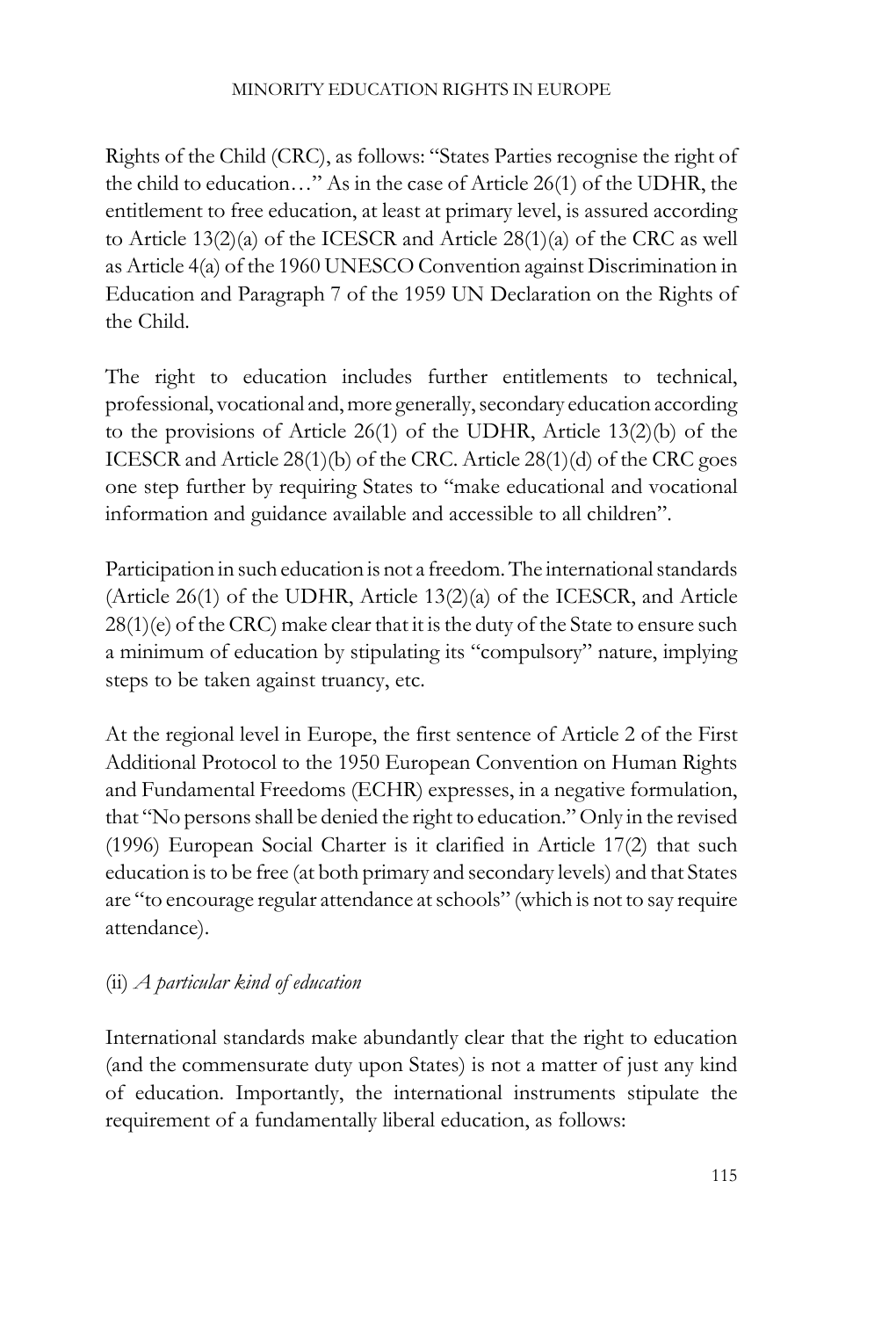## Article 26(2) of the UDHR

Education shall be directed to the full development of the human personality and to the strengthening of respect for human rights and fundamental freedoms. It shall promote understanding, tolerance and friendship among all nations, racial or religious groups, and shall further the activities of the United Nations for the maintenance of peace.

Article 13(1) of the ICESCR

… [States Parties] agree that education shall be directed to the full development of the human personality and the sense of its dignity, and shall strengthen the respect for human rights and fundamental freedoms. They further agree that education shall enable all persons to participate effectively in a free society, promote understanding, tolerance and friendship among all nations and all racial, ethnic or religious groups, and further the activities of the United Nations for the maintenance of peace.

Paragraph 7 of the UN Declaration on the Rights of the Child

The child […] shall be given an education which will promote his general culture and enable him, on a basis of equal opportunity, to develop his abilities, his individual judgement, and his sense of moral and social responsibility, and to become a useful member of society.

Article 29(1) of the CRC

States Parties agree that the education of the child shall be directed to:

- a. the development of the child's personality, talents and mental and physical abilities to their fullest potential;
- b. the development of respect for human rights and fundamental freedoms, and for the principles enshrined in the Charter of the United Nations;
- c. the development of respect for the child's parents, his or her own cultural identity, language and values, for the national values of the country in which he or she may originate, and for civilizations different from his or her own;
- d. the preparation of the child for responsible life in a free society, in the spirit of understanding, peace, tolerance, equality of sexes, and friendship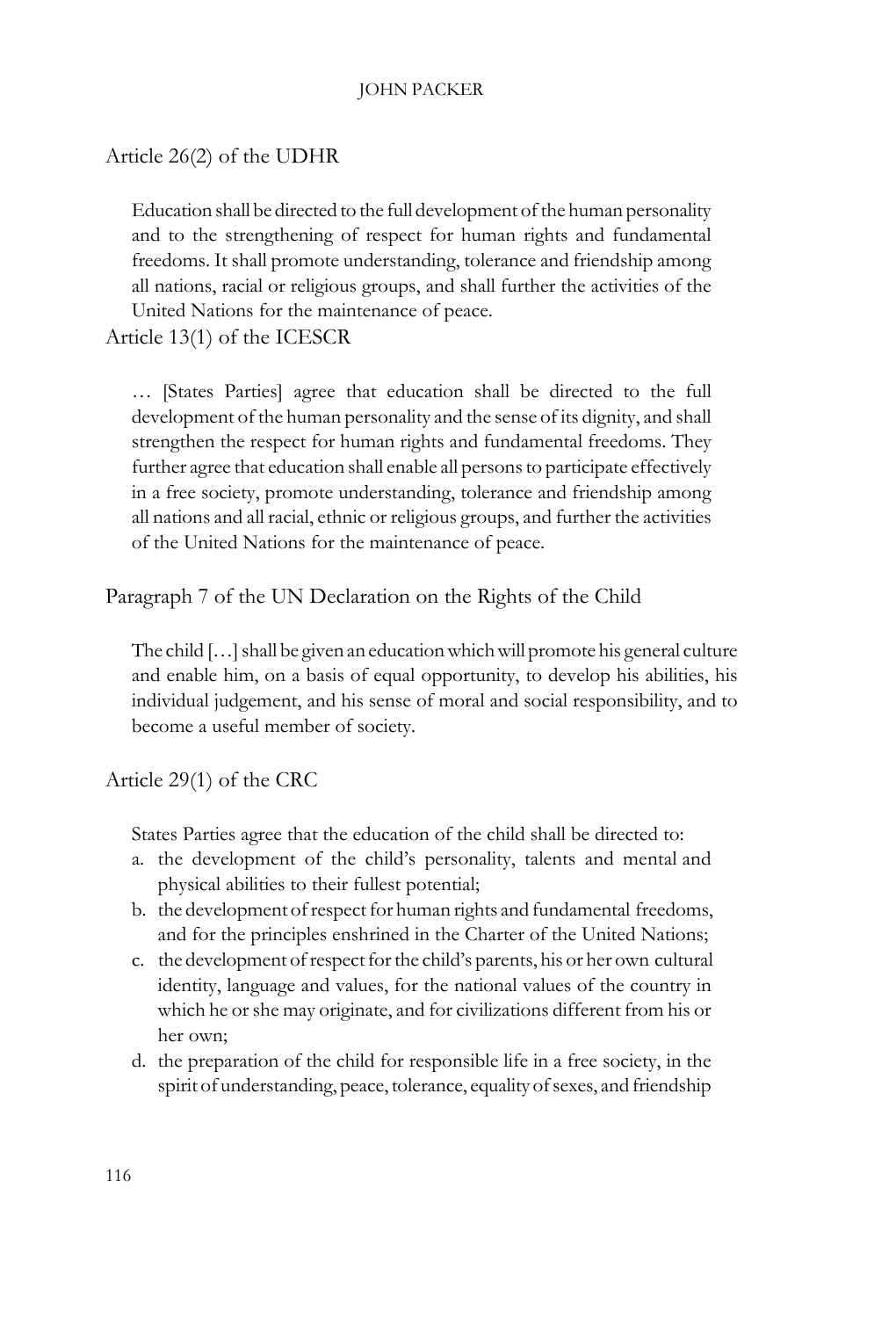#### MINORITY EDUCATION RIGHTS IN EUROPE

among all peoples, ethnic, national and religious groups and persons of indigenous origins

Article 5(1)(a) of the 1960 UNESCO Convention against Discrimination in Education

- 1. The States Parties to this Convention agree that:
- a. Education shall be directed to the full development of the human personality and to the strengthening of respect for human rights and fundamental freedoms; it shall promote understanding, tolerance and friendship among all national, racial or religious groups, and shall further the activities of the United Nations for the maintenance of peace.

The revised European Social Charter also addresses the issue of the kind of education, similarly stipulating in Article 17(1) a fundamentally liberal education as follows:

With a view to ensuring the effective exercise of the right of children and young persons to grow up in an environment which encourages the full development of their personality and of their physical and mental capacities, the Parties undertake, either directly or in co-operation with public and private organisations, to take all appropriate and necessary measures designed:

1. (a) to ensure that children and young persons, taking account of the rights and duties of their parents, have the care, the assistance, the education and the training they need, in particular by providing for the establishment or maintenance of institutions and services sufficient and adequate for this purpose;

Moreover, with a view to ensuring protection against poverty and social exclusion, Article 30 of the revised European Social Charter provides as follows:

[States] Parties undertake:

a. to take measures within the framework of an overall and co-ordinated approach to promote the effective access of persons who live or risk living in a situation of social exclusion or poverty, as well as their families, to, in particular, …. education….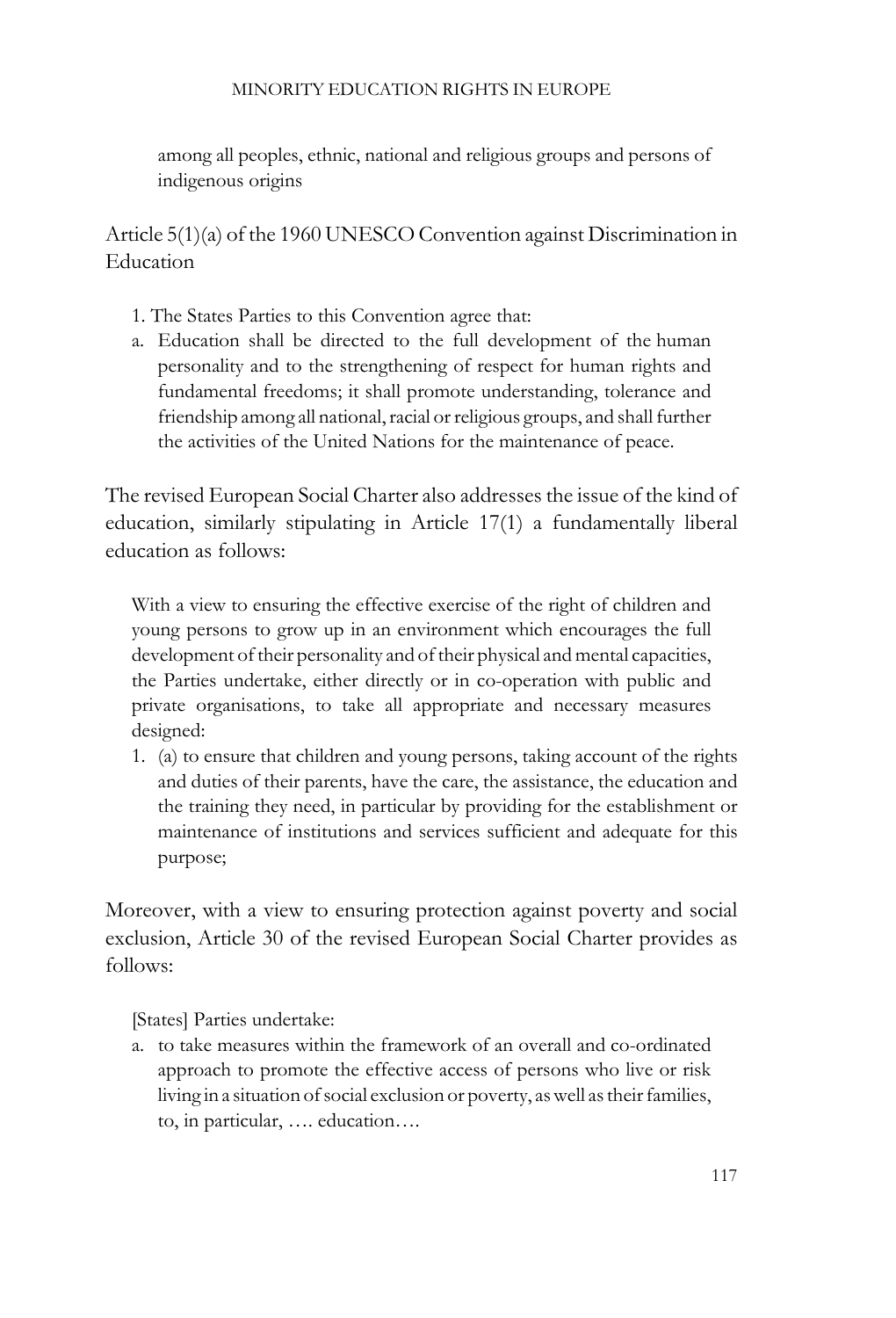## (iii) *A right to parental choice*

Notwithstanding the clear prescription of a particular (liberal) kind of education, the international standards affirm the right of parental choice with regard to both (at least some) content and form of education. To this extent there is provided also a *freedom* of education. Article 26(3) of the UDHR provides simply: "Parents have a prior right to choose the kind of education that shall be given to their children." This not very precise stipulation is given more content in Article 13(3) of the ICESCR which provides as follows:

The States Parties to the present Covenant undertake to have respect for the liberty of parents and, when applicable, legal guardians to choose for their children schools, other than those established by the public authorities, which conform to such minimum educational standards as may e laid down or approved by the State and to ensure the religious and moral education of their children in conformity with their own convictions.

Similarly, Article 5(1)(b) of the UNESCO Convention provides as follows:

It is essential to respect the liberty of parents and, where applicable, of legal guardians, firstly to choose for their children institutions other than those maintained by the public authorities but conforming to such minimum educational standards as may be laid down or approved by the competent authorities and, secondly, to ensure in a manner consistent with the procedures followed in the State for the application of its legislation, the religious and moral education of the children in conformity with their own convictions.

The institutional form of education may be either integrated or separated, and public or private. Specifically, Article 13(4) of the ICESCR provides that "no part" of the right to education and its associated required elements "shall be construed so as to interfere with the liberty of individuals and bodies to establish and direct educational institutions, subject always to the observance of the principles set forth in paragraph 1 of this article and to the requirement that the education given in such institutions shall conform to such minimum standards as may be laid down by the State." Emphasis is to be placed upon the conditions prescribed for possible private educational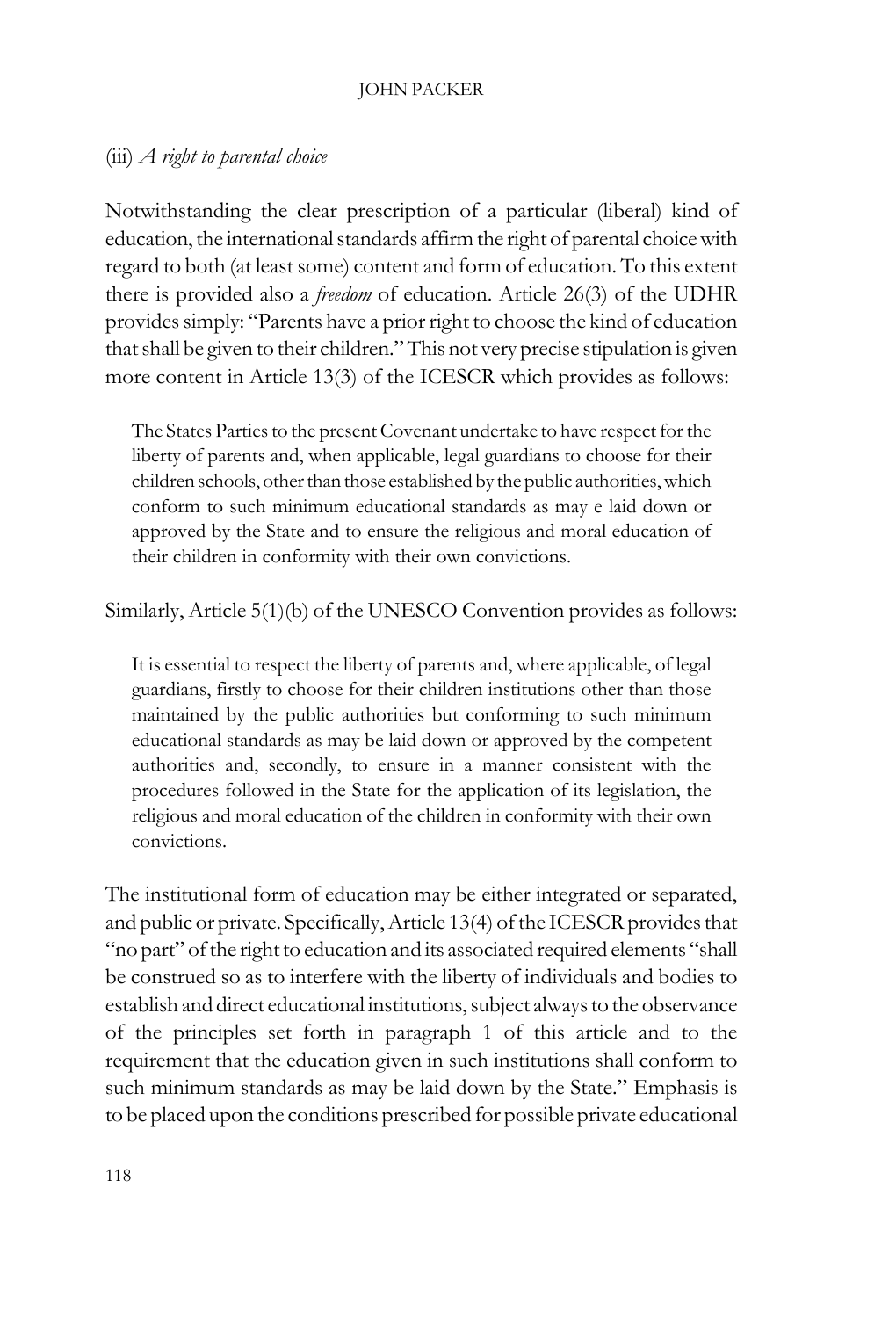#### MINORITY EDUCATION RIGHTS IN EUROPE

forms, i.e. that the State shall assure minimum standards (relating, presumably, to curriculum).

Parental choice is also secured at the level of European standards. According to the second sentence of Article 2 of the First Additional Protocol to the ECHR, "In the exercise of any functions which it assumes in relation to education and to teaching, the State shall respect the right of parents to ensure such education and teaching in conformity with their own religious and philosophical convictions."

## (iv) *A right to equal access to higher education*

While there is nowhere stipulated a right to higher education (which would entail significant burdens on the State and also requirements of performance which might be difficult to fulfill), for such higher education as the State may choose to make available there is a requirement of equal access according to Article 26(1) of the UDHR and Article  $13(2)(c)$  – the latter of which provides expressly that "higher education shall be made equally accessible to all, on the basis of capacity, by every appropriate means, and in particular by the progressive introduction of free education". Such education as may be made available at the tertiary level would of course have to respect and be consistent with the requirements of education in general.

# (v) *A duty of the State to develop an educational system*

Article 13(2)(e) of the ICESCR requires that "the development of a system of schools at all levels shall be actively pursued, an adequate fellowship system shall be established, and the material conditions of teaching staff shall be continuously improved." The specific content of this provision admits to an evidently wide variety of possibilities aiming at progressive achievements. It also has particular implications for higher education insofar as any system directs towards educational progression.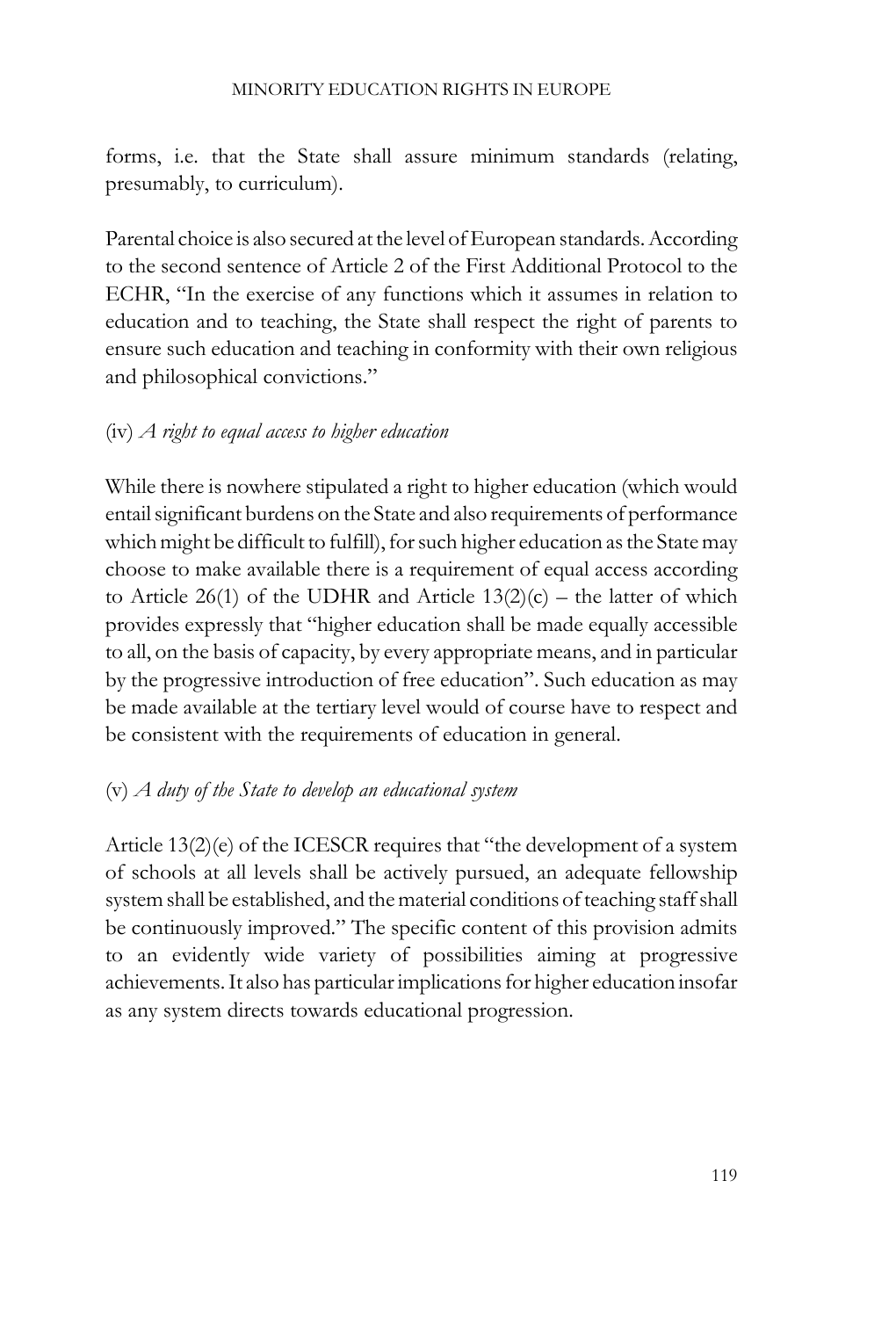# (vi) *A prohibition of discrimination*

Of fundamental and often critical importance is the requirement of international standards to ensure that there is no discrimination in the enjoyment of the rights referred to above. This is expressed through the nondiscrimination clauses contained in the noted instruments, which apply generally to all the substantive provisions. Beyond these requirements, there are specific and free-standing standards of non-discrimination relating to education expressed in dedicated instruments, in particular Article 5(e)(v) of the 1965 International Convention on the Elimination of All Forms of Racial Discrimination which provides:

States Parties undertake to prohibit and eliminate racial discrimination in all its forms and to guarantee the right of everyone, without distinction as to race, colour, or national or ethnic origin, to equality before the law, notably in the enjoyment of the following rights: (e)(v) the right to education and training

The UNESCO Convention against Discrimination in Education is more comprehensive and merits quoting at length, as follows:

## **Article 1**

1. For the purposes of this Convention, the term "discrimination" includes any distinction which, being based on race, colour, sex, language, religion, political or other opinion, national or social origin, economic condition or birth, has the purpose of effect of nullifying or impairing equality of treatment in education and in particular:

- a. Of depriving any person or group of persons of access to education of any type or at any level;
- b. Of limiting any person or group of persons to education of an inferior standard;
- c. Subject to the provisions of article 2 of this Convention, of establishing or maintaining separate educational systems of institutions for persons or groups of persons; or
- d. Of inflicting on any person or group of persons conditions which are in compatible with the dignity of man.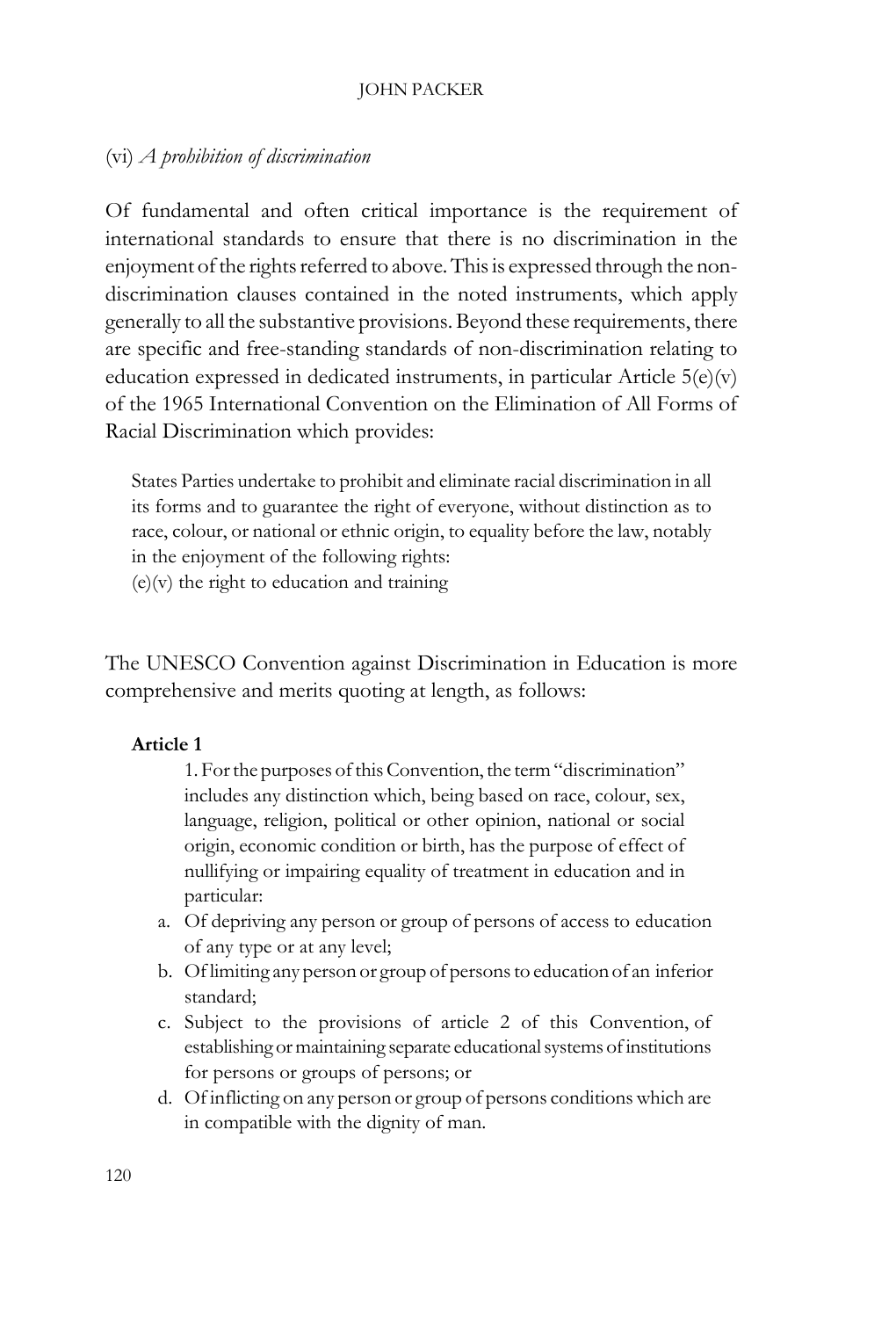2. For the purposes of this Convention the term "education" refers to all types and levels of education, and includes access to education, the standard and quality of education, and the conditions under which it is given.

# **Article 2**

When permitted in a State, the following situations shall not be deemed to constitute discrimination, within the meaning of article 1 of this Convention:

- ….
	- b. The establishment or maintenance, for religious or linguistic reasons, of separate educational systems or institutions offering an education which is in keeping with the wishes of the pupil's parents or legal guardians, if participation in such systems or attendance at such institutions is optional and if the education provided conforms to such standards as may be laid down or approved by the competent authorities, in particular for education of the same level;
	- c. The establishment or maintenance of private educational institutions, if the object of the institutions is not to secure the exclusion of any group but to provide educational facilities in addition to those provided by the public authorities, if the institutions are conducted in accordance with that object, and if the education provided conforms with such standards as may be laid down or approved by the competent authorities, in particular for education of the same level.

## **Article 3**

In order to eliminate and prevent discrimination within the meaning of this Convention, the States Parties thereto undertake:

- a. To abrogate any statutory provisions and any administrative instructions and to discontinue any administrative practices which involve discrimination in education;
- b. To ensure, by legislation where necessary, that there is no discrimination in the admission of pupils to educational institutions;
- c. Not to allow, in any form of assistance granted by the public authorities to educational institutions, any restrictions or preference based solely on the ground that pupils belong to a particular group.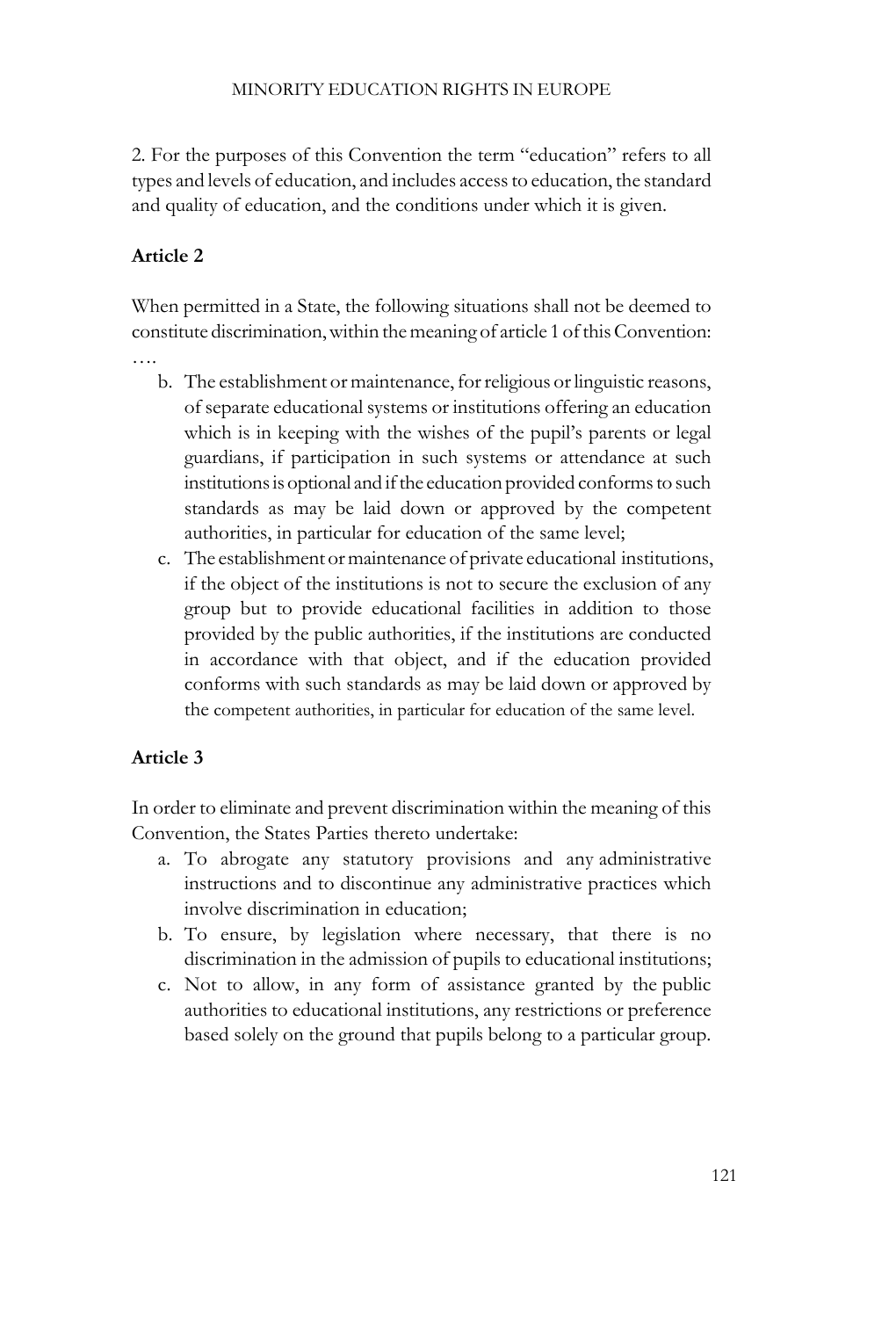## **Article 4**

The States Parties to this Convention undertake furthermore to formulate, develop and apply a national policy which, by methods appropriate to circumstances and to national usage will tend to promote equality of opportunity and of treatment in the matter of education and in particular:

- a. To make primary education free and compulsory; make secondary education in its different forms generally available and accessible to all; make higher education equally accessible to all on the basis of individual capacity; assure compliance by all with the obligation to attend school prescribed by law;
- b. To ensure that the standards of education are equivalent in all public educational institutions of the same level, and that the conditions relating to the quality of the education provided are also equivalent;
- c. To encourage and intensify by appropriate methods the education of persons who have not received any primary education or who have not completed entire primary education course and the continuation of their education on the basis of individual capacity;
- d. To provide training for the teaching profession without discrimination.

At the regional level in Europe, Article 12(3) of the Council of Europe's 1995 Framework Convention for the Protection of National Minorities (the Framework Convention) requires that "The Parties undertake to promote equal opportunities for access to education at all levels for persons belonging to national minorities."

#### (vii) *The duty to teach tolerance*

While the vast majority of curriculum is left for States to choose, formulate and deliver (so long as it serves the directed aims of education as required by the standards), the teaching of tolerance is specifically stipulated. This standard may be implied (and even partly expressed; see Article 29(1)(d) of the CRC) at the universal level, but it is provided *expressis legis* at the regional level of Europe in a number of provisions beginning with the 1991 Document of the Moscow Meeting of the Conference on the Human Dimension of the CSCE which states in paragraph 42.2 the following: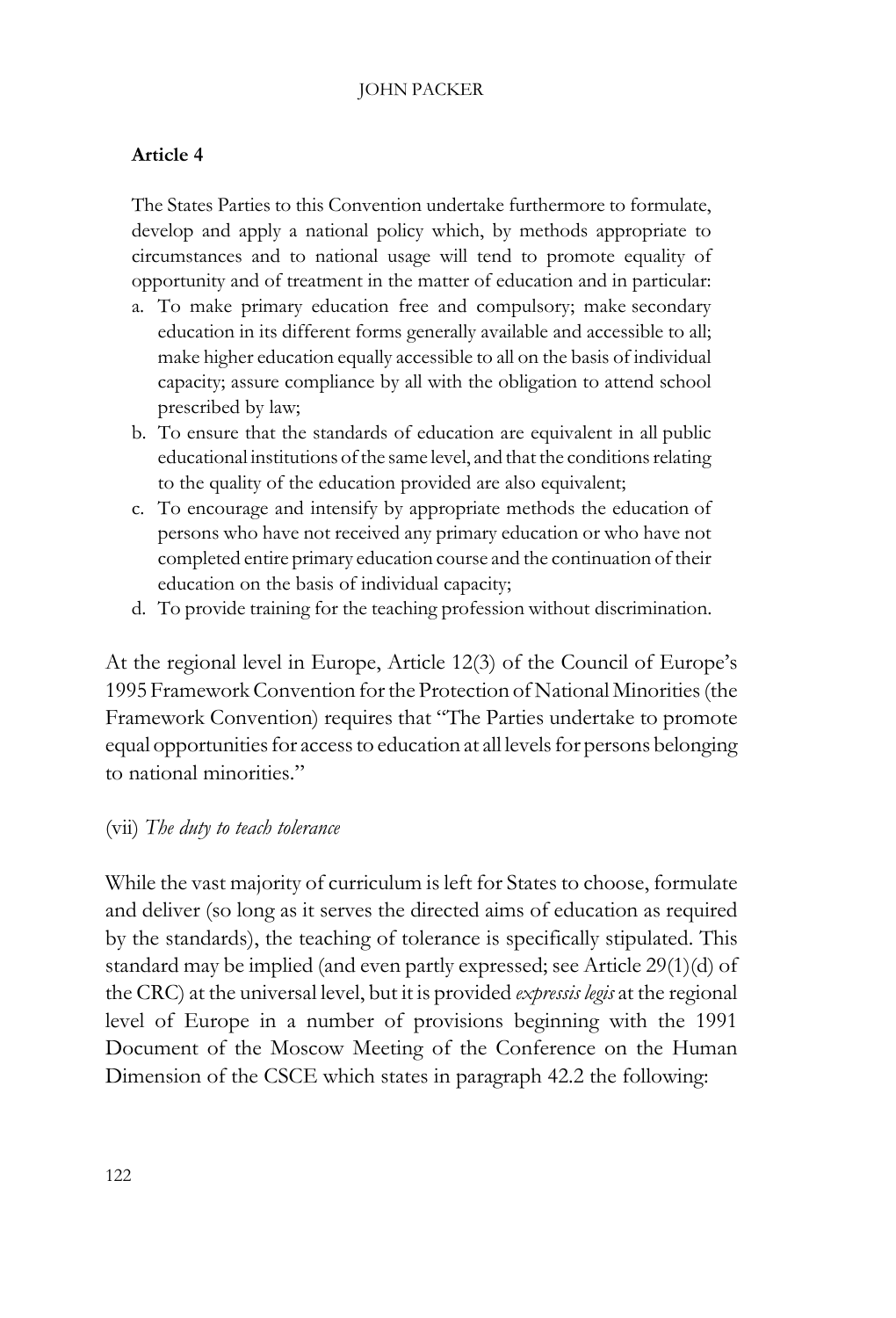#### MINORITY EDUCATION RIGHTS IN EUROPE

[Participating States] recognize that effective human rights education contributes to combating intolerance, religious, racial and ethnic prejudice and hatred, including against Roma, xenophobia and anti-Semitism.

As cited below, the standard is expressed in more prescriptive terms in Article 6(1) of the Framework Convention for the Protection of National Minorities and in Article 7(3) of the European Charter for Regional or Minority Languages.

## **B. MINORITY RIGHTS RELEVANT TO EDUCATION**

Universal standards (i.e. Article 27 of the International Covenant on Civil and Political Rights and the almost identically worded Article 30 of the Convention on the Rights of the Child) ensure the rights of persons belonging to minorities to use their own language, practice their own religion and enjoy their own culture. It is fundamental for linguistic, religious and cultural communities to be able to maintain and develop their interests in these matters through, among other things, the active transmission of the elements and values of language, religion and culture between generations. Understandably, therefore, the content and form of education is of critical concern to such groups. The State is obliged not only to permit such maintenance and development, but also to facilitate it with regard to certain entitlements which are also enjoyed by persons belonging to majorities.

At the universal level, Article 5(1)(c) of the UNESCO Convention against Discrimination in Education provides as follows:

It is essential to recognise the right of members of national minorities to carry on their own educational activities, including the maintenance of schools and, depending on the educational policy of each State, the use of the teaching of their own language, provided however:

i. That this right is not exercised in a manner which prevents the members of these minorities from understanding the culture and language of the community as a whole and from participating in its activities, or which prejudices national sovereignty;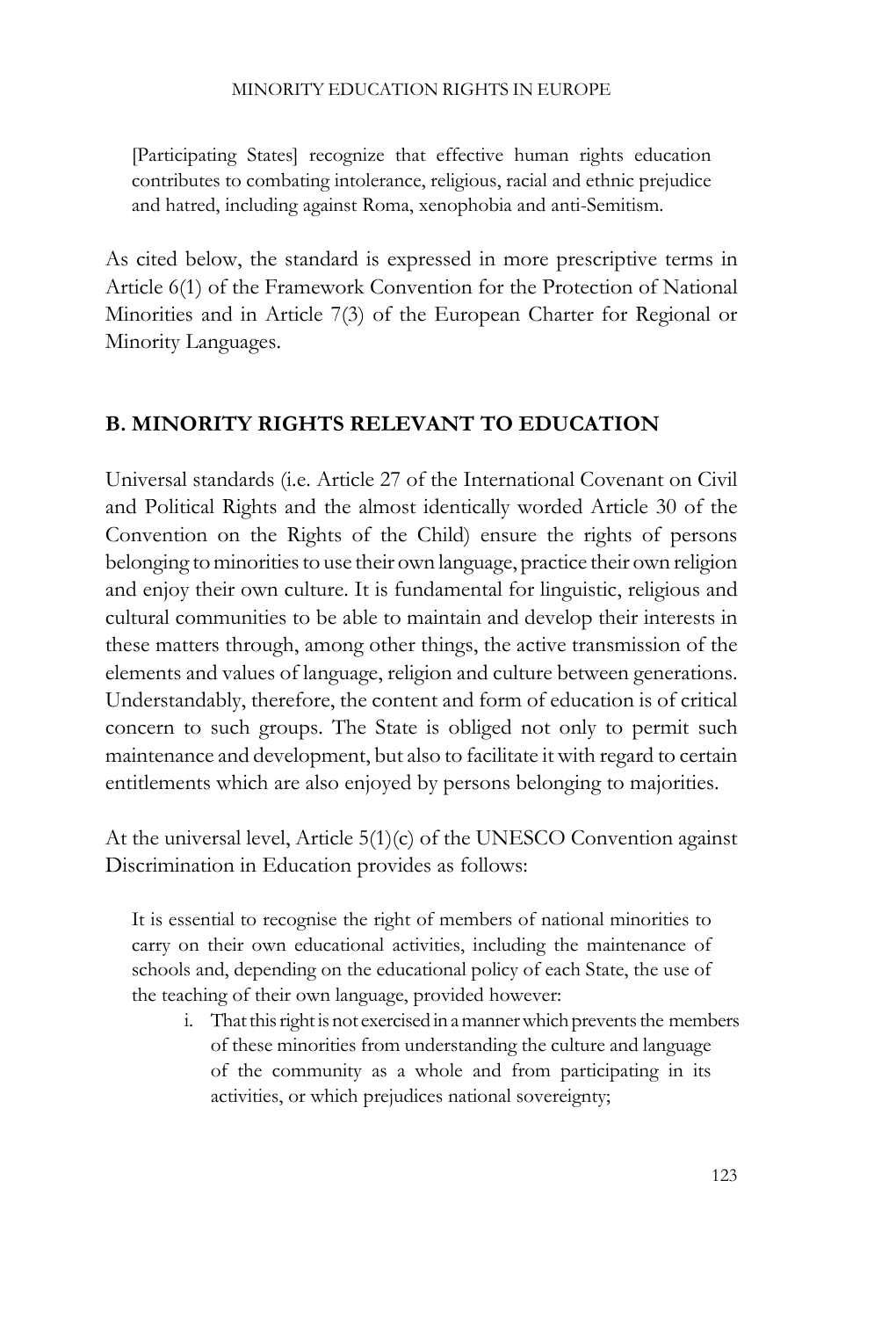- ii. That the standard of education is not lower than the general standard laid down or approved by its competent authorities; and
- iii. That attendance at such schools is optional.

The more recent 1992 UN Declaration on the Rights of Persons Belonging to National or Ethnic, Religious and Linguistic Minorities elaborates some of these elements in paragraphs 3 and 4 of Article 4, as follows:

3. States should take appropriate measures so that, wherever possible, persons belonging to minorities may have adequate opportunities to learn their mother tongue or have instruction in their own language. 4. States should, where appropriate, take measures in the field of education in order to encourage knowledge of history, traditions, language and the culture of the minorities existing within their territory. Persons belonging to minorities should have adequate opportunities to gain knowledge of the society as a whole.

At the European level, the idea that persons belonging to minorities should have knowledge of the wider society is reflected for persons belonging to majorities in commensurate provisions for them which impose some obligations on the State also to address the content of their education beyond mere tolerance, specifically extending to inter-cultural understanding, as follows:

## *1995 Framework Convention for the Protection of National Minorities*

## **Article 6**

1. The Parties shall encourage a spirit of tolerance and intercultural dialogue and take effective measures to promote mutual respect and understanding and co-operation among all persons living on their territory, irrespective of those persons' ethnic, cultural, linguistic or religious identity, in particular in the fields of education . . .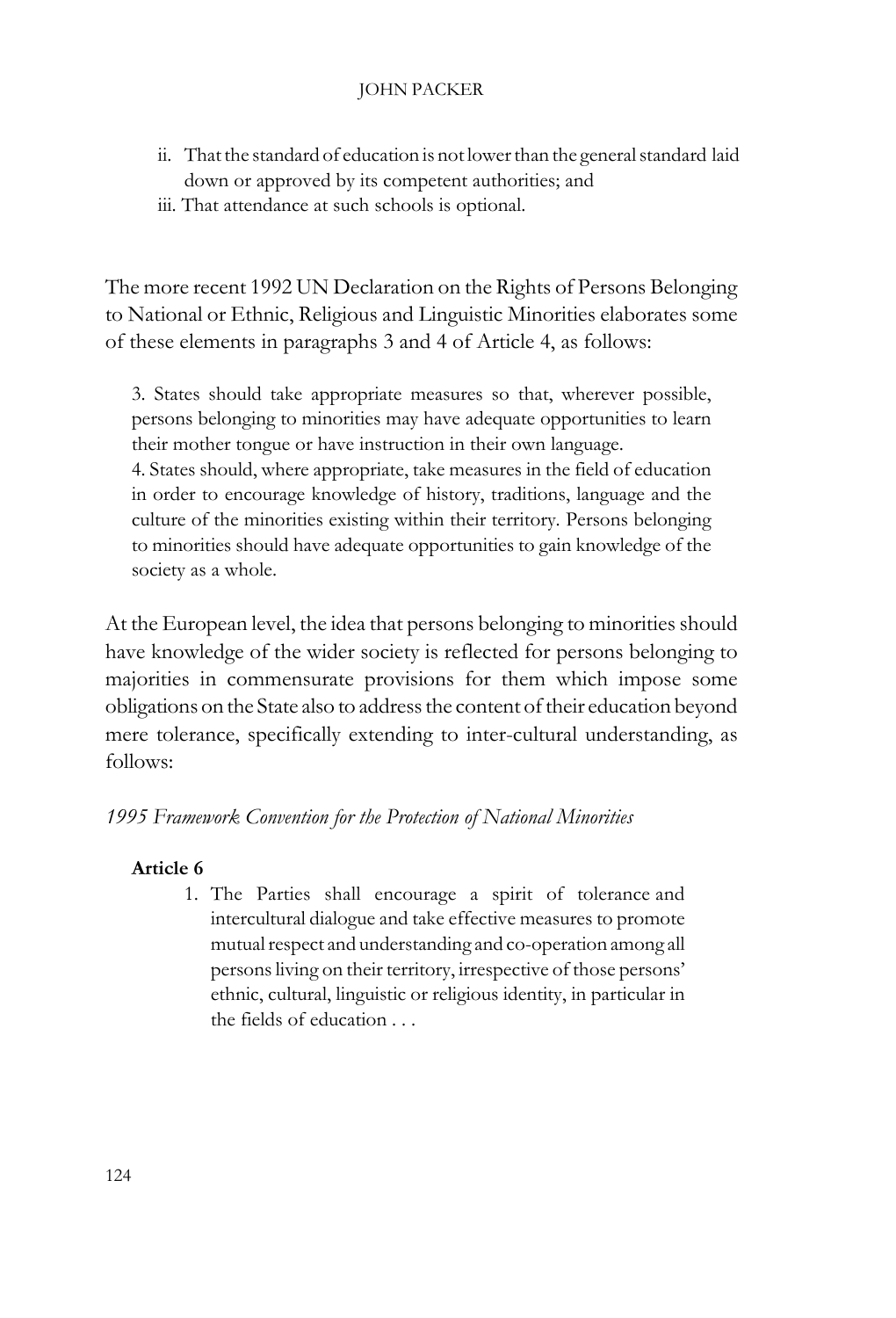#### MINORITY EDUCATION RIGHTS IN EUROPE

### **Article 12**

- 1. The Parties shall, where appropriate, take measures in the fields of education and research to foster knowledge of the culture, history, language and religion of their national minorities and of the majority.
- 2. In this context the Parties shall inter alia provide adequate opportunities for teacher training and access to textbooks, and facilitate contacts among students and teachers of different communities.

Not exactly an instrument conceived in terms of protecting minority rights, the 1992 European Charter for Regional or Minority Languages nonetheless contains many relevant provisions, including the following:

## **Article 7 – Objectives and Principles**

3. The Parties undertake to promote, by appropriate measures, mutual understanding between all the linguistic groups of the country and in particular the inclusion of respect, understanding and tolerance in relation to regional or minority languages among the objectives of education and training provided within their countries and encouragement of the mass media to pursue the same objective.

These standards concerning inter-cultural knowledge and understanding address the need to promote peaceful relations between groups with differing views. However, there is also the fundamental concern that persons belonging to minorities should be able to transmit between generations views which differ from the majority, i.e. minority views. This has been spelt out most clearly in Europe, beginning within the OSCE context. In particular, paragraph 68 of the1986 Concluding Document of the Vienna Follow-up Meeting of the CSCE committed participating States to "ensure that persons belonging to national minorities or regional cultures on their territories can give and receive instruction on their own culture, including instruction through parental transmission of language, religion and cultural identity to their children".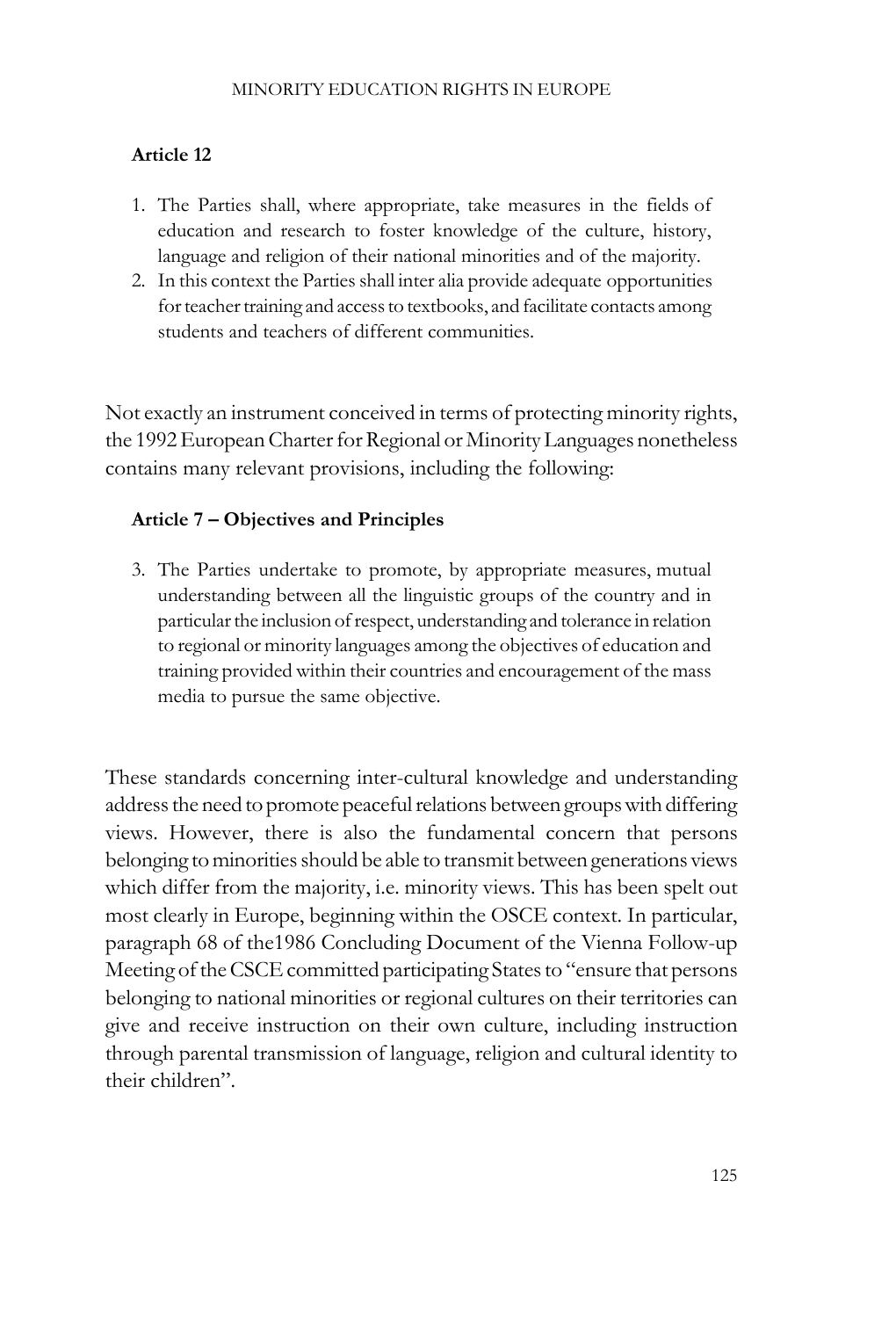Following from this basic commitment, subsequent standards of the OSCE and the Council of Europe have added detailed content to this entitlement, as follows:

## *Paragraph 32.2 of the 1990 OSCE Copenhagen Document*

[Persons belonging to national minorities have the right] to establish and maintain their own educational … institutions, or associations, which can seek voluntary financial and other contributions as well as public assistance, in conformity with national legislation.

#### *Article 13 of the Framework Convention*

1. Within the framework of their education systems, the Parties shall recognise that persons belonging to a national minority have the right to set up and to manage their own private educational and training establishments. 2. The exercise of this right shall not entail any financial obligation for the Parties.

#### *Praragraph 34 of the 1990 OSCE Copenhagen Document*

The participating States will endeavor to ensure that persons belonging to national minorities, notwithstanding the need to learn the official language or languages of the State concerned, have adequate opportunities for instruction of their mother tongue or in their mother tongue . . . In the context of the teaching of history and culture in educational establishments, they will also take account of the history and culture of national minorities

#### *Article 14 of the Framework Convention*

1. The Parties undertake to recognise that every person belonging to a national minority has the right to learn his or her minority language. 2. In areas inhabited by persons belonging to national minorities traditionally or in substantial numbers, if there is sufficient demand, the Parties shall endeavour to ensure, as far as possible and within the framework of their education systems, that persons belonging to those minorities have adequate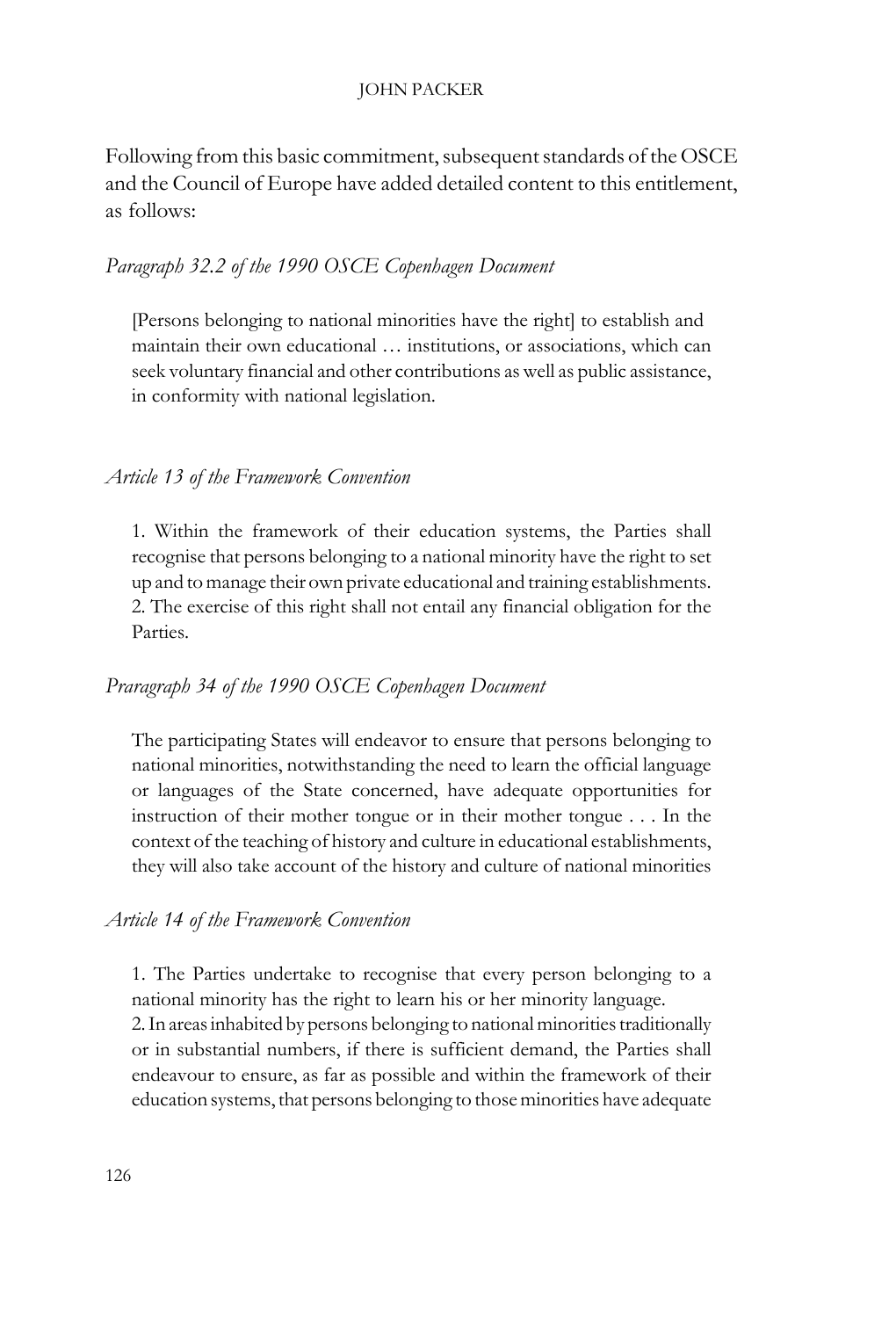opportunities for being taught the minority language or for receiving instruction in this language.

3. Paragraph 2 of this article shall be implemented without prejudice to the learning of the official language or the teaching in this language.

The European Charter for Regional or Minority Languages elaborates the options in greater detail. But, it is in the nature of this Charter that the provisions are options for which the State is obliged only to ensure a minimum choice (i.e. not all). Still, they indicate, from the perspective of good governance, what the tendency of public policy should be in this important area. Thee following provisions are, therefore, worthy of quotation in full.

#### **Article 8 – Education**

1. With regard to education, the Parties undertake, within the territory in which such languages are used, according to the situation of each of these languages, and without prejudice to the teaching of the official language(s) of the State:

- a. i. to make available pre-school education in the relevant regional or minority languages; or
	- ii. to make available a substantial part of pre-school education in the relevant regional or minority languages; or
	- iii. to apply one of the measures provided for under i and ii above at least to those pupils whose families so request and whose number is considered sufficient; or
	- iv. if the public authorities have no direct competence in the field of pre-school education, to favour and/or encourage the application of the measures referred to under i to iii above;
- b. i. to make available primary education in the relevant regional or minority languages; or
	- ii. to make available a substantial part of primary education in the relevant regional or minority languages; or
	- iii. to provide, within primary education, for the teaching of the relevant regional or minority languages as an integral part of the curriculum; or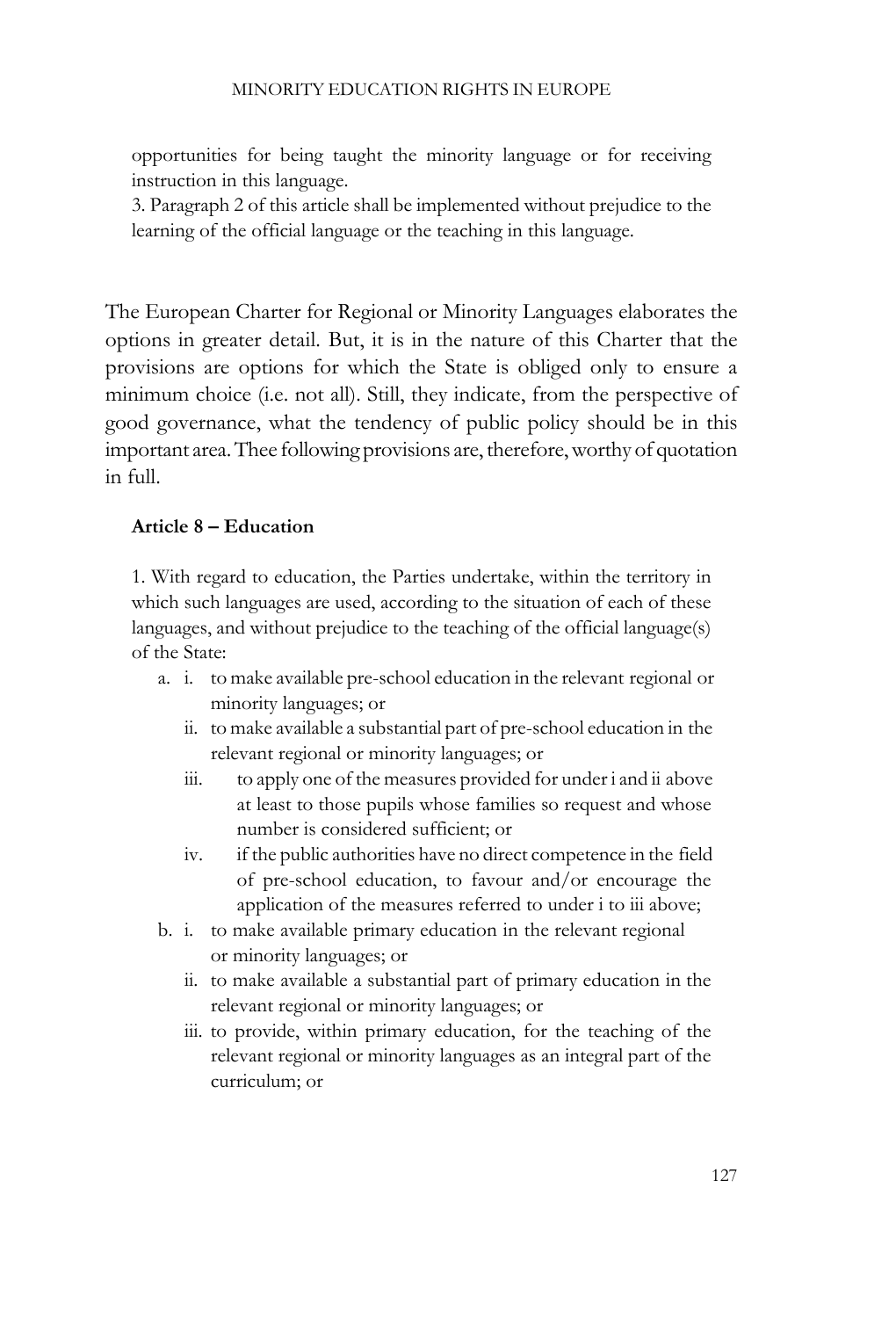- iv. to apply one of the measures provided for under i to iii above at least to those pupils whose families so request and whose number is considered sufficient;
- c. i. to make available secondary education in the relevant regional or minority languages; or
	- ii. to make available a substantial part of secondary education in the relevant regional or minority languages; or
	- iii. to provide, within secondary education, for the teaching of the relevant regional or minority languages as an integral part of the curriculum; or
	- iv. to apply one of the measures provided for under i to iii above at least to those pupils who, or where appropriate whose families, so wish in a number considered sufficient;
- d. i. to make available technical and vocational education in the relevant regional or minority languages; or
	- ii. to make available a substantial part of technical and vocational education in the relevant regional or minority languages; or
	- iii. to provide, within technical and vocational education, for the teaching of the relevant regional or minority languages as an integral part of the curriculum; or
	- iv. to apply one of the measures provided for under i to iii above at least to those pupils who, or where appropriate whose families, so wish in a number considered sufficient;
- e. i. to make available university and other higher education in regional or minority languages; or
	- ii. to provide facilities for the study of these languages as university and higher education subjects; or
	- iii. if, by reason of the role of the State in relation to higher education institutions, sub-paragraphs i and ii cannot be applied, to encourage and/or allow the provision of university or other forms of higher education in regional or minority languages or of facilities for the study of these languages as university or higher education subjects;
- f. i. to arrange for the provision of adult and continuing education courses which are taught mainly or wholly in the regional or minority languages; or
	- ii. to offer such languages as subjects of adult and continuing education; or
- 128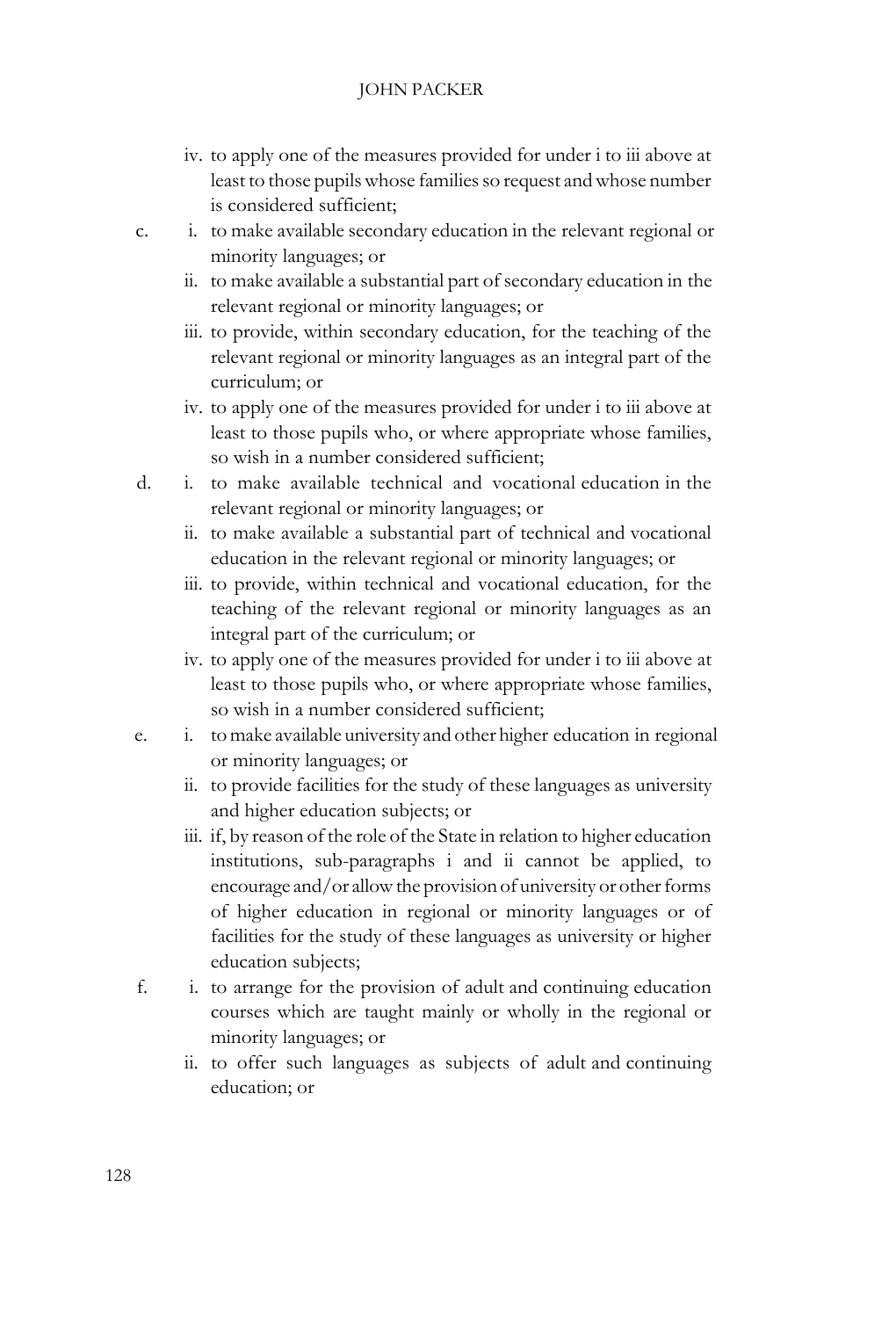- iii. if the public authorities have no direct competence in the field of adult education, to favour and/or encourage the offering of such languages as subjects of adult and continuing education;
- g. to make arrangements to ensure the teaching of the history and the culture which is reflected by the regional or minority language;
- h. to provide the basic and further training of the teachers required to implement those of paragraphs a to g accepted by the Party;
- i. to set up a supervisory body or bodies responsible for monitoring the measures taken and progress achieved in establishing or developing the teaching of regional or minority languages and for drawing up periodic reports of their findings, which will be made public.

2. With regard to education and in respect of territories other than those in which the regional or minority languages are traditionally used, the Parties undertake, if the number of users of a regional or minority language justifies it, to allow, encourage or provide teaching in or of the regional or minority language at all the appropriate stages of education.

# **IV. CONCLUSIONS**

It seems apparent that there are numerous and varied international standards relating to minority education rights in Europe. While they vary in terms of specificity, their interpretation and application is to be presumed to be consistent not only with themselves as a category, but with the corpus of international human rights law from which it springs. Important controlling principles include equality and non-discrimination. On this basis, and following the normal rules of treaty interpretation, it is quite possible to deduce further standards and to effect a broad yet consistent application in diverse situations.

In policy friendly terms, and at the request of the OSCE High Commissioner on National Minorities, a group of internationally recognized independent experts elaborated in 1996 *The Hague Recommendations regarding the Education Rights of National Minorities*. These guidelines venture into areas, such as higher education, where in fact there is no expressed right for anyone, much less of a particular kind. Still, drawing from the combined effect of applying the principles of non-discrimination, equal opportunities, and good governance,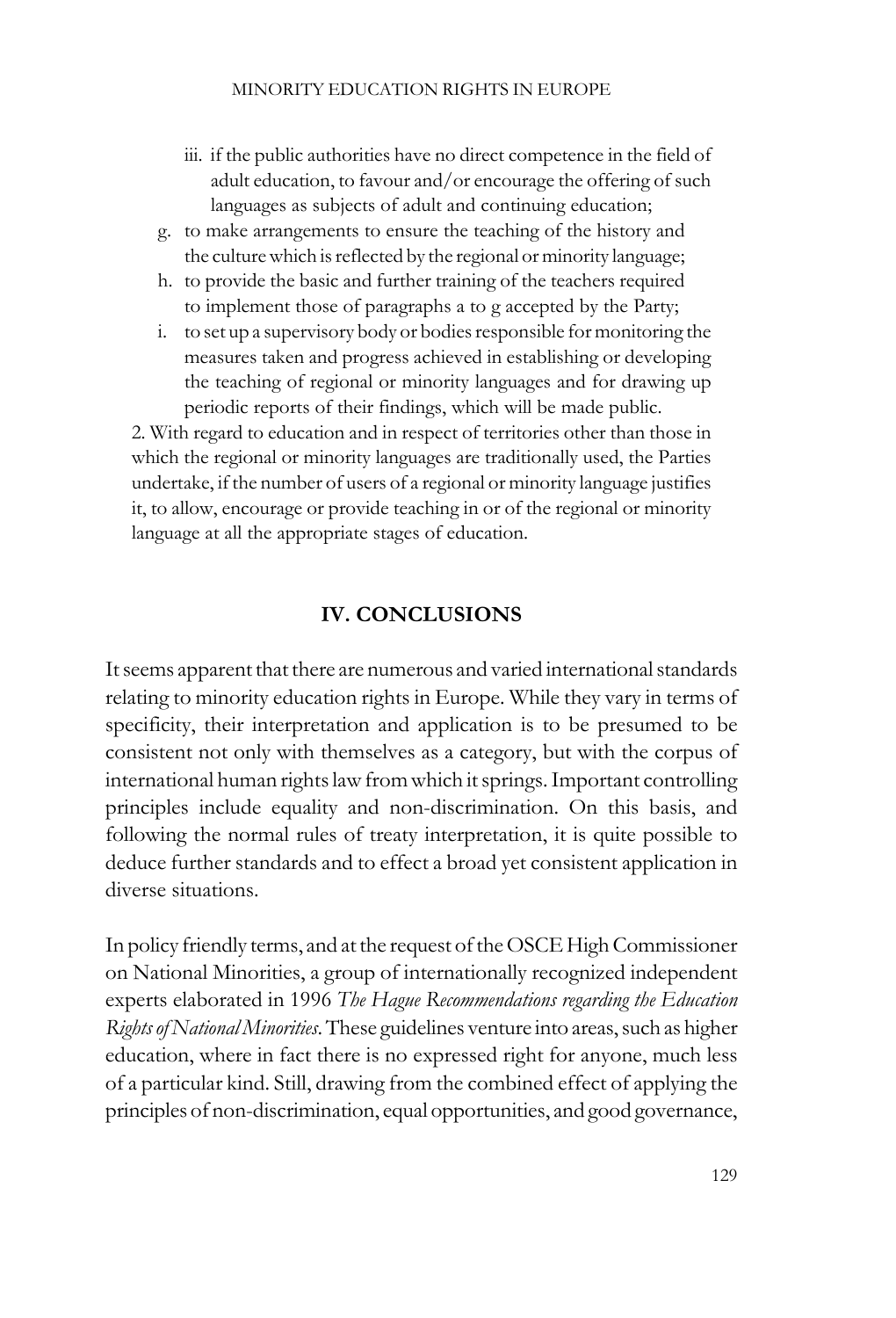in addition to the inter-play between the right to education and other rights, it is possible to make conclusions and policy-relevant propositions even in relation to higher education. Indeed, looking up towards higher education, one can discern appropriate policies for primary and secondary levels as they lead to higher education. Thus, one should think and act in terms of educational systems. On this basis UNESCO's *World Education Report 20008* focuses on the importance of equality, diversity and choice. This is stated to be especially relevant for minorities, for whom the Report advocates "a world of learning 'choices' as much as one of learning 'needs"'.<sup>9</sup> Making such an education of choice available for persons belonging to minorities and for persons belonging to majorities is a great challenge in many societies, but it is possible to do if the standards recounted in this article would be consistently, broadly and creatively applied.

<sup>8</sup> *World Education report 2000: The right to education; Towards education for all throughout life* (Paris: UNESCO Publishing, 2000). 9 *Ibid.*, p. 86.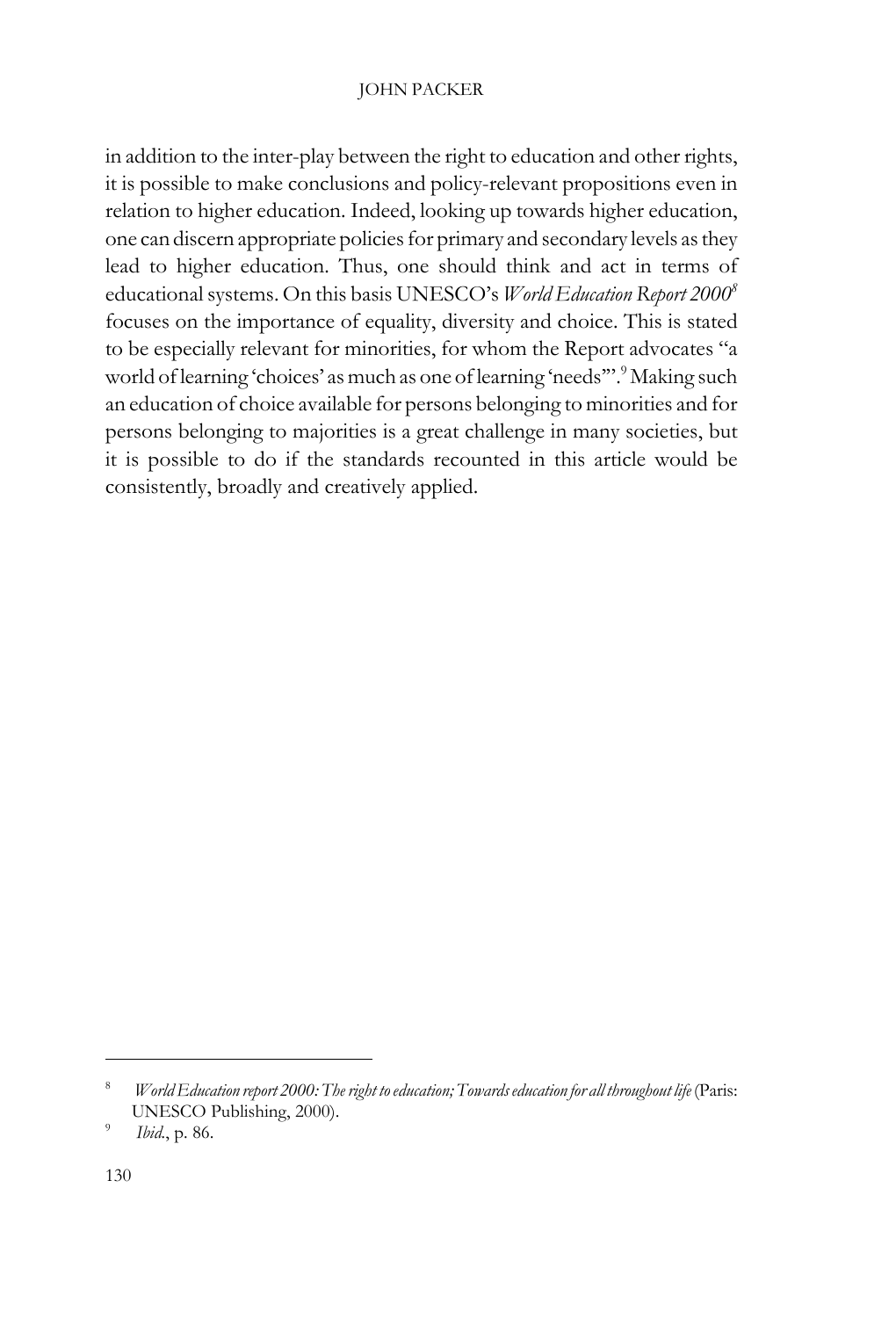# EXPANDING OPPORTUNITIES FOR MINORITIES IN EDUCATION IN THE NEW EUROPE

# JAN DE GROOF, GRACIENNE LAUWERS

 $\ast$ 

The fall of the Berlin Wall in November 1989, created the possibility of achieving the enlargement of the democratic Europe. Any European country may apply to become a member of the Union if it complies with the fundamental principles laid down by the Copenhagen European Council (having stable institutions which guarantee democracy, the rule of law and human rights, including the rights of persons belonging to national minorities).

The minimum standards of protection for minorities<sup>1</sup> are the rights recognised by the various international instruments adopted within the United Nations, the Organization for Security and Co-operation in Europe, and the Council of Europe. The Court of Justice explicitly includes the basic rights guaranteed in the European Court of Human Rights jurisdiction, in addition to the community constitutional traditions of the Member States. It states that basic rights must be protected by the Member States on penalty of measures being taken against any Member State that continues to default

<sup>1</sup> No matter how difficult it turns out to be time and time again at international level to find a conclusive definition of the concept of "minority", the instruments of international law make clear that the minority issue can no longer be considered as belonging to the exclusive domain of the power of national states. At the same time we must avoid the words of Emile NOËL: "Il faut constater que la Communauté (Européenne) n'a rien fait – et d'ailleurs ne pouvait juridiquement rien faire – pour contribuer au règlement des problèmes de minorités que connaissent plusieurs de ses Etats …", being proved true again.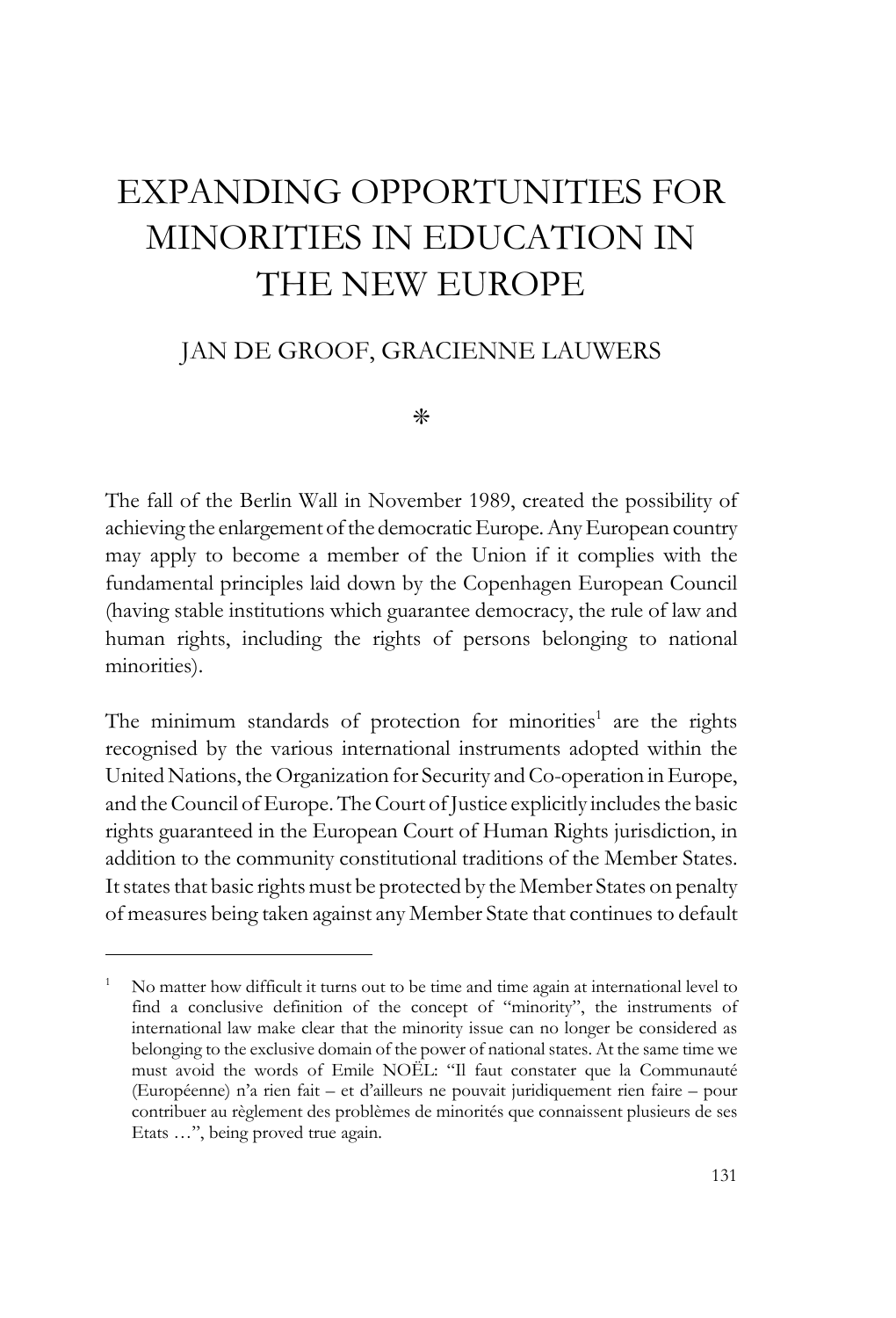#### JAN DE GROOF & GRACIENNE LAUWERS

and includes a crucial warning to new states applying for membership. The general equal treatment provision as a separate right falls within the same trend of making things more explicit (Art. 6a).

It is against this background that governments and educational institutions must contribute in guaranteeing the education-related rights of minorities. Education rights are the touchstone par excellence and the situation in the educational field often reflects (possible) ethnic and cultural tensions within a country. Experience has shown that finding solutions to inter-ethnic accommodation in education-related issues can be found through a combination of the following diverse principles, which must be given explicit expression in the framework of constitutional and educational law: a) implementation of the *equality principle*, especially in relation to educational opportunities; b) the experience of multiculturalism as a positive *opportunity*, not as a threat to national sovereignty; c) belonging to the *international community, a fortiori* (in time) to the European Union involves obligations on both sides. Conflict prevention, organised at international level will also pay particular attention to the legal status of minorities in education.

The culturally diverse European societies are confronted with minority groups demanding respect for their identity and accommodation of their cultural differences<sup>2</sup>. The education system should accommodate minorities and the state has the duty to work out standards that apply to state and private schools. Each state has shaped its own concept of multi-culturalism in education. The 1996-report of the *European Association of Education Law and Policy*, analysed in several reports the interplay between multi-culturality and the legal status of minorities in the educational framework.<sup>3</sup>

<sup>2</sup> According to Laczko and Gurr the world's 184 independent states contain over 600 living language groups and 5000 ethnic groups. In very few countries can the citizens be said to share the same language or belong to the same ethnic group. Iceland and the Koreas are commonly cited as two examples of countries which are more or less culturally homogeneous.

GURR, T., *Minorities at Risk: A Global View of Ethnopolitical Conflict,* Institute of Peace Press, Washington, DC, 1993. LACZKO, L., "Canada's Pluralism in Comparative Perspective", in *Ethnic and Racial Studies,* 1994, 17/1: 20-41.

<sup>3</sup> DE GROOF J. and FIERS J. (ed.), *The Legal Status of Minorities in Education*, Leuven, 1996, 435 p.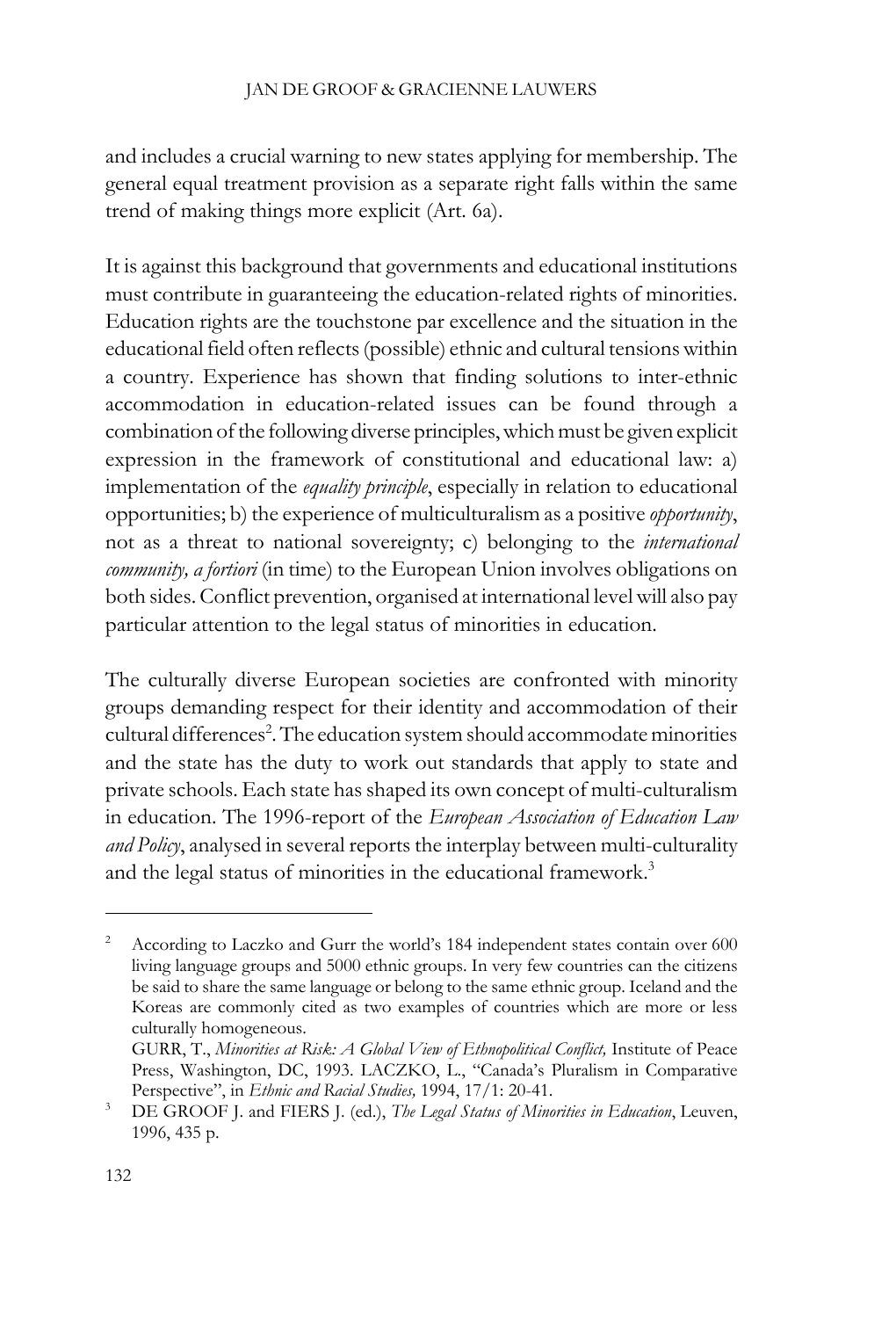Romania can be considered a multi-ethnic state. According to the population census held on 7 January 1992, Romania has 22,760,449 inhabitants<sup>4</sup>. In 38 districts the population of Romanian ethnic origin is in the majority. In two districts in the centre of Romania, Covasna and Harghita, the population of Magyar ethnic origin is in the majority<sup>5</sup>. Throughout its rich history, it has

4 According to the report submitted by Romania persuant to article 25 paragraph 1 of the framework Convention for the Protection of National Minorities of 24 June 1999, the ethnic composition of the population of Romania, based on the free consent of persons to disclose their ethnic origin, is as follows: Ethnic origin Number Percentage Total 22,760,449 100 Romania 20,350,980 89,4 Magyar & Szekel 1,620,199 7,1 Gypsy 409,723 1,8 German, Swabian and Saxon 119,436 0,5 Ukrainian 66,833 0,3 Russian – Lipoveni 38,688 0,2 Turkish 29,533 0,1 Serbian 29,080 0,1 Tatar 24,649 0,1 Slovakian 20,672 0,1 Bulgarian 9,935 0,3 Jewish 9,107 Croatian 4,180 Czech 5,800 Polish 4,247 Greek 3,897 Armenian 2,023 Other 8,420 Not stated 1,047 5 District of Covasna Ethnic origin Number Percentage Total 232,592 100 Romanian 54,517 23,4 Magyar and Szekel 174,968 75,2 Not stated 27 less than 0,1 District of Harghita Ethnic origin Number Percentage Total 347,637 100 Romanian 48,812 14 Magyar and Szekel 249,269 84,6 Other 4,556 1,3

Not stated 9 less than 0,1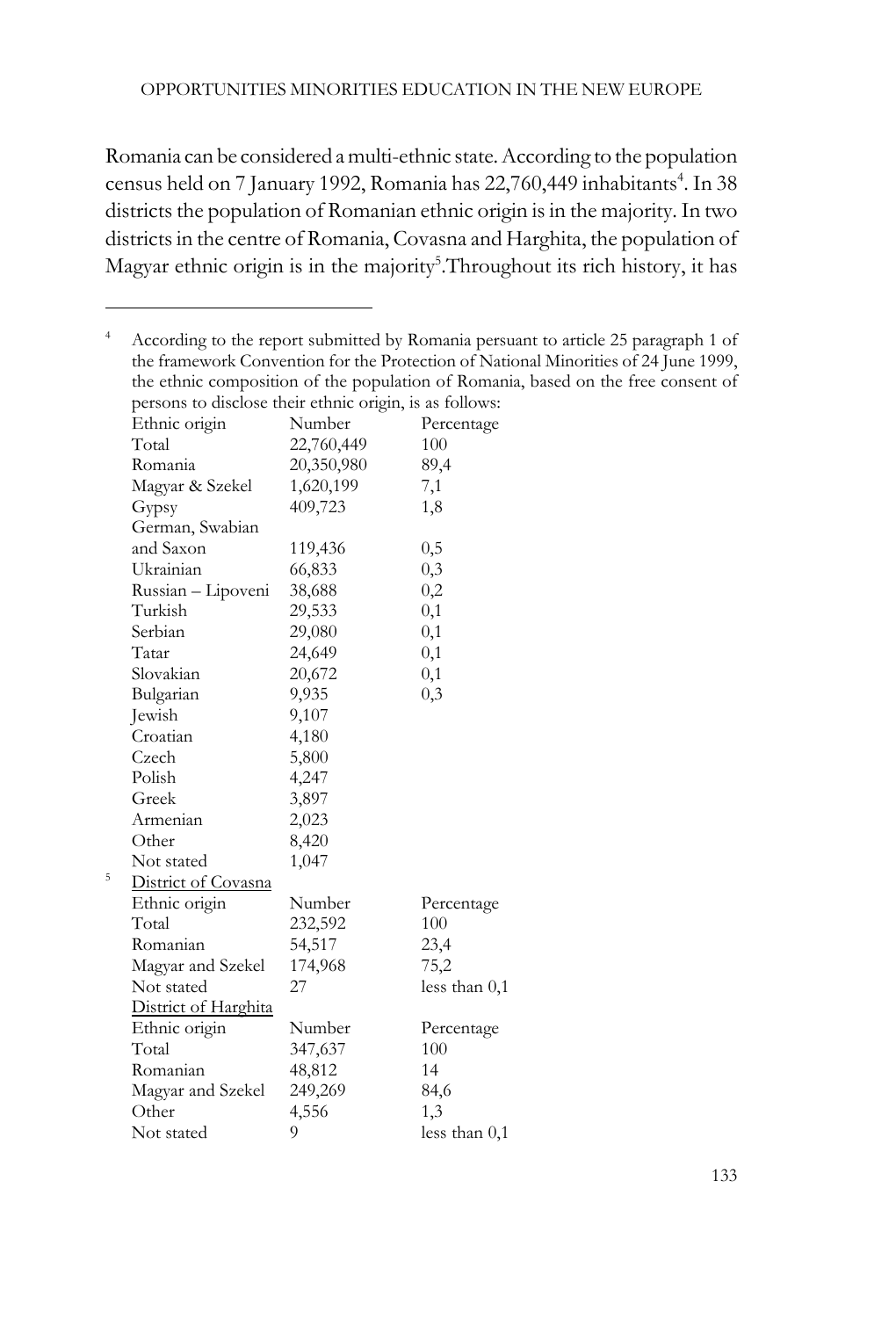#### JAN DE GROOF & GRACIENNE LAUWERS

witnessed many changes in fortune and boundaries. Transylvania, in particular, is a region of considerable ethnic diversity.

Ethnicity has been a source of conflict also in Romanian history. Under Communism, minority rights, like all human rights, were severely curtailed in Romania<sup>6</sup>. After the December 1989 Revolution the rights of persons belonging to Romania's national minorities were significantly increased with the democratisation of Romanian society<sup>7</sup>. Since then, Romania has adopted the majority of the relevant international instruments of the Council of Europe<sup>8</sup>, the Organisation for Security and Co-operation in Europe<sup>9</sup> and the United Nations Organisation $10$  and has accepted the jurisdiction of the

According to the population census held on 7 January 1992, in 38 districts the population of Romanian ethnic origin is in the majority. In two districts in the centre of Romania, Covasna and Harghita, the population of Magyar ethnic origin is in the majority.

8 After the breakdown of the communist regime, Romania signed and notified the Council of Europe Framework Convention for the Protection of National Minorities and concluded Treaties with Hungary (1996) and Ukraine (1997), which contain separate articles on the protection of persons belonging to national minorities. The Convention for the Protection of Human Rights and Fundamental Freedoms (20

June 1994); Protocols Nos. 1 to 10 to the Convention for the Protection of Human Rights and Fundamental Freedoms (10 June 1994); Protocol No. 11 to the Convention for the Protection of Human Rights and Fundamental Freedoms, on the restructuring of the control mechanism established by the Convention (11 August 1995); The Framework Convention for the Protection of National Minorities (11 May 1995).

<sup>6</sup> The dramatic restriction of the exercise of civil, political, economic and social rights by Romanian citizens before 1989 affected also Romanian citizens belonging to the majority population.

<sup>7</sup> The new Constitution of Romania was adopted in 1991. It devotes an entire chapter to human rights and fundamental freedoms and contains provisions which guarantee persons belonging to national minorities the right to the preservation, expression and development of their ethnic, linguistic and religious identity. The constitutional provisions were accompanied by legislative and practical measures aimed at constantly furthering the rights of those persons.

<sup>9</sup> Romania is a Contractual Party to all the documents of the OSCE adopted by that organisation since the Helsinki Final Act signed on 1 August 1975.

<sup>&</sup>lt;sup>10</sup> Romania is a Party to the principal legal instruments and international documents adopted within the UN relating to human rights: the Universal Declaration of Human Rights of 10 December 1948; the International Covenant on Civil and Political Rights of 16 December 1966 (1974); the International Covenant on Economic, Social and Cultural Rights of 16 December 1966 (1974); the Convention Against Discrimination in Education of 14 December 1960 (1964); the International Convention on the Elimination of All Forms of Racial Discrimination of 21 December 1965 (1970); the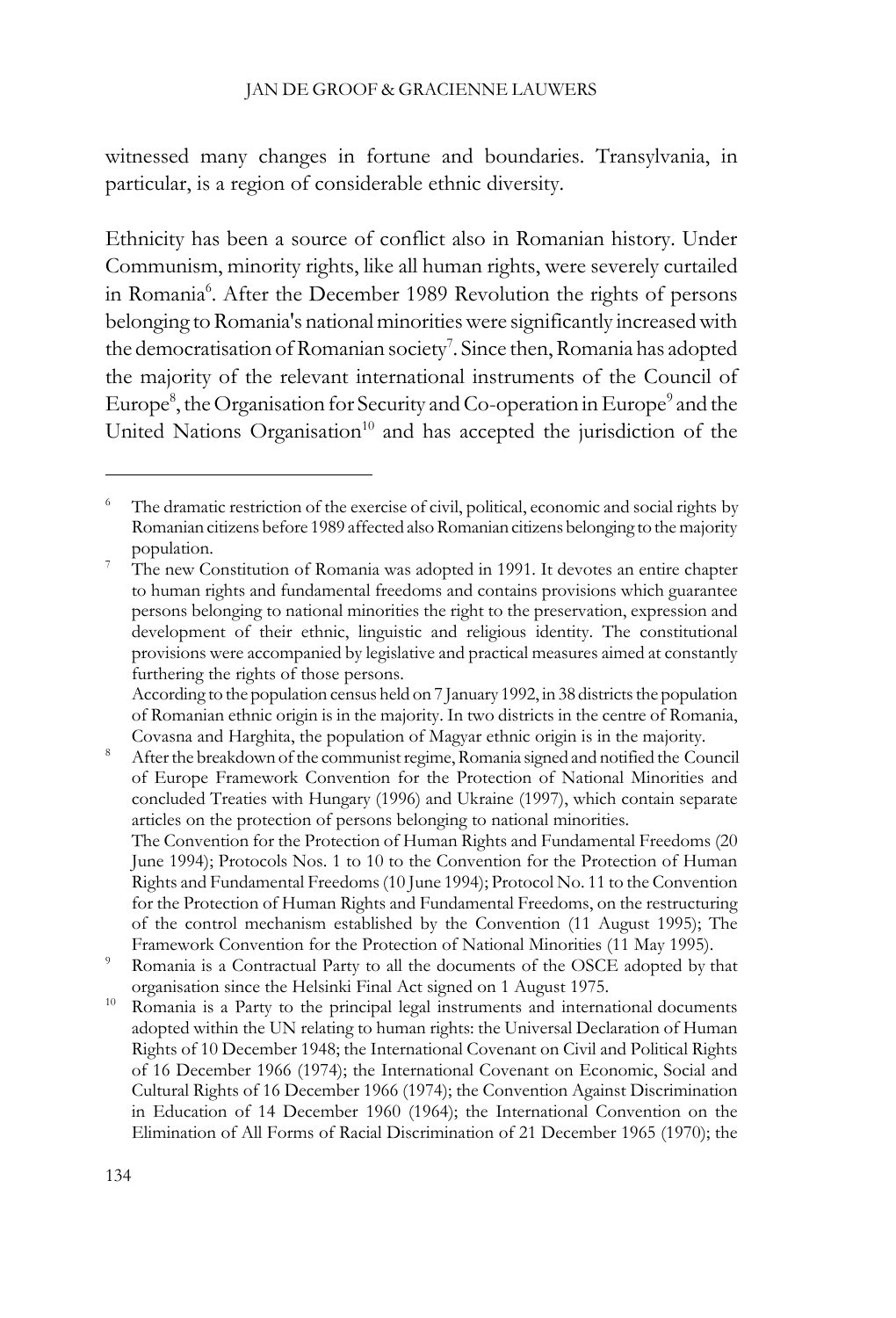Commission to receive complaints and also the jurisdiction of the European Court of Human Rights. On 1 February 1995 the Association Agreement between Romania and the European Union entered into force.

*Why should politics respect the demand of minorities for protection of their culture and promote the diversity of cultures in education?*

Globalisation has gone hand in hand with an increased sense of nationhood. Several cultural societies in Europe have experienced a sharp rise in nationalist sentiment and the item of repartition of state competences, for instance through 'regionalisation and decentralisation', is not neutral in that perspective<sup>11</sup>. The bonds of language and culture are so strong for most people because of its importance for people's self-identity. For a minority culture to survive and develop in the modern world, some recognition or accommodation of the language and the heritage of different ethnic groups must be provided and their cultural heritage maintained. The fact that Europe becomes more pluralistic has in no way diminished the intensity of people's desire to live and work in their own culture<sup>12</sup>.

Educational policy and educational institutions, which are crucial in exercising an ascendancy over new generations' mentalities and behaviours, should incorporate the cultural diversity in the educational content and require children to learn about other cultures and about minorities through mandatory education. Educational institutions should also take positive steps to root out discrimination and stimulate the "multiculturalism" policy of education.

Declaration on the Rights of Persons belonging to National or Ethnic, Religious and Linguistic Minorities.

<sup>&</sup>lt;sup>11</sup> SCHADE A., A research topic in education law and policy : the development of regionalism and federalism in Europe and their impact on educational policy and administration, in *European Journal for Education Law and Policy*, Volume 4, nr. 1, 2000, p. 35-39.

<sup>12</sup> CONNOR, W., "Nation-Building or Nation-Destroying", *World Politics*,1972, 350-1; 1973, 20.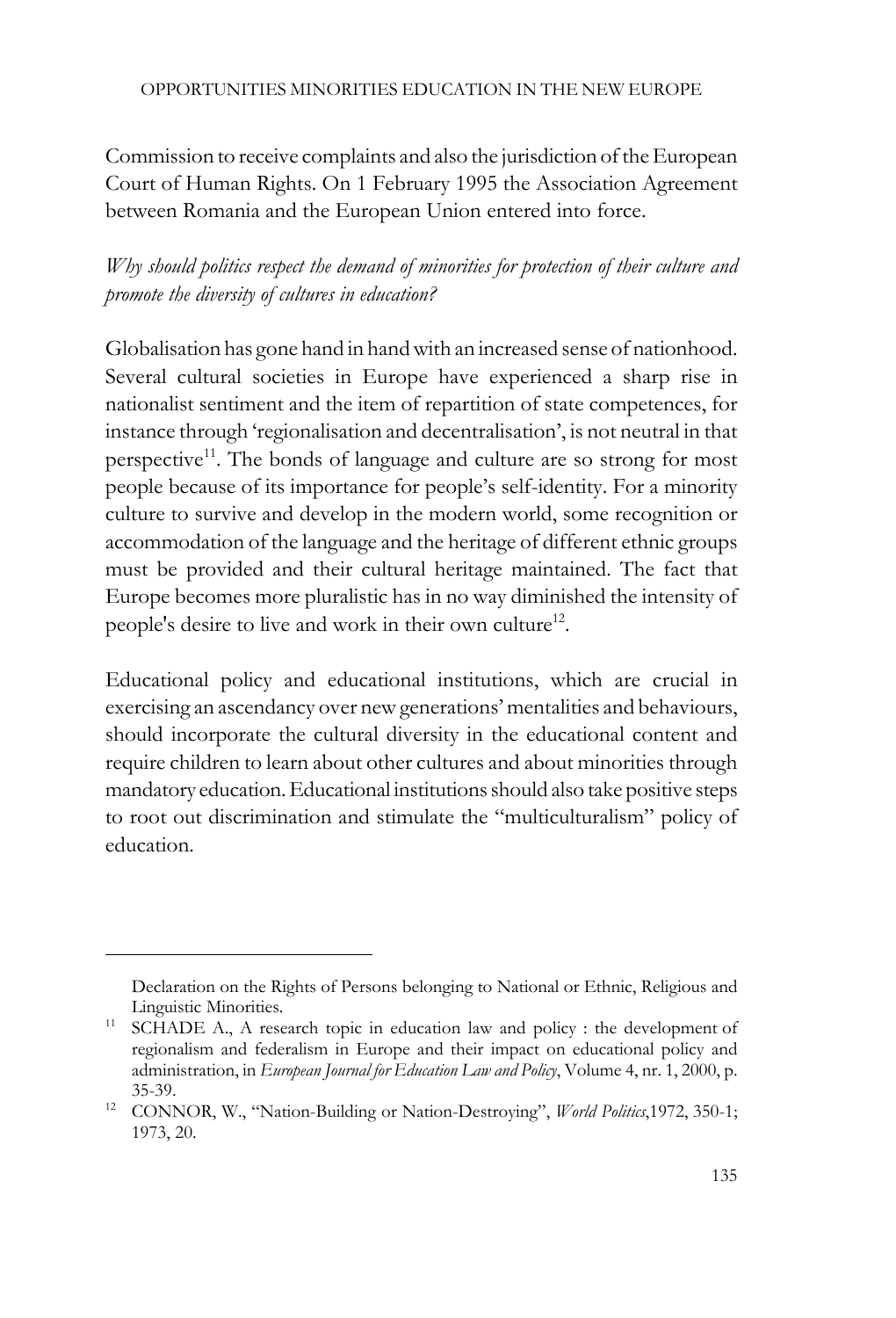#### JAN DE GROOF & GRACIENNE LAUWERS

# **MINORITY LANGUAGE, EDUCATION AND THE BELGIAN EXAMPLE**

On the one hand, the commitment to ensure a common language is essential to include minorities in the mainstream of economic, academic, and political life of a country. Public schooling is often only provided in the majority language and the minorities' mother tongue is spoken at home. Language rights are, on the other hand, considered essential to the identity and survival of cultural minorities<sup>13</sup>. If the minorities language is only spoken at home but public life is mainly provided in the majority language, it will be very difficult for the minority language to survive in modern industrialized societies. Any language which is not a public language becomes so marginalized that it is likely to survive only amongst a small elite. Therefore, the viability of the cultures of minorities ought to be sustained by political decisions and they need a territorial and structural identity, as demonstrated for instance by GLENN's comparative research<sup>14</sup>.

Integration must be seen as a two-way process. The mainstream society must adapt itself to minority groups, just as minority groups must adapt to the mainstream. This requires strong efforts at fighting prejudice and discrimination. In terms of linguistic integration, the goal of ensuring that members of minority groups learn the language of the majority, cannot require the abandonment of their mother tongue. Many defenders of linguistic rights for minorities insist that they are needed to ensure that all citizens are treated with genuine equality. In a democratic society, the majority will always have its language and culture supported and will have the legislative power to protect its interests in culture-affecting decisions. Fairness requires a positive commitment to minority education whatever the practical economic and cultural benefits of universal knowledge of the majority language and instruction in the minority language in schools at the expense of the state and local organs.

<sup>13</sup> GIORDAN, H. (ed.), *Les Minorités en Europe. Droits linguistiques et Droits de l'homme*, Paris, 1992.

<sup>14</sup> GLENN, Ch., *Educating Immigrant Children. Schools and Language Minorities in Twelve Nations*, New York, 1996.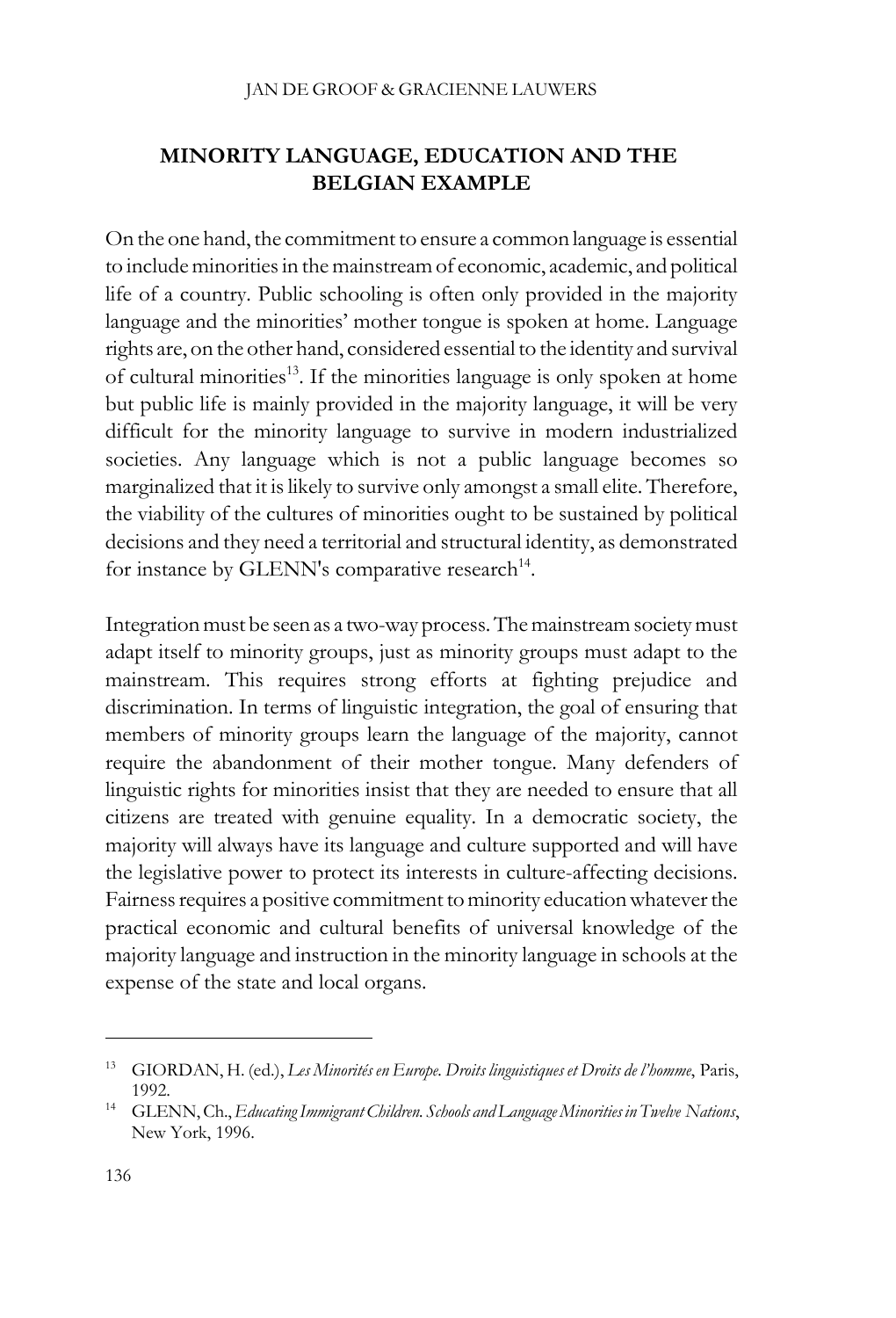The refinement of education laws mainly for minorities are often at the heart of the negotiation package. There are several principles at stake, not least the equality principle. After all, equal opportunities policy is inherently woven up with being educated *in* – and *a fortiori through* – one's mother tongue. SZEPE wrote that "… respect for the principle of mother tongue education is an absolute must: this is the basis of non-discrimination of minority children"<sup>15</sup>.

## **THE BELGIAN EXAMPLE**

According to the 1831 Constitution, Belgian citizens could use the language of their choice but French was required for government business and the law. Dutch speakers were at an acute disadvantage in practice as they could not be tried in their own language. Secondary and higher education was de facto a Francophone near monopoly. The suffrage reform in 1893 forced the French to compromise with the Flemish demands and by 1913 Dutch was officially approved for use in Flemish schools, courts and local government. In 1932 Dutch became required in Flemish schools.

As the Dutch speaking Flanders took over French-speaking Wallonia in the 1950s as the economic dominant region, Flanders demanded political gains. Through several revisions of the constitution, the Belgian unitary state was reconstructed as a federal system<sup>16</sup>. Two of the regions<sup>17</sup>, Flanders and Wallonia became unilingual, with some exceptions and Brussels was declared officially bilingual. Real authority now lies either with the region<sup>18</sup> or the

<sup>&</sup>lt;sup>15</sup> 'Some remarks on the Education Rights of National Minorities in Central and Eastern Europe', *I.J.G.R.*, 1997, p. 107.

<sup>16</sup> There are three "Regions": Flanders, Wallonia, and "Brussels-Capital," each with its own elected parliament (in addition to the national parliament). Then there are three "Communities": the Dutch-speaking, the French-speaking, and the German-speaking.

These, too, have their own parliaments.<br><sup>17</sup> The national state retains responsibility for defense, foreign affairs, social security, income tax, and the public debt; it also administers the criminal courts.

<sup>&</sup>lt;sup>18</sup> In matters of urbanism, environment, the economy, public works, transport, and external commerce.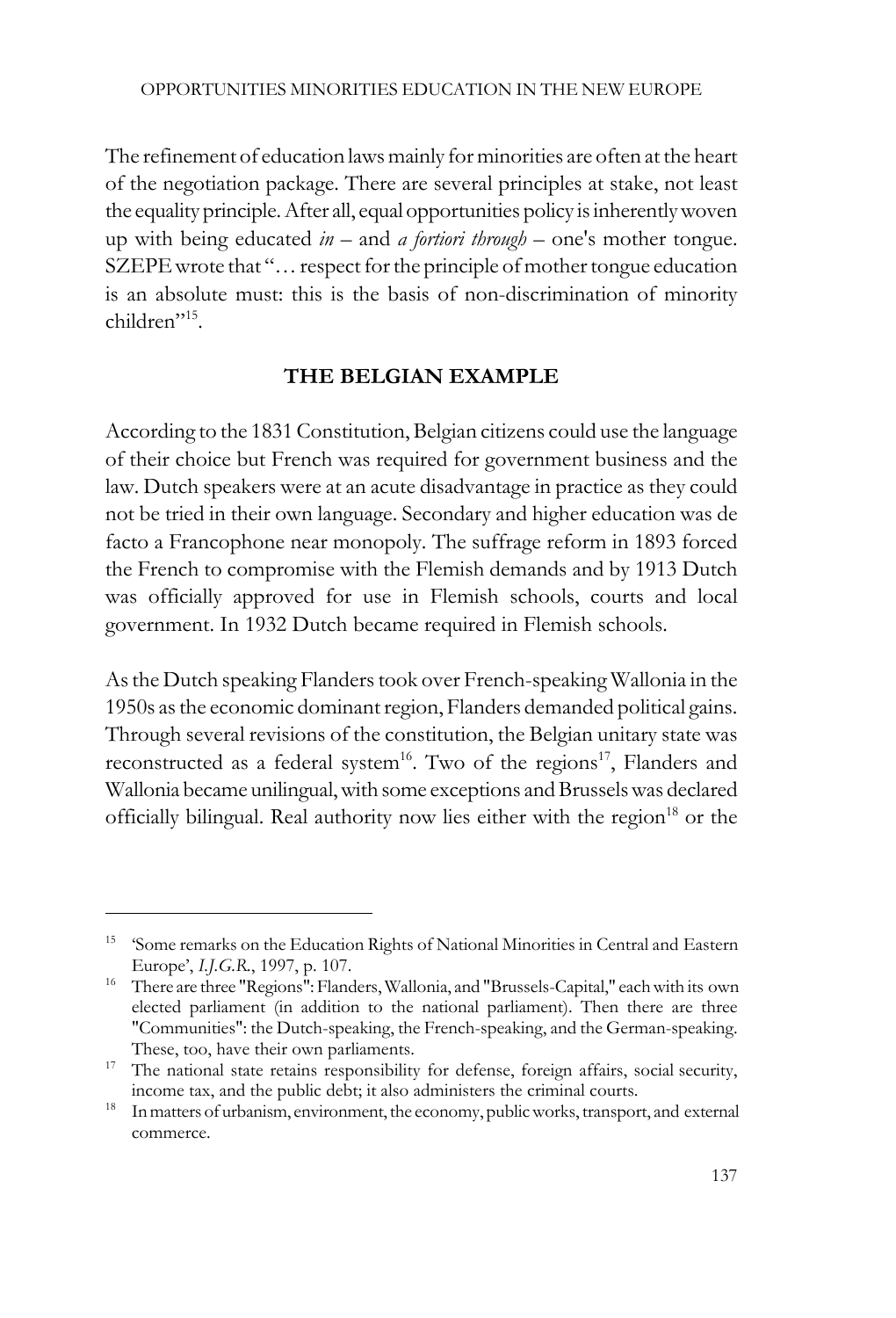#### JAN DE GROOF & GRACIENNE LAUWERS

linguistic community as it is the case in matters of education<sup>19</sup>, language, culture and some social services.

Now that Belgian politics have met the demands from the Flemish<sup>20</sup> and French for language rights and self-government claims, they still have to deal with the demands from various 'guest-workers' who were originally seen as only temporary residents but have become *defacto* permanent residents with their families. In the mean time multi-ethnicity became an obvious characteristic of modern Belgium. The country also accepts refugees from throughout the world. As the traditional conceptions of citizenship of both Flanders and Wallonia do not fully accommodate these 'immigrants', the consequences are occasionally ugly as extreme nationalist and separatist parties have emerged.

# **EDUCATION RIGHTS FOR MINORITIES UNDER INTERNATIONAL LAW**

In most European countries, the freedom of education is a constitutional freedom and has three objects: civilians have the freedom (1) to establish schools, (2) to maintain schools in accordance with religious and philosophical principles, (3) to organize schools as they wish, including the choice of teachers. But freedom of education does not mean that the state should automatically also provide funding without conditions or control or imposing quality standards. In all European countries, to get financial support, educational institutions are restricted by all kinds of requirements

<sup>19</sup> DE GROOF, J., *La révision constitutionnelle de 1988 et L'enseignement. La paix scolaire et son application* (The constitutional revision of 1988 and education: The "school peace" and its application), Brussels: E. Story-Scientia, 1989; id., *Le pacte scolaire: coordination et annotations*, Brussels: E. Story-Scientia, 1990; id., "The Overall Shape of Education Law : Status of Comparative and Supra-National Education Law," in *Subsidiarity and Education Aspects of Comparative Educational Law*, Leuven (Belgium): Acco, 1994; id., *Droit à l'instruction et liberté d'enseignement,* Cepess, 1984, 254p.

<sup>&</sup>lt;sup>20</sup> Flanders is still demanding that powers over taxation, social security and justice shift to the regions.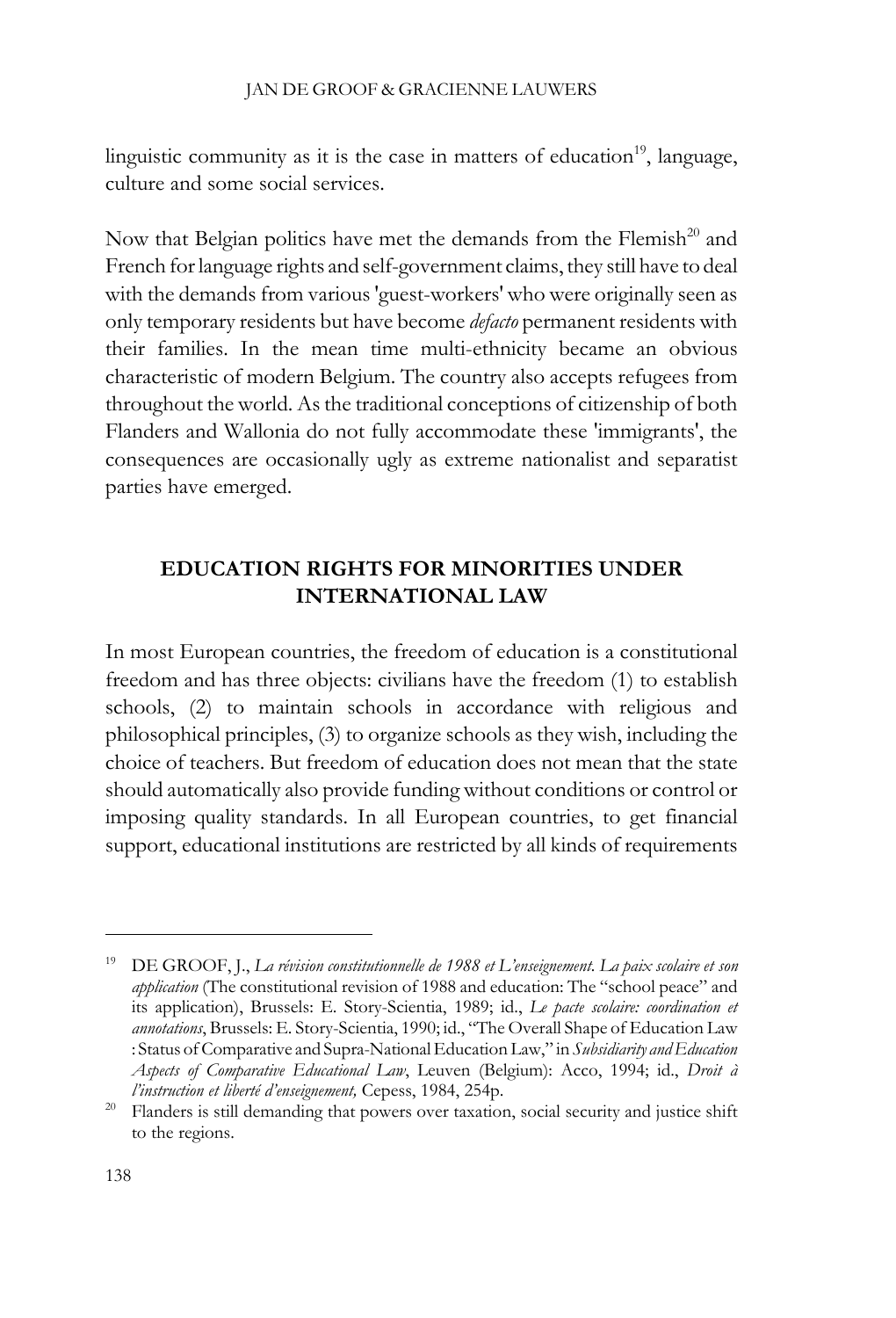laid down in regulations and national outcome standards<sup>21</sup>. The law has given legislators the competence to impose quality standards and language requirements. The language laws, designed to protect the position of the official languages in their respective territories through mandating that schooling be provided through the locally-dominant language were upheld in a 1968 suit before the European Court of Human Rights<sup>22</sup>. Also international standards guarantee persons belonging to national minorities the right to have their private educational institutions, including institutions at university level, but this right is not granted without limitation. Documents of the Council of Europe also repeatedly emphasise the interrelation of education, language and culture. "Les langues sont souvent liées à une histoire propre et à des traditions spécifiques. Cette histoire et cette culture régionale ou minoritaire constituent une composante du patrimoine Européen"23. The official comment adds the following: "Dans la mesure où l'Etat s'engage à garantir l'existence d'un enseignement de la langue régionale ou minoritaire, il doit veiller à ce que les ressources nécessaires soient disponibles, à savoir des moyens financiers, des moyens en personnel et des moyens pédagogiques. Cette conséquence nécessaire n'a pas besoin d'être spécifiée dans la charte"<sup>24</sup>.

The 1960 *UN Convention against Discrimination in Education*<sup>25</sup> states: "It is essential to recognise the right of members of national minorities to carry on their own educational activities, including the maintenance of schools and, depending the educational policy of each State, the use or the teaching of their own language, provided: (i) that this right is not exercised in a manner which prevents the members of these minorities from understanding the culture and language of the community as a whole and from participating

<sup>&</sup>lt;sup>21</sup> Even in France, freedom of education is only admitted for the teaching body of private institutions when they live on their own funds. Private educational establishments can apply for subsidies if they have signed a contract (either ordinary or associational) with the State.

<sup>&</sup>lt;sup>22</sup> E.C.H.R., 23 July 1968 in the Belgian linguistic case, Publ. Court, Series A, vol. 6.<br><sup>23</sup> Conseil de l'Europe *Charte européenne des langues régionales ou minoritaires Traités et rappe* 

<sup>23</sup> Conseil de l'Europe, *Charte européenne des langues régionales ou minoritaires. Traités et rapports*, no. 86, p. 26.

<sup>24</sup> *Ibidem*, no. 87.

 $25$  Article 5, para 1c of the 1960 UN Convention against Discrimination in Education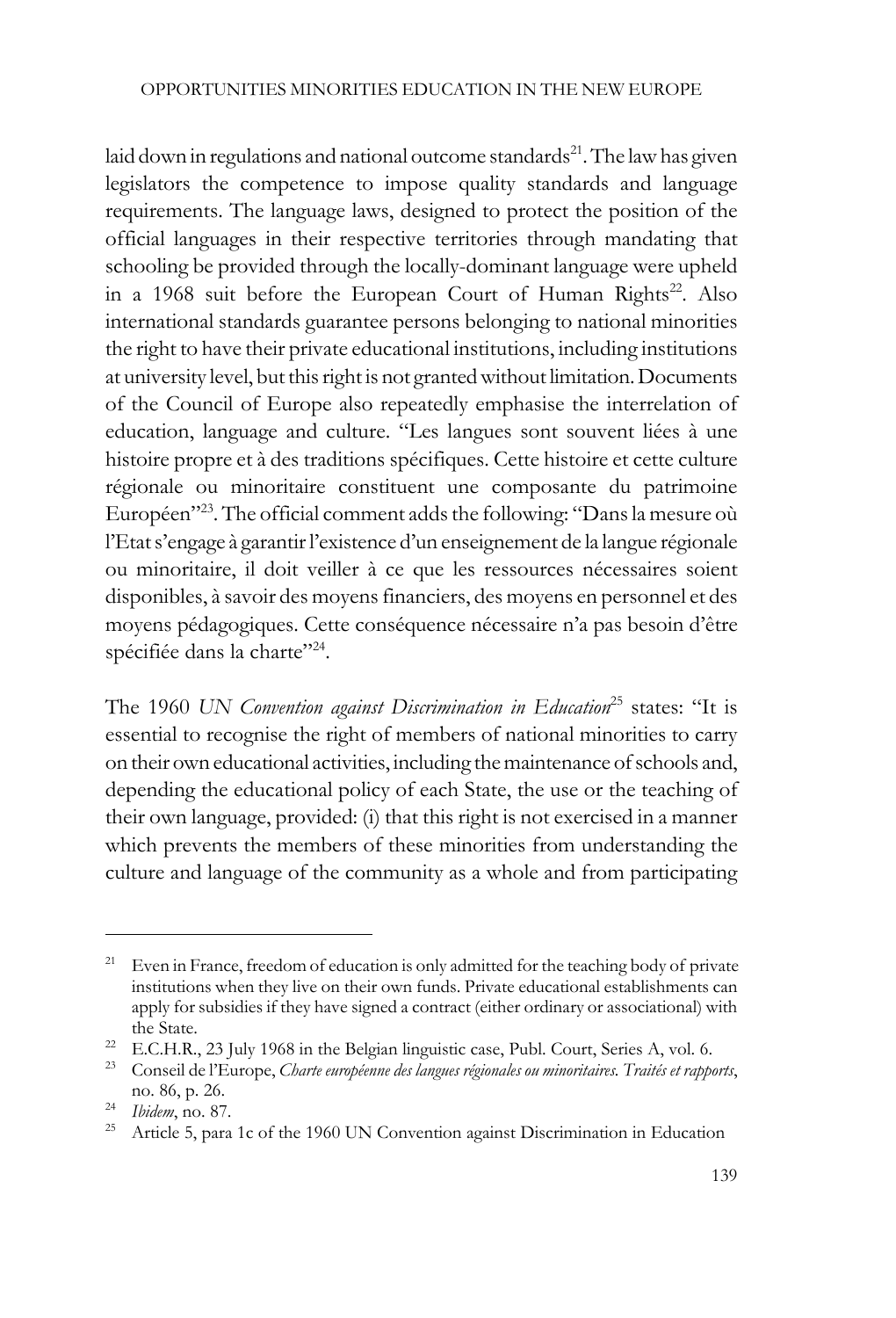in its activities, or which prejudices national sovereignty; (ii) that the standard of education is not lower than the general standard laid down or approved by the competent authorities; (iii) that attendance at such schools is optional."

The *International Covenant on Economic, Social and Cultural Rights* states: "Education shall enable all persons to participate effectively in a free society, promote understanding, tolerance and friendship among all nations and all racial ethnic or religious groups"<sup>26</sup>, "higher education shall be made equally accessible to all, on the basis of capacity, by every appropriate means, and in particular by the progressive introduction of free education"27, "the development of a system of schools at all levels shall be actively pursued"<sup>28</sup>. "No part of this article shall be constructed so as to interfere with the liberty of individuals and bodies to establish and direct educational institutions, subject always to the observance of the principles set forth in paragraph 1 of this article and to the requirement that the education given in such institutions shall conform to such minimum standards as may be laid down by the State"<sup>29</sup>.

The 1990 *OSCE Copenhagen Document* states that persons belonging to national minorities have "the right to establish and maintain their own educational, cultural and religious institutions, organisations, which can seek voluntary financial and other contributions as well as public assistance, in conformity with national legislation"<sup>30</sup>.

The *European Charter for Regional or Minority Languages*<sup>31</sup> envisages making the school system (or a subnational education sector) available in the relevant

<sup>&</sup>lt;sup>26</sup> Article 13, para 1 of the International Covenant on Economic, Social and Cultural Rights.

<sup>&</sup>lt;sup>27</sup> Article 13, para 2c of the International Covenant on Economic, Social and Cultural Rights.

<sup>&</sup>lt;sup>28</sup> Article 13, para 2c of the International Covenant on Economic, Social and Cultural Rights.

<sup>&</sup>lt;sup>29</sup> Article 13, para 4 of the International Covenant on Economic, Social and Cultural Rights.

<sup>30</sup> Paragraph 32.2 of the 1990 OSCE Copenhagen Document.

<sup>31</sup> Strasbourg, 2.10.1992, *ETS*, No 148.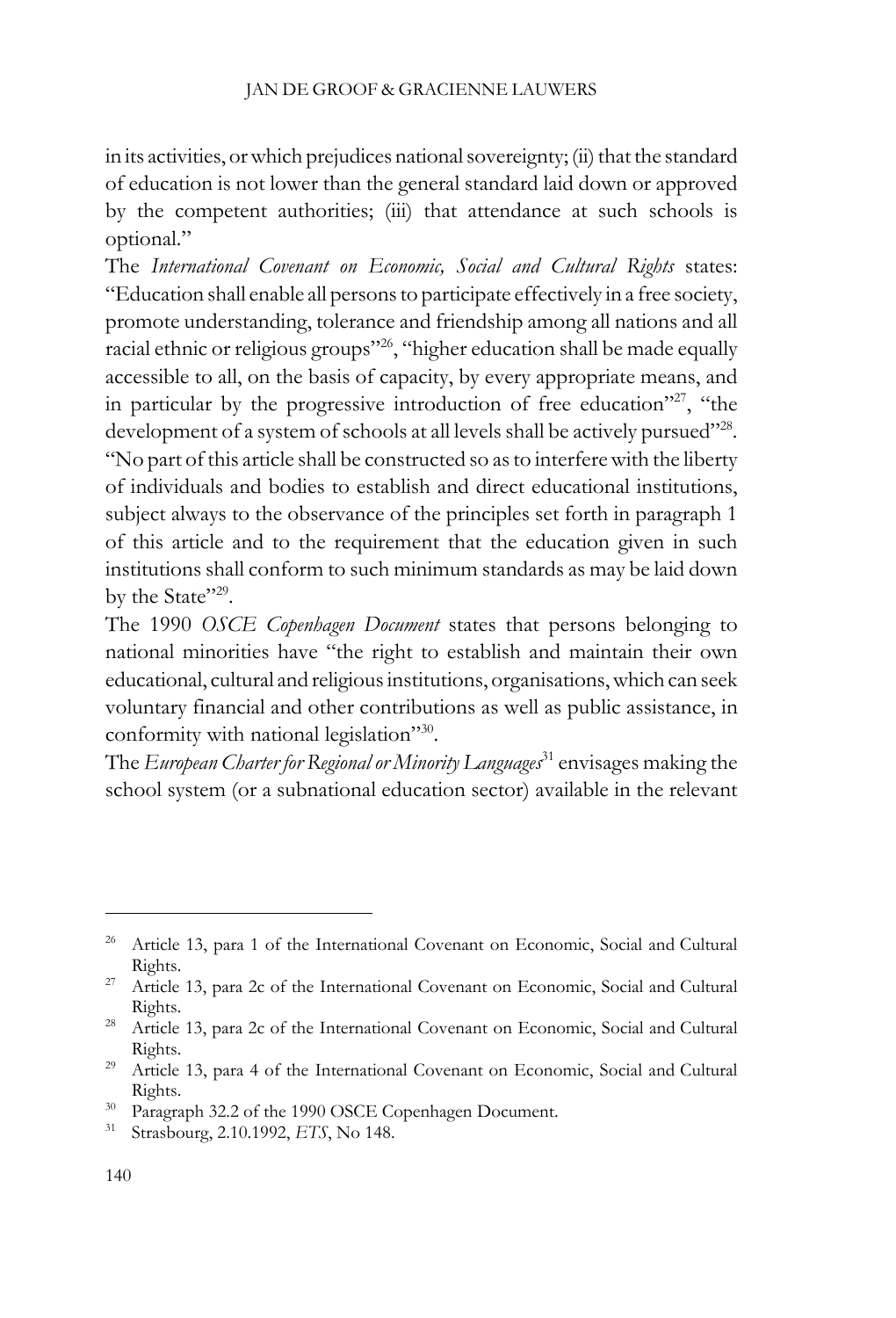regional or minority languages<sup>32</sup>. It provides a number of options from which a state party may choose in seeking to realise the objective.

The 1994 *Council of Europe Framework Convention for the Protection of National Minorities*<sup>33</sup> states: "The parties undertake to promote equal opportunities for access to education at all levels for persons belonging to national minorities"34. "Within the framework of their educational systems, the Parties shall recognise that persons belonging to national minorities have the right to set up and to manage their own private educational and training establishments"<sup>35</sup>.

The continuing evolution is tellingly illustrated by *The Hague Recommendations Regarding the Educational Rights of National Minorities* (October 1996). *Recommendation 17* states: "Persons belonging to national minorities should have access to tertiary education in their own language when they have demonstrated the need for it and when their numerical strength justifies it. Minority language tertiary education can legitimately be made available to national minorities by establishing the required facilities within existing educational structures provided these can adequately serve the needs of the national minority in question. Persons belonging to national minorities may also seek ways and means to establish their own educational institutions at the tertiary level". *Recommendation 18* stipulates: "In situations where a national minority has, in recent history, maintained and controlled its own institutions of higher learning this fact should be recognised in determining future patterns of provision". In addition, according to *Recommendation 14* "The maintenance of the primary and secondary levels of minority language education depends a great deal on the availability of teachers trained in all disciplines in the mother tongue. Therefore, ensuing from their obligation to provide adequate opportunities for minority language education, States

<sup>&</sup>lt;sup>32</sup> Or to provide for the teaching of the relevant regional or minority languages as an integral part of the curriculum.

<sup>&</sup>lt;sup>33</sup> Strasbourg, 1.2.1995, *ETS* No 157.<br><sup>34</sup> Article 12, para 3, of the 1994 Co.

Article 12, para 3, of the 1994 Council of Europe Framework Convention for the Protection of National Minorities

<sup>35</sup> Article 13, para 1, of the 1994 Council of Europe Framework Convention for the Protection of National Minorities.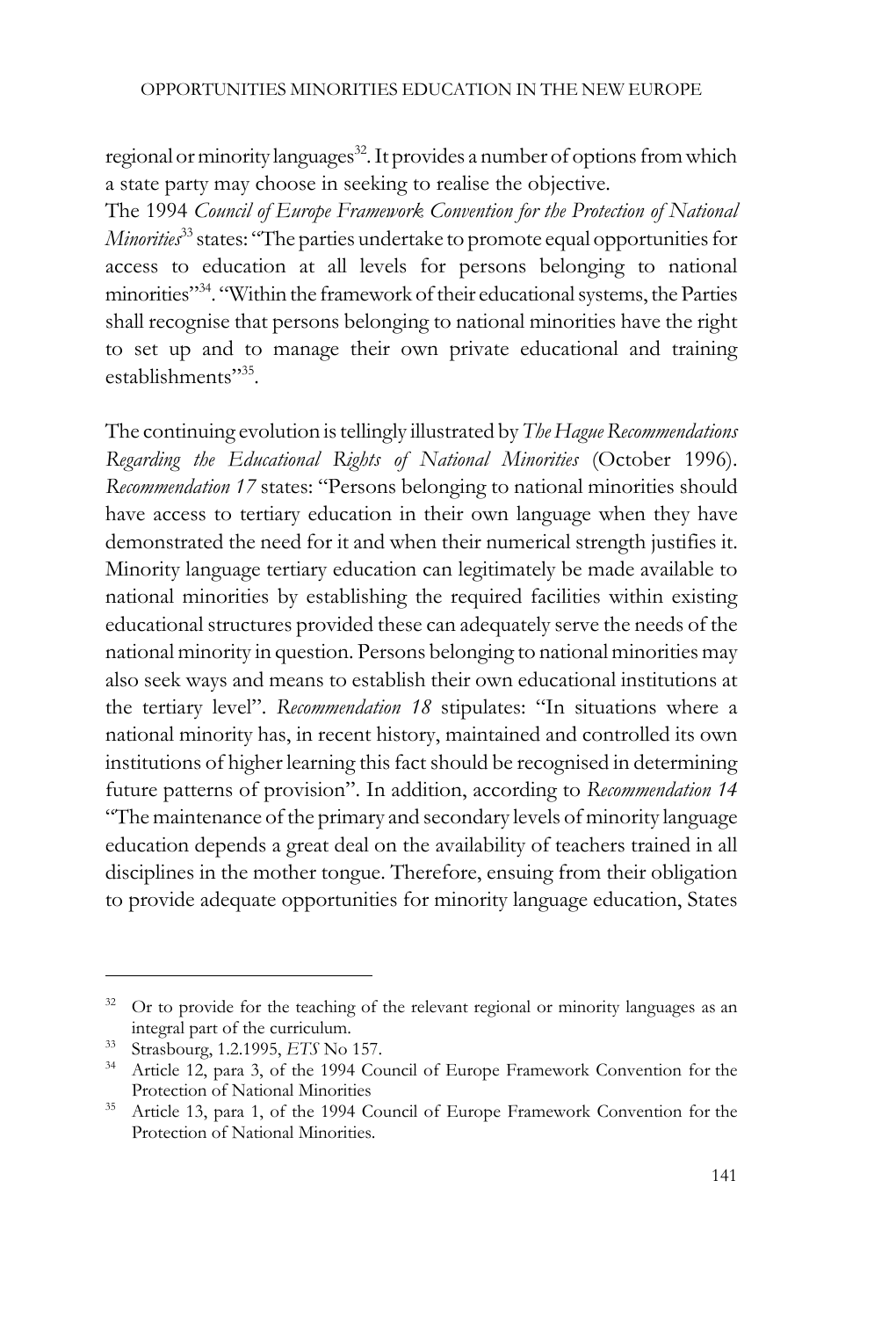should provide adequate facilities for the appropriate training of teachers and should facilitate access to such training".

It may be further noted that the Parliamentary Assembly of the Council of Europe has adopted *Recommendation* on "*Access of minorities to higher education*", which states that "governments should recognise the fundamental liberty to engage in higher education activities and to establish institutions for that purpose; language should not be a criteria for recognising institutions or qualifications"36.

The *Recommendation* of the Council of Europe's Higher Education and Research Committee states that "the language of instruction should not be a criterion for the recognition of private institutions"37.This means that the rights of minorities with respect to education can be accommodated within the state education sector, but can also be realised by using the freedom to found autonomous, independent, non-state educational institutions.

It is highly questionable whether countries with substantial numbers of persons belonging to minorities will be able to avoid this development within international standards<sup>38</sup>. Countries which have expressed an interest in becoming part of the common European education area can expect to have a concrete phased plan imposed on them, which will show evidence of the implementation of the rights of minorities and, preceding that, modification of the statutory framework. Several new constitutions in Central and Eastern Europe have already incorporated the principle of the predominance of international law. In a sensitive issue, that is the constitutionality of the 'Law on the languages in which classes are taught at the Pedagogical Faculty 'Sv. Kliment Ohridski' in Skopje"<sup>39</sup>, the Constitutional Court of the Republic

<sup>&</sup>lt;sup>36</sup> Paragraph 6 (IV) of the Recommendation 1353 on "Access of minorities to higher education" of January 1998.

<sup>37</sup> Paragraph 64 of the *Recommendation* of the Council of Europe's Higher Education and Research Committee of 5 December 1997; see also Council of Europe, Committee of Ministers, *Recommendation* No. R(97)1, *On the recognition and quality assessment of private institutions of higher education*.

<sup>38</sup> DE VARENNES, F., *Language, Minorities and Human Rights*, Maastricht, 1996.

<sup>&</sup>quot;Article 1: At the Pedagogical Faculty Sv. Kliment Ohridski in Skopje, the teaching of preschool classes and lower grades of primary school is carried out in the Macedonian language and in the language of national minorities".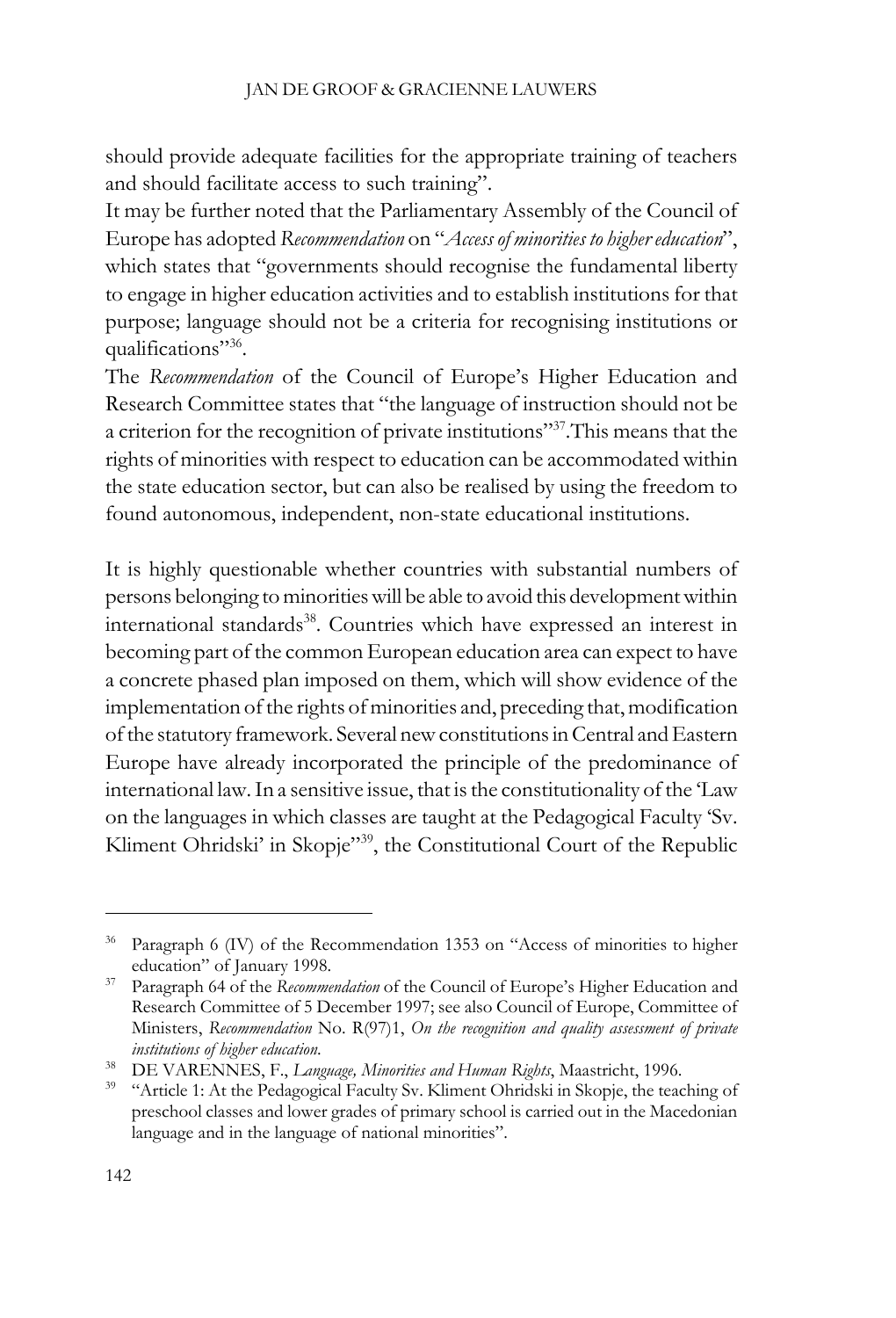of Macedonia judged: "Article 118 of the Constitution<sup>40</sup> anticipates that the international contracts which have been ratified in accordance with the Constitution are part of the internal legal system, which means that the Constitution accepts direct application of the international documents which have been ratified, and not only their application by passing a law. In this sense the Court took into account the international documents which refer to the right to education of members of nationalities and the prohibition against discrimination in education"41.

# **EQUALITY IN EDUCATION**

If vast numbers of minorities are deprived of rights, this can create an explosive force. The creation of minority schools or instruction in minority language or the study of the minority language as a subject in compulsory education, can be essential steps towards the political integration of minorities. The introduction of schools for minorities can be seen in terms of the introduction of different overall priorities of a country, which in turn affect the balance of the following principles:

- 1. the demands of communication require each child to be fluent in, or taught exclusively in, the majority language. The final objective of deprivation of education in the minority language and education only to be provided in the majority language aims undoubtedly their fusion with the majority. Such repressive measures also have the effect of restricting the development of an effective national movements and can have a debilitating effect on national identity and result in a generally lower level of education for minority language speakers.
- 2. the introduction of the territorial principle according to which education should be organised around the standardised language in each region and the adoption of the minority language in the education system, whereby minority children are taught in their own language.

<sup>40</sup> Article 118: "The international agreements ratified in accordance with the Constitution are part of the legal order and cannot be changed by law".

 $41$  This need not mean that the judgement of the Court cannot be criticised for its reading of Arts. 44, 45, 46 and 48 of the Constitution. A new version of the language provision in the *Draft Law on Higher Education* (Art. 12, Art. 9 new version) is awaited.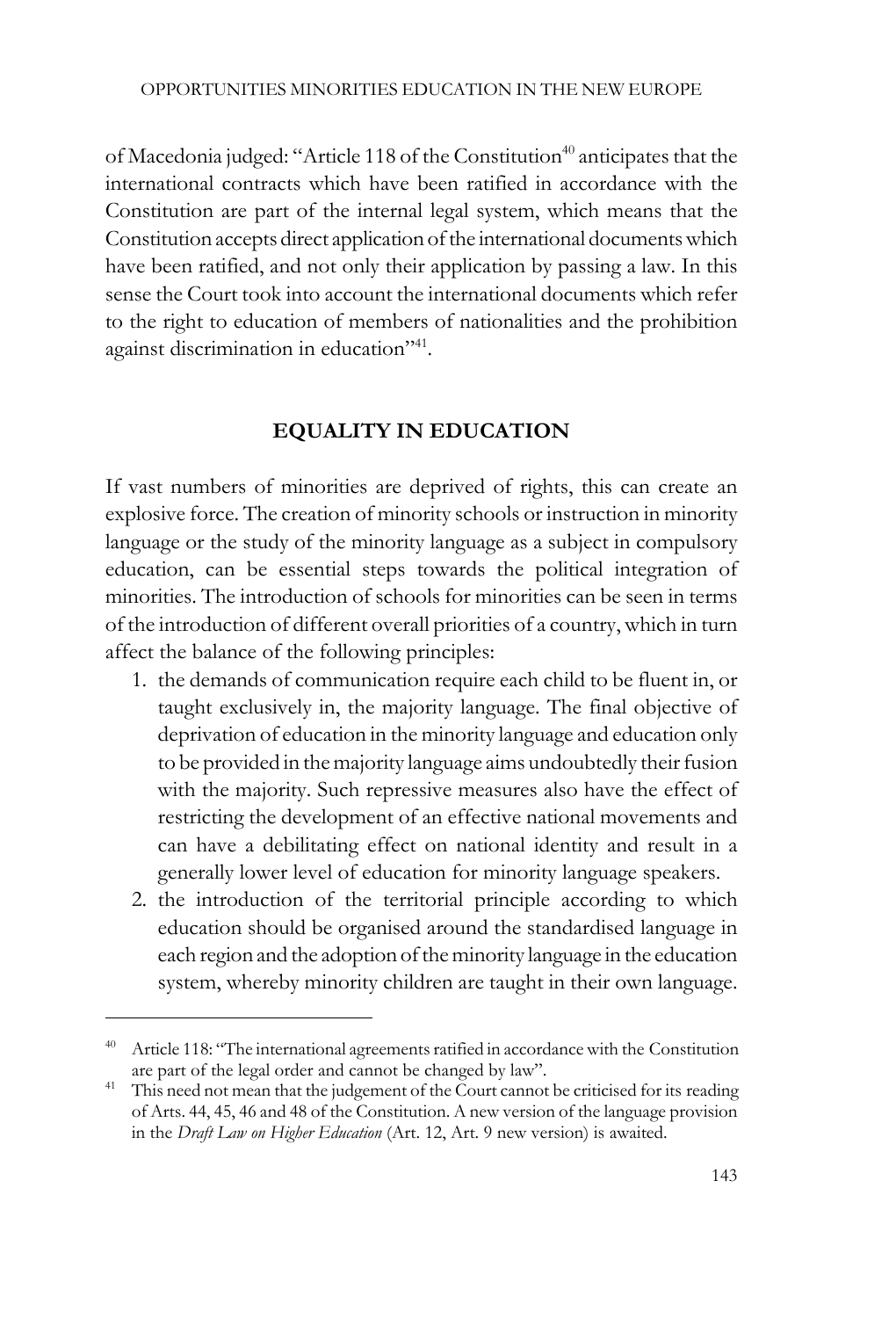- 3. the introduction of bilingual schools where children are taught in, or at least should learn up to the level of fluency, both the mother-tongue and the language of the majority.
- 4. the introduction of the principle that each child should be able to (or, in some versions, should have to) study in his or her own mother tongue on condition that sufficient children of the given minority lived in the community.

To grant parents the right to decide what language a child should study as a compulsory subject would be a most democratic procedure. This 'most democratic procedure' allows parents the right for their children not to have to learn the majority languag, just as much as it gave them the right not to have to study in the minority language. But the practical implication is clear. This would certainly lead to a decline in the number of majority language speaking children studying the minority language, and the same might be expected of minority children whose parents see knowledge of the majority language as essential to their children's advancement and access to higher education.

Equality is very important for minorities, especially those scattered minorities who cannot claim either state independence or even territorial autonomy. International law as well as constitutions contain the general principle of equality also with respect to the right to education. However, not all unequal treatment is unlawful discrimination. This principle can already be deduced from jurisprudence, which has been developed by the European Court for Human Rights via Art. 14 of the E.C.H.R. and which contains a certain refining of the principle of equality. Who will deny that the fundamentally equal but actually unequal individuals can only get an equal chance of developing by differentiated action by the government? The following adage makes this maxim clear: "Equality of treatment exists in treating the equal equally and the unequal unequally". Equal treatment therefore stands for 'equality', 'comparability', and contains the ethical principle of 'solidarity'.

The *first* language-related judgement, the *Belgian Linguistics Case* in educational matters already stipulated that despite the very general working of the French version ("sans *distinction* aucune"- without any distinction), the said article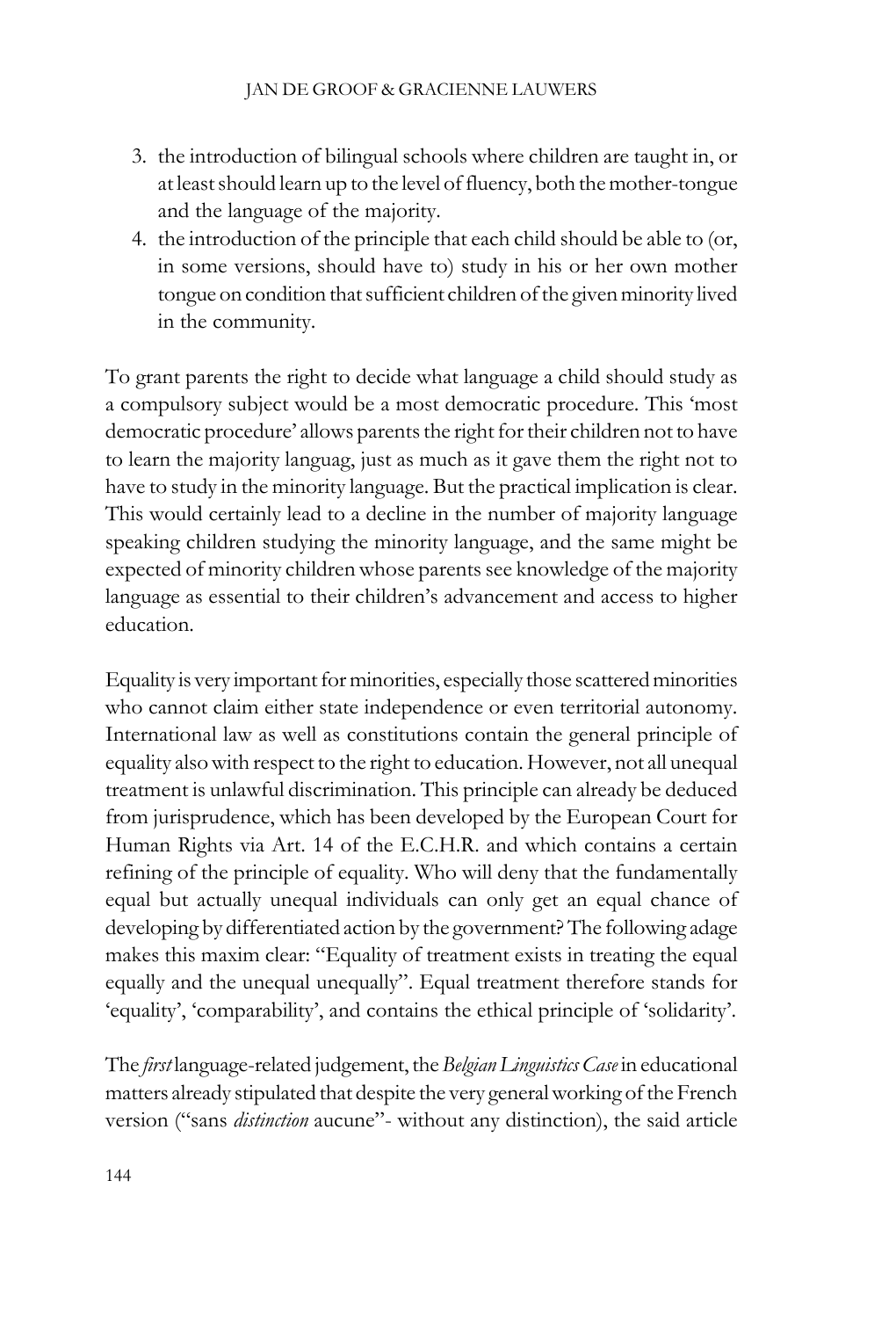14 did not prohibit any difference in treatment in the enjoyment of the recognised rights and freedoms. This version must be read in the light of the more restrictive terms of the English version ("without *discrimination*"). The competent national government is frequently faced with actual situations or problems which are so different that they require different legal solutions. Specific legal differences have, furthermore, the aim of correcting actual differences, certainly in the education sphere. The principle of equality of treatment is violated, when there is no objective, reasonable justification for the distinction made. The existence of such a justification must be judged with regard to the aim and the consequences of the measure, and taking into account the principles normally valid in a democratic society. A distinction made in the exercise of one of the rights laid down in the *E.C.H.R.* must not only strive for a legal goal; art. 14 is also violated when it is clearly established that the means employed are manifestly not in proportion to the aim in view.

The following jurisprudence has refined these criteria still further: the distinction must be supported by objective and legally permitted differences, as a function of the general interest. The difference must moreover be relevant to the legitimately pursued aim and there must be a reasonable relationship between the means and the aim. These criteria must be applied cumulatively. Only an objective, sensible and reasonably different treatment is permitted. The application of the principle of equality furthermore requires sufficient comparability of differently controlled situations; unequal treatment with regard to the enjoyment of a basic right among people in comparable circumstances always requires justification. Depending on the national history, the political culture and the sensitivity of the education portfolio, the way in which non-discrimination is entrenched in the existing (educational) judicial order, or otherwise, has been examined for the possibility of explicitly incorporating equality in educational matters in the Constitution.

## *Promoting cultural diversity in Romania*

The Romanian Constitution recognises and guarantees the right to preserve, develop and express the ethnic, cultural, linguistic and religious identity of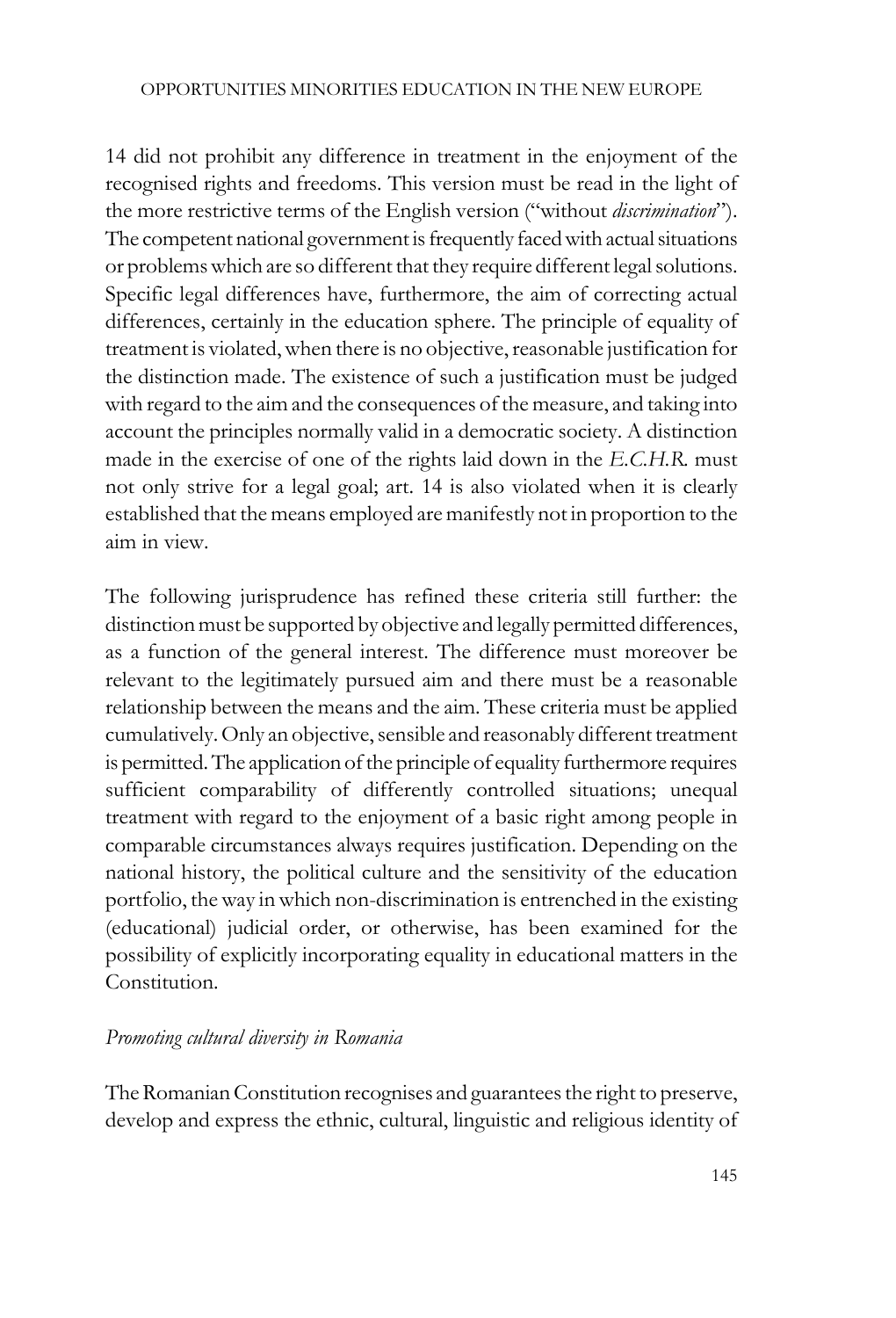persons belonging to national minorities who live in Romania and have Romanian citizenship<sup>42</sup>.

The Constitution contains the principle of equality<sup>43</sup> and non-discrimination which underlies the present universal system of human rights and fundamental freedoms. Romanian citizens, without any distinction based on race or nationality, may enjoy equally all the principles and freedoms provided for in the Constitution and the law, and may participate to the same extent in political, economic, social and cultural life, without privilege or discrimination, since they are equal before the law and the public authorities.

A number of provisions of the Constitution on human rights and fundamental freedoms are of particular interest to persons belonging to national minorities, guaranteeing the right of free movement within the country and abroad<sup>44</sup>, the principles of freedom of conscience, opinion and religion<sup>45</sup>, the independence of religious cults from the State and freedom of opinion in relation to the religious education of children, the right to learn their mother tongue and the right to be educated in this language<sup>46</sup>, the right of association<sup>47</sup>, the right to an interpreter in court proceedings<sup>48</sup>, etc.

The provisions of the Constitution which guarantee that persons belonging to national minorities are able to participate in economic, social, political and cultural life in conditions of full equality with the majority population are also found in a series of laws governing the various sectors of activity<sup>49</sup>.

<sup>42</sup> Article 6 of the Constitution.

<sup>&</sup>lt;sup>43</sup> Article 4 – equality of citizens, Article 16 – equality of rights, Article 6 – the right to identity.

<sup>&</sup>lt;sup>44</sup> Article 25 of the Constitution.

<sup>&</sup>lt;sup>45</sup> Article 29 of the Constitution.

<sup>&</sup>lt;sup>46</sup> Article 32 paragraph 3 of the Constitution.<br><sup>47</sup> Article 37 of the Constitution.

<sup>&</sup>lt;sup>47</sup> Article 37 of the Constitution.

<sup>&</sup>lt;sup>48</sup> Article 127 paragraph 2 of the Constitution.<br><sup>49</sup> Eor example, the Law on Education (1995)

<sup>49</sup> For example, the Law on Education (1995, Title XII). the Law on the Election of the Chamber of Deputies and the Senate (Law No. 68 of 15 July 1992), the Law on Local Elections (Law No. 70 of 26 November 1991, as amended in 1996), the Law on Political Parties (Law No. 27 of 1996), the Law on Audiovisual Broadcasting, the Law on the Local Public Administration, etc.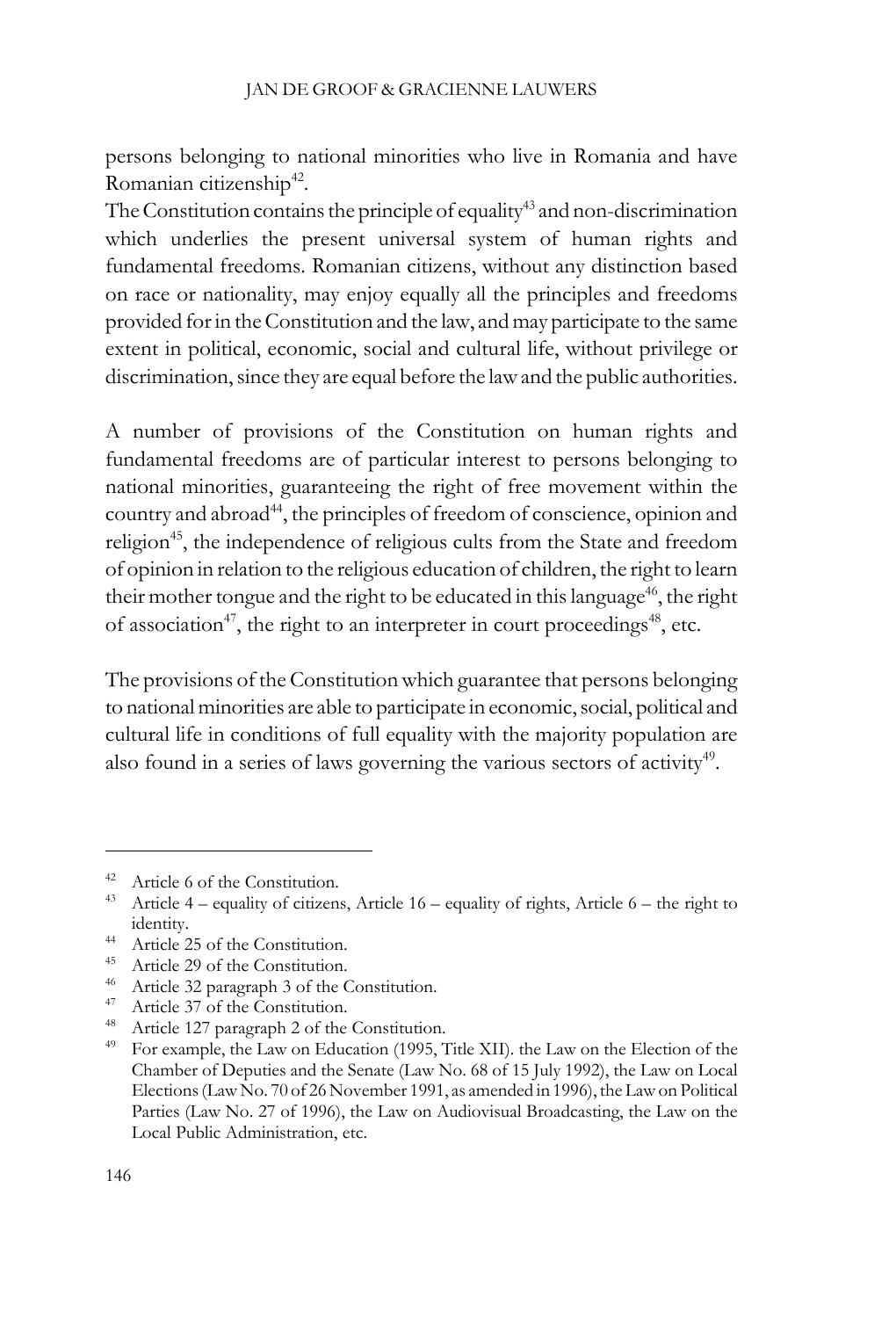Although article 13 of the Constitution states that the official language is Romanian, every person belonging to a national minority has the right to use freely and without interference his or her mother tongue, in private and in public, orally and in writing. In addition, legislative provisions guarantee the use of the mother tongue in court proceedings<sup>50</sup>, in education<sup>51</sup> or in relations with the public administration $52$ .

In pre-university education in Romania, teaching is provided in the mother tongue of persons belonging to national minorities in Hungarian (Hungarian schools or schools with a Hungarian-language department), German, Slovakian, Serbian, Turkish and Ukrainian. These opportunities for persons belonging to national minorities to learn and be taught in their mother tongue do not prejudice learning and teaching in Romanian.

As regards higher education in Romanian universities, there are departments specialising in the study of the mother tongues of persons belonging to national minorities. There are Hungarian-language departments in the Medical and Pharmaceutical University in Targu Mures, the University of Bucharest and the "Zentgyorgy Istvan" Academy of Art in Targu Mures. Furthermore, persons belonging to the Magyar minority have departments specialising in their language in 14 faculties and 3 colleges, consisting of 40 specialist departments, in the "Babes Bolyai" University in Cluj-Napoca. As a multicultural university, the "Babes-Bolyai" University had to take ethnic differences into account as most demands of ethnic groups were evidence they wanted to participate within the mainstream academic live of a country. The fear existed in some circles that giving specific rights to ethnic groups within a university could become a source of disunity that could lead to the dissolution of the university, or, less drastically, to a reduced willingness to make the mutual agreements necessary for a good functioning university. It was not taken for granted that the rights asked by ethnic groups were consistent with the long-term requirements of "a stable university" that could sustain the level required to be a leading European university. Procedural-

<sup>&</sup>lt;sup>50</sup> Article 127 of the Constitution – Right to an interpreter.<br><sup>51</sup> Article 32, paragraph 3 of the Constitution

Article 32, paragraph 3 of the Constitution.

<sup>52</sup> Article 58 of the Constitution.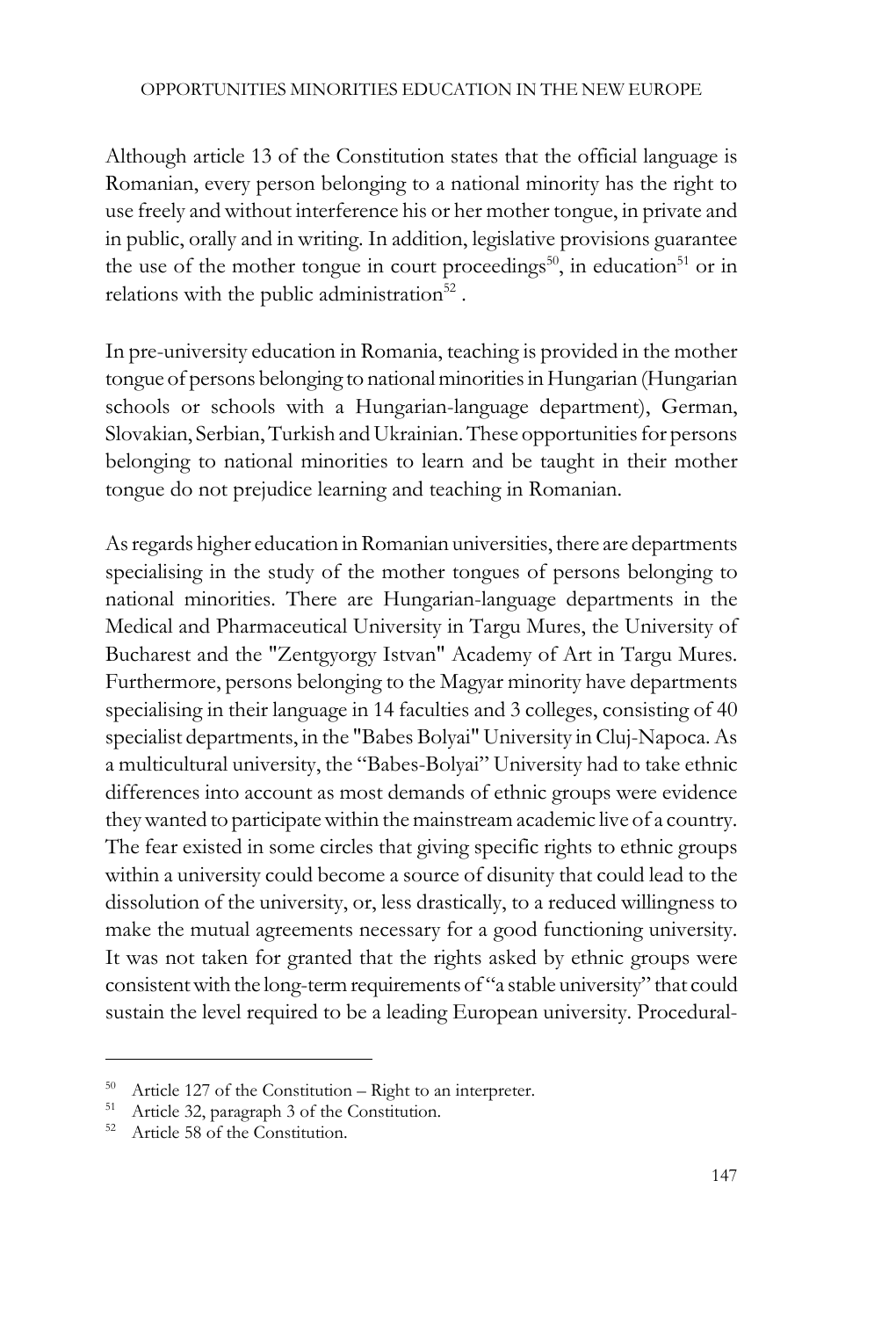#### JAN DE GROOF & GRACIENNE LAUWERS

institutional mechanisms to balance the interests of the different ethnic groups would in any way not be enough. Some level of good will and even commitment was required. Without this, the multicultural university would become difficult to manage. For citizens to want to keep a multicultural university together, they must value, as Minister Andrei Marga puts it, "the politics of difference", the particularities of ethnic groups and cultures with whom they currently share their university. If there is a viable way to promote a sense of solidarity and common purpose in the mission of a multicultural university, it will involve accommodating, rather than subordinating, ethnic identities. If academics already have a fairly strong sense of identity towards the other ethnic groups in the university, they will find the prospect of sustaining their diversity inspiring and exciting. Without a commitment to "the politics of difference" there will be a lack of identification with the existing university and the other ethnic groups that makes it functioning.

The development of multicultural structures in the "Babes-Bolyai" University proved that this aim can be achieved in an educational institution, assuming there is some level of goodwill. The final mission of the "Babes-Bolyai" University, becoming a leading European University in Romania and a model of multiculturalism in the common European educational space, is thereby secured.

# **CONCLUSION**

The European Union is founded on the principles of liberty, democracy, respect for human rights and fundamental freedoms, and the rule of law, principles which are common to the Member states. To become a member of the Union, a country must respect these principles. The Treaty is particularly specific on creating a European area of freedom and promoting the diversity of its cultures.

The establishment of a formal equality of all parts of the population regardless of their nationality revealed the unequal position of minorities as such in several candidate member states. The introduction of the freedom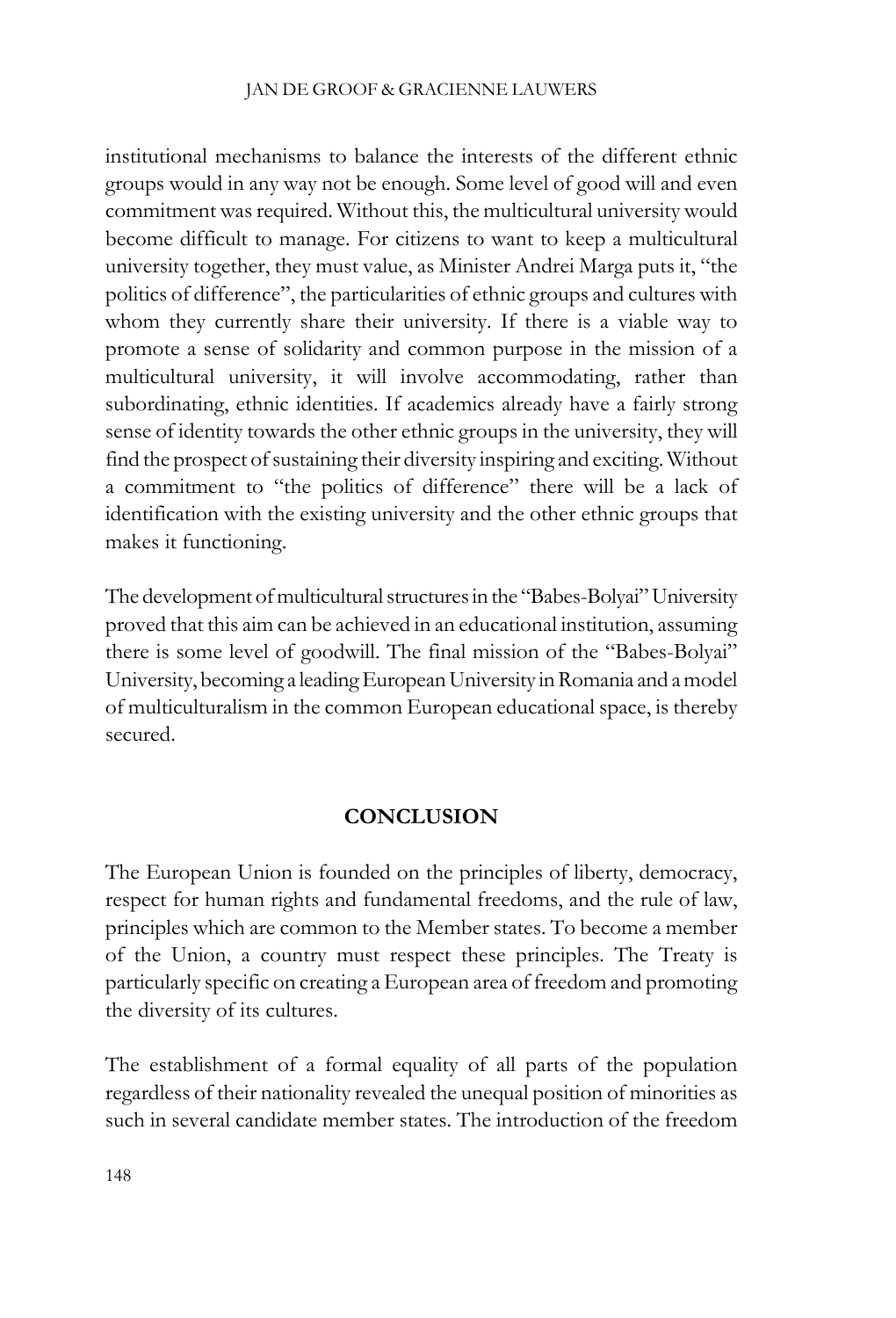### OPPORTUNITIES MINORITIES EDUCATION IN THE NEW EUROPE

of education made oppressed minorities only the more painfully aware to what extent they were deprived of the most elementary means of cultural development: their own schools and instruction in their own language.

The problems of minorities and the awakening of a spirit of self-identity of minorities remain a hot political issue. This is true both for the present member States, for aspirant Member States, and for countries with farreaching cooperation agreements such as Russia<sup>53</sup>.. It is clear that even if the status and the rights of minorities cannot be 'resolved' quickly in any final sense, they constitute a pressing issue which has to be 'managed', peacefully and fairly.

MAYMILLIN, R., "Present state and perspectives of development of educational systems for ethnic minorities in Russia", in DE GROOF J, SPASSKAYA V., ROZJKOV I.,(Eds.) *Shaping new legislation on education in Russia*, Leuven, 1997, 239 p.